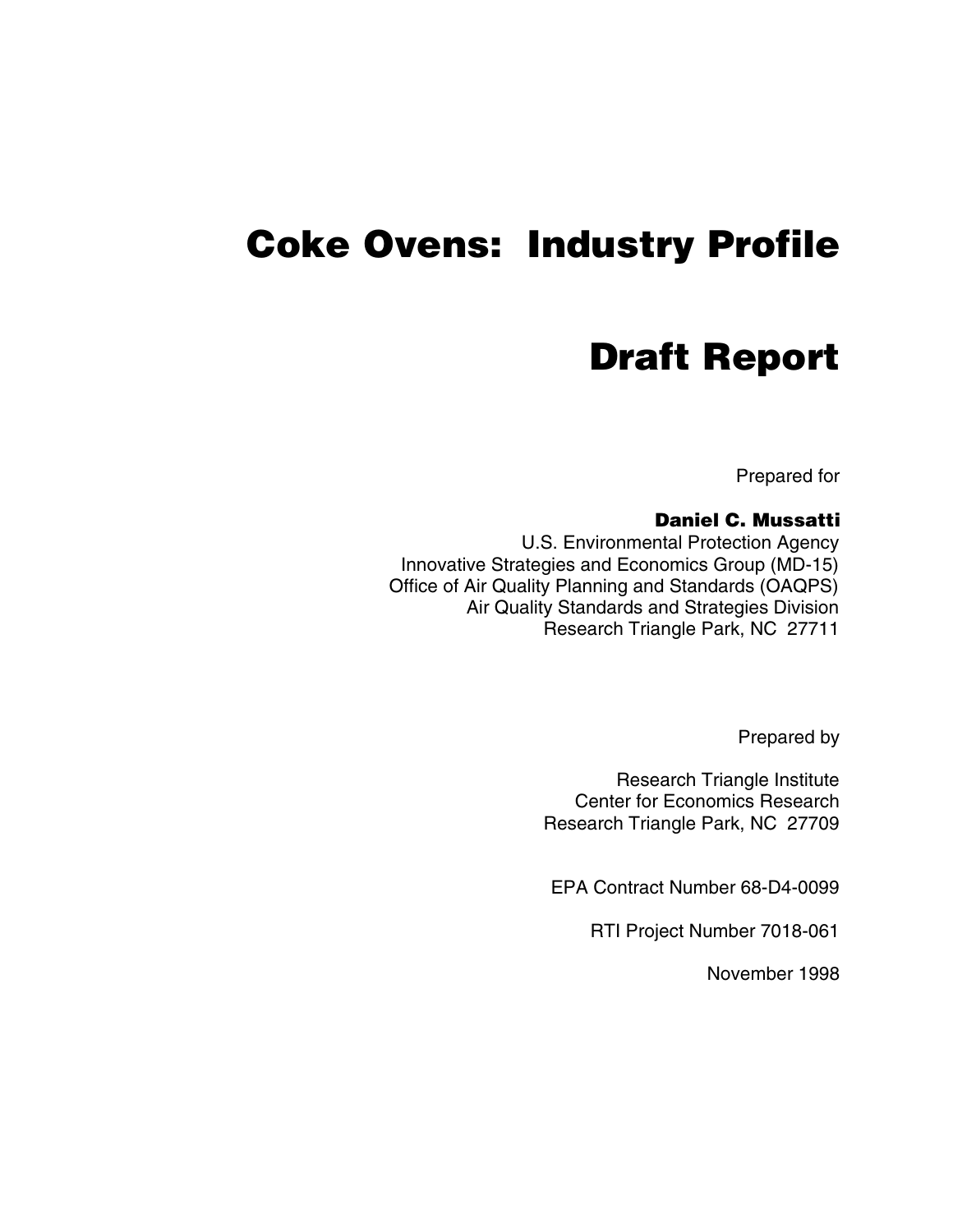## **CONTENTS**

| <b>Section</b> |     |                                  | Page |
|----------------|-----|----------------------------------|------|
| $\mathbf{1}$   |     |                                  |      |
| $\overline{2}$ |     |                                  |      |
|                | 2.1 | 2.1.1<br>2.1.2<br>2.1.3<br>2.1.4 |      |
|                | 2.2 | 2.2.1<br>2.2.2<br>2.2.3          |      |
|                | 2.3 |                                  |      |
|                | 2.4 | 2.4.1<br>2.4.2<br>2.4.3          |      |
|                | 2.5 | 2.5.1<br>2.5.2<br>2.5.3          |      |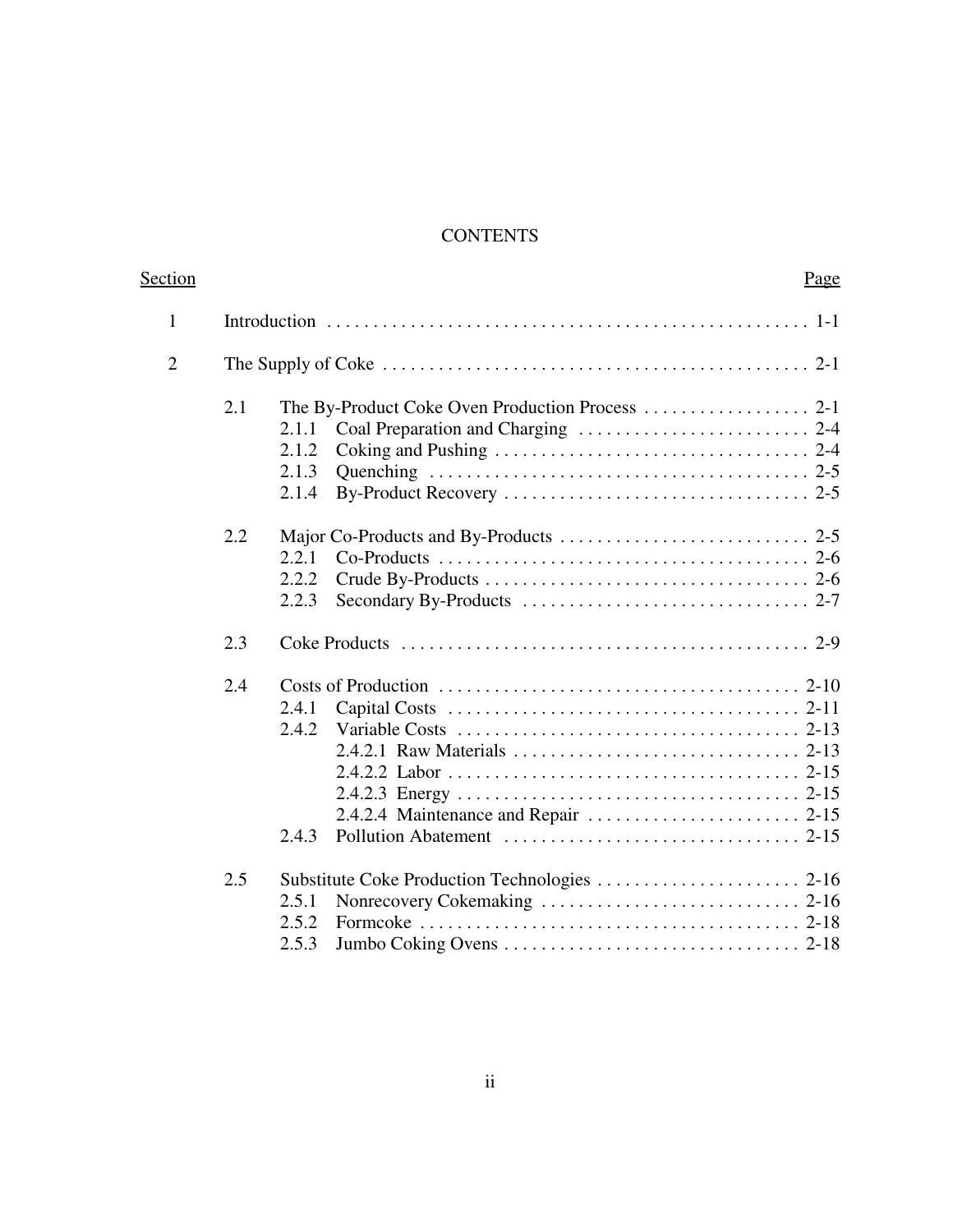# CONTENTS (CONTINUED)

| Section        |     |                                                                                                                       | Page |
|----------------|-----|-----------------------------------------------------------------------------------------------------------------------|------|
| 3              |     | The Demand for Coke $\dots \dots \dots \dots \dots \dots \dots \dots \dots \dots \dots \dots \dots \dots \dots \dots$ |      |
|                | 3.1 |                                                                                                                       |      |
|                | 3.2 | Uses and Consumers $\dots \dots \dots \dots \dots \dots \dots \dots \dots \dots \dots \dots \dots \dots$ 3-2          |      |
|                |     | 3.2.1                                                                                                                 |      |
|                |     | 3.2.2                                                                                                                 |      |
|                |     | 3.2.3                                                                                                                 |      |
|                | 3.3 |                                                                                                                       |      |
|                | 3.4 |                                                                                                                       |      |
|                |     | 3.4.1                                                                                                                 |      |
|                |     |                                                                                                                       |      |
|                |     |                                                                                                                       |      |
|                |     | 3.4.2                                                                                                                 |      |
|                |     |                                                                                                                       |      |
|                |     |                                                                                                                       |      |
|                |     | 3.4.3                                                                                                                 |      |
| $\overline{4}$ |     |                                                                                                                       |      |
|                | 4.1 |                                                                                                                       |      |
|                | 4.2 |                                                                                                                       |      |
|                | 4.3 |                                                                                                                       |      |
|                |     | 4.3.1                                                                                                                 |      |
|                |     | 4.3.2                                                                                                                 |      |
|                |     | 4.3.3                                                                                                                 |      |
|                |     | 4.3.4<br>Financial Status $\ldots \ldots \ldots \ldots \ldots \ldots \ldots \ldots \ldots \ldots$                     |      |
|                | 4.4 |                                                                                                                       |      |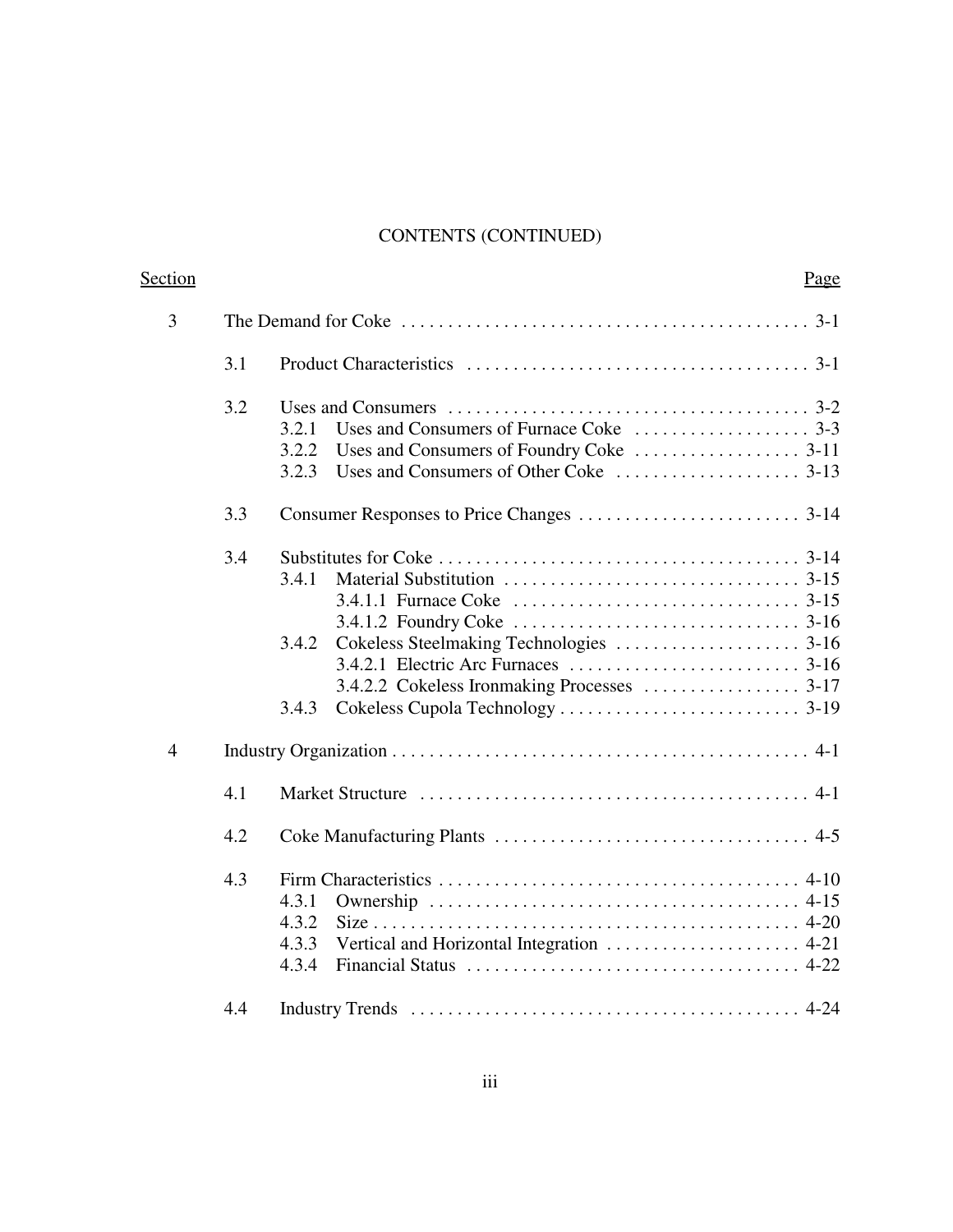# CONTENTS (CONTINUED)

| Section |     | Page |
|---------|-----|------|
|         |     |      |
|         | 5.1 |      |
|         | 52  |      |
|         | 5.3 |      |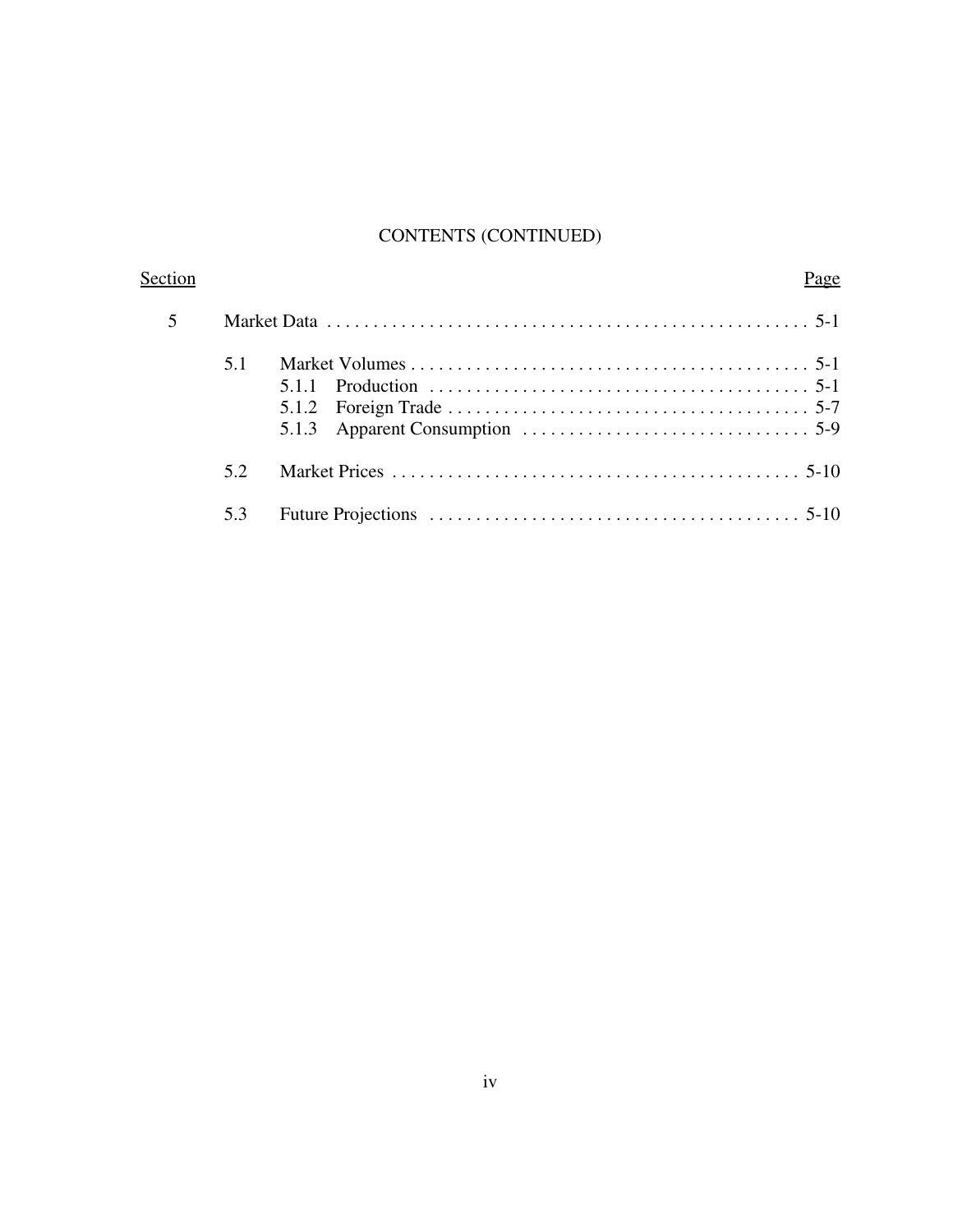## LIST OF FIGURES

| <u>Number</u> |                                                                      | Page |
|---------------|----------------------------------------------------------------------|------|
| $2 - 1$       |                                                                      |      |
| $2 - 2$       |                                                                      |      |
| $2 - 3$       |                                                                      |      |
| $3 - 1$       | Distribution of U.S. Coke Shipments by Type of Consumer: 1997  3-2   |      |
| $3 - 2$       |                                                                      |      |
| $3 - 3$       | Distribution of Furnace Coke Consumption at Integrated Mills by      |      |
|               |                                                                      |      |
| $3 - 4$       | Blast Furnace Steel Production and Furnace Coke Consumption:         |      |
|               |                                                                      |      |
| $3 - 5$       |                                                                      |      |
| $3-6$         |                                                                      |      |
| $4 - 1$       | Distribution of Coke Capacity by Integrated and Merchant             |      |
|               |                                                                      |      |
| $4 - 2$       | Distribution of Merchant Coke Production by Coke Type: 1997  4-4     |      |
| $4 - 3$       | Location of Coke Manufacturing Plants by Type of Producer: 1997  4-6 |      |
| $4 - 4$       | Operating Coke Batteries by Type of Producer: 1989-1997  4-15        |      |
| $4 - 5$       | Possible Ownership Configurations in U.S. Coke Industry 4-16         |      |
| $4 - 6$       |                                                                      |      |
| $5 - 1$       |                                                                      |      |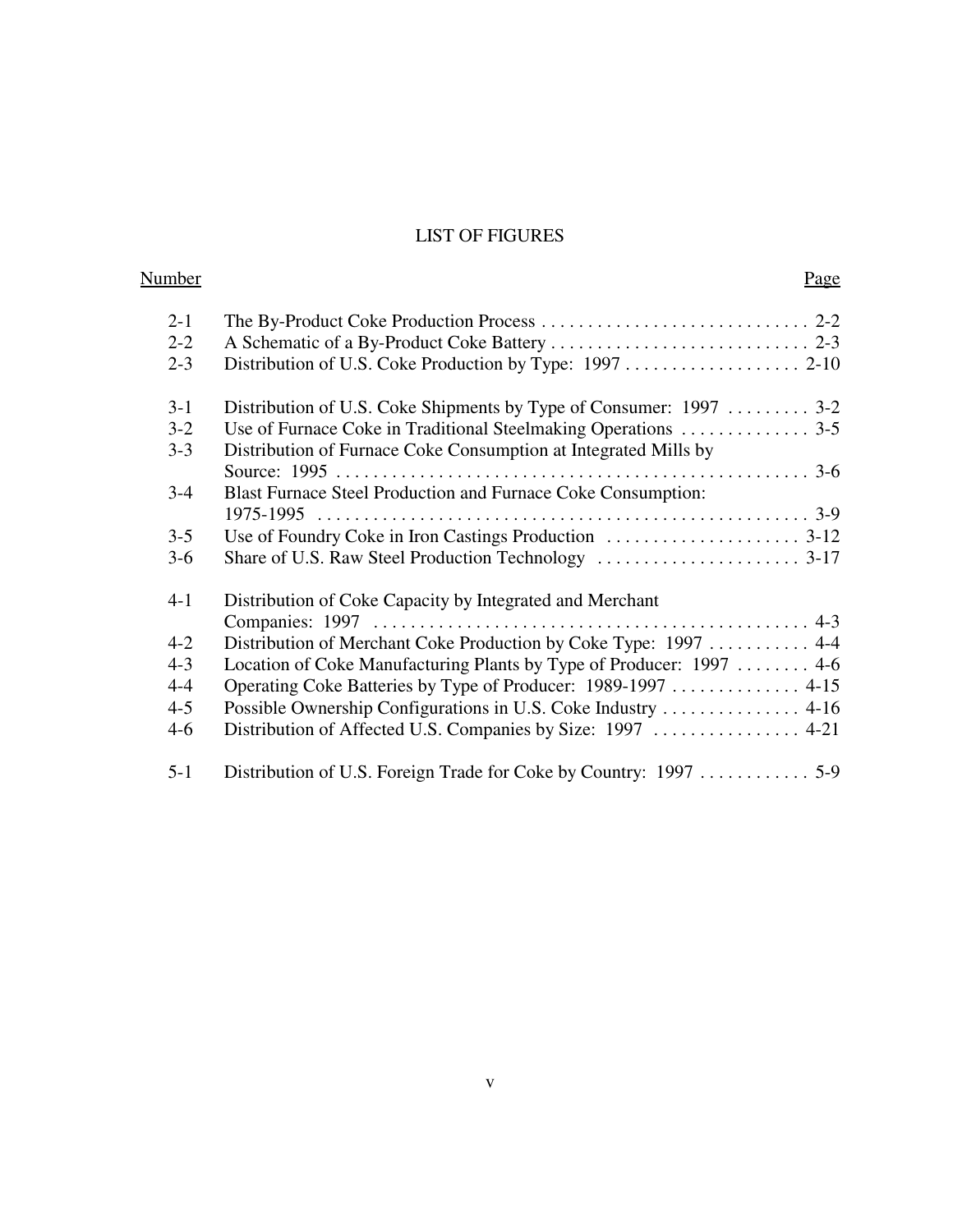# LIST OF TABLES

| <b>Number</b> | Page                                                                         |  |
|---------------|------------------------------------------------------------------------------|--|
| $2 - 1$       | Air Emissions from U.S. Coke Manufacturing Plants by Source  2-3             |  |
| $2 - 2$       | Typical By-Product Recovery Rate for U.S. Coke Production  2-7               |  |
| $2 - 3$       |                                                                              |  |
| $2 - 4$       | Distribution of U.S. Coke Capacity by Product and Producer 2-11              |  |
| $2 - 5$       | Summary of Cokemaking Production Cost for Furnace Coke by Type               |  |
|               |                                                                              |  |
| $2 - 6$       | Variable Input Prices for Metallurgical Coal, Labor, and Electricity         |  |
|               |                                                                              |  |
| $2 - 7$       |                                                                              |  |
| $3-1$         |                                                                              |  |
| $3-2$         | Furnace Coke Deficits and Surpluses at U.S. Integrated Steel Companies:      |  |
|               |                                                                              |  |
| $3 - 3$       | U.S. Blast Furnace Production, Furnace Coke Consumption, and Coke Rate . 3-8 |  |
| $3 - 4$       |                                                                              |  |
| $3 - 5$       |                                                                              |  |
| $4 - 1$       | Summary Data for Coke Manufacturing Plants: 1997  4-7                        |  |
| $4 - 2$       | Coke Industry Summary Data by Type of Producer: 1997  4-9                    |  |
| $4 - 3$       | Summary Data for Operating Coke Batteries by Plant: 1997  4-11               |  |
| $4 - 4$       | Summary of Companies Owning Potentially Affected Coke Manufacturing          |  |
|               |                                                                              |  |
| $4 - 5$       | Summary of Coke Operations at U.S. Companies: 1997  4-18                     |  |
| $4-6$         | Average Size of Coke Operations by Firm Size Category: 1997  4-21            |  |
| $4 - 7$       | Distribution of Companies by Number of Coke Plants: 1997  4-22               |  |
| $4 - 8$       | Financial Summary of U.S. Coke Industry by Type of Producer: 1992  4-23      |  |
| $5 - 1$       | U.S. Production, Foreign Trade, and Apparent Consumption of Coke:            |  |
|               | $1980 - 1997$                                                                |  |
| $5 - 2$       |                                                                              |  |
| $5 - 3$       |                                                                              |  |
| $5 - 4$       | U.S. Production of Foundry Coke by Producer Type: 1980-1997  5-6             |  |
| $5 - 5$       |                                                                              |  |
| $5-6$         |                                                                              |  |
|               |                                                                              |  |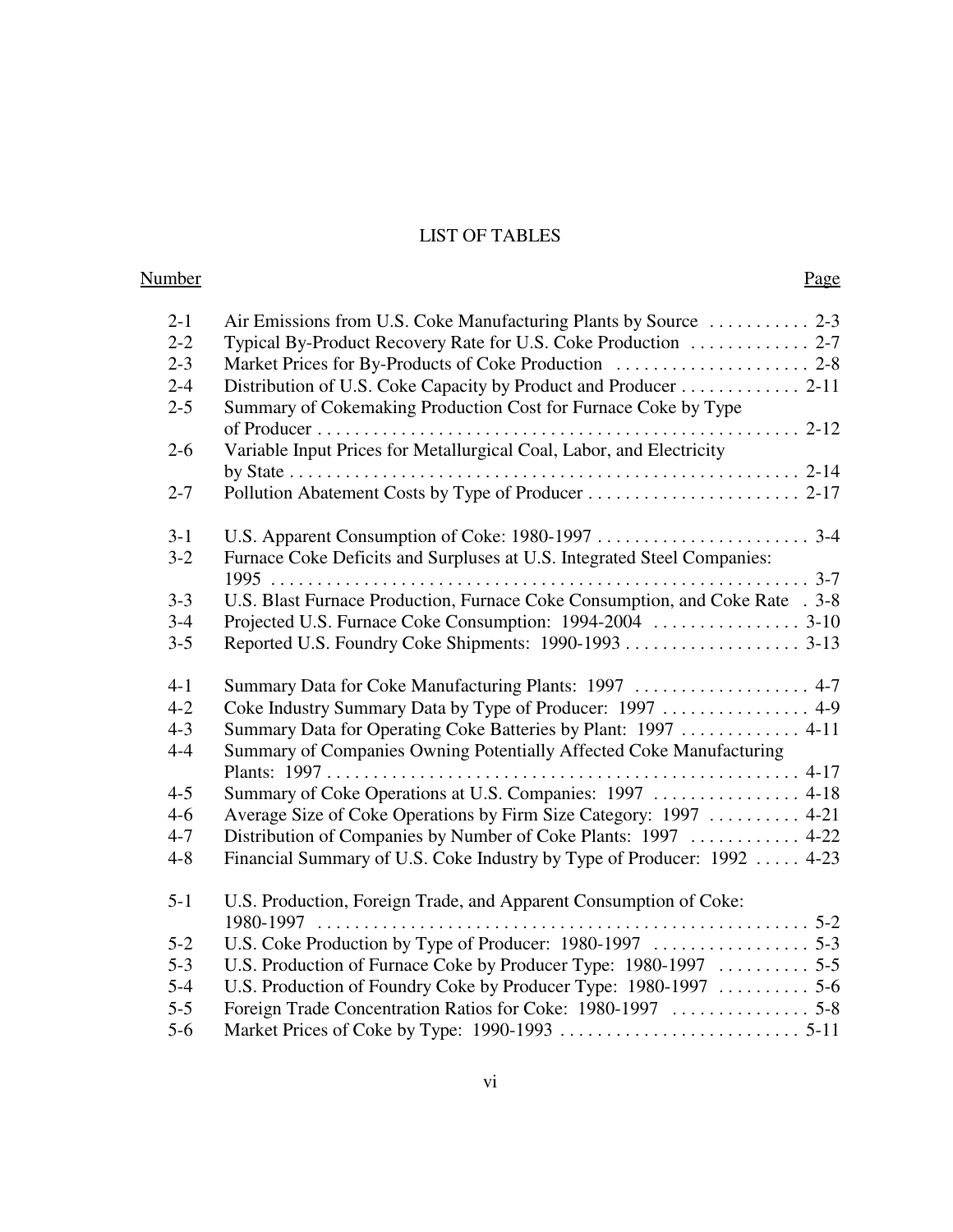# **CONTENTS**

| <b>Section</b> |     |                                  | Page |
|----------------|-----|----------------------------------|------|
| $\mathbf{1}$   |     |                                  |      |
| $\overline{2}$ |     |                                  |      |
|                | 2.1 | 2.1.1<br>2.1.2<br>2.1.3<br>2.1.4 |      |
|                | 2.2 | 2.2.1<br>2.2.2<br>2.2.3          |      |
|                | 2.3 |                                  |      |
|                | 2.4 | 2.4.1<br>2.4.2<br>2.4.3          |      |
|                | 2.5 | 2.5.1<br>2.5.2<br>2.5.3          |      |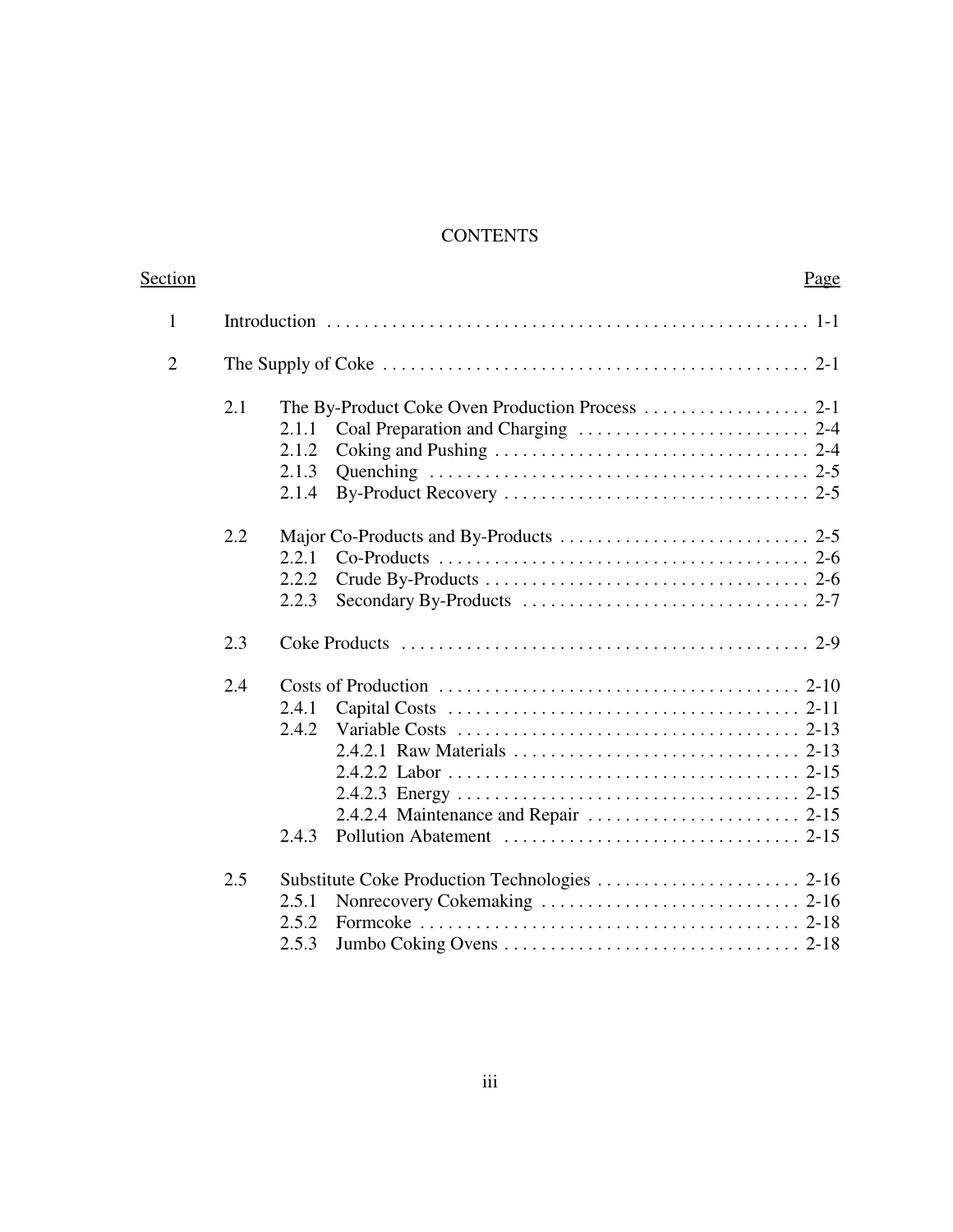# CONTENTS (CONTINUED)

| Section        |     |                                                                                                                 | Page |
|----------------|-----|-----------------------------------------------------------------------------------------------------------------|------|
| 3              |     | The Demand for Coke $\dots \dots \dots \dots \dots \dots \dots \dots \dots \dots \dots \dots \dots \dots \dots$ |      |
|                | 3.1 |                                                                                                                 |      |
|                | 3.2 | Uses and Consumers $\dots \dots \dots \dots \dots \dots \dots \dots \dots \dots \dots \dots \dots \dots$ 3-2    |      |
|                |     | 3.2.1                                                                                                           |      |
|                |     | 3.2.2                                                                                                           |      |
|                |     | 3.2.3                                                                                                           |      |
|                | 3.3 |                                                                                                                 |      |
|                | 3.4 |                                                                                                                 |      |
|                |     | 3.4.1                                                                                                           |      |
|                |     |                                                                                                                 |      |
|                |     |                                                                                                                 |      |
|                |     | 3.4.2                                                                                                           |      |
|                |     |                                                                                                                 |      |
|                |     |                                                                                                                 |      |
|                |     | 3.4.3                                                                                                           |      |
| $\overline{4}$ |     |                                                                                                                 |      |
|                | 4.1 |                                                                                                                 |      |
|                | 4.2 |                                                                                                                 |      |
|                | 4.3 |                                                                                                                 |      |
|                |     | 4.3.1                                                                                                           |      |
|                |     | 4.3.2                                                                                                           |      |
|                |     | 4.3.3                                                                                                           |      |
|                |     | 4.3.4                                                                                                           |      |
|                | 4.4 |                                                                                                                 |      |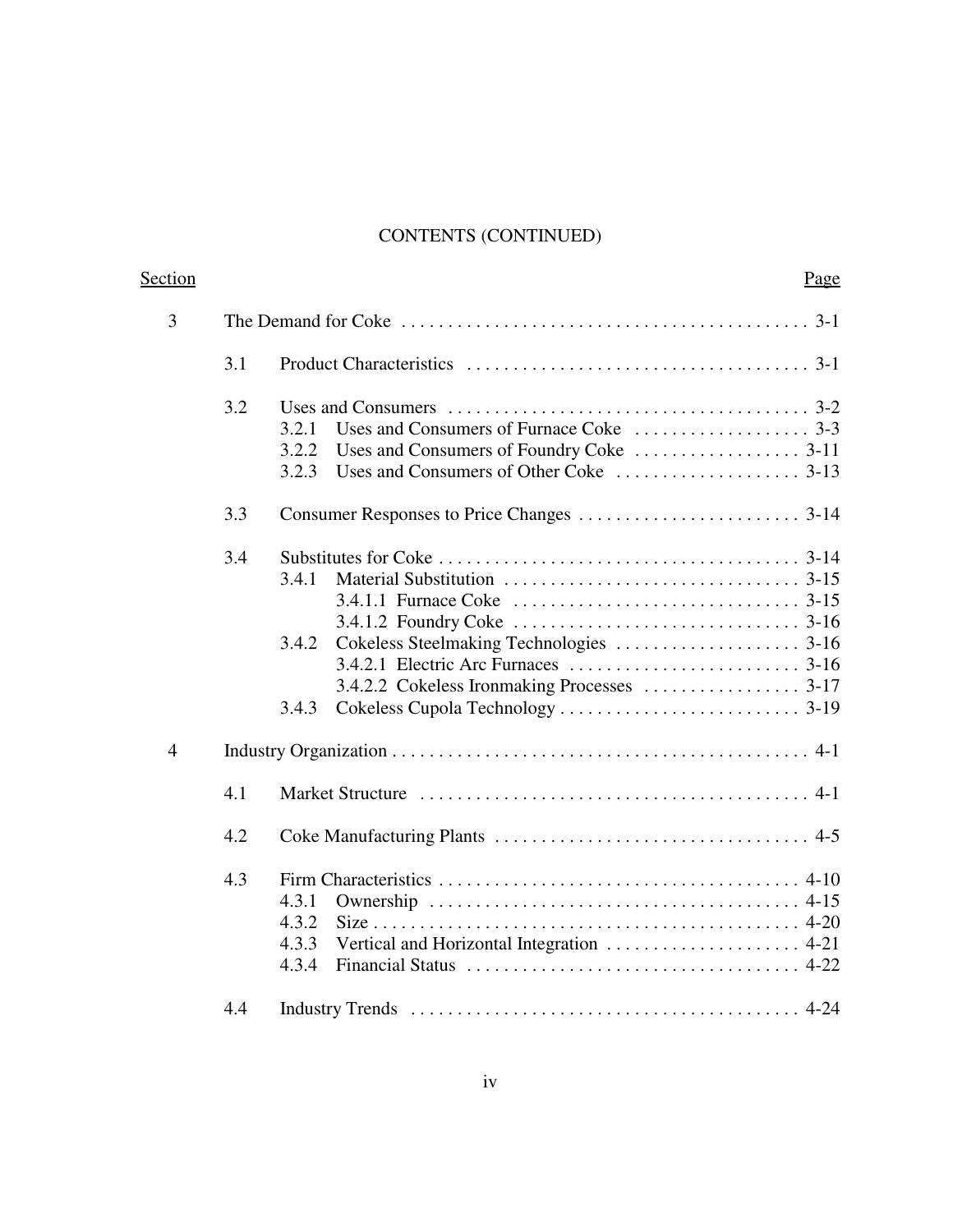# CONTENTS (CONTINUED)

| Section |     |                                                                               | Page |
|---------|-----|-------------------------------------------------------------------------------|------|
|         |     |                                                                               |      |
|         | 5.1 | 5.1.2 Foreign Trade $\ldots$ $\ldots$ $\ldots$ $\ldots$ $\ldots$ $\ldots$ 5-7 |      |
|         | 52  |                                                                               |      |
|         | 5.3 |                                                                               |      |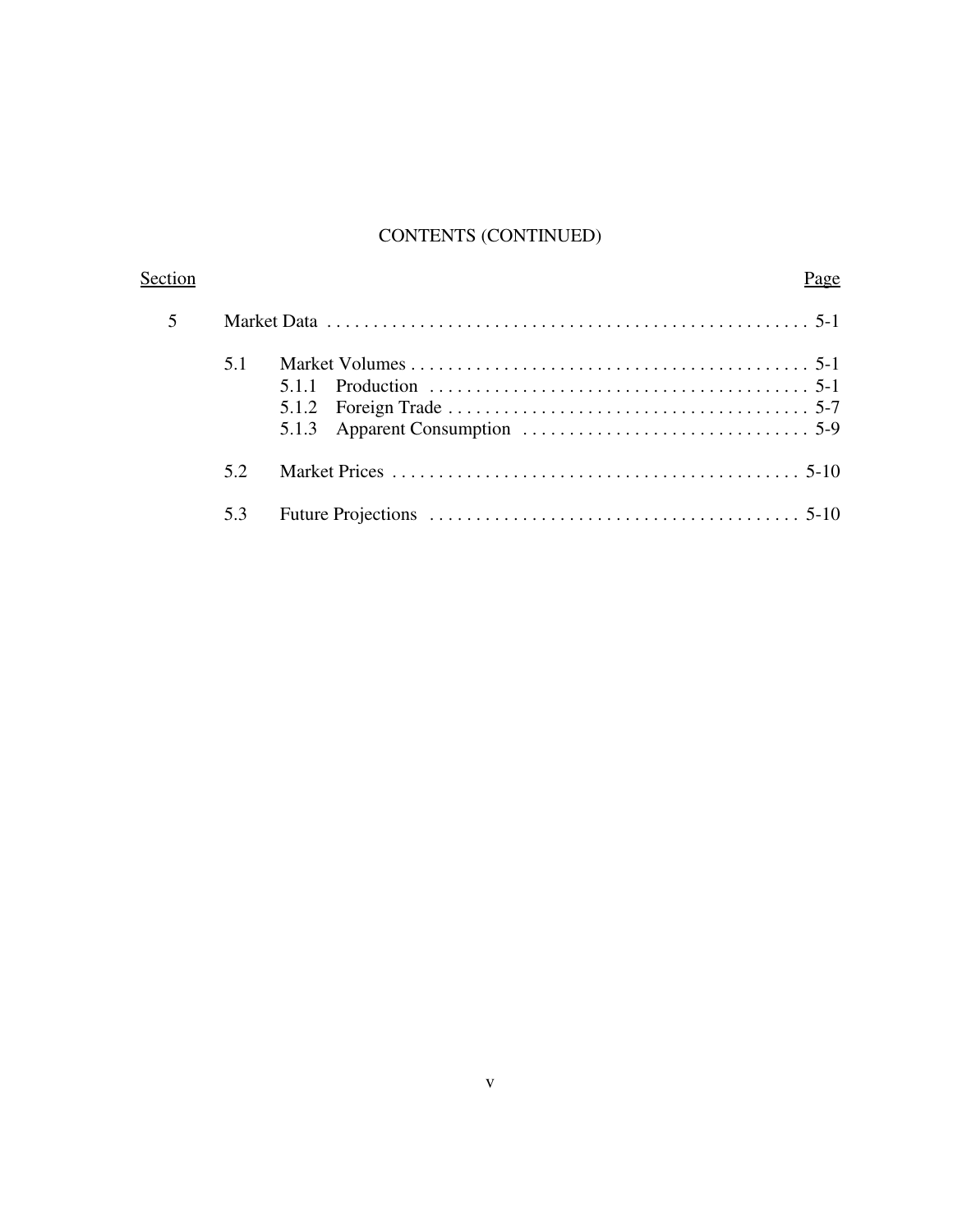## LIST OF FIGURES

| <u>Number</u> | Page                                                                 |  |
|---------------|----------------------------------------------------------------------|--|
| $2 - 1$       |                                                                      |  |
| $2 - 2$       |                                                                      |  |
| $2 - 3$       |                                                                      |  |
| $3 - 1$       | Distribution of U.S. Coke Shipments by Type of Consumer: 1997  3-2   |  |
| $3 - 2$       |                                                                      |  |
| $3 - 3$       | Distribution of Furnace Coke Consumption at Integrated Mills by      |  |
|               |                                                                      |  |
| $3 - 4$       | Blast Furnace Steel Production and Furnace Coke Consumption:         |  |
|               |                                                                      |  |
| $3 - 5$       |                                                                      |  |
| $3-6$         |                                                                      |  |
| $4 - 1$       | Distribution of Coke Capacity by Integrated and Merchant             |  |
|               |                                                                      |  |
| $4 - 2$       | Distribution of Merchant Coke Production by Coke Type: 1997  4-4     |  |
| $4 - 3$       | Location of Coke Manufacturing Plants by Type of Producer: 1997  4-6 |  |
| $4 - 4$       | Operating Coke Batteries by Type of Producer: 1989-1997  4-15        |  |
| $4 - 5$       | Possible Ownership Configurations in U.S. Coke Industry 4-16         |  |
| $4 - 6$       |                                                                      |  |
| $5 - 1$       |                                                                      |  |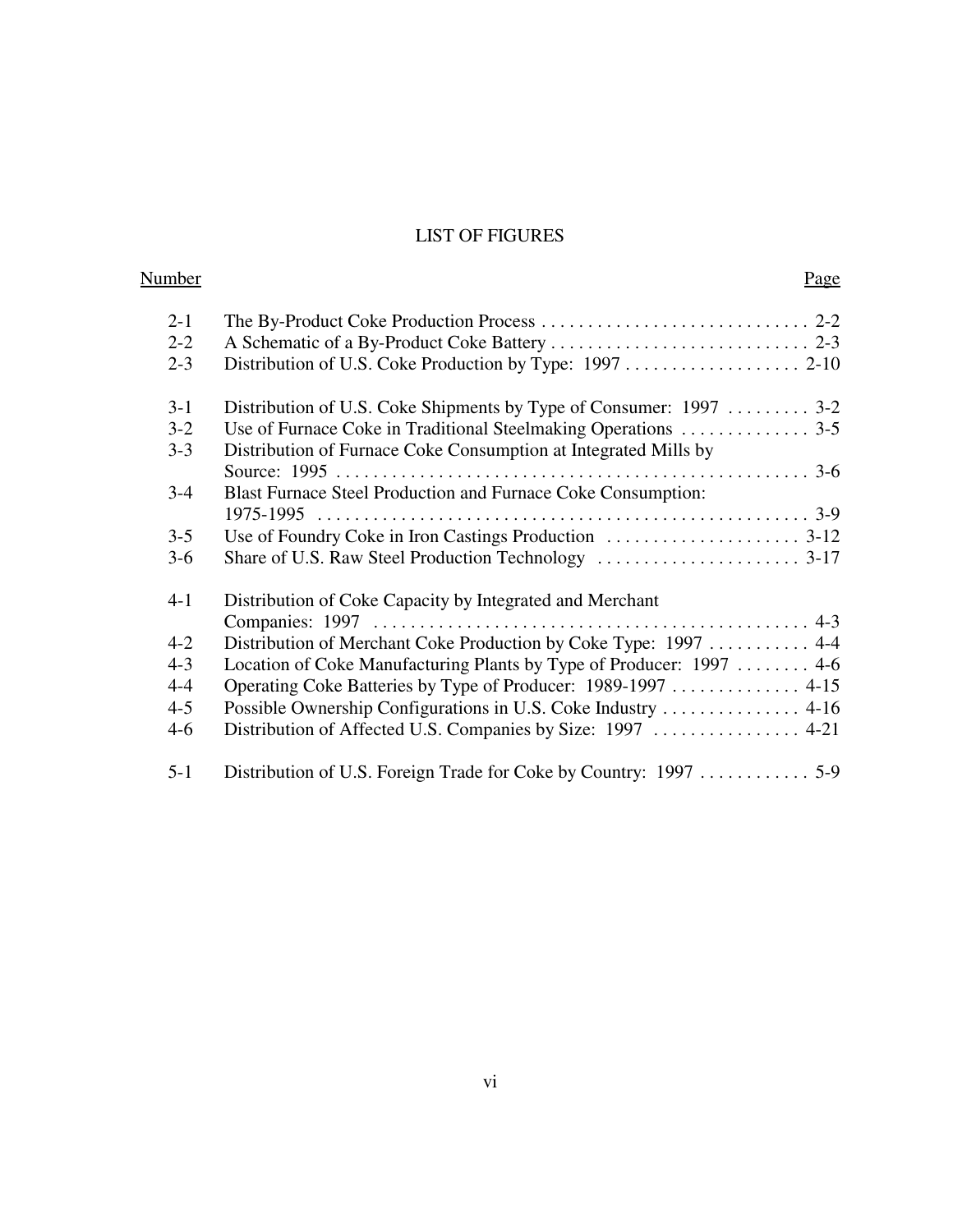# LIST OF TABLES

| <b>Number</b> | Page                                                                         |  |
|---------------|------------------------------------------------------------------------------|--|
| $2 - 1$       | Air Emissions from U.S. Coke Manufacturing Plants by Source  2-3             |  |
| $2 - 2$       | Typical By-Product Recovery Rate for U.S. Coke Production  2-7               |  |
| $2 - 3$       |                                                                              |  |
| $2 - 4$       | Distribution of U.S. Coke Capacity by Product and Producer 2-11              |  |
| $2 - 5$       | Summary of Cokemaking Production Cost for Furnace Coke by Type               |  |
|               |                                                                              |  |
| $2 - 6$       | Variable Input Prices for Metallurgical Coal, Labor, and Electricity         |  |
|               |                                                                              |  |
| $2 - 7$       |                                                                              |  |
| $3-1$         |                                                                              |  |
| $3-2$         | Furnace Coke Deficits and Surpluses at U.S. Integrated Steel Companies:      |  |
|               |                                                                              |  |
| $3 - 3$       | U.S. Blast Furnace Production, Furnace Coke Consumption, and Coke Rate . 3-8 |  |
| $3 - 4$       |                                                                              |  |
| $3 - 5$       |                                                                              |  |
| $4 - 1$       | Summary Data for Coke Manufacturing Plants: 1997  4-7                        |  |
| $4 - 2$       | Coke Industry Summary Data by Type of Producer: 1997  4-9                    |  |
| $4 - 3$       | Summary Data for Operating Coke Batteries by Plant: 1997  4-11               |  |
| $4 - 4$       | Summary of Companies Owning Potentially Affected Coke Manufacturing          |  |
|               |                                                                              |  |
| $4 - 5$       | Summary of Coke Operations at U.S. Companies: 1997  4-18                     |  |
| $4-6$         | Average Size of Coke Operations by Firm Size Category: 1997  4-21            |  |
| $4 - 7$       | Distribution of Companies by Number of Coke Plants: 1997  4-22               |  |
| $4 - 8$       | Financial Summary of U.S. Coke Industry by Type of Producer: 1992  4-23      |  |
| $5 - 1$       | U.S. Production, Foreign Trade, and Apparent Consumption of Coke:            |  |
|               | $1980 - 1997$                                                                |  |
| $5 - 2$       |                                                                              |  |
| $5 - 3$       |                                                                              |  |
| $5 - 4$       | U.S. Production of Foundry Coke by Producer Type: 1980-1997  5-6             |  |
| $5 - 5$       |                                                                              |  |
| $5-6$         |                                                                              |  |
|               |                                                                              |  |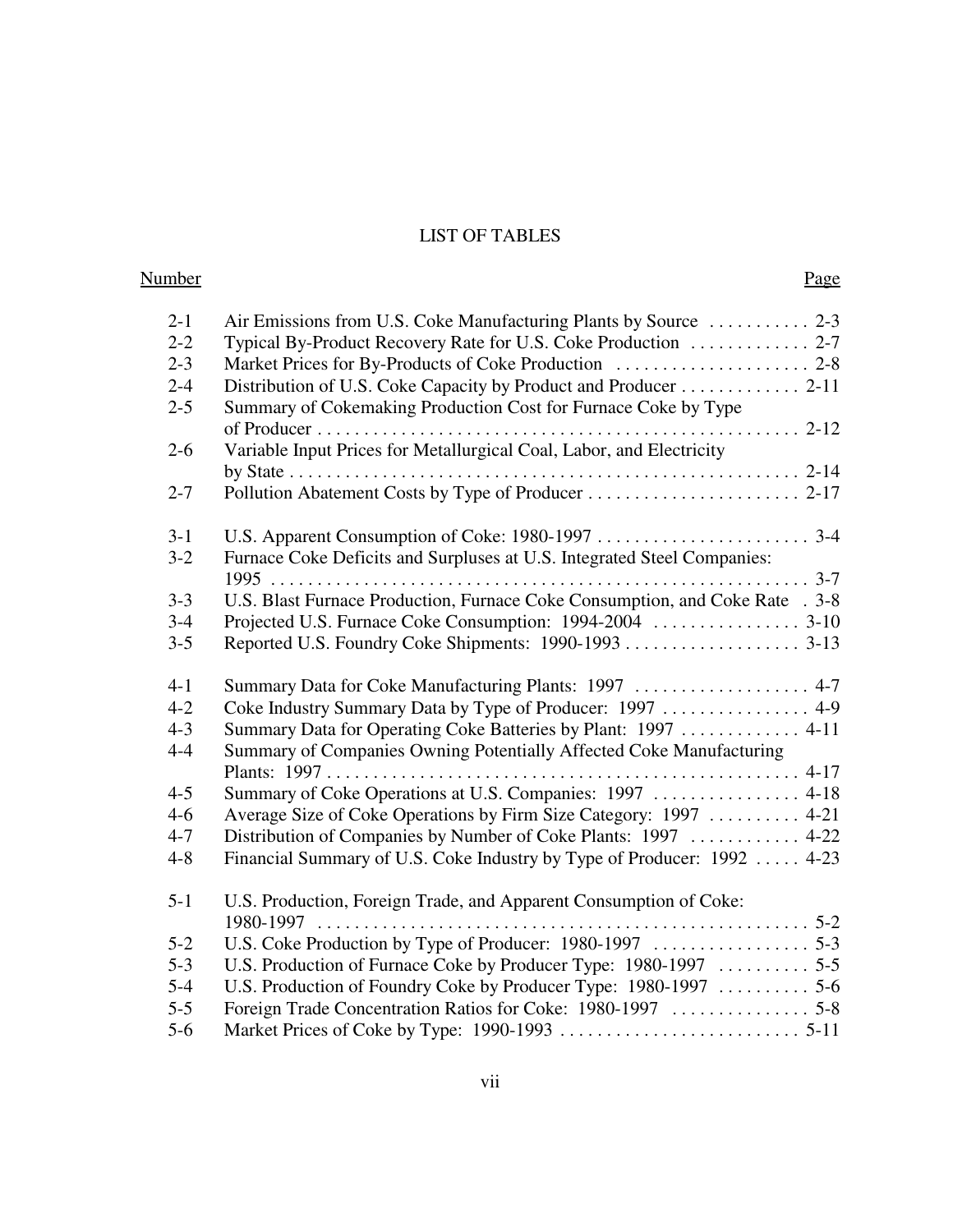# **SECTION 1 INTRODUCTION**

The U.S. Environmental Protection Agency's (EPA's) Office of Air Quality Planning and Standards (OAQPS) is compiling information on coke manufacturing plants as part of its responsibility to develop National Emission Standards for Hazardous Air Pollutants (NESHAP) under Section 112 of the 1990 Clean Air Act. The NESHAP is scheduled to be proposed in 1999 and the Innovative Strategies and Economics Group is responsible for developing an economic impact analysis (EIA) in support of the evaluation of impacts associated with the regulatory options considered for this NESHAP. This industry profile of the coke manufacturing industry provides information to be used to support the EIA of the NESHAP.

Coke is metallurgical coal that has been baked into a charcoal-like substance. This substance burns more evenly than coal and also has more structural strength. The manufacture of coke is included under Standard Industrial Classification (SIC) code 3312—Blast Furnaces and Steel Mills; however, its production is a small fraction of this industry. In 1997, the U.S. produced 23.4 million short tons of coke. Coke is primarily used as an input for producing steel in blast furnaces at integrated iron and steel mills (i.e., furnace coke) and as an input for gray, ductile, and malleable iron castings in cupolas at iron foundries (i.e., foundry coke). Therefore, the demand for coke is a derived demand that is largely dependent on production of steel from blast furnaces and iron castings.

The information in this report will be used as background in developing the EIA methodology. This industry profile report is organized as follows.

- Section 2 includes a detailed description of the production of coke at U.S. manufacturing plants, with discussions of the production processes and inputs, types of coke products as well as by- and co-products, and the costs of production at these plants.
- Section 3 describes the characteristics, uses, and consumers of coke, historical and projected consumption by end-use, as well as substitution possibilities in consumption.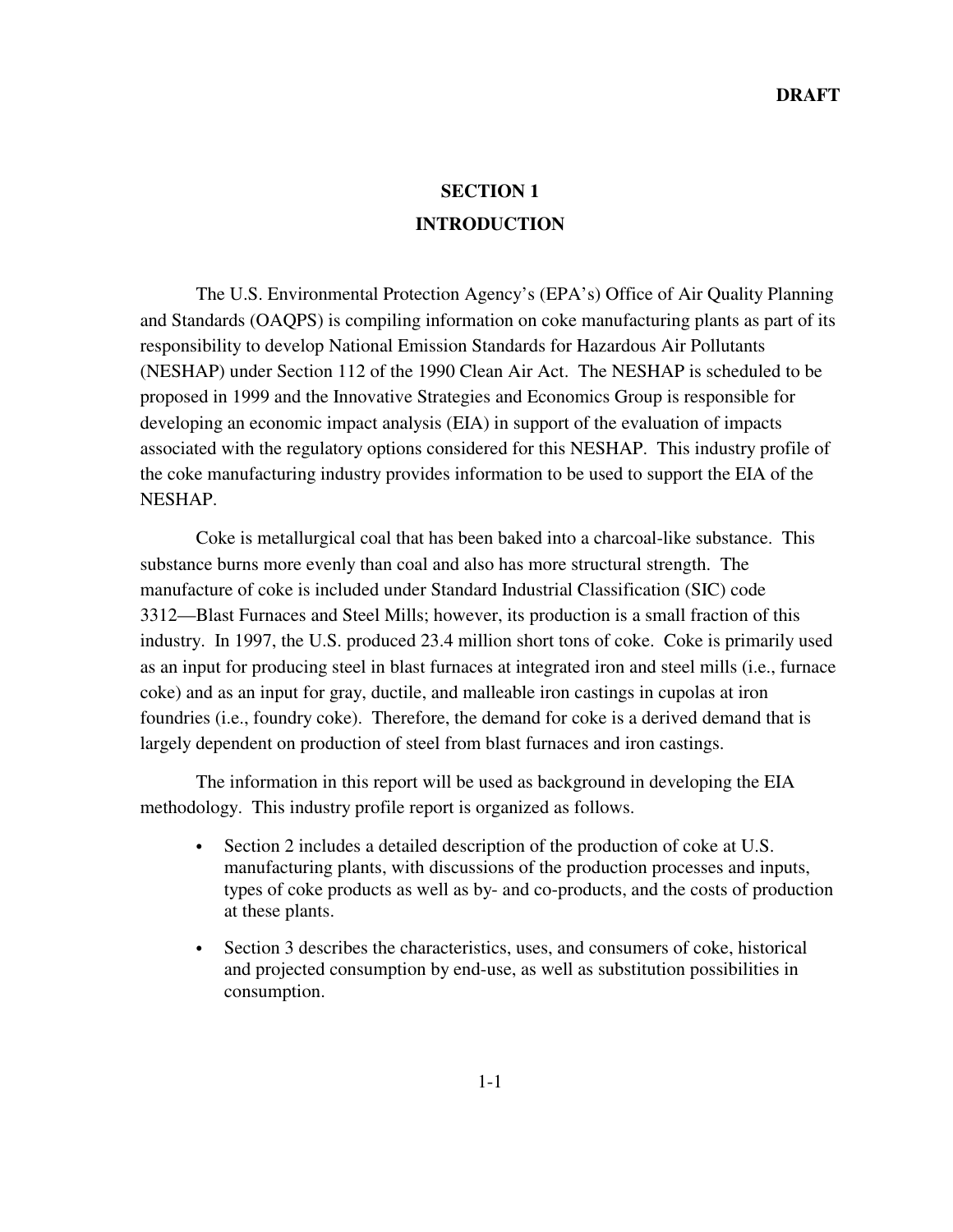- Section 4 discusses the organization of the industry and provides information on market structure, manufacturing plants, and companies that own these potentially affected plants. At the company-level, special attention is given to data on small businesses for future use in evaluating the impact on these entities as required by the Small Business Regulatory Enforcement and Fairness Act (SBREFA).
- Section 5 provides historical and projected data on the volumes of U.S. production, foreign trade, and consumption of furnace and foundry coke, as well as market prices.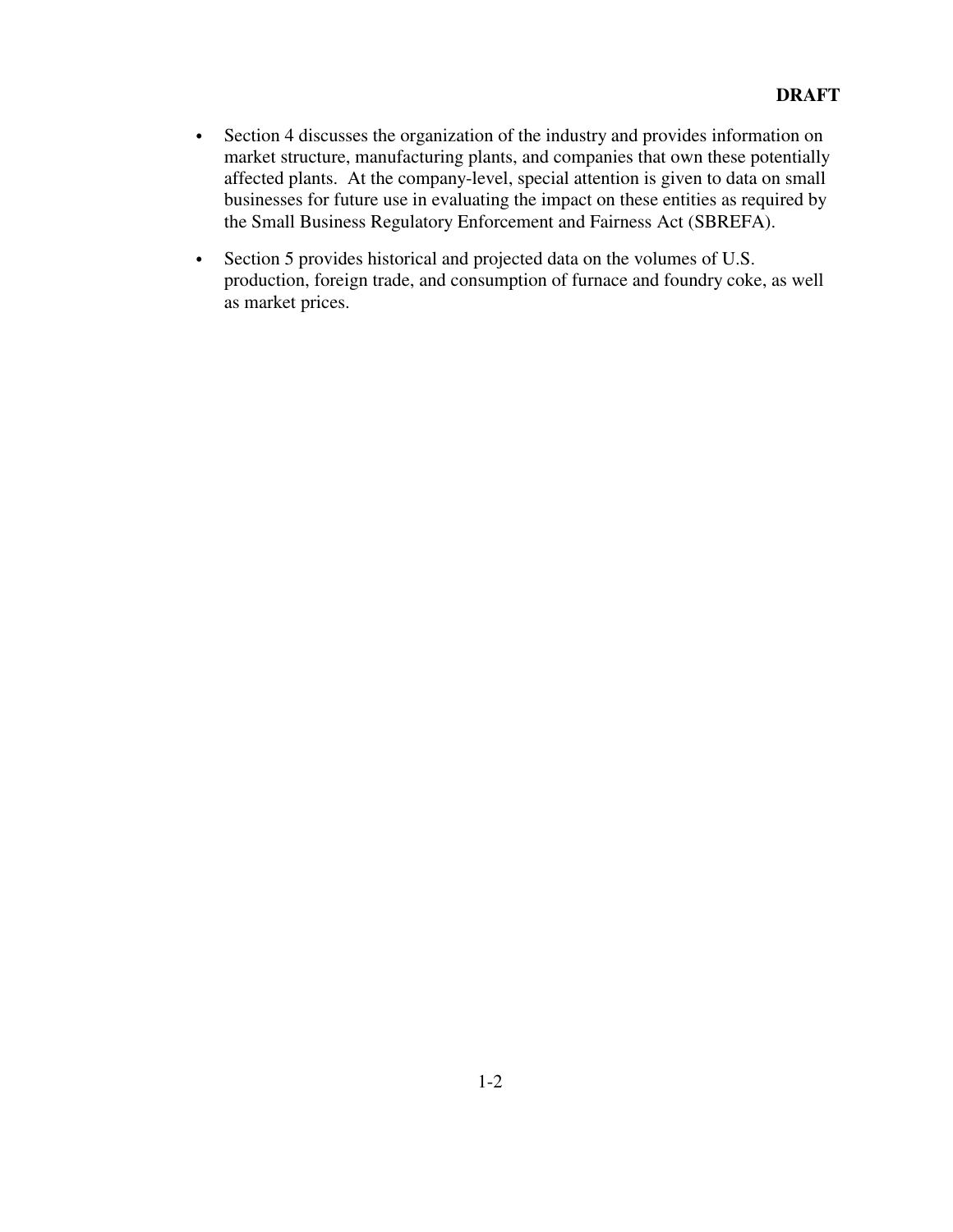#### **SECTION 2**

#### **THE SUPPLY OF COKE**

This section provides an overview of coke production in the United States. The by-product coke production process has been the dominant technology used at U.S. coke manufacturing plants. The only other cokemaking technology currently employed in the United States is the nonrecovery cokemaking process, which is nonpolluting. Thus, the focus of this section is on by-product cokemaking because this technology is the only method of coke production subject to the proposed EPA regulations. This section describes this by-product coke production process, the major by-products and co-products associated with this process, and the final coke products. This section also discusses the costs of U.S. coke production and provides a discussion of alternative technologies for coke production.

#### **2.1 By-Product Coke Production Process**

Cokemaking involves heating coal in the absence of air resulting in the separation of the non-carbon elements of the coal from the product, i.e., coke. The process essentially bakes the coal into a charcoal-like substance for use as fuel in blast furnaces at integrated iron and steel mills and cupolas at iron foundries. Figure 2-1 summarizes the multi-step production process for by-product cokemaking. As shown, this production process includes the following steps:

- coal preparation and charging,
- coking and pushing,
- quenching, and
- by-product recovery.

In by-product cokemaking, the conversion of coal to coke is performed in long, narrow ovens (i.e., by-product coke ovens) that are constructed in groups with common side walls, called batteries (typically consisting of 10 to 100 coke ovens). Currently, there are 58 by-product coke batteries operating at 23 manufacturing plants across the United States.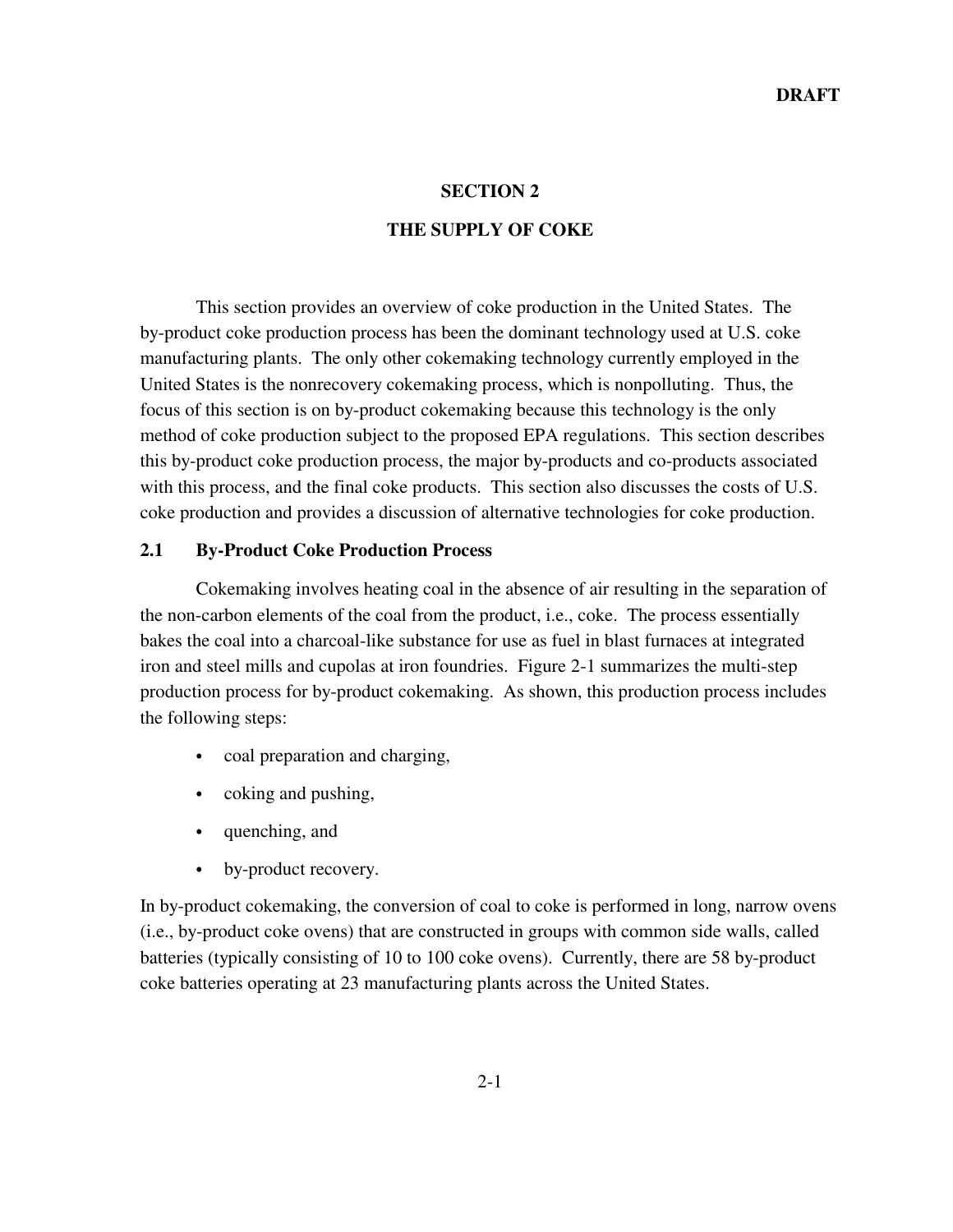

**Figure 2-1. The By-Product Coke Production Process**

Figure 2-2 provides a schematic of a by-product coke battery. In summary, the metallurgical coal is pulverized and fed into the oven (or charged) through ports at the top of the oven, which are then covered with lids. The coal undergoes destructive distillation in the oven at 1,650°F to 2,000°F for 15 to 30 hours. A slight positive back-pressure maintained on the oven prevents air from entering the oven during the coking process. After coking, the incandescent or "hot" coke is then pushed from the coke oven into a special railroad car and transported to a quench tower at the end of the battery where it is cooled with water and screened to a uniform size. During this process, raw coke oven gas is removed through an offtake system, by-products such as benzene, toluene, and xylene are recovered, and the cleaned gas is used to underfire the coke ovens and for fuel elsewhere in the plant.

As shown in Table 2-1, pollutants may be emitted into the atmosphere from several sources during by-product cokemaking. For the proposed MACT standards, the sources of environmental concern to EPA are the pushing of coke from the ovens, quenching of the incandescent coke, and by-product recovery. Coke pushing results in fugitive particulate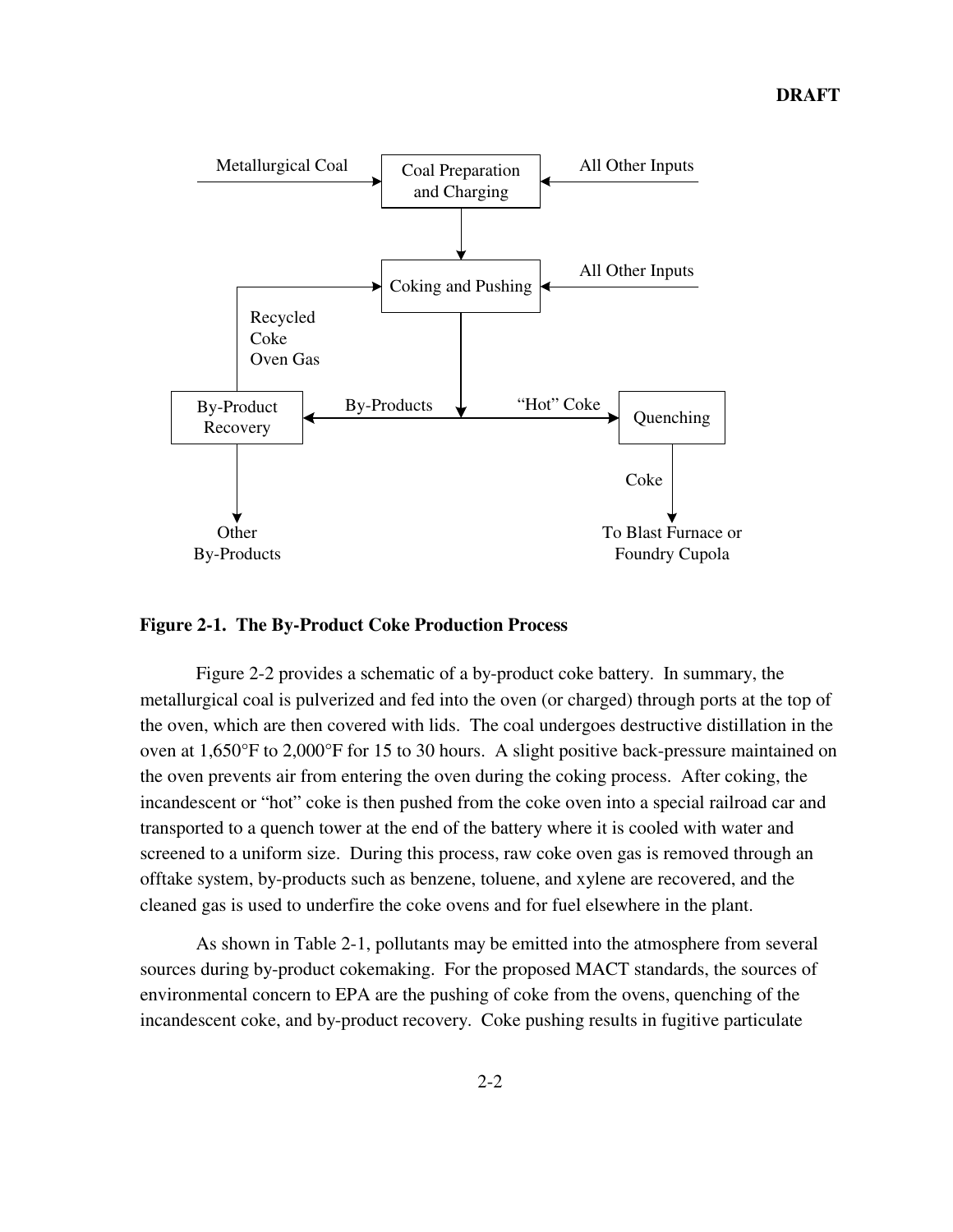

#### **Figure 2-2. A Schematic of a By-Product Coke Battery**

Source: U.S. International Trade Commission. 1994. *Metallurgical Coke: Baseline Analysis of the U.S. Industry and Imports.* Publication No. 2745. Washington, DC: U.S. International Trade Commission.

**Table 2-1. Air Emissions from U.S. Coke Manufacturing Plants by Source**

| <b>Process/Source</b>                                           | Pollutant                                   |
|-----------------------------------------------------------------|---------------------------------------------|
| Oven charging                                                   | <b>Fugitive particulates</b>                |
| Oven leaking during coking, coke pushing,<br>and coke quenching | Particulates, organic compounds, acid gases |
| Oven underfiring                                                | Particulates and acid gases                 |
| By-product recovery                                             | Benzene, napthalene, and other HAPs         |

Source: Prabhu, D.U., and P.F. Cilione. 1992. "1990 Clean Air Act Amendments: Technical/Economic Impacts." *Iron and Steel Engineer* 69(1):33-44.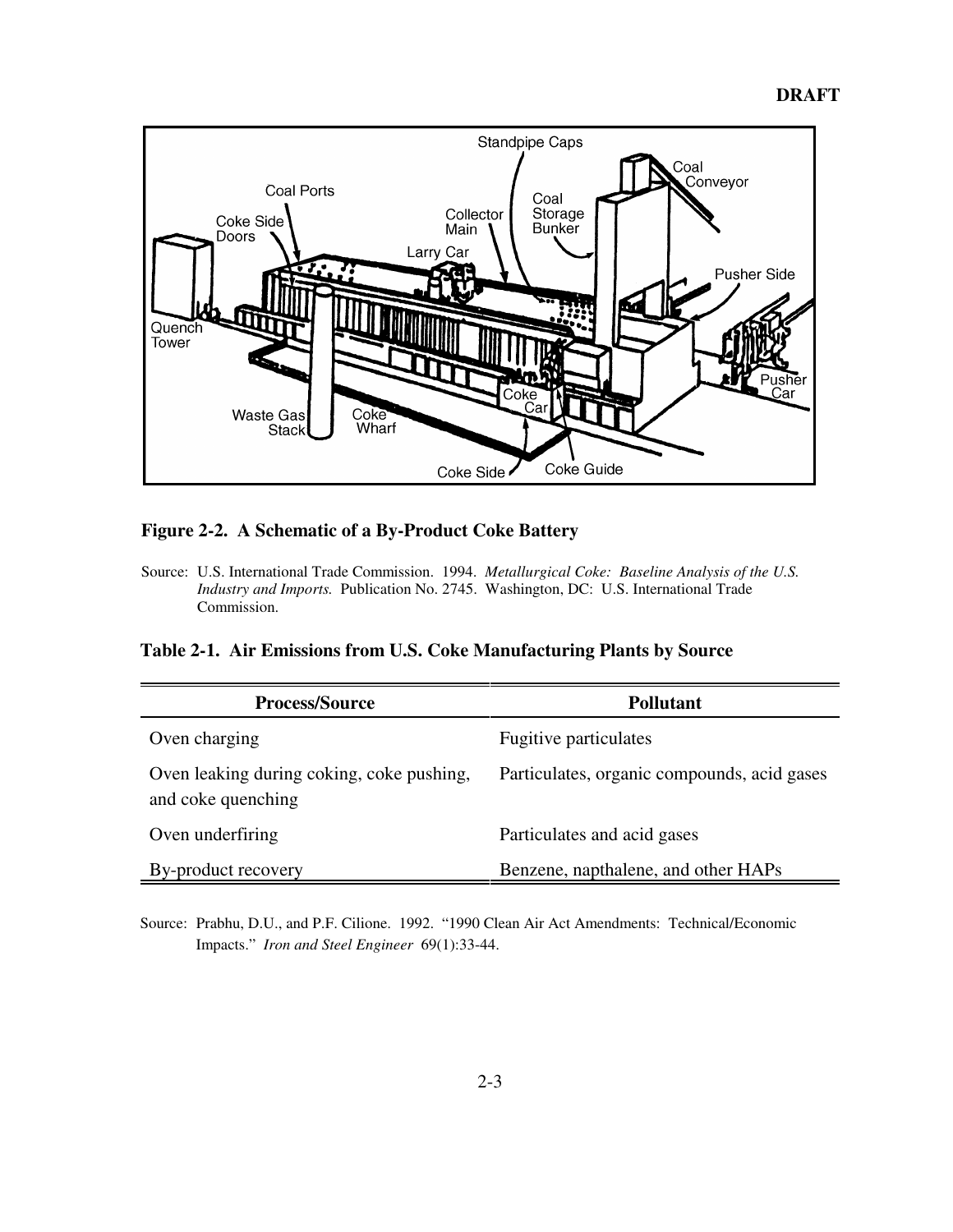emissions, which may include volatile organic compounds (VOCs), while coke quenching results in particulate emissions with traces of organic compounds. In addition, the byproduct recovery stacks may emit benzene, naphthalene and other HAPs. EPA will focus on these three areas of emissions as HAP-emitting source categories to be regulated. The following sections provide descriptions of each step in the by-product production process.

#### *2.1.1 Coal Preparation and Charging*

Metallurgical coal is delivered to coke manufacturing plants in railroad cars or barges. It is then transferred to mixing bins where the various types of coal are blended based on specific characteristics of the coal such as fluidity, ash, and sulfur content. Lankford et al. (1985) consider the selection of coals to be the single most important factor in establishing coke quality. The best coals are low in ash and sulfur content and produce a structurally strong coke. Coal blending results in improved and more consistent coke quality, which justifies the extra expense of mixing. The desired mix of coal is transferred from the mixing bins to the crusher where it is pulverized. The pulverized coal is then fed into the oven (or charged) through ports in the top of the oven by a device called a "larry" car. After the ovens have been charged the open ports are covered with lids. The by-product coking process typically yields between 1,200 and 1,400 pounds of coke per ton of coal charged into the oven.

#### *2.1.2 Coking and Pushing*

The coking step involves heating the pulverized coal in the coke oven at temperatures up to 2,000°F for 15 to 30 hours. The chemical compounds making up coal are unstable when subjected to such a high degree of heat. When heated to high temperatures, in the absence of air, the complex organic molecules break down to yield gases and a relatively nonvolatile carbonaceous residue, i.e., coke. The coking process takes place in retort ovens that are equipped with three main components constructed of refractory brick: the coking chambers, the heating flues, and the regenerative chambers. These ovens are configured as batteries, which consist of between 10 and 100 ovens. Coking chambers in a battery alternate with heating chambers, and the regenerative chambers are below the heating and coking chambers. During the coking period, the ends of the coking chamber are closed by refractory-lined doors, which are constructed to completely seal the ends of the ovens. Typical dimensions of a coke oven are 6 to 22 feet in height, 30 to 52 feet in length, and 12 to 22 inches in width. When blast-furnace gas or other lower calorie gases are used for oven heating, supplementary heating with gas of higher calorific value may be needed in order to maintain a high rate of coke production (Lankford et al., 1985).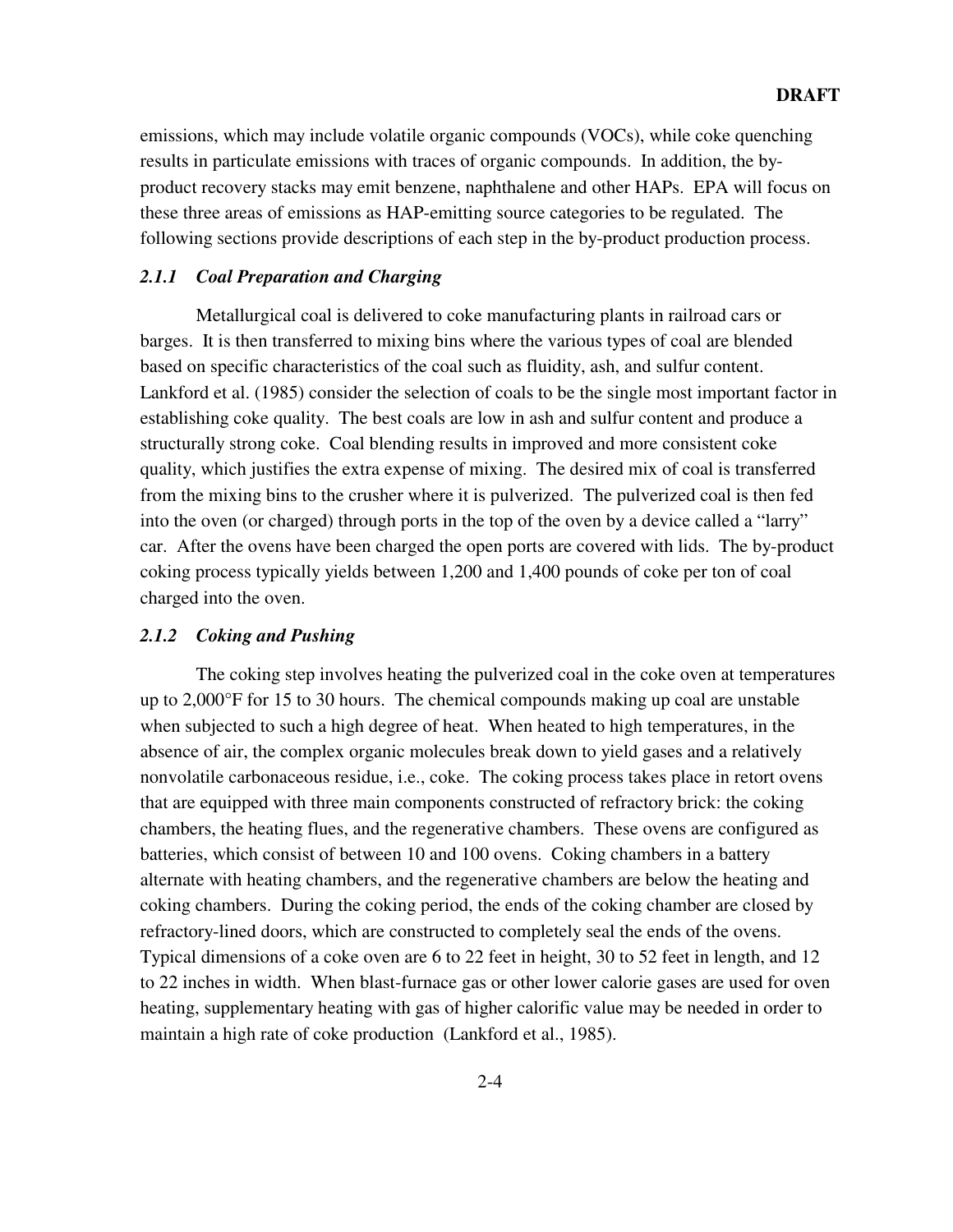At the end of the coking cycle, doors on each end of the oven are removed, and the incandescent coke is pushed from the oven. The pusher-side equipment is generally similar on all types of ovens and consists of three elements: a pusher, a leveler, and a door extractor. The pushing element is an electrically powered ram which pushes the coke from the oven. The leveling element is responsible for leveling the coal charge in the oven, leaving a freegas space below the roof of the charged oven. The function of the door-extracting element is to remove and hold the pusher-side door during the pushing operation. Modern pusher equipment removes the carbon build-up from the doors and jambs so that the door seals tightly and thereby reduce emissions of gases during the coking cycle (Lankford et al., 1985).

#### *2.1.3 Quenching*

There are two methods for quenching the hot coke pushed from the ovens: wet quenching and dry quenching. Dry quenching is used primarily in Japan and Russia, while wet quenching is the primary method used in the United States. During the wet quenching process, the incandescent coke is carried to a quench tower where it is cooled to a temperature of 200 to 500°F by a system of stationary water sprays and air dried in preparation for sizing. This quenching prevents the coke from simply burning up in the air. The coke is then screened to a uniform size, which also results in some small coke fines (or breeze) that are recovered for use as a raw material input to blast furnaces. Roughly half of the water leaves the quenching tower as steam, while the remaining water that does not evaporate is drained to remove salable by-products before being returned to the quenching tank for recirculation.

Traditionally, U.S. coke plants have preferred wet quenching over dry quenching because of the high investment costs and technical problems associated with dry quenching. However, the dry quenching process recovers waste gases which can be utilized for steam cogeneration; thus, dry quenching is less polluting. As a result, there is a growing interest in dry quenching by U.S. coke manufacturers due to the more stringent regulations regarding pollution control (Lankford et al., 1985).

#### *2.1.4 By-Product Recovery*

Typically, roughly 75 percent of the output by weight of the by-product cokemaking process is coke, while the remaining share is composed of various by-products that are recovered at the plant (USITC, 1994). During coking, raw coke oven gas is removed through an offtake system composed of standpipes and other piping to a central collecting main. In the by-product recovery process, the first step is the recovery of the basic crude materials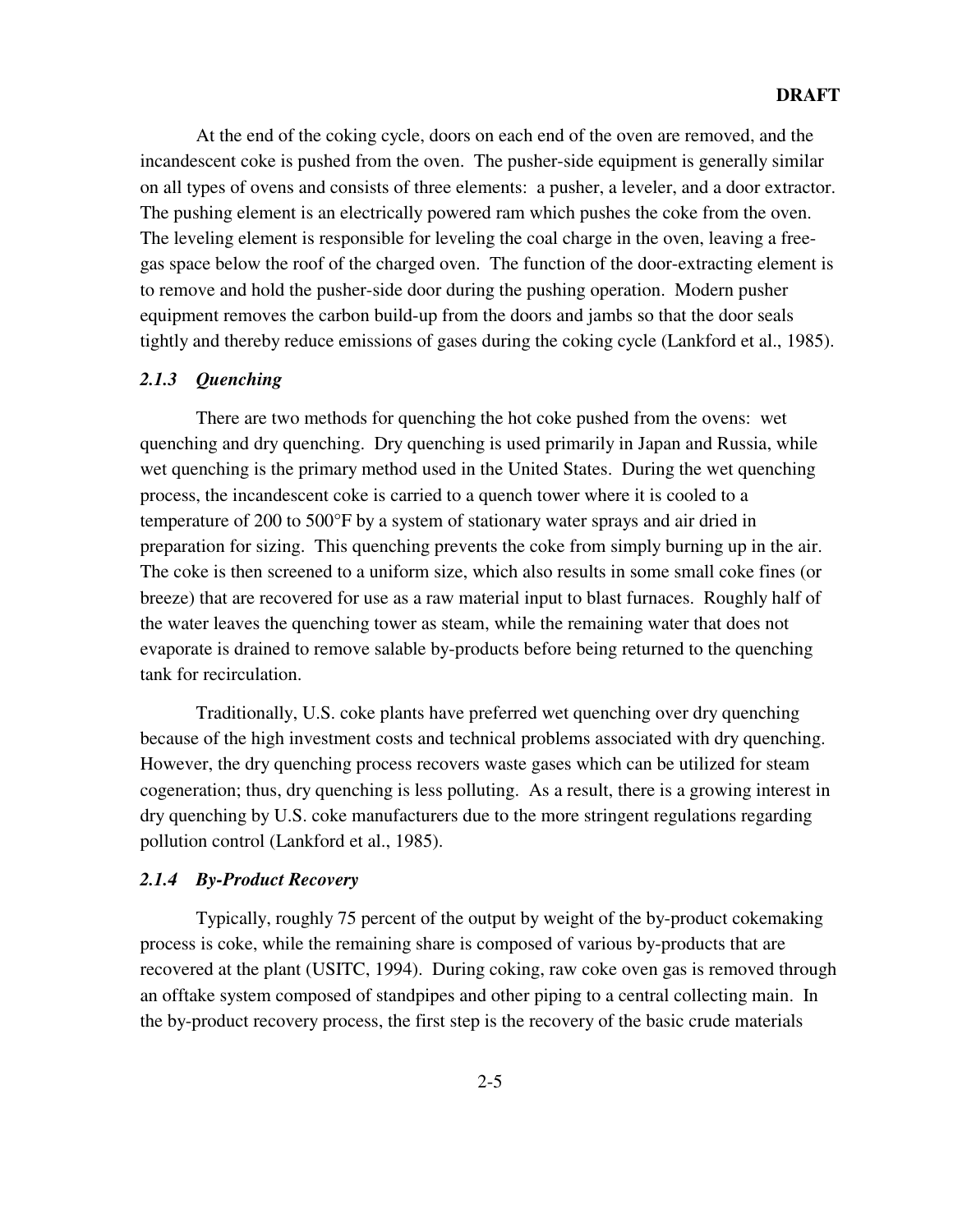(coke-oven gas, ammonia liquor, tar and light oil). Between 20 to 35 percent of the coal charge becomes gases which are collected and processed to remove salable by-products such as coal tar, ammonia liquor, and light oil. The coke oven gas, net of these products, is then recycled to underfire the coke ovens, serve as a fuel source to other parts of the plant, or sold to outside utilities. The second step of the by-product recovery process involves processing these crude by-products to separate them into their components and produce secondary byproducts such as anhydrous ammonia, phenol, ortho cresol, and toluene. The following section provides a detailed discussion of these by-products.

#### **2.2 Major Co-Products and By-Products**

There are many co-products and by-products of the by-product coke production process. There are two co-products: 1) coke breeze, the fine screenings that result from the crushing of coke; and 2) "other coke," the coke that does not meet size requirements of steel producers that is sold as a fuel source to non-steel producers. In addition, as described above, the by-product cokemaking process results in the recovery of some salable crude materials such as coke-oven gas, ammonia liquor, tar and light oil. The cleaned coke oven gas is used to underfire the coke ovens with excess gas used as fuel in other parts of the plant or sold. The remaining crude by-products may be further processed and separated into secondary products such as anhydrous ammonia, phenol, ortho cresol, and toluene. In the past, coke plants were a major source of these products (sometimes referred to as coal chemicals); however, today their output is overshadowed by chemicals produced from petroleum manufacturing (DOE, 1996a). These major co-products and by-products are discussed below.

#### *2.2.1 Co-Products*

Coke breeze is the fine particles of coke that result from the screening of coke after being quenched. Typically, these particles will pass through a 0.5 inch or 0.25 inch screen opening. Breeze may be reused in the by-product ovens for fuel or it may be utilized by integrated iron and steel producers as a fuel source in blast furnaces for the agglomeration of iron ore. Lankford et al. (1985) indicate that 100 to 200 pounds of coke breeze are recovered per ton of coal charged. In 1992, the market price for coke breeze was \$41.29 per short ton (USITC, 1994).

Iron and steel producers require coke of a specific size for use in their blast furnaces or foundry cupolas. Coke which does not meet the required size specifications is sold as a fuel source to other industries and is referred to as "other coke." This other industrial coke is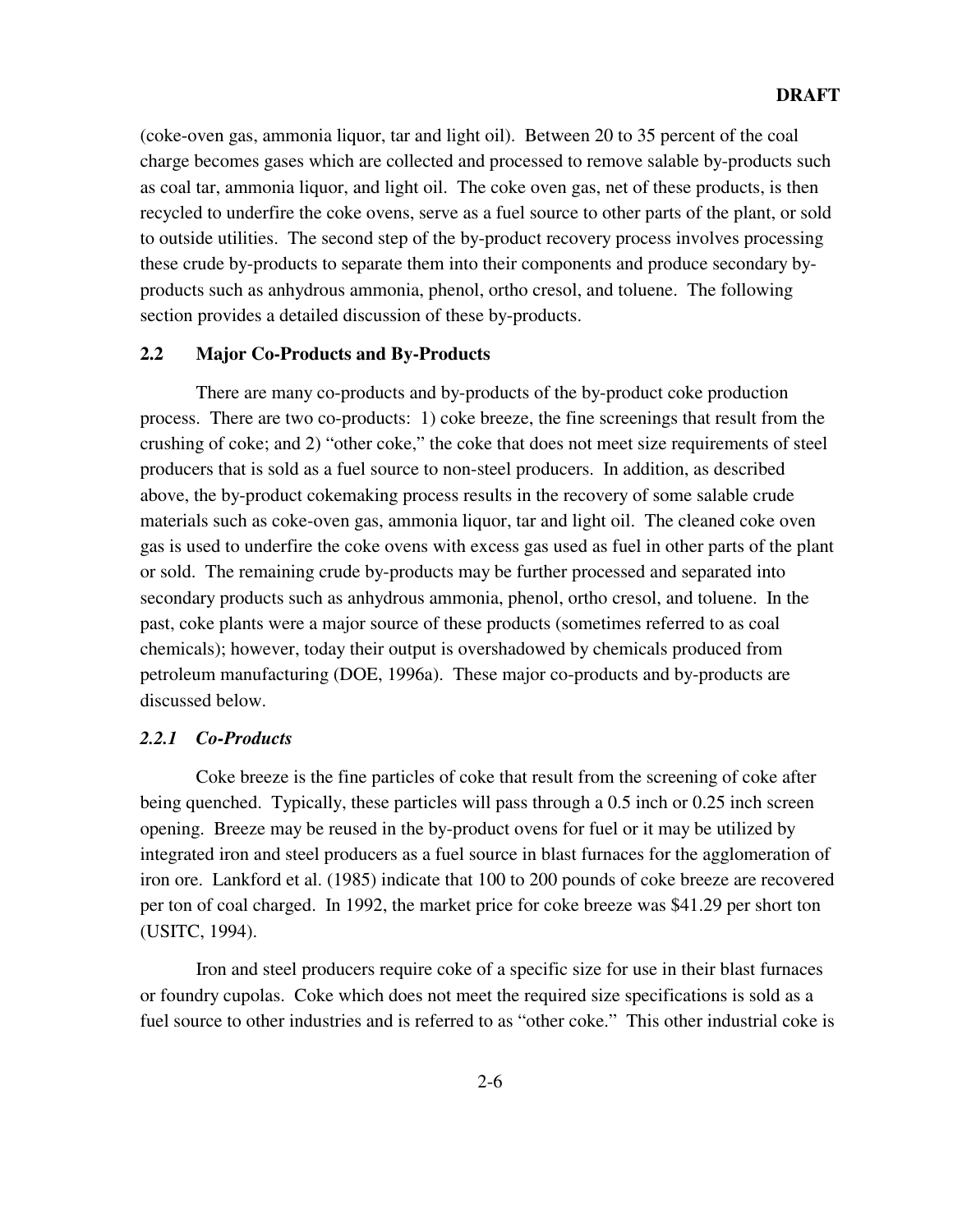#### **DRAFT**

used as a fuel source in the processing of sugar beets in the sugar industry, in the reduction of lead in the primary and secondary lead smelting industry, in the mineral fiber industry, and in cement manufacturing (Sloss Industries, 1998). In 1992, the market price of other coke used by these industries was \$105.36 per short ton (USITC, 1994).

#### *2.2.2 Crude By-Products*

The by-product cokemaking process results in the recovery of salable crude byproduct materials including coke-oven gas, ammonia liquor, tar and light oil. Table 2-2 provides the typical recovery rate of these products per ton of coal charged, while Table 2-3 provides market prices for some these products as well as some associated secondary byproducts. Coal tar can be burned for fuel or refined into tar-based products. About 93 percent of the coal tar produced in the United States is further refined into tar acid oil, which is distilled to produce various chemical derivatives, and pitch, which is used for waterproofing, roofing, and paving. Coal tar can also be further distilled to produce pyridine, napthalene, light oils, creosote oil, road tar, and other products. Light oils are composed of a mixture of aromatic hydrocarbons, which can be further separated to yield intermediate chemical products such as benzene, toluene, and xylenes for use as gasoline additives or in the production of cumene (Sloss Industries, 1998). The ammonia liquor reacts with sulfuric acid to produce ammonium sulfate, which is a primary source of ammonium in fertilizer production. Once these crude products have been removed, the residual is clean coke oven gas. This gas has approximately half the BTU value of natural gas with roughly half of the recovered gas being used to fire the coke ovens and the remainder being used as fuel elsewhere in the plant or sold (USITC, 1994).

#### *2.2.3 Secondary By-Products*

The crude by-products are removed and refined to produce many secondary byproducts. These secondary by-products include the following:

 *Anhydrous Ammonia*: a main source of nitrogen in fertilizer production. Ammonia has other end uses, such as those of special high-purity ammonia, which is used in chemical synthesis, in refrigeration, and in steel plants for generating reducing atmospheres.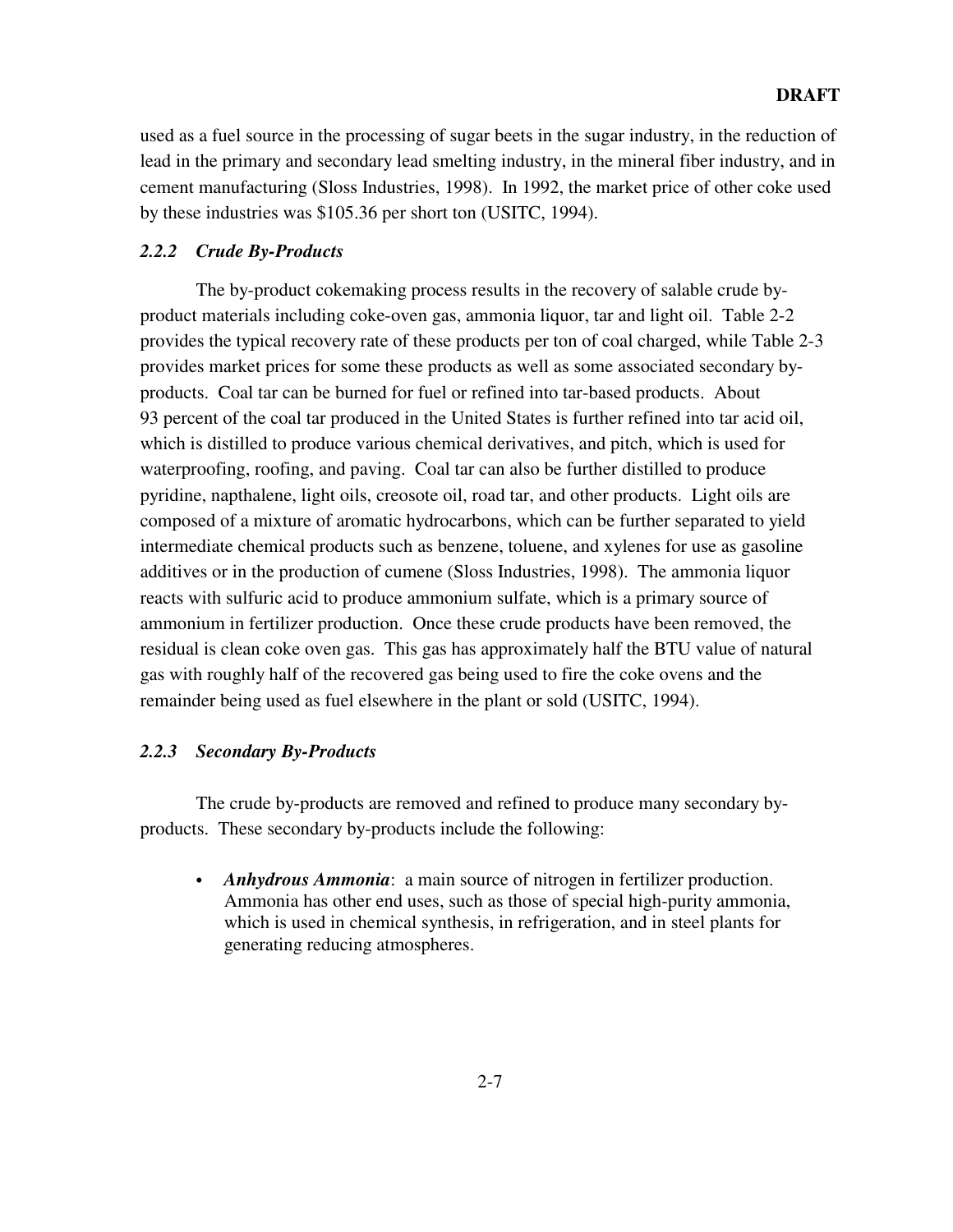| <b>By-Product</b> | Recovery Rate (units/ton of coal charged)                                                                            |
|-------------------|----------------------------------------------------------------------------------------------------------------------|
| Coke-oven gas     | $9,500 - 11,500$ ft <sup>3</sup>                                                                                     |
| Tar               | $8 - 12$ gal                                                                                                         |
| Ammonium sulphate | $20 - 28$ lbs                                                                                                        |
| Ammonia liquor    | $15 - 35$ gal                                                                                                        |
| Light oil         | $2.5 - 4$ gal                                                                                                        |
|                   | $\Omega_{\text{outcat}}$ Lankford William T. Norman L. Samways, Dobert E. Crayen, and Harold E. McCannon, eds., 1085 |

**Table 2-2. Typical By-Product Recovery Rate for U.S. Coke Production**

Source: Lankford, William T., Norman L. Samways, Robert F. Craven, and Harold E. McGannon, eds. 1985. *The Making, Shaping and Treating of Steel*. Pittsburgh: United States Steel, Herbick & Held.

**Table 2-3. Market Prices for By-Products of Coke Production**

| <b>By-Product</b>              | <b>Market Price</b>    |  |
|--------------------------------|------------------------|--|
| Crude by-products              |                        |  |
| Crude coal tar <sup>a</sup>    | \$0.12/liter           |  |
| Crude light oil <sup>a</sup>   | \$0.12/liter           |  |
| Coke oven gas <sup>a</sup>     | \$0.88/thousand $ft^3$ |  |
| Secondary by-products          |                        |  |
| Anhydrous ammonia <sup>b</sup> | \$225 to \$230/ton     |  |
| Pheno $l^b$                    | \$0.43 to $$0.45$ /lb  |  |
| Ortho cresol <sup>b</sup>      | \$0.735/lb             |  |
| Meta-para cresol <sup>b</sup>  | \$0.90/lb              |  |
| Napthalenec <sup>c</sup>       | \$0.16/lb              |  |
| Creosote <sup>b</sup>          | \$0.95 to \$1.10/gal   |  |
| Benzene <sup>b</sup>           | \$0.79 to \$0.80/gal   |  |
| Toluene <sup>b</sup>           | \$0.78 to \$0.79/gal   |  |

<sup>a</sup> Values in 1992 dollars

 $\frac{b}{c}$  Values in 1998 dollars<br>c Values in 1995 dollars

Sources: *Chemical Market Reporter*. January 5, 1998.

U.S. International Trade Commission. 1994. *Metallurgical Coke: Baseline Analysis of the U.S. Industry and Imports.* Publication No. 2745. Washington, DC: U.S. International Trade Commission.

U.S. International Trade Commission. 1996. *Synthetic Organic Chemicals: U.S. Production and Sales, 1994*. Washington, DC: U.S. International Trade Commission.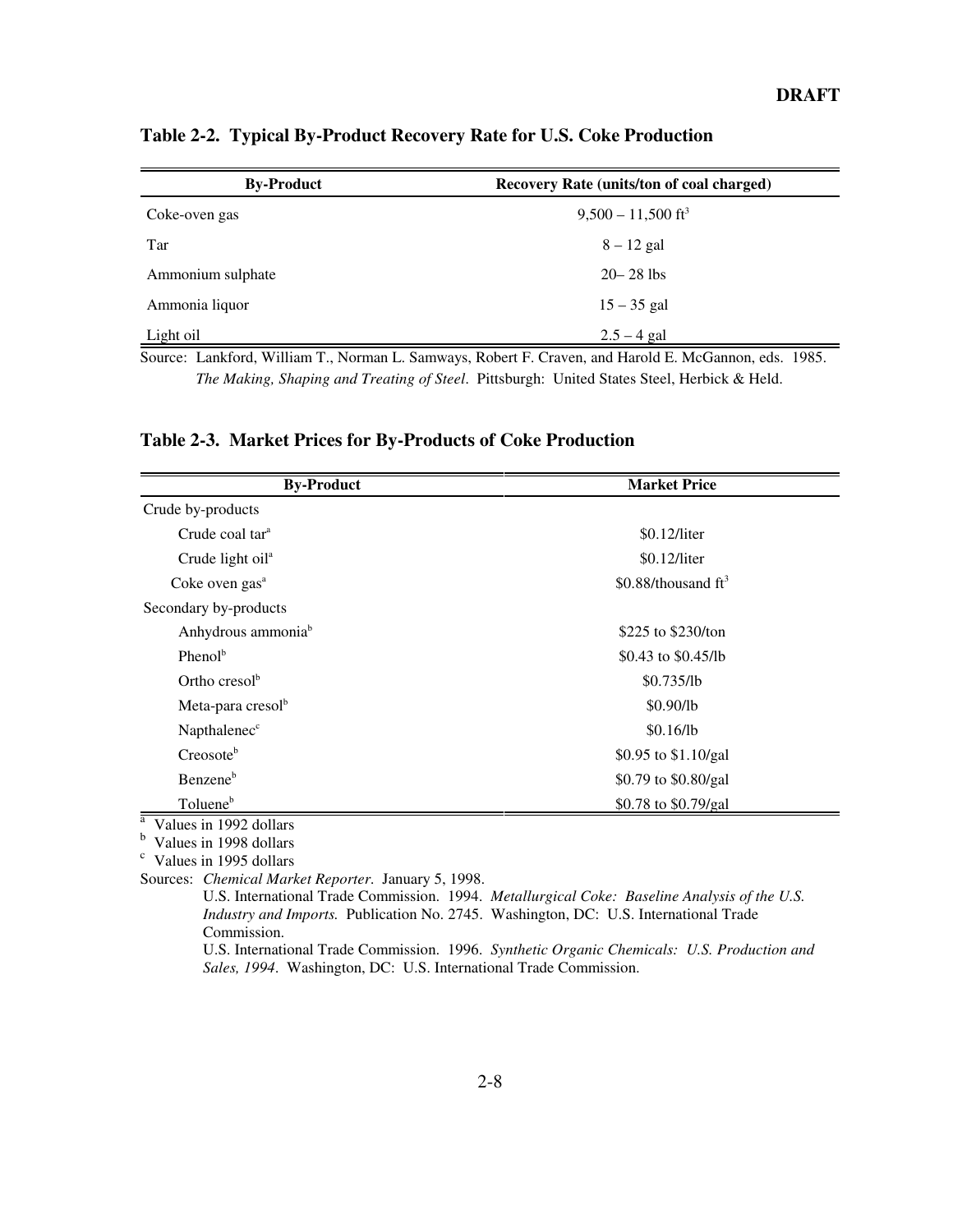- *Phenol*: or carbolic acid, is recovered from both coal tar and ammonia liquor. The most important use of phenol is in the manufacture of resinous condensation products by reaction with formaldehyde. As a chemical intermediate, phenol is used in the preparation of synthetic tannins, dye intermediates, perfumes, plasticizers, picric acid, salicylic acid, and in the refining of lubricating oils.
- *Ortho Cresol*: used in the production of synthetic resins to control the plasticity of the resin. It is nitrated to produce insecticides and weed killers, and is utilized in various organic syntheses as well as in the production of artificial flavors and perfumes.
- *Meta-Para Cresol*: integral to the production of synthetic resins and the plasticizer tricresyl phosphate. This substance is also used in organic synthesis and in the production of insecticides, dyestuffs, pharmaceuticals and photographic compounds.
- *Napthalene*: a large percent of this substance is converted to phthalic anhydride, whose principal use is in plasticizers and synthetic resins. Phthalic anhydride is also used in alkyd resins, which are important in the manufacture of coatings. Additional uses of phthalic anhydride include polyester resins, dyes, agricultural chemicals, pharmaceuticals, insect repellants, beta-naphthol, surface-active agents, tanning agents, and insecticides.
- *Creosote*: an input for the pressure impregnation of wood products, such as piling, poles and railroad ties.
- *Benzene*: used in the manufacture of styrene, which is used for the production of polystyrene resins and synthetic rubber. Benzene is also used for the manufacture of phenol, nylon, synthetic detergents, aniline, DDT, maleic anhydride, benzene hexachloride, mono- and dichloro-benzene, nitrobenzene, and diluent in various types of coatings.
- *Toluene*: used in manufacture of synthetic organic chemicals, detergents, resins, plasticizers, explosives, solvents, dye intermediates and pharmaceuticals.

#### **2.3 Coke Products**

Coke is metallurgical coal that has been baked into a charcoal-like substance that burns more evenly than coal and serves as a fuel source in the U.S. iron and steel industry. The particular mix of high- and low-volatile coals used and the length of time the coal is heated (i.e., coking time) determine the type of coke produced. There are two types of coke: 1) furnace coke, which is used in blast furnaces as part of the traditional steelmaking process, and 2) foundry coke, which is used in the cupolas of foundries in making castings of gray, ductile, or malleable iron. Furnace coke is produced by baking a coal mix of 10 to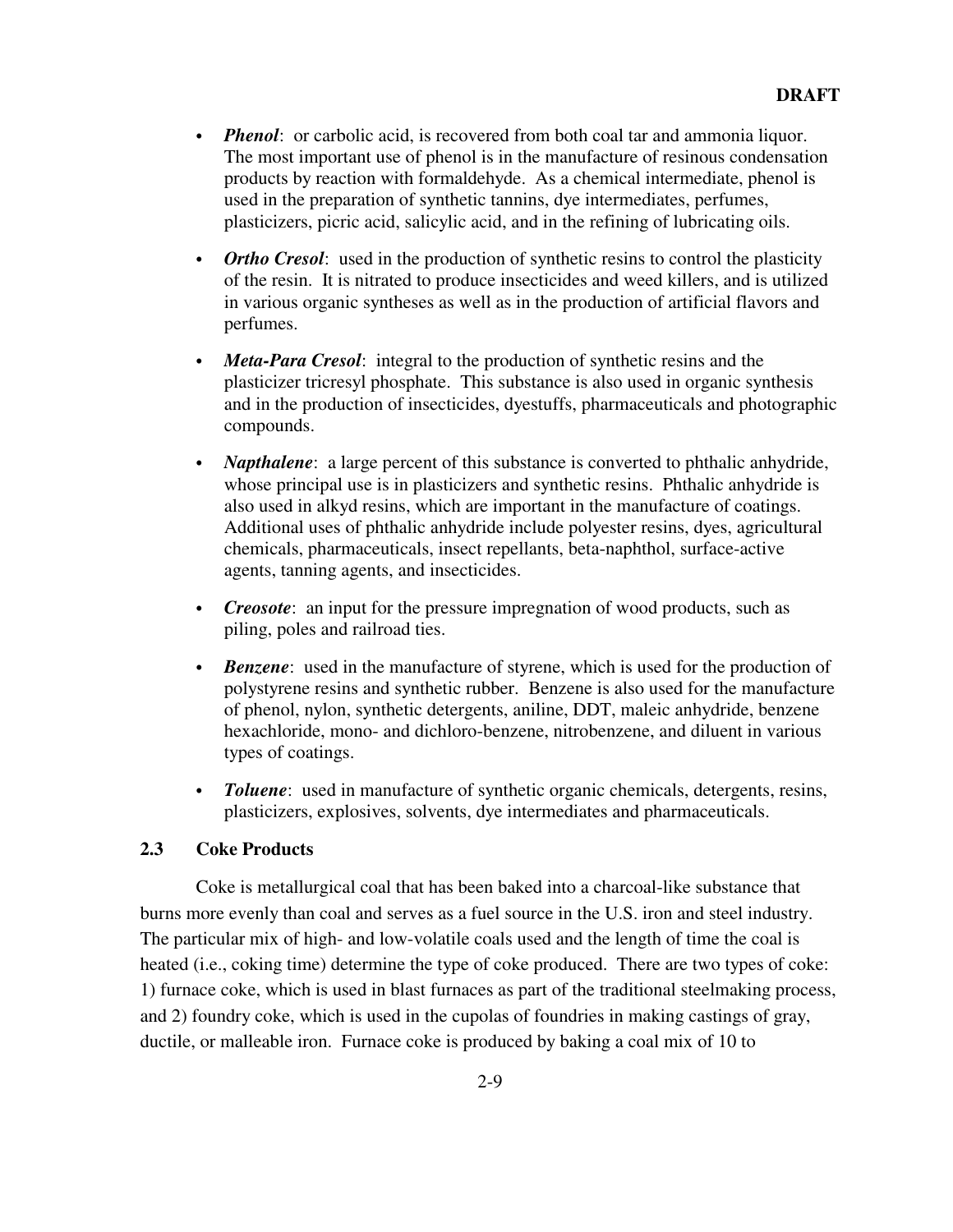30 percent low-volatile coal for 16 to 18 hours at oven temperatures of 2,200°F. Most blast furnace operators prefer coke sized between 0.75 inches and 3 inches. Alternatively, foundry coke is produced by baking a mix of 50 percent or more low-volatile coal for 27 to 30 hours at oven temperatures of 1,800°F. Coke size requirements in foundry cupolas are a function of the cupola diameter (usually based on a 10:1 ratio of cupola diameter to coke size) with foundry coke ranging in size from 4 inches to 9 inches (Lankford et al., 1985). Furthermore, the longer coking times and lower temperatures required for foundry coke are more favorable for long-term production. As a result, foundry coke batteries typically remain in acceptable working condition longer than furnace coke batteries (Hogan and Koelble, 1996).

Figure 2-3 provides the distribution of U.S. coke production by furnace and foundry coke as of 1997. As shown, furnace coke accounts for the vast majority of coke produced in the United States. In 1997, furnace coke production was roughly 21.8 million short tons, or 93 percent of total U.S. coke production, while foundry coke production was only 1.6 million short tons. An additional distinction to be made is that between captive and merchant coke production. Integrated iron and steel producers that use furnace coke in their blast furnaces may either produce this coke on-site (i.e., captive coke producers) or purchase it on the market from merchant coke producers. As shown in Table 2-4, almost 90 percent of U.S. furnace coke capacity in 1995 was from captive operations at integrated steel producers (Hogan and Koelble, 1996). Alternatively, there are no captive coke operations at U.S. iron foundries so these producers purchase all foundry coke on the market from merchant coke producers. In summary, captive coke production occurs at large integrated iron and steel mills and accounts for the vast majority of domestic furnace coke production, while merchant coke production occurs at smaller merchant plants and accounts for a small share of furnace coke production and all of the foundry coke produced in the United States.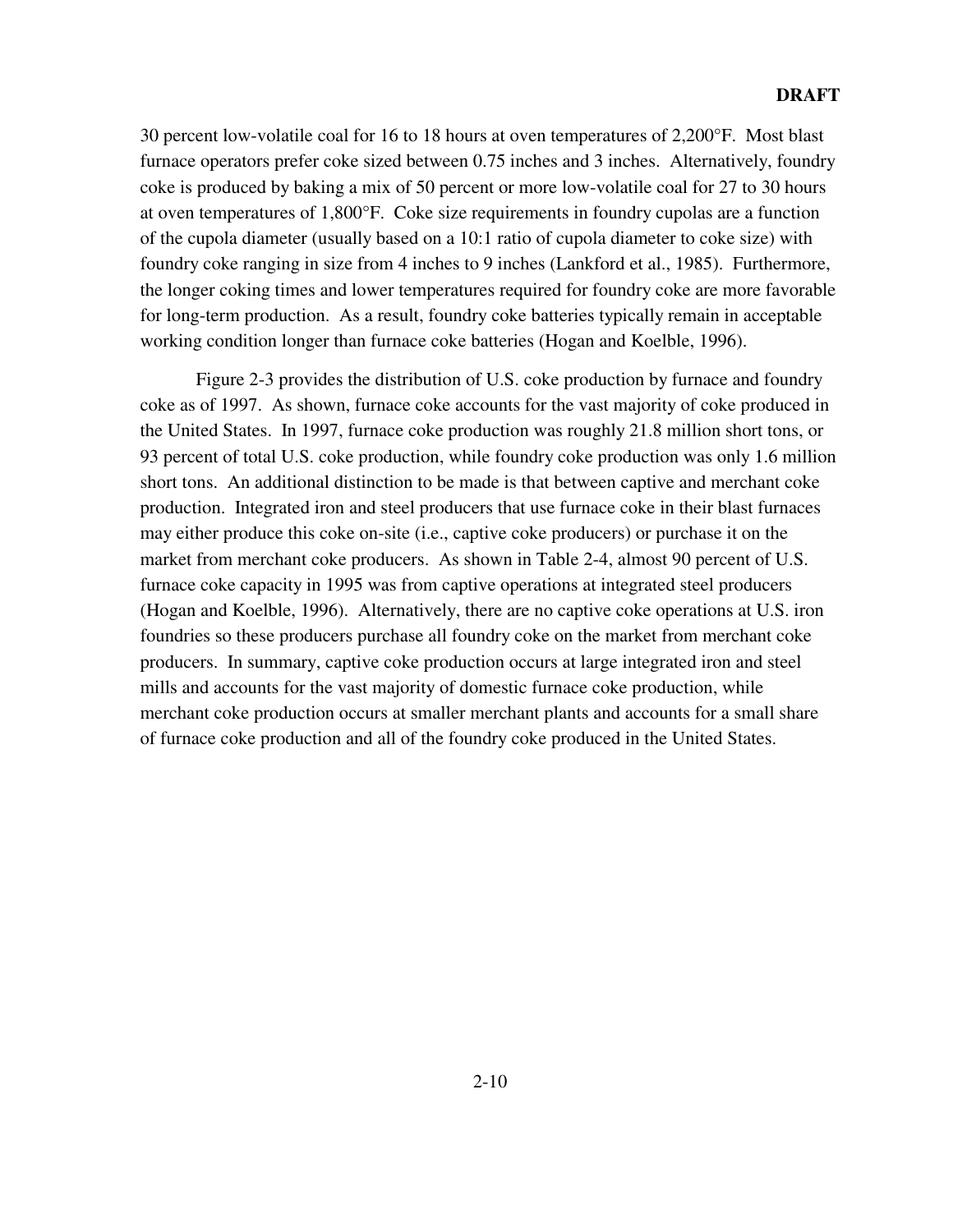|                     | <b>Integrated Producers</b> |              | <b>Merchant Producers</b> |              |                   |
|---------------------|-----------------------------|--------------|---------------------------|--------------|-------------------|
| <b>Product Type</b> | Capacity                    | <b>Share</b> | Capacity                  | <b>Share</b> | Total<br>Capacity |
| Furnace coke        | 18.23                       | 87.2%        | 2.67                      | $12.8\%$     | 20.90             |
| Foundry coke        | 0.0                         | $0.0\%$      | 1.82                      | $100.0\%$    | 1.82              |
| Total               | 18.23                       | 80.2%        | 4.49                      | 19.8%        | 22.72             |

**Table 2-4. Distribution of U.S. Coke Capacity by Product and Producer: 1995 (106 short tons)**

Source: Hogan, William T., and Frank T. Koelble. 1996. "Steel's Coke Deficit: 5.6 Million Tons and Growing." *New Steel* 12(12):50-59.



**Figure 2-3. Distribution of U.S. Coke Production by Type: 1997**

#### **2.4 Costs of Production**

Production of coke requires the combination of variable inputs such as raw materials, labor, and energy with fixed capital equipment (i.e., the coke oven batteries). There are also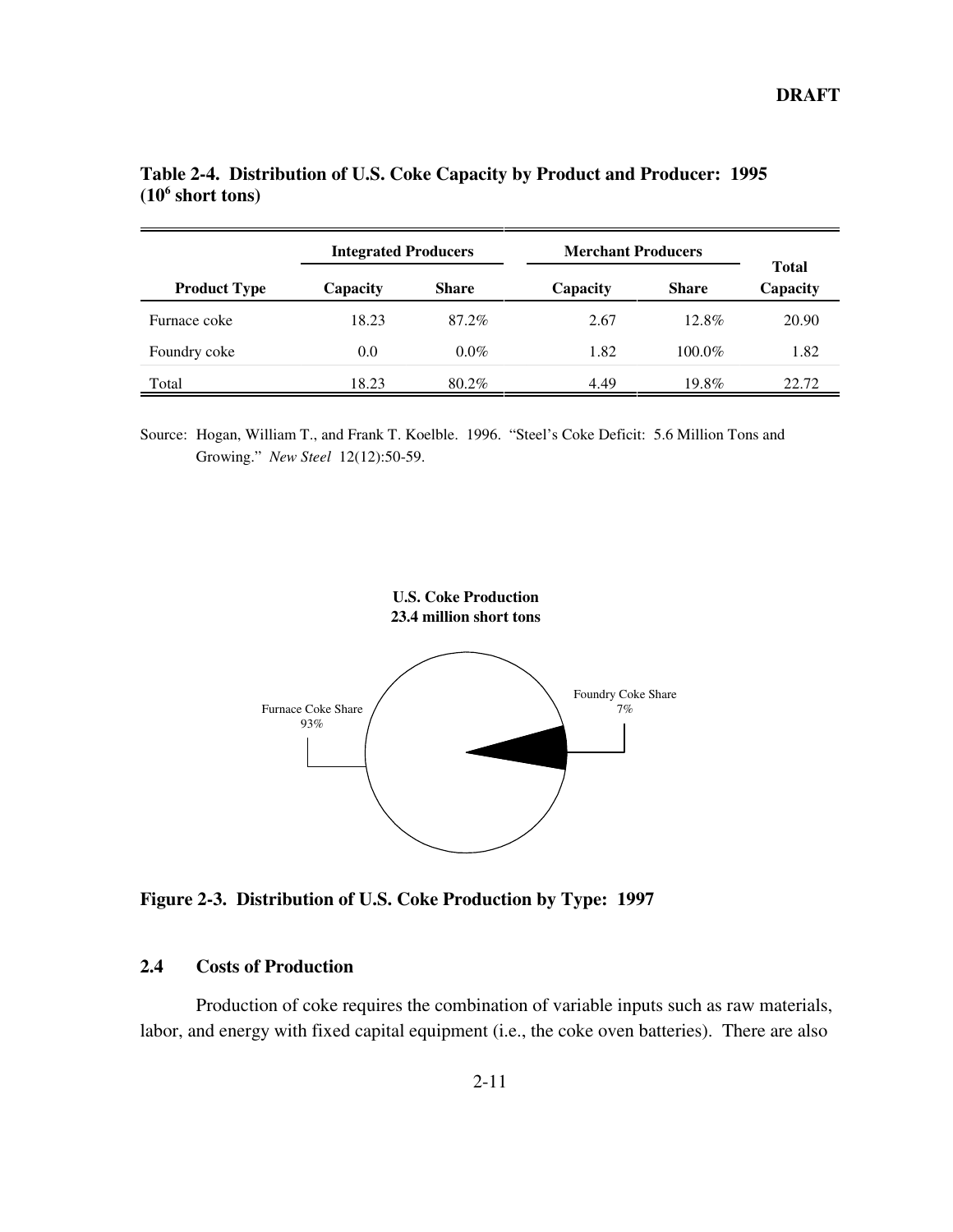periodic costs related to repair and maintenance of the capital equipment and for pollution abatement. Table 2-5 provides estimates by the U.S. International Trade Commission (USITC) of furnace coke production costs at U.S. integrated and merchant manufacturing plants (USITC, 1994). These costs do not include credits for the sales of associated co- and by-products and, thus, reflect the realized production costs at these U.S. plants. As shown, the average total cost of producing furnace coke in the United States was \$118.02 per short ton as of 1992. Raw materials account for slightly over 50 percent of these costs followed by other plant costs (e.g, annual depreciation, amortization, and other administrative costs) accounting for 22.4 percent and labor costs accounting for 13.3 percent. In addition, furnace coke production costs at integrated plants was 21.4 percent higher than at merchant plants in 1992. These cost differences are most noticeable for coal, energy, and other raw materials. However, the USITC (1994) reports that the large observed difference in energy costs may reflect the difficulty for integrated producers in allocating energy costs from coke production from steel production, while the higher "other costs" for integrated producers may reflect shut-down costs associated with closings of coke batteries during 1992.

#### *2.4.1 Capital Costs*

According to Agarwal et al. (1996), the U.S. steel industry has been reluctant to build new coke batteries or rebuild existing coke batteries because of the large capital outlays required for these projects. Typically, coke ovens must be rebuilt or refurbished after 30 to 40 years of operation (Schriefer, 1995). The capital investment cost of a new by-product cokemaking facility is estimated at \$350 per annual short ton of capacity, while that of a rebuild is roughly \$225 per annual short ton of capacity (Agarwal et al., 1996; USITC, 1994). In addition, capital improvements for the coke oven and auxiliary equipment also require large investments. For example, retrofitting coke oven doors can cost roughly \$10,000 per door, while the costs for new door and jamb cleaners on both sides of a coke battery can cost up to \$1.8 million (USITC, 1994). In addition, the coke industry projected capital expenditures for pollution abatement at \$672 million from 1994 through 2003 to comply with existing and expected EPA regulations (USITC, 1994). Roughly 80 percent of these capital expenditures are to be undertaken by integrated producers. Faced with these costs, many integrated iron and steel producers have been shutting down their coke batteries and opting to purchase coke from merchant suppliers or other integrated iron and steel mills that have excess coke supplies.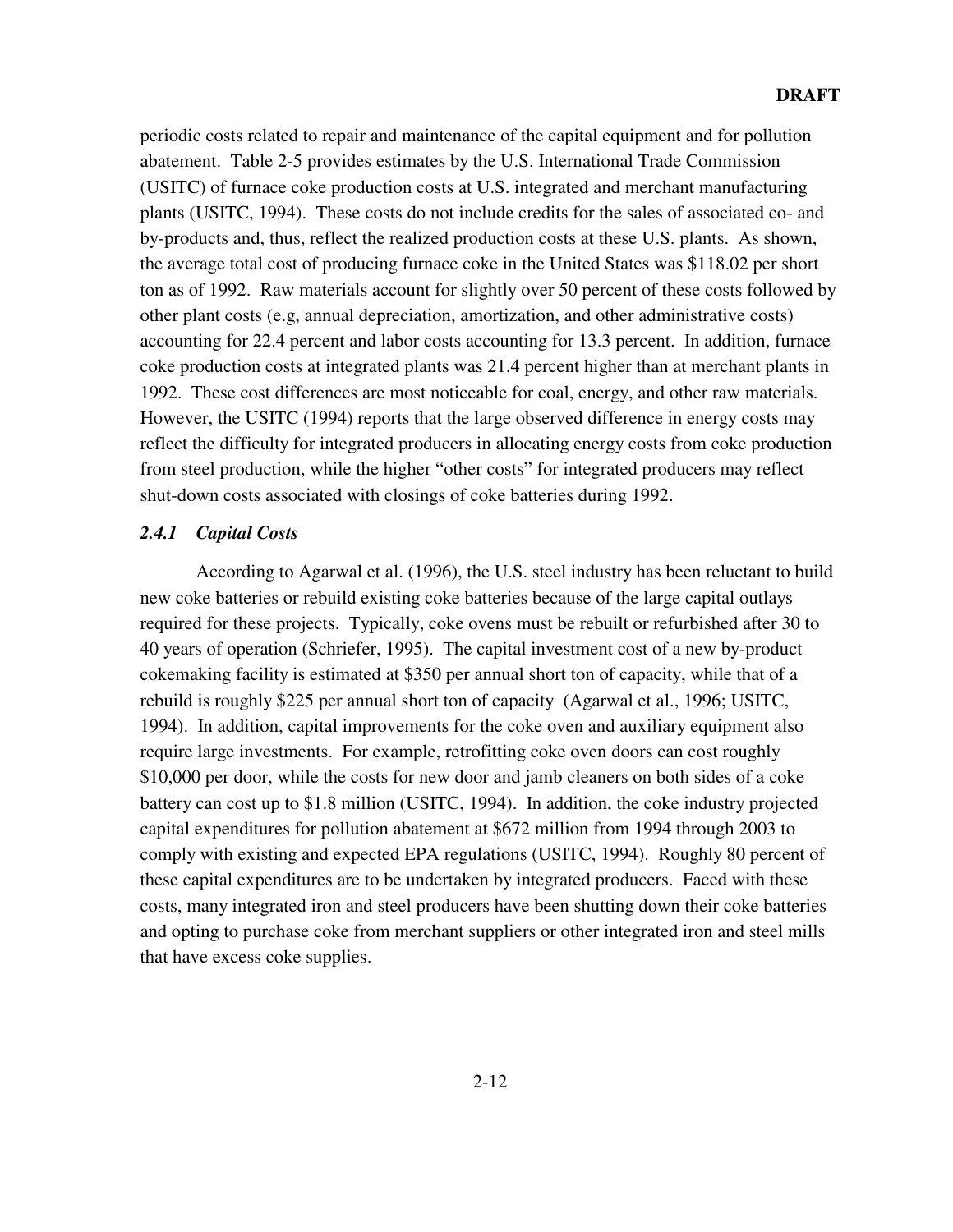| <b>Cost Component</b><br>Raw materials |          |                             |              |         |                     |         |          |                      |              |
|----------------------------------------|----------|-----------------------------|--------------|---------|---------------------|---------|----------|----------------------|--------------|
|                                        |          | <b>Integrated Producers</b> |              |         | Merchant Producers  |         |          | <b>All Producers</b> |              |
|                                        | 1992\$   | 1996\$                      | <b>Share</b> | 1992\$  | 1996\$              | Share   | 1992\$   | 1996\$               | <b>Share</b> |
|                                        |          |                             |              |         |                     |         |          |                      |              |
| ↮<br>Metallurgical coal                | 62.18    | \$67.71                     | 51.4%        | \$55.89 | \$60.86             | 58.9%   | \$61.47  | \$66.94              | 52.1%        |
| Other <sup>a</sup>                     | \$8.25   | \$8.98                      | 6.8%         | \$1.11  | \$1.23              | $1.1\%$ | \$7.44   | \$8.10               | 6.3%         |
| Costs of good sold                     |          |                             |              |         |                     |         |          |                      |              |
| မြ<br>Direct labor                     | 15.73    | \$17.13                     | $13.0\%$     | \$15.56 | \$16.94             | 16.4%   | \$15.71  | \$17.11              | 13.3%        |
| Energy costs                           | \$7.49   | \$8.16                      | 6.2%         | \$2.74  | \$2.98              | 2.9%    | \$6.97   | \$7.59               | 5.9%         |
| Other costs <sup>b</sup>               | \$27.27  | \$29.70                     | 22.6%        | \$19.69 | \$21.44             | 20.7%   | \$26.43  | \$28.78              | 22.4%        |
| Total costs                            | \$120.92 | \$131.68 100.0%             |              | \$94.99 | $$103.45$ $100.0\%$ |         | \$118.02 | \$128.52             | 100.0%       |

Table 2-5. Summary of Cokemaking Production Cost for Furnace Coke by Type of Producer (\$/short ton of **Table 2-5. Summary of Cokemaking Production Cost for Furnace Coke by Type of Producer (\$/short ton of coke)**

<sup>a</sup> Other raw materials include process water, sulfuric acid, lime, and caustic soda. Other raw materials include process water, sulfuric acid, lime, and caustic soda.

b Lincludes depreciation, amortization, and other factory costs associated with metallurgical coke production not previously reported.<br>Includes depreciation, amortization, and other factory costs associated with metallurgi Includes depreciation, amortization, and other factory costs associated with metallurgical coke production not previously reported.

Note: The USITC reported production costs for 1992, which were converted to 1996 dollars using the producer price index for coke products Note: The USITC reported production costs for 1992, which were converted to 1996 dollars using the producer price index for coke products  $(SIC$  product code  $3312-111$ ). (SIC product code 3312-111).

Source: U.S. International Trade Commission. 1994. Metallurgical Coke: Baseline Analysis of the U.S. Industry and Imports. Publication<br>No. 2745. Washington, DC: U.S. International Trade Commission. Source: U.S. International Trade Commission. 1994. *Metallurgical Coke: Baseline Analysis of the U.S. Industry and Imports.* Publication No. 2745. Washington, DC: U.S. International Trade Commission.

2-13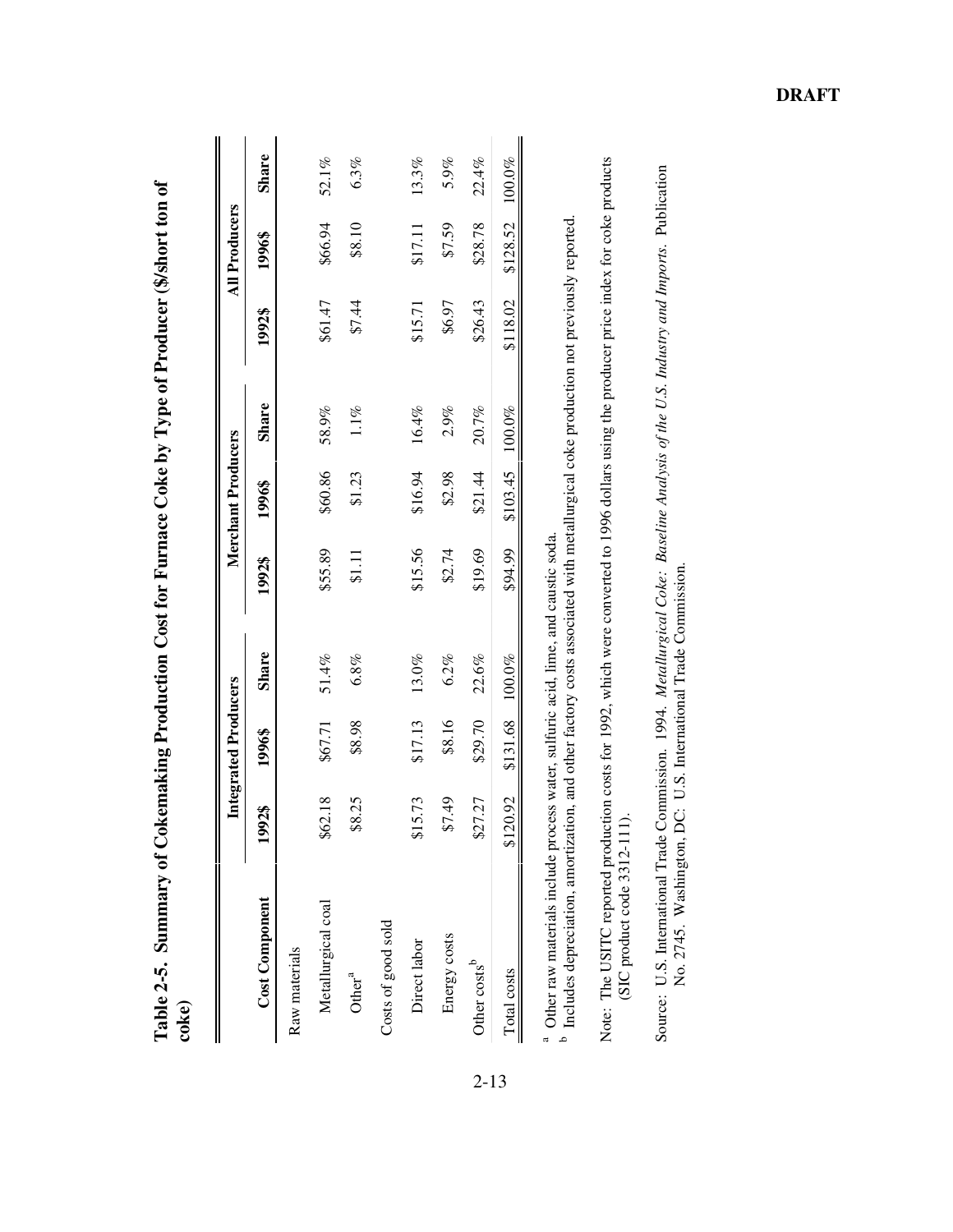Although no major investments in new construction or expansion of by-product cokemaking facilities have been undertaken recently, U.S. steel producers have started to make investments in alternative cokemaking production technologies. These investments include the construction of a 1.33 million ton per year nonrecovery cokemaking and cogeneration facility at Inland Steel's Indiana Harbor Works that was scheduled for completion in June of 1998 (*Iron and Steel Engineer*, 1998). The cost of constructing this facility is estimated at \$350 million, or roughly \$263.15 per ton of coke. The total cost per ton of capacity of this new technology is almost 25 percent less than that of a new by-product cokemaking facility.

#### *2.4.2 Variable Costs*

There are four variable inputs in coke production—raw materials, labor, energy, and maintenance. Raw materials include metallurgical coal, process water, and other oven feed materials, labor is used in the raw material and final product transport and delivery, energy is largely consumed by the coke ovens and auxiliary equipment, and maintenance is required for periodic upkeep of the coke ovens. Coke production exhibits a fixed coefficient technology because the variable inputs are not substitutable. Accordingly, the total variable cost function is linear in the output and input prices or, in other words, the average variable cost function is independent of output. Thus, the average variable cost function (expressed in \$ per ton of coke) may be written as:

$$
AVC = AVCI \cdot Pc + AVLI \cdot w + AVEI \cdot Pe + AVMI \cdot Pm
$$
 (2.1)

where AVCI, AVLI, AVEI, and AVMI are the fixed requirements per ton of coke of metallurgical coal, labor, energy, and maintenance respectively, and Pc, w, Pe, and Pm are the prices of each variable input.

As shown in Eq. (2.1), the contribution of each variable input to the cost per ton of coke is equal to the average variable input (fixed requirement of the input per ton of coke) times the price of the input (per unit cost). For example, the contribution of energy to the cost per ton of coke is equal to the Btu requirement per ton of coke times the cost per Btu of energy. In fact, this fixed coefficient approach is similar to the method used by the EPA in estimating coke battery operating costs for its 1992 EIA in support of the MACT Standards on By-Product Coke Ovens. Table 2-6 provides prices for coal, labor, energy inputs. The use of each of these variable inputs in coke production is discussed below.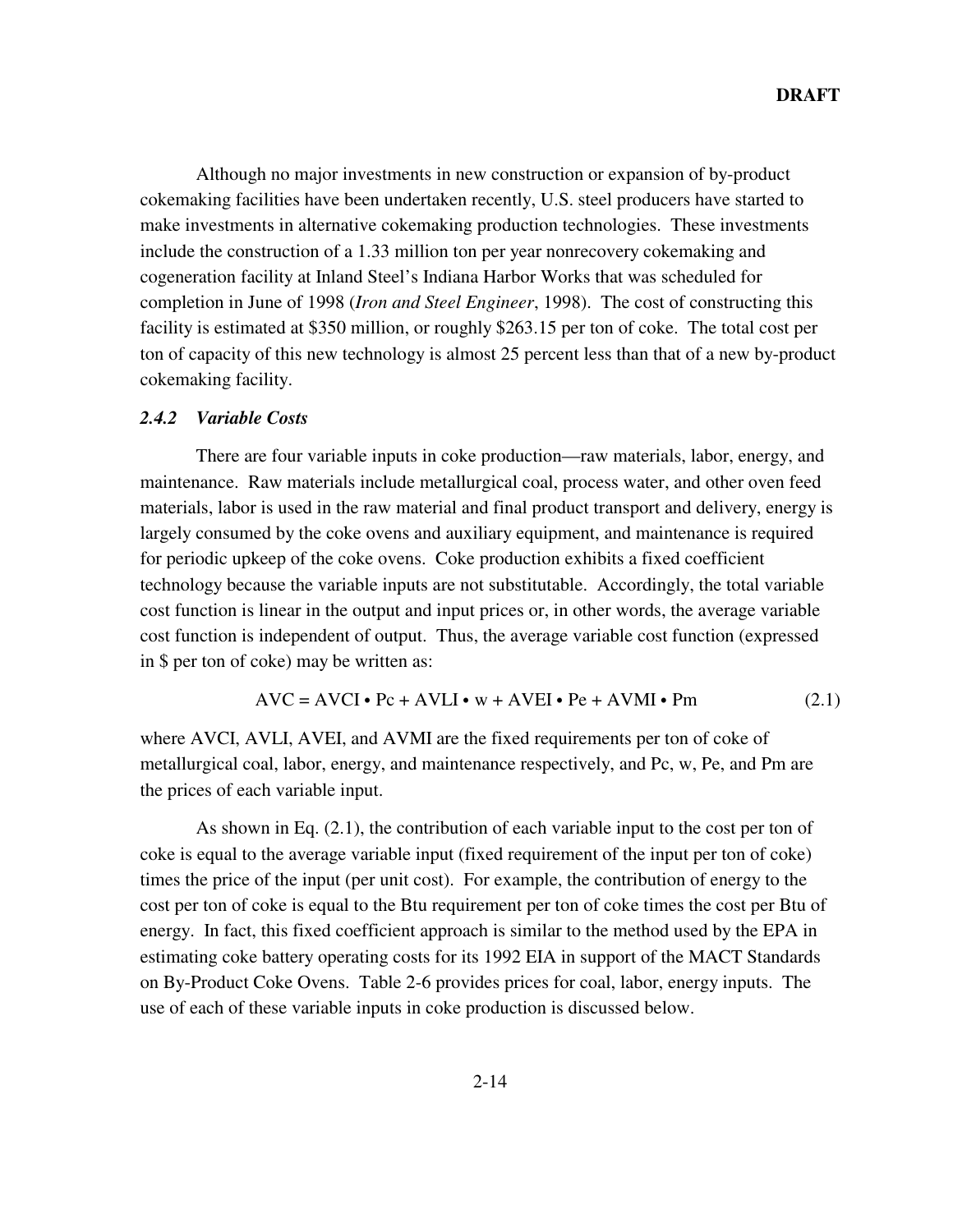| <b>State</b>     | Metallurgical<br>Coala<br>(\$ per short ton) | <b>Production</b><br>Laborb<br>(\$ per hour) | Electricity<br>(\$ per $MMBtu$ <sup>c</sup> |
|------------------|----------------------------------------------|----------------------------------------------|---------------------------------------------|
|                  |                                              |                                              |                                             |
| ${\rm AL}$       | \$49.37                                      | \$14.56                                      | \$11.88                                     |
| $\mathbf{I}$     | ${\bf d}$                                    | \$15.14                                      | \$15.45                                     |
| IN               | \$51.93                                      | \$18.17                                      | \$11.54                                     |
| KY               | $\mathbf d$                                  | \$16.02                                      | \$8.58                                      |
| MI               | $\mathsf d$                                  | \$16.48                                      | \$15.02                                     |
| ${\rm NY}$       | $\mathbf d$                                  | \$15.64                                      | \$16.97                                     |
| OH               | \$44.98                                      | \$17.79                                      | \$12.21                                     |
| PA               | \$45.16                                      | \$16.53                                      | \$17.35                                     |
| <b>UT</b>        | $\mathbf d$                                  | \$17.66                                      | \$10.91                                     |
| VA               | $\mathbf d$                                  | \$11.93                                      | \$12.20                                     |
| <b>WV</b>        | $\mathbf d$                                  | \$17.31                                      | \$11.82                                     |
| National average | \$47.33                                      | \$15.22                                      | \$13.68                                     |

**Table 2-6. Variable Input Prices for Metallurgical Coal, Labor, and Electricity by State**

<sup>a</sup> Reflects for price of coal delivered to coke plants in 1996 dollars

<sup>b</sup> Reflects hourly wages for workers in Primary Metal Industries (SIC 32) in 1997 dollars.

 $\degree$  Reflects price for industrial section in 1995 dollars.

<sup>d</sup> State-level data withheld by Energy Information Administration to avoid disclosure of individual company data and, therefore, may be replaced by the national average.

Sources: U.S. Department of Energy. 1997. *Coal Industry Annual 1996*. Washington, DC: Energy Information Administration.

U.S. Department of Labor, Bureau of Labor Statistics. BLS LABSTAT Database: Employment and Earnings, SIC 33. <http://www.bls.gov>. Obtained in September 1998.

U.S. Department of Energy. 1998b. *State Energy Price and Expenditure Report 1995*. Washington, DC: Energy Information Administration.

#### *2.4.2.1 Raw Materials*

Based on responses to EPA's industry survey, U.S. coke producers require an average of 1.36 tons of coal to produce a ton of coke. This fixed input requirement varies slightly by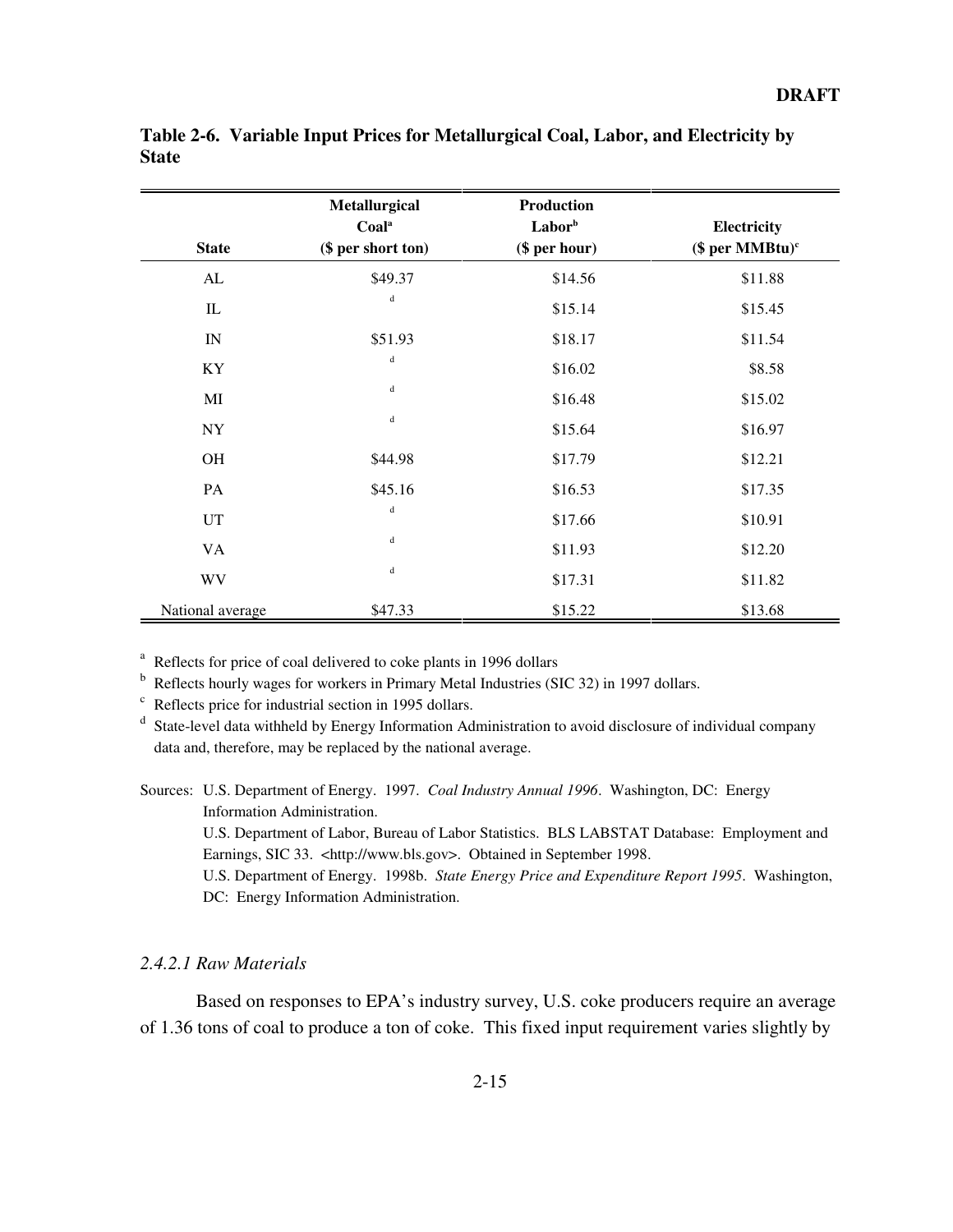type of producer (i.e., integrated iron and steel mills and merchant coke plants). Integrated, or captive, producers require an average of 1.38 tons of coal to produce a ton of coke, while merchant producers require an average of 1.31 tons of coal per ton of coke produced (EPA, 1998a). The quantity of metallurgical coal traded has declined over time as the quantity of coke produced and consumed has declined. Domestic consumption of metallurgical coal is now less than half of the 1980 level and currently accounts for only 3.2 percent of total U.S. coal consumption (U.S. Department of Energy, 1997).

#### *2.4.2.2 Labor*

The labor required to produce a ton of coke (AVLI) also varies by type of producer. Harry Kokkinis, an industry analyst with Locker Associates, and Monty Stuart, Supervisor of Environmental Affairs and Technical Programs for Bethlehem Steel, both provided estimates of the number of workers employed in coke production on a per-battery basis at integrated iron and steel mills (Kokkinis, 1992; Stuart, 1992). Because the coke battery capacities were different for each estimate, the average labor requirement at integrated plants was computed as a weighted average of these estimates at 1.09 man-hours per ton of coke produced. As expected, the larger capacity batteries required fewer man-hours per ton of coke.

The estimate of employment in coke production for the merchant sector relies on 1990 survey data gathered by the American Coke and Coal Chemicals Institute (ACCCI), a trade association of merchant coke producers (ACCCI, 1992). ACCCI represents merchant furnace coke producers as well as all U.S. foundry coke producers. According to the information supplied by ACCCI, the 27 coke batteries operating at 11 merchant plants during 1990 employed 2,530 production workers. These data result in an estimate of 1.442 manhours per ton of coke produced in the merchant sector. The estimated labor requirement for merchant plants is higher than that for integrated plants. This disparity reflects economies of scale at the larger integrated producers relative to the smaller merchant producers.

#### *2.4.2.3 Energy*

Russell and Vaughn (1976) indicate that the fixed requirement of electricity per ton of coke produced (AVEI) was 37.8 kWh. This is most likely an underestimate because the by-product coke batteries are now older and currently require more electricity for pollution control than observed in the mid-1970s. In addition, Russell and Vaughn (1976) indicate that 2 MMBtu per ton of coal charged are required for underfiring the coke oven. The energy requirements at U.S. coke manufacturing plants are typically met by a combination of the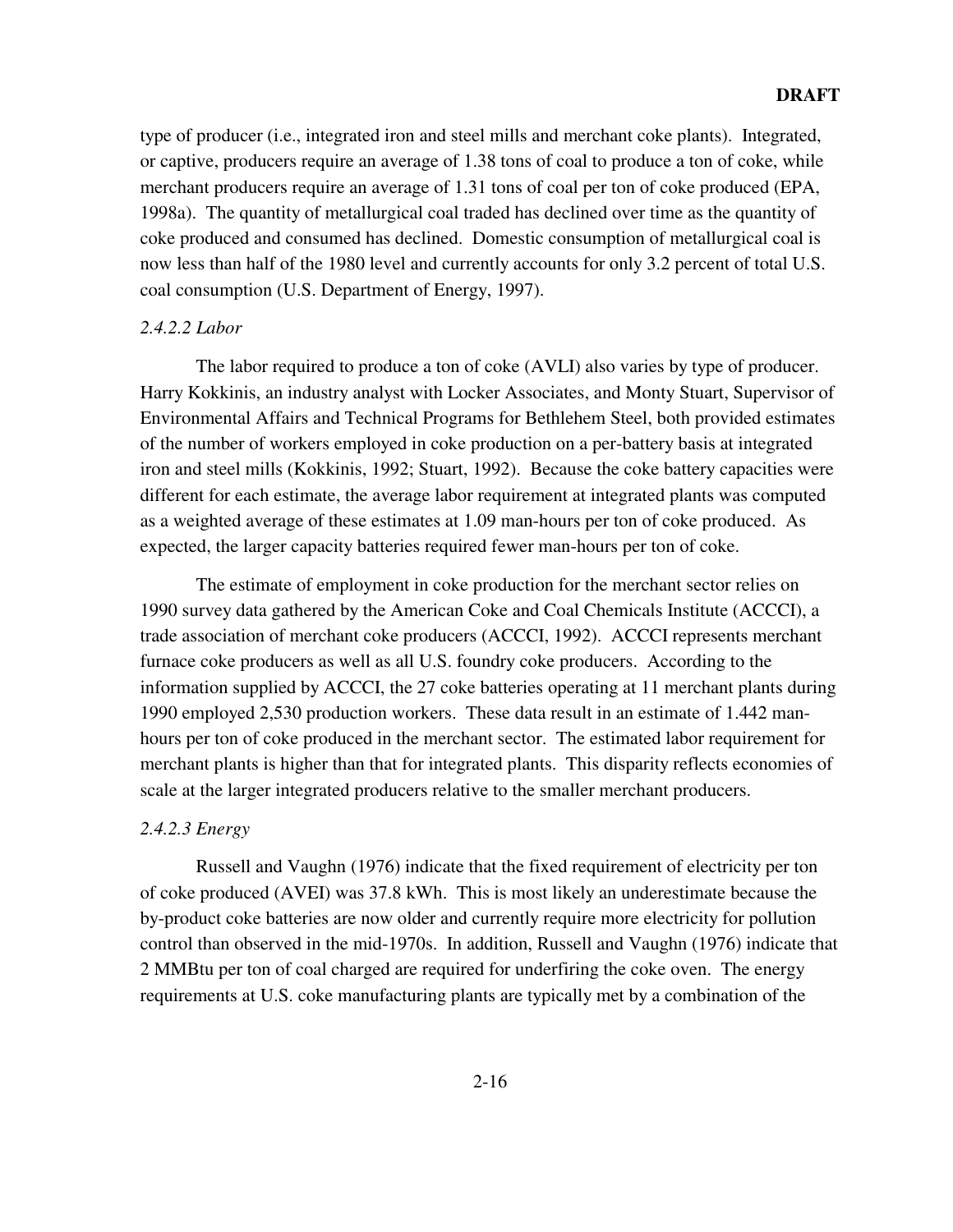recycled coke oven gas and cogeneration facilities at the coke manufacturing plant (i.e., boilers using either inplant by-product fuels or purchased fuel oil or natural gas).

#### *2.4.2.4 Maintenance and Repair*

Maintenance costs include the costs of periodic upkeep and repairs of the coke ovens and other equipment that are required to continue coke production, as well as the costs of pollution abatement. For example, the coke oven doors require periodic maintenance because they suffer extensive wear and tear during the production process. In fact, coke oven doors are a large contributor to total repairs and maintenance costs at these plants (Lankford et al., 1985). Actual estimates of these costs at coke plants are not available in the literature; however, a rule of thumb approach is typically used to approximate these costs.

#### *2.4.3 Pollution Abatement*

Pollution abatement has become an increasing component of production costs at U.S. coke manufacturing plants. New environmental regulations stemming from the 1990 Clean Air Act Amendments have raised the operating and capital costs for U.S. producers. Further cost increases are expected as additional regulations take effect over the next two decades. As shown in Table 2-7, the average pollution abatement costs per short ton of coke production in 1992 was \$7.49 for integrated producers and \$8.25 for merchant producers (USITC, 1994). These costs include controls designed to reduce air emissions, effluent releases, and solid waste generation. These pollution abatement costs would not be added directly into the cost function since much of the cost of abatement are likely embedded in the required labor and energy inputs.

#### **2.5 Substitute Coke Production Technologies**

Several substitute technologies for by-product cokemaking have been developed in the United States and abroad. These new coke producing technologies include nonrecovery cokemaking, formcoke, and jumbo coking ovens. Of these alternatives to by-product coke batteries, the nonrecovery method is the only substitute in terms of current market share in the United States.

#### *2.5.1 Nonrecovery Cokemaking*

As of 1997, 10 of the 68 coke batteries operating in the United States (or roughly 15 percent) employed the nonrecovery cokemaking technology. The significant difference between nonrecovery and by-product coke ovens occurs during the handling of the volatile gases released during coking. Nonrecovery coke ovens operate under negative pressure and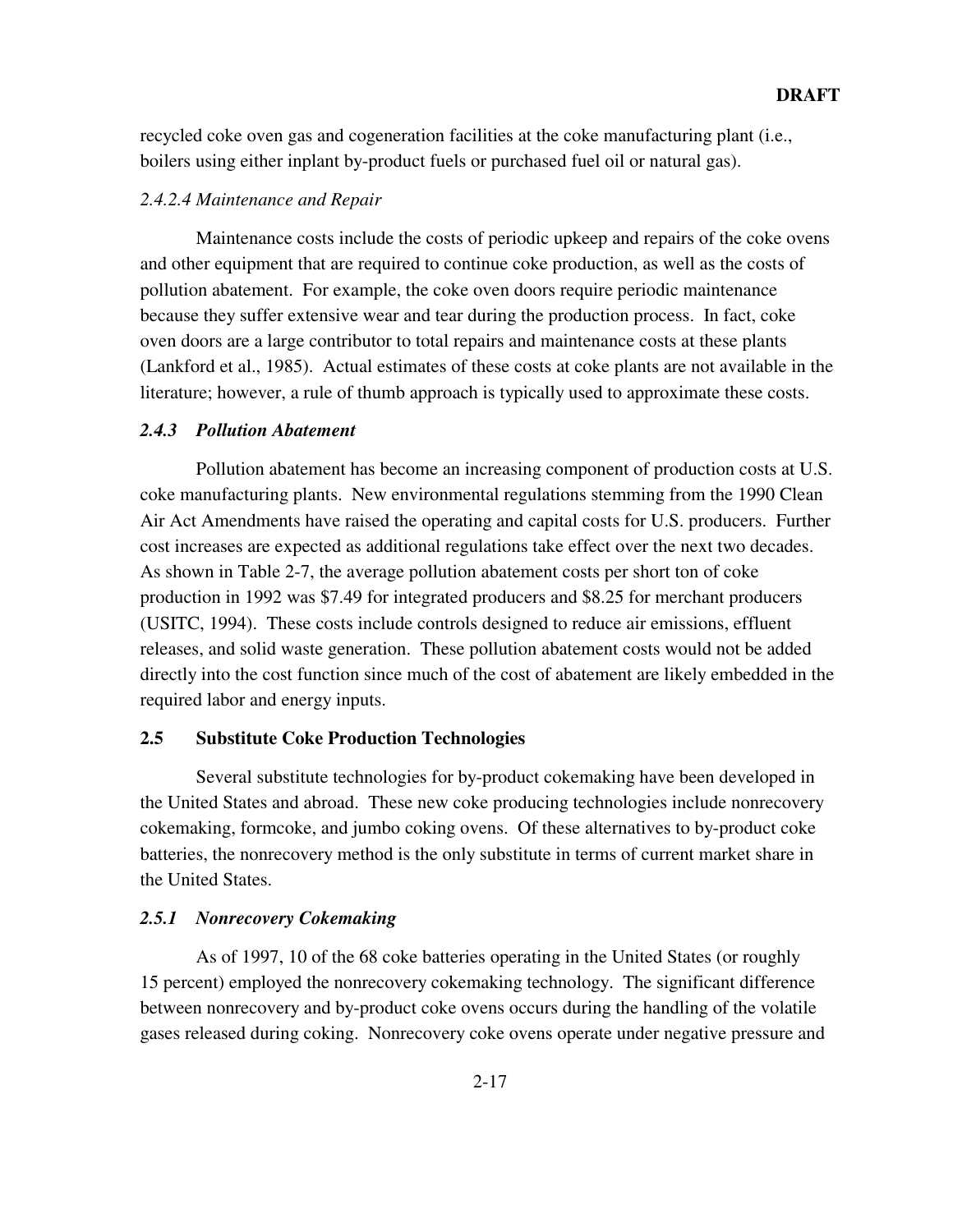|                                      | <b>Integrated Producers</b> |        | <b>Merchant Producers</b> |        |
|--------------------------------------|-----------------------------|--------|---------------------------|--------|
| <b>Item</b>                          | 1992\$                      | 1996\$ | 1992\$                    | 1996\$ |
| Air                                  |                             |        |                           |        |
| Depreciation                         | \$1.82                      | \$1.98 | \$2.22                    | \$2.42 |
| Salaries and wages                   | \$1.03                      | \$1.12 | \$0.82                    | \$0.89 |
| Fuel/electricity                     | \$0.61                      | \$0.66 | \$0.29                    | \$0.32 |
| Contract work                        | \$0.15                      | \$0.16 | \$0.23                    | \$0.25 |
| Materials, leasing and miscellaneous | \$1.71                      | \$1.86 | \$0.86                    | \$0.94 |
| Adjusted total <sup>a</sup>          | \$5.26                      | \$5.73 | \$4.41                    | \$4.80 |
| Water                                |                             |        |                           |        |
| Depreciation                         | \$0.26                      | \$0.29 | \$0.36                    | \$0.40 |
| Salaries and wages                   | \$0.25                      | \$0.28 | \$0.40                    | \$0.44 |
| Fuel/electricity                     | \$0.29                      | \$0.32 | \$0.34                    | \$0.37 |
| Contract work                        | \$0.15                      | \$0.17 | \$0.41                    | \$0.45 |
| Materials, leasing and miscellaneous | \$0.98                      | \$1.07 | \$1.40                    | \$1.52 |
| Adjusted total <sup>a</sup>          | \$1.98                      | \$2.16 | \$2.94                    | \$3.20 |
| Solid/contained waste                |                             |        |                           |        |
| Depreciation                         | \$0.00                      | \$0.00 | \$0.05                    | \$0.06 |
| Salaries and wages                   | \$0.01                      | \$0.01 | \$0.03                    | \$0.03 |
| Fuel/electricity                     | \$0.00                      | \$0.00 | \$0.00                    | \$0.00 |
| Contract work                        | \$0.10                      | \$0.11 | \$0.08                    | \$0.09 |
| Materials, leasing and miscellaneous | \$0.15                      | \$0.16 | \$0.74                    | \$0.80 |
| Adjusted total <sup>a</sup>          | \$0.25                      | \$0.27 | \$0.91                    | \$0.99 |
| Adjusted grand total <sup>a</sup>    | \$7.49                      | \$8.16 | \$8.25                    | \$8.99 |

**Table 2-7. Pollution Abatement Costs by Type of Producer (\$ per short ton of coke)**

<sup>a</sup> These abatement costs are total operating costs, plus payments to governments for services, minus pollution abatement costs offsets.

Note: The USITC reported production costs for 1992, which were converted to 1996 dollars using the producer price index for coke products (SIC product code 3312-111).

Source: U.S. International Trade Commission. 1994. *Metallurgical Coke: Baseline Analysis of the U.S. Industry and Imports.* Publication No. 2745. Washington, DC: U.S. International Trade Commission.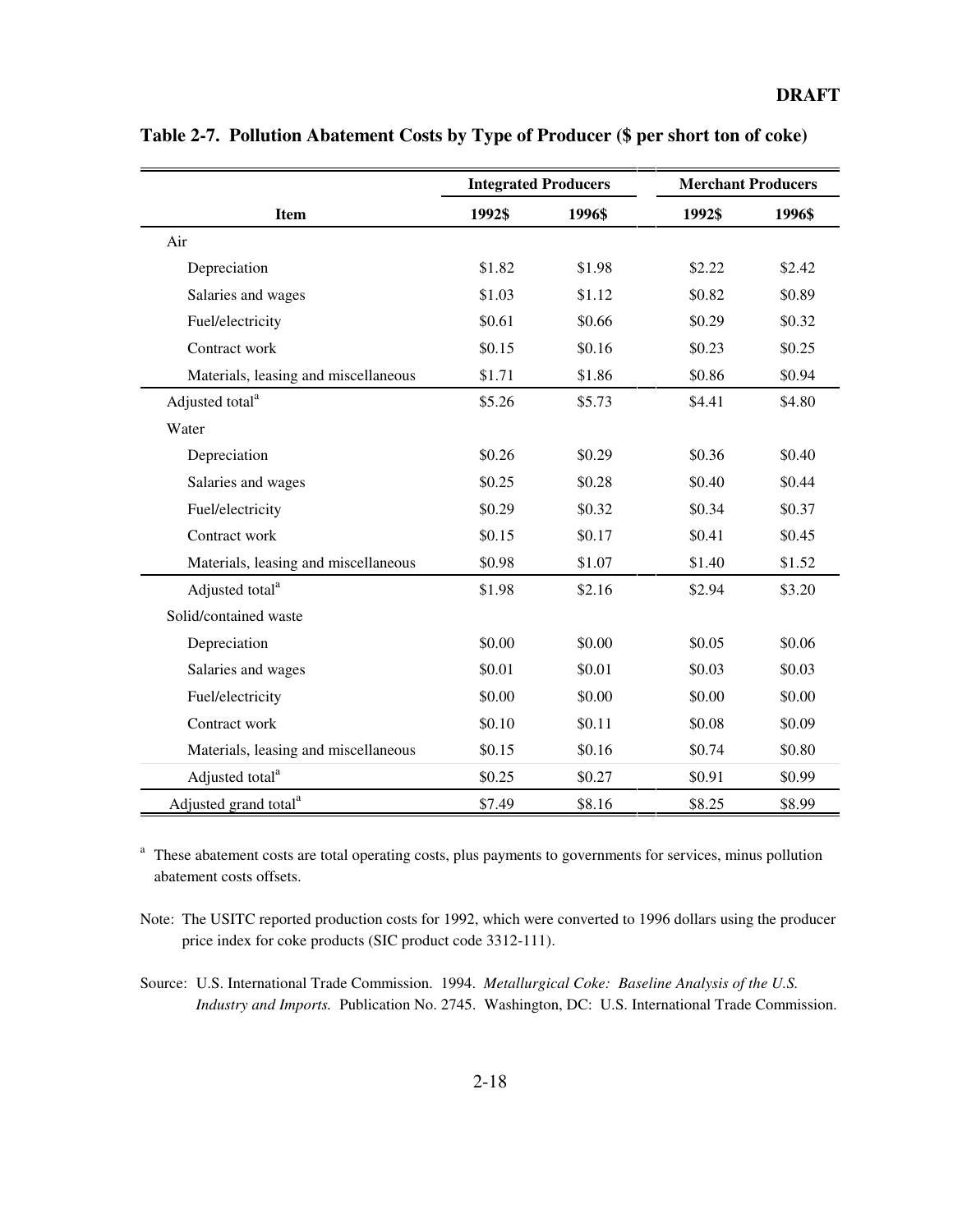are designed to completely capture the volatile gases (Prabhu and Cilione, 1992). These volatile gases are oxidized in the oven chamber rather than recovered in a by-product plant. The oxidation of the gases above the coal bed provides the heat for the process and, thus, eliminates the need for external heat sources. The ovens are conveyor charged, rather than charged by a larry car, and the incandescent coke is conventionally pushed and quenched. Waste gases from these batteries may be captured and incorporated into a cogeneration facility for the production of electricity (USITC, 1994).

Benefits of the nonrecovery process relative to the by-product process include the following:

- lower initial capital costs,
- no expense associated with chemical recovery,
- reduced labor input (more reliance on computer monitoring),
- ease of maintenance,
- accommodates any coal blend, and
- exceeds standards for pollution abatement (*Engineering and Mining Journal*, 1997).

#### *2.5.2 Formcoke*

The formcoke production process begins with finely pulverized coking coal, which is dried and partially oxidized to prevent the coal from fusing together. This product is carbonized in two stages at successively higher temperatures to obtain a char. The char is formed into briquettes using roll presses, and these briquettes are then cured at low temperatures, carbonized at high temperatures, and finally air-cooled to produce coke (USITC, 1994). This technology has the benefits of lower raw material costs (due to the use of less expensive subbituminous coal) and lower dust releases to the environment. However, disadvantages of the formcoke process include lower productivity, higher fuel rates, and decreased stability of the coke product (USITC, 1994).

The Coal Technologies Corporation (CTC) used funding from the U.S. DOE to develop the CTC formcoke process (USITC, 1994). As of 1996, CTC was planning on building a formcoke plant in Princeton, West Virginia. CTC's formcoke process produces char through a gasification process. CTC currently operates a pilot facility which produces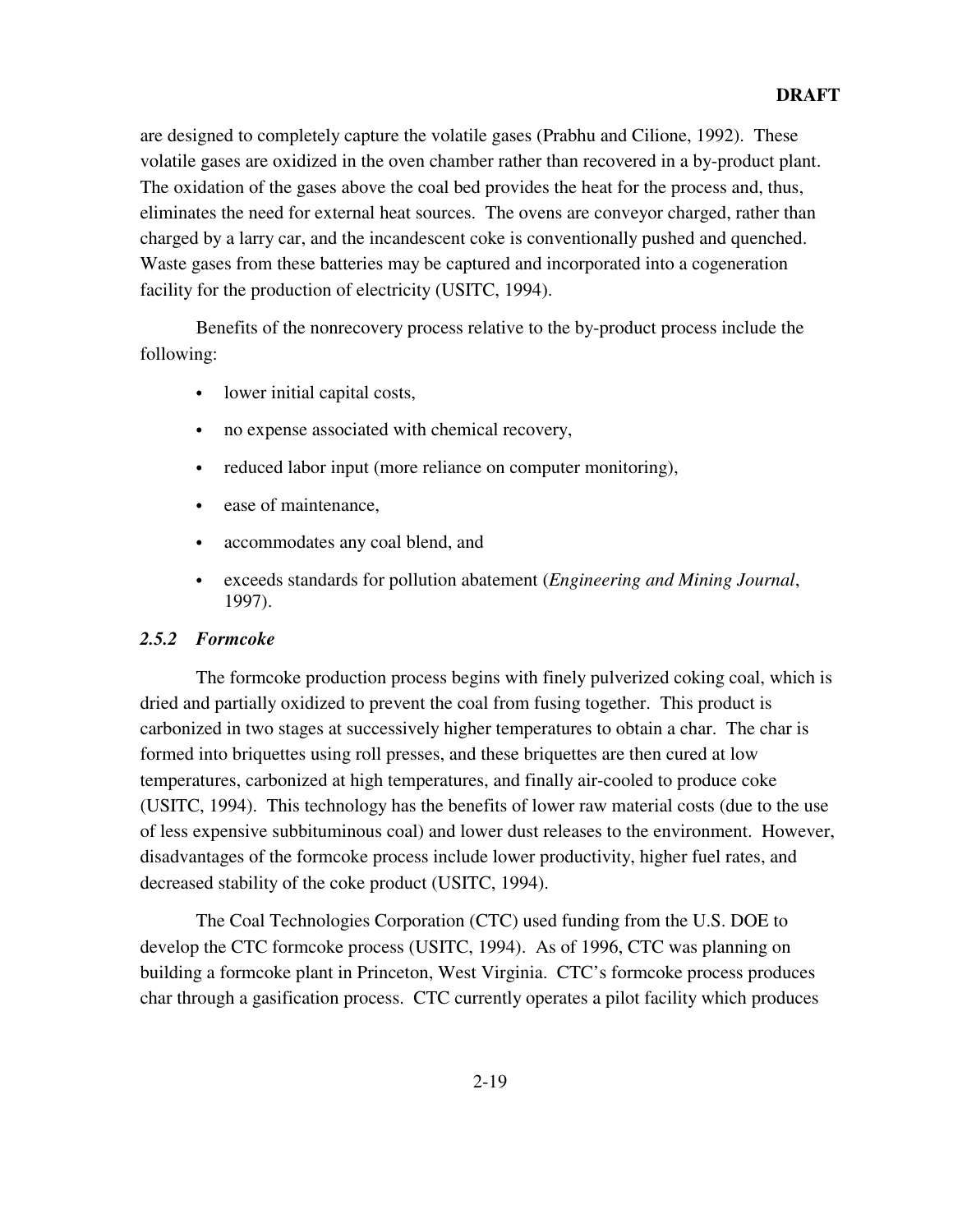coke for testing purposes. The coke produced at this pilot plant closely mimic the characteristics of coke resulting from by-product cokemaking (*New Steel*, 1996).

#### *2.5.3 Jumbo Coking Ovens*

This technology was originally developed in Germany. There are no current plans for development of jumbo coking ovens in the United States. The jumbo oven production process is similar to the by-product process in that both coke and by-products are produced. These processes differ in the design of the ovens, however, with the jumbo ovens utilizing individually controlled single reactors as opposed to a multi-chamber system. Thus, these single reactors can be operated as independent coking units similar to coke batteries. The jumbo ovens are larger with fewer doors per oven, which results in reduced air emissions (USITC, 1994; Prabhu and Cilione, 1992). The jumbo ovens operate at costs roughly 25 percent less than by-product ovens, but have initial capital investment costs that are higher by 10 percent (USITC, 1994).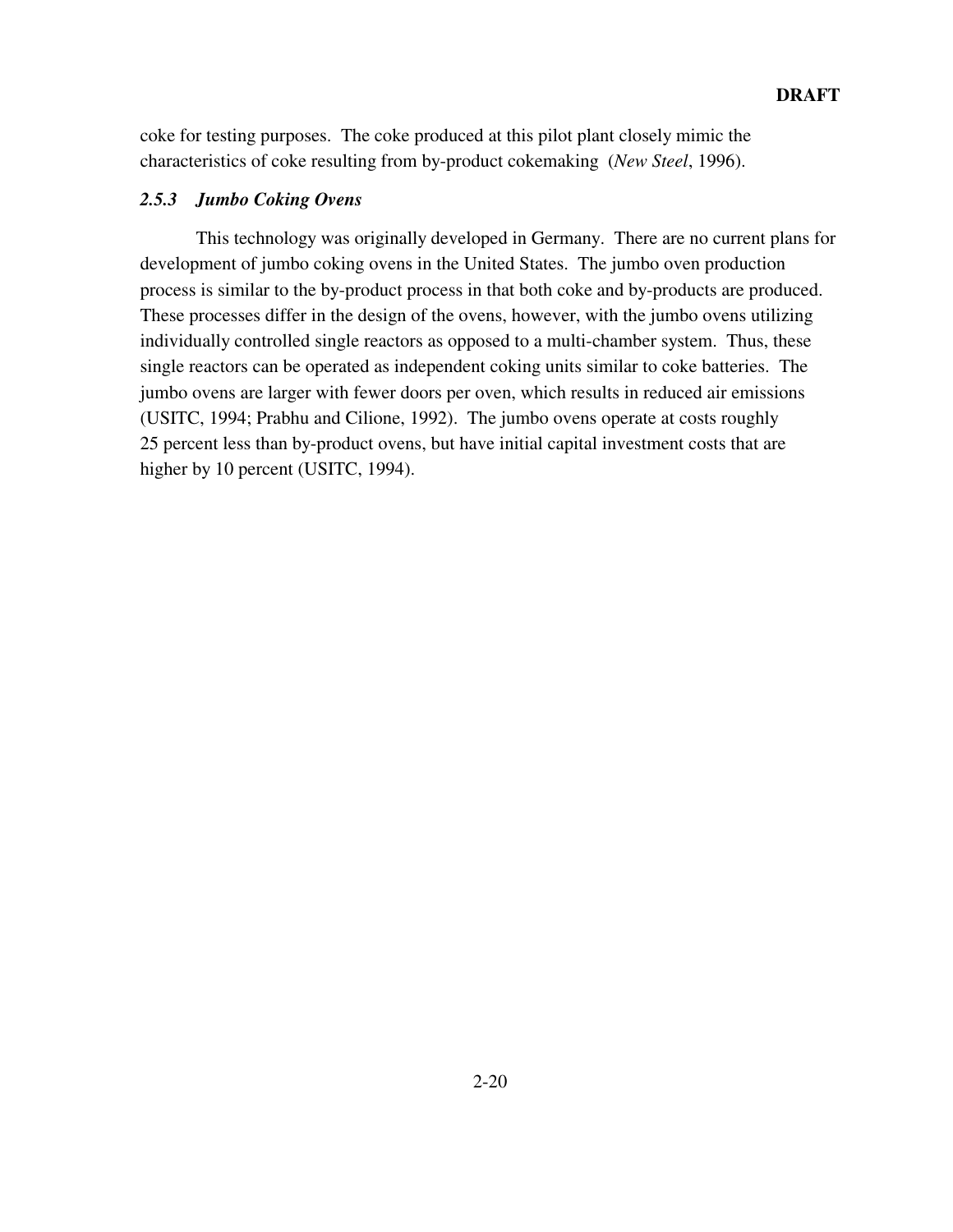#### **SECTION 3**

#### **THE DEMAND FOR COKE**

This section characterizes the consumption of coke. It describes the characteristics of coke, its uses and consumers, the behavioral responses of consumers to price changes (i.e., the elasticity of demand), and the substitution possibilities in consumption.

#### **3.1 Product Characteristics**

Lancaster (1966) describes commodities as bundles of attributes that provide services. In other words, goods are of interest to the consumer because of the properties or characteristics the goods possess. Therefore, the demand for a commodity is not simply for the good itself but instead for a set of characteristics and properties that is satisfied by a particular commodity. Coke is a charcoal-like product made from metallurgical coal that burns more consistently and has more structural integrity than coal. It is used as a fuel and reducing agent in blast furnaces operations at integrated iron and steel mills to transform iron ore into pig iron and in the cupolas of iron foundries to producing gray, ductile, and malleable iron castings. The most significant attributes of coke are its stability, size, moisture content, and chemical composition (e.g., ash, sulfur, phosphorus content). Consistency across these attributes is extremely important; thus, blast furnace and cupola operators typically establish benchmark standards of quality that reflect their operational requirements. The USITC (1994) reports that common specifications by U.S. purchasers of coke include: 6 to 9 percent ash content; 0.6 to 0.8 percent sulfur content; 4 to 6 percent moisture content; and 57 to 60 CSR (coke strength after reactivity).

The attributes of coke depend mainly on the coking coal used and the temperature at which it is carbonized. The relative importance these attributes depends upon the requirements of the specific purchaser and end-use. Two of the most important properties of coke are its stability and size. Coke must be of high strength to withstand breakage and abrasion during handling and use. In addition, a uniform size of coke is desired by purchasers. Most blast furnace operators prefer coke sized between 0.75 and 3 inches. Porosity, density, and combustibility are controllable only to a small extent, and their importance in affecting blast-furnace operation has not been definitely established. Alternatively, foundry operators require low phosphorous, low reactivity coke of a larger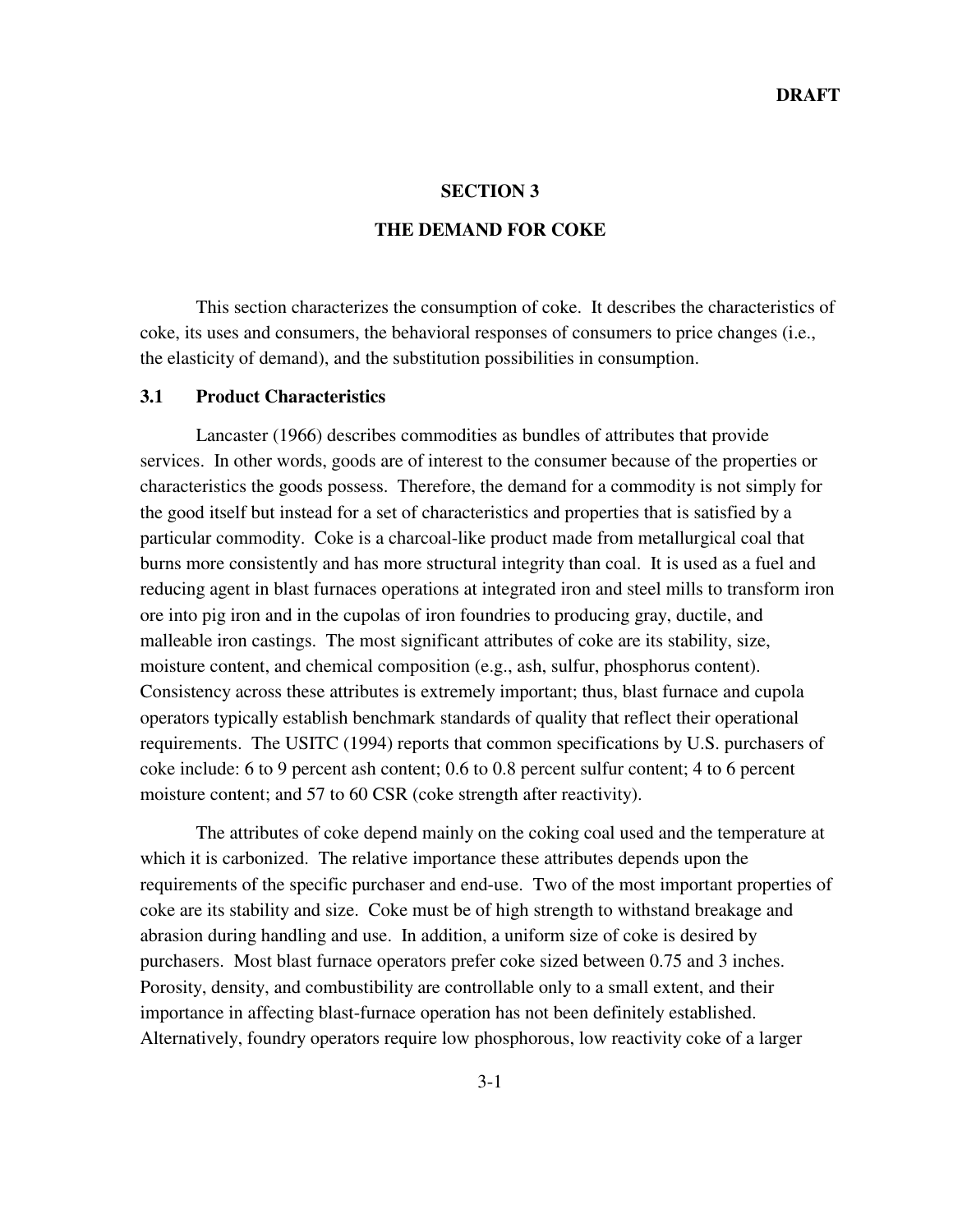size (Intertech, 1998). A blend of three to five coking coals is generally used in the production of foundry coke. Coke size requirements in foundry cupolas are a function of the cupola diameter, typically maintaining a 10:1 ratio of cupola diameter to coke size. Thus, foundry coke sizes range from 4 inches to 9 inches.

#### **3.2 Uses and Consumers**

Coke is a major input into blast furnaces in traditional steelmaking and into foundry cupolas in the production of iron castings. Because the physical properties required of coke used to produce steel differ from those required to produce iron castings, the market for coke comprises two primary markets: 1) the market for furnace coke, used to produce steel at integrated mills, and 2) the market for foundry coke, used to produce iron castings at foundry cupolas. Thus, conditions in the U.S. steel industry determine the demand for furnace coke, while conditions in the U.S. iron castings industry determine the demand for foundry coke. In addition, coke that is not suitable for furnace or foundry use is sold to other industries as a fuel input and referred to as "other coke."

Figure 3-1 presents the distribution of U.S. coke consumption by end-user for 1997 (EPA, 1998a). As shown, integrated iron and steel mills accounted for over 90 percent of the 22.5 million short tons of coke shipped by U.S. producers during 1997. Iron foundries accounted for 7.2 percent of U.S. coke shipments, while other industrial users of coke accounted for the remaining 1.6 percent. Thus, the overall trends in coke consumption will be heavily influenced by the trends in consumption of furnace coke or conditions at integrated iron and steel mills.

Table 3-1 presents historical data on U.S. apparent consumption of coke from 1980 through 1997. Apparent consumption is computed as U.S. production minus exports plus imports plus or minus the change in inventory. The table presents aggregate figures across all types of coke because historical consumption data are not available by type of coke product (i.e., furnace, foundry, and other). As shown, U.S. consumption of coke has declined by 44.7 percent over this period from 41.3 million short tons in 1980 to 22.8 million short tons in 1997—an average reduction of 2.6 percent per year. Because the demand for coke is derived from the conditions in the U.S. iron and steel industry, much of the observed decline in U.S. coke consumption can be attributed to the reduction in production at integrated iron and steel mills. The large reduction in coke consumption from 44 million short tons in 1981 to 25.8 million short tons in 1982 accounts for the vast majority of the historical decline. This one-time reduction resulted from the restructuring of the U.S. iron and steel industry to reduce capacity, lower operating costs, and consolidate operations.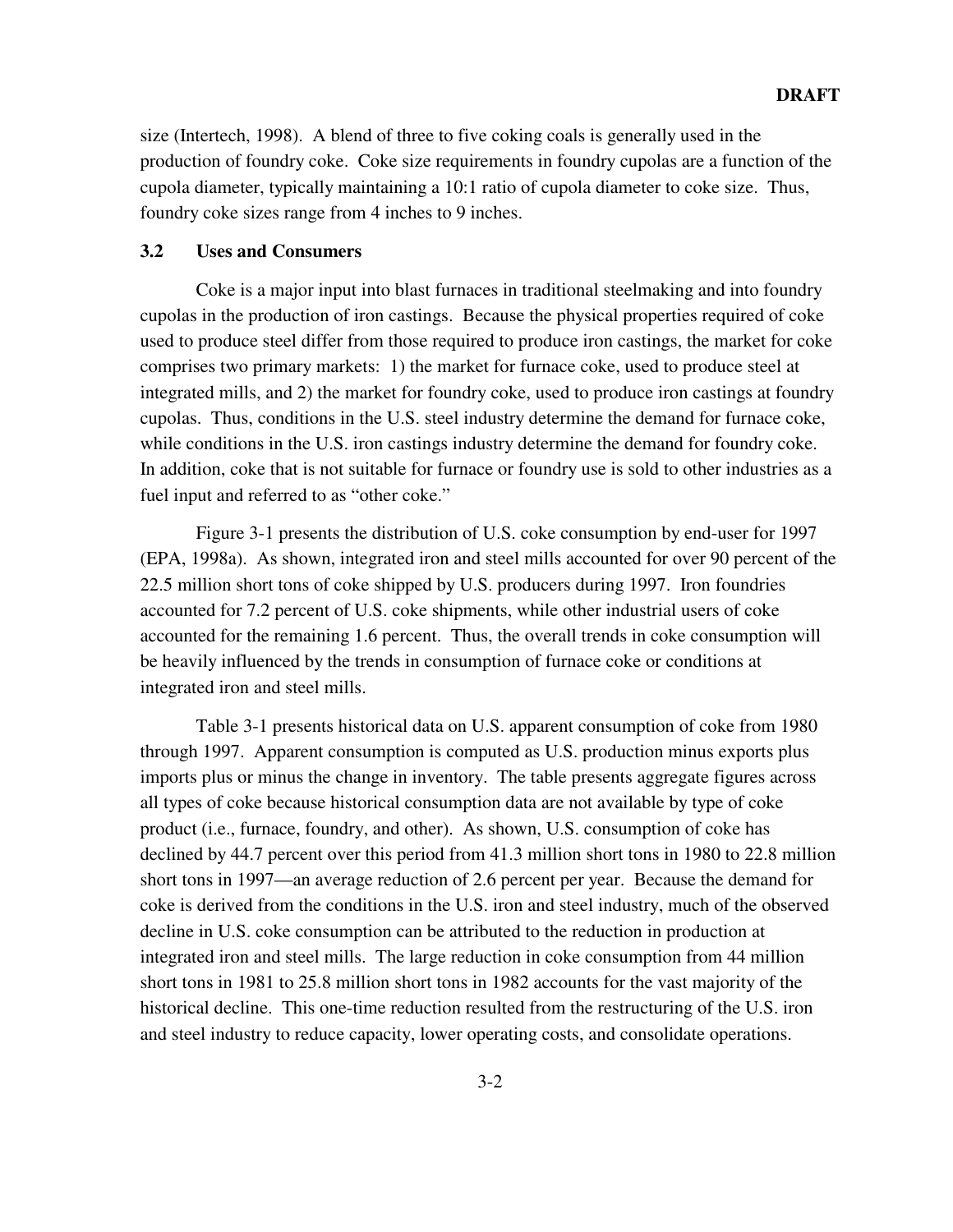

#### **Figure 3-1. Distribution of U.S. Coke Shipments by Type of Consumer: 1997**

These measures resulted in the closings of a wide variety of integrated mills, including some cokemaking plants (USITC, 1994).

#### *3.2.1 Uses and Consumers of Furnace Coke*

Furnace coke is used exclusively as an input into blast furnaces at integrated iron and steel mills. The demand for furnace coke, therefore, is derived from the demand for the steel products produced at these integrated mills. As shown in Figure 3-2, furnace coke is used in the initial step of the traditional steelmaking. Furnace coke is combined at the top of the blast furnace with ferrous material (e.g., iron ore) and a fluxing agent. Hot air is introduced lower down and blown up through the furnace to ignite the coke. The reduction occurs as the materials drop down through the tower and the molten iron is drawn off, or tapped, at the bottom. Then, the resulting pig iron is converted into molten steel by the steelmaking operations (i.e., basic oxygen furnace) and converted into final steel mill products by the forming and finishing operations at the mill.

Figure 3-3 provides the distribution of furnace coke consumption at U.S. integrated mills by source. The vast majority of furnace coke consumed is from coke manufacturing facilities that are located on-site or within close proximity of the mill. As shown, these

Source: U.S. Environmental Protection Agency. 1998a. *Coke Industry Responses to Information Collection Request (ICR) Survey*. Database prepared for EPA's Office of Air Quality Planning and Standards. Research Triangle Park, NC.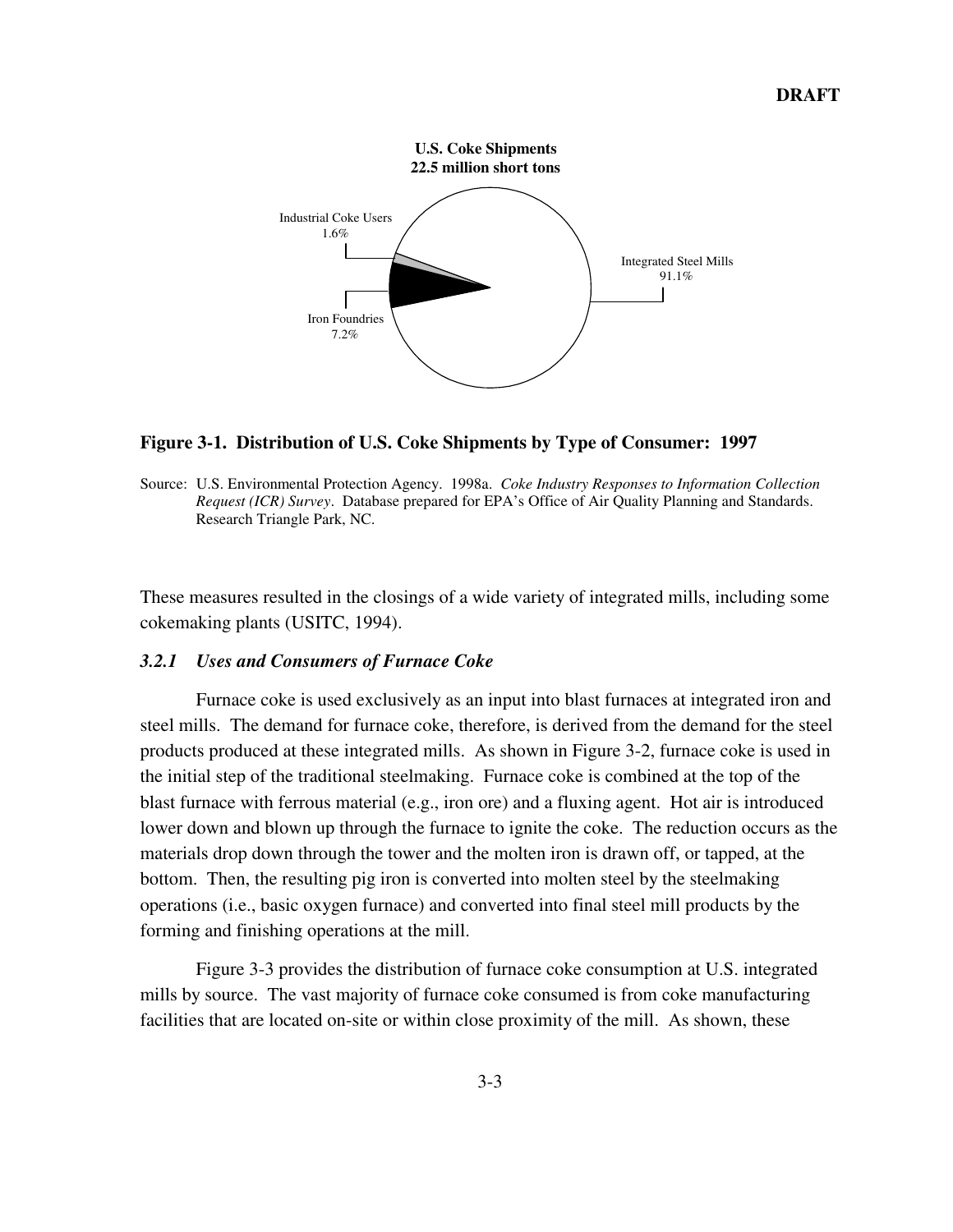| Year      | <b>Apparent Consumption</b>        |
|-----------|------------------------------------|
| 1980      | 41,278                             |
| 1981      | 44,046                             |
| 1982      | 25,776                             |
| 1983      | 29,850                             |
| 1984      | 29,900                             |
| 1985      | 29,270                             |
| 1986      | 25,352                             |
| 1987      | 27,650                             |
| 1988      | 30,020                             |
| 1989      | 28,940                             |
| 1990      | 27,180                             |
| 1991      | 24,216                             |
| 1992      | 24,731                             |
| 1993      | 24,303                             |
| 1994      | 24,163                             |
| 1995      | 24,449                             |
| 1996      | 23,044                             |
| 1997      | 22,845                             |
|           | <b>Average Annual Growth Rates</b> |
| 1980-1997 | $-2.6\%$                           |
| 1980-1989 | $-3.3\%$                           |
| 1989-1997 | $-2.6%$                            |

Table 3-1. U.S. Apparent Consumption of Coke: 1980-1997 (10<sup>3</sup> short tons)

Source: U.S. Department of Energy. Various years. "Annual Coal Report." Washington, DC: Energy Information Administration.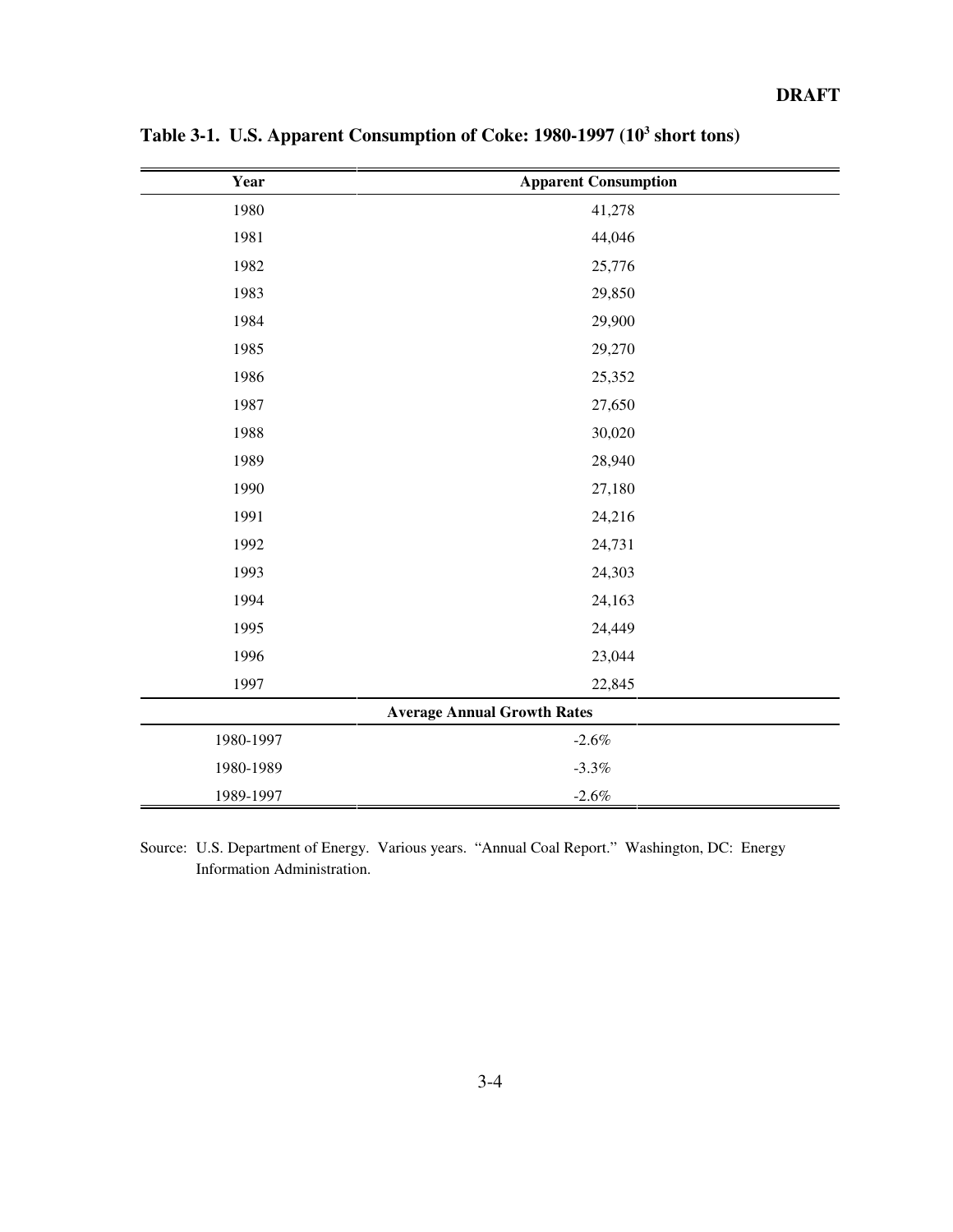

Steel Mill Products

**Figure 3-2. Use of Furnace Coke in Traditional Steelmaking Operations**

captive operations accounted for 76.2 percent of coke consumed by integrated mills during 1997. Foreign imports of coke accounted for just over 14 percent of furnace coke consumption, while merchant coke plants accounted for the remaining 9.6 percent. As a result of recent closings of cokemaking operations at integrated mills, these producers are becoming more dependent upon U.S. merchant producers and foreign imports as a source of furnace coke.

Table 3-2 summarizes the furnace coke deficits and surpluses of U.S. integrated producers. As of 1995, captive coke production at these producers lagged the required coke consumption in their blast furnaces thereby resulting in a total coke deficit across all U.S. integrated producers of 5.6 million short tons. As shown, six of the fifteen U.S. integrated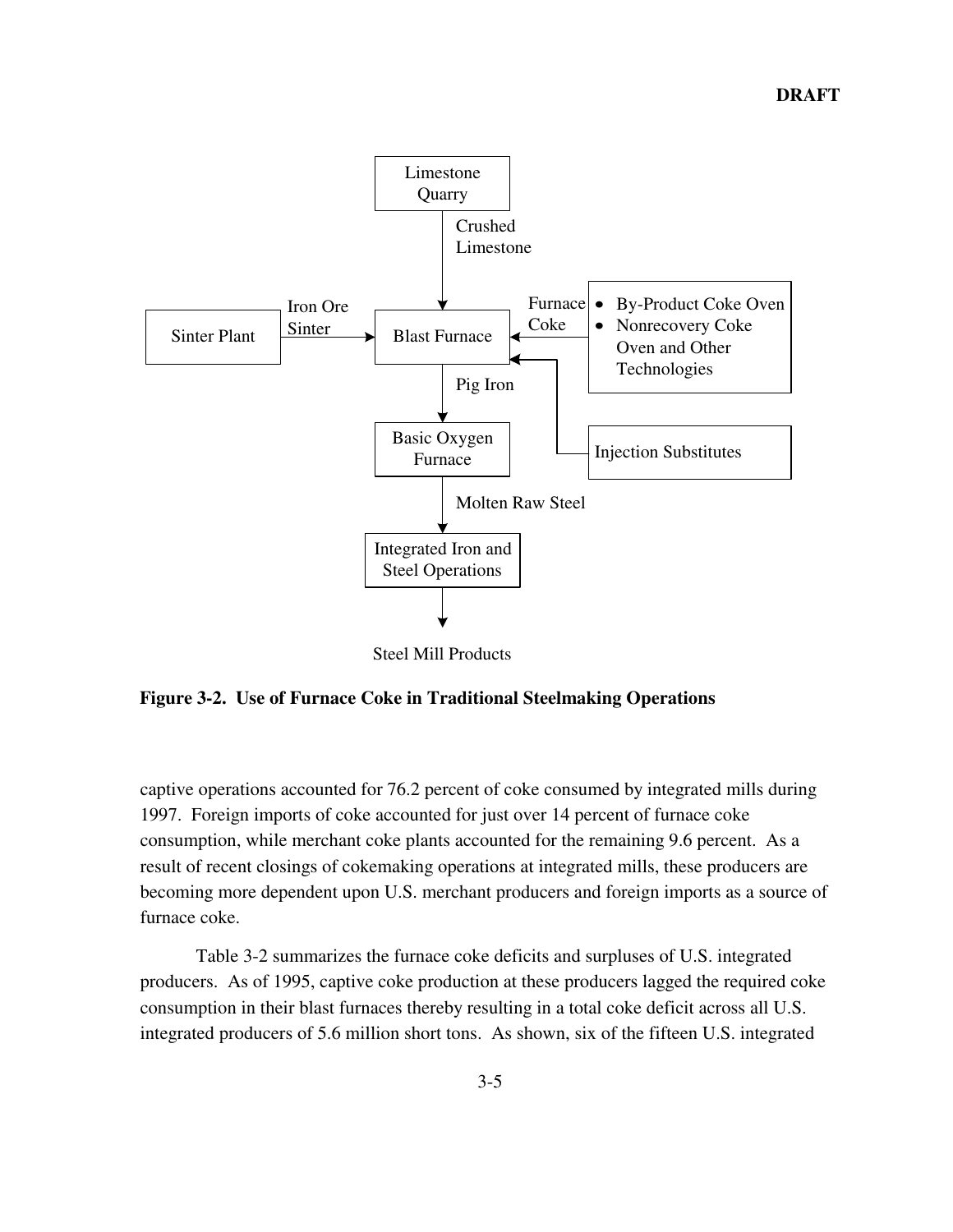

**Figure 3-3. Distribution of Furnace Coke Consumption at Integrated Mills by Source: 1995**

Source: Agarwal, Jay, Francis Brown, David Chin, Gregory Stevens, Richard Clark, and David Smith. 1996. "The Future Supply of Coke." *New Steel* 12(3):88.

steel companies had no captive coke capabilities and, thus, must purchase all of their furnace coke from outside sources (merchant producers, foreign imports or integrated producers with coke surplus). The total coke deficit for these six firms was 5.84 million short tons in 1995. Furthermore, four of the nine U.S. integrated steel companies with captive coke operations had a coke deficit, i.e., they had to supplement their captive production with additional purchases of furnace coke to operate their blast furnaces. The total coke deficit for these four firms was 2.27 million short tons in 1995. The five U.S. integrated steel companies whose captive operations produced an oversupply of coke had a total coke surplus of only 2.52 million short tons. As shown in Table 3-2, U.S. Steel accounted for three-fourths of this total coke surplus with 1.97 million short tons.

Table 3-3 provides historical data on U.S. consumption of furnace coke from 1975 to 1995. As shown, the U.S. consumption of furnace coke declined by almost 50 percent from 48.8 million short tons in 1975 to 24.5 million short tons in 1995—an average annual reduction of 2.5 percent. This downward trend is attributable to two factors. First, the overall reduction in U.S. steel output since the 1970s and the declining share of blast furnace steel production. As shown, U.S. steel production from blast furnaces declined by almost 30 percent from 79.9 million short tons in 1975 to 56.1 million short tons in 1995—an average reduction of 1.5 percent per year. Second, technical changes in steel manufacturing that have resulted in a decreased quantity of furnace coke required to produce a ton of blast furnace steel. As shown, the coke rate declined by 28.5 percent from 0.611 in 1975 to 0.437 in 1995. These two factors are discussed in more detail below.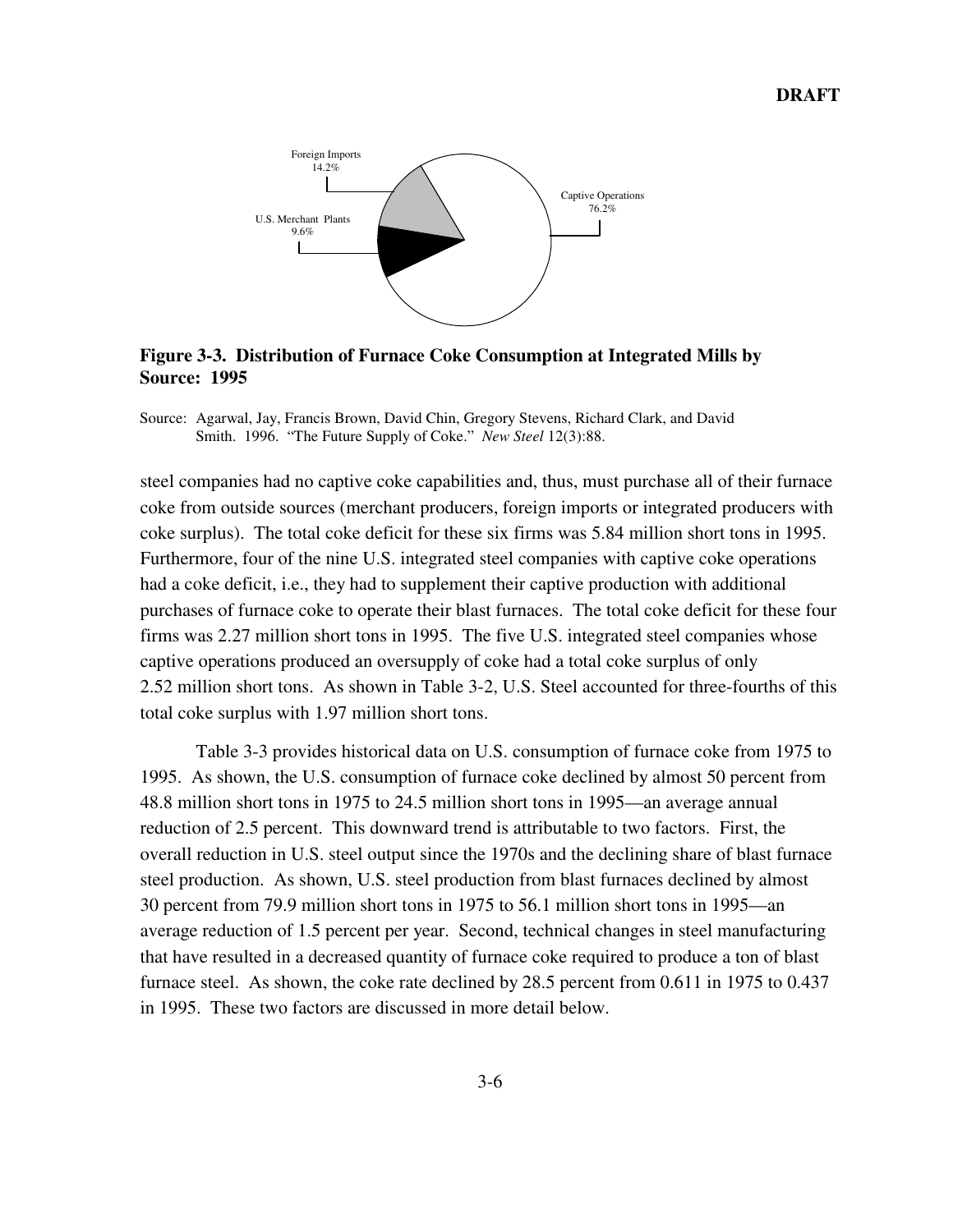| Company                 | <b>Blast Furnace</b><br><b>Steel</b><br><b>Production</b> <sup>a</sup> | <b>Coke</b><br>Rate | <b>Coke</b><br>Consumption | <b>Coke</b><br><b>Production</b> <sup>b</sup> | Deficit/<br><b>Surplus</b> |
|-------------------------|------------------------------------------------------------------------|---------------------|----------------------------|-----------------------------------------------|----------------------------|
| Acme                    | 1.11                                                                   | 0.365               | 0.41                       | 0.47                                          | 0.06                       |
| AK Steel                | 3.91                                                                   | 0.369               | 1.44                       | 1.25                                          | $-0.19$                    |
| Bethlehem               | 8.10                                                                   | 0.400               | 3.24                       | 3.41                                          | 0.17                       |
| Geneva                  | 2.33                                                                   | 0.451               | 1.05                       | 0.68                                          | $-0.37$                    |
| <b>Gulf States</b>      | 1.03                                                                   | 0.490               | 0.50                       | 0.50                                          | 0.00                       |
| Inland                  | 4.98                                                                   | 0.361               | 1.80                       |                                               | $-1.80$                    |
| <b>LTV</b>              | 7.30                                                                   | 0.411               | 3.00                       | 2.48                                          | $-0.52$                    |
| McLouth                 | 1.18                                                                   | 0.475               | 0.56                       |                                               | $-0.56$                    |
| National                | 6.14                                                                   | 0.422               | 2.59                       | 1.40                                          | $-1.19$                    |
| Rouge                   | 2.49                                                                   | 0.382               | 0.95                       |                                               | $-0.95$                    |
| U.S. Steel              | 11.40                                                                  | 0.375               | 4.28                       | 6.25                                          | 1.97                       |
| USS/Kobe                | 2.19                                                                   | 0.397               | 0.87                       |                                               | $-0.87$                    |
| <b>WCI</b>              | 1.43                                                                   | 0.470               | 0.67                       |                                               | $-0.67$                    |
| Weirton                 | 2.41                                                                   | 0.410               | 0.99                       |                                               | $-0.99$                    |
| Wheeling-<br>Pittsburgh | 2.19                                                                   | 0.418               | 0.92                       | 1.24                                          | 0.32                       |
| Total                   | 58.19                                                                  | 0.400               | 23.27                      | 17.68                                         | $-5.59$                    |

**Table 3-2. Furnace Coke Deficits and Surpluses at U.S. Integrated Steel Companies: 1995 (106 net short tons)**

<sup>a</sup> Represents 95 percent of potential maximum productive capability of U.S. blast furnaces; allows for scheduling, maintenance, and other operating delays.

<sup>b</sup> Represents 97 percent of potential maximum productive capability of coke ovens operated by companies with active blast furnaces; allows for limitations imposed by environmental and oven maintenance requirements.

Source: Hogan, William T., and Frank T. Koelble. 1996. "Steel's Coke Deficit: 5.6 Million Tons and Growing." *New Steel* 12(12):50-59.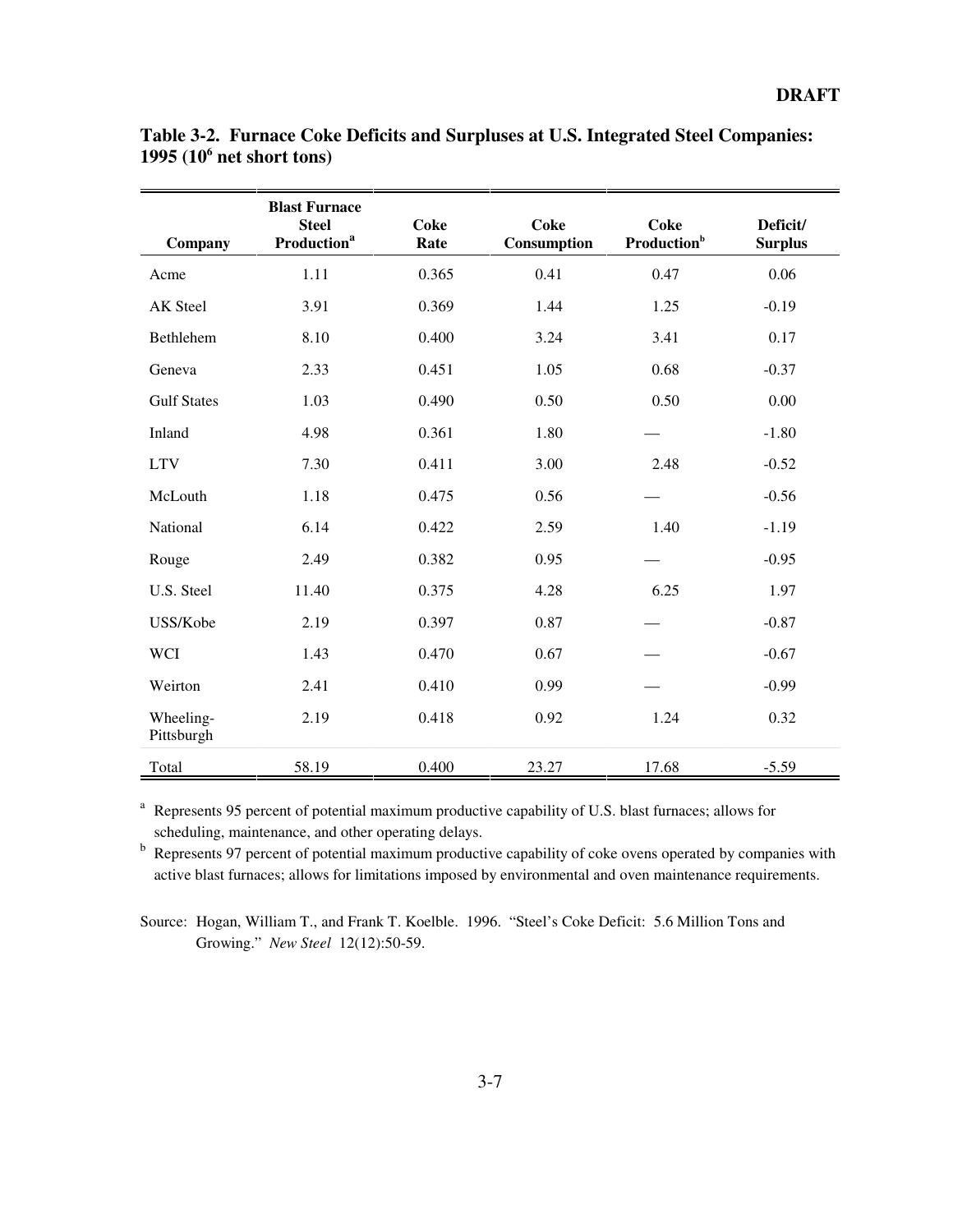# **DRAFT**

|           | U.S. Blast-Furnace Steel |                                    |                  |
|-----------|--------------------------|------------------------------------|------------------|
|           | Production               | Furnace Coke Consumed              |                  |
| Year      | (million of net tons)    | (million of net tons)              | <b>Coke Rate</b> |
| 1975      | 79.9                     | 48.8                               | 0.611            |
| 1976      | 86.9                     | 51.6                               | 0.594            |
| 1977      | 81.3                     | 48.5                               | 0.597            |
| 1978      | 87.7                     | 51.3                               | 0.585            |
| 1979      | 87.0                     | 50.0                               | 0.575            |
| 1980      | 68.7                     | 39.1                               | 0.569            |
| 1981      | 73.6                     | 40.5                               | 0.550            |
| 1982      | 43.3                     | 23.3                               | 0.538            |
| 1983      | 48.7                     | 26.3                               | 0.540            |
| 1984      | 51.9                     | 27.4                               | 0.528            |
| 1985      | 50.4                     | 25.6                               | 0.508            |
| 1986      | 44.0                     | 22.3                               | 0.507            |
| 1987      | 48.4                     | 25.5                               | 0.527            |
| 1988      | 55.7                     | 29.4                               | 0.528            |
| 1989      | 55.9                     | 29.2                               | 0.522            |
| 1990      | 54.8                     | 27.5                               | 0.502            |
| 1991      | 48.6                     | 24.8                               | 0.510            |
| 1992      | 52.2                     | 25.0                               | 0.479            |
| 1993      | 53.1                     | 23.7                               | 0.446            |
| 1994      | 54.4                     | 24.2                               | 0.445            |
| 1995      | 56.1                     | 24.5                               | 0.437            |
|           |                          | <b>Average Annual Growth Rates</b> |                  |
| 1975-1995 | $-1.5%$                  | $-2.5%$                            | $-1.4%$          |
| 1975-1985 | $-3.7%$                  | $-4.8%$                            | $-1.7%$          |
| 1985-1995 | 1.1%                     | $-0.4%$                            | $-1.4%$          |

**Table 3-3. U.S. Blast Furnace Production, Furnace Coke Consumption, and Coke Rate**

Note: Coke rate is the tons of coke consumed per ton of blast-furnace iron produced.

Source: Hogan, William T., and Frank T. Koelble. 1996. "Steel's Coke Deficit: 5.6 Million Tons and Growing." *New Steel* 12(12):50-59.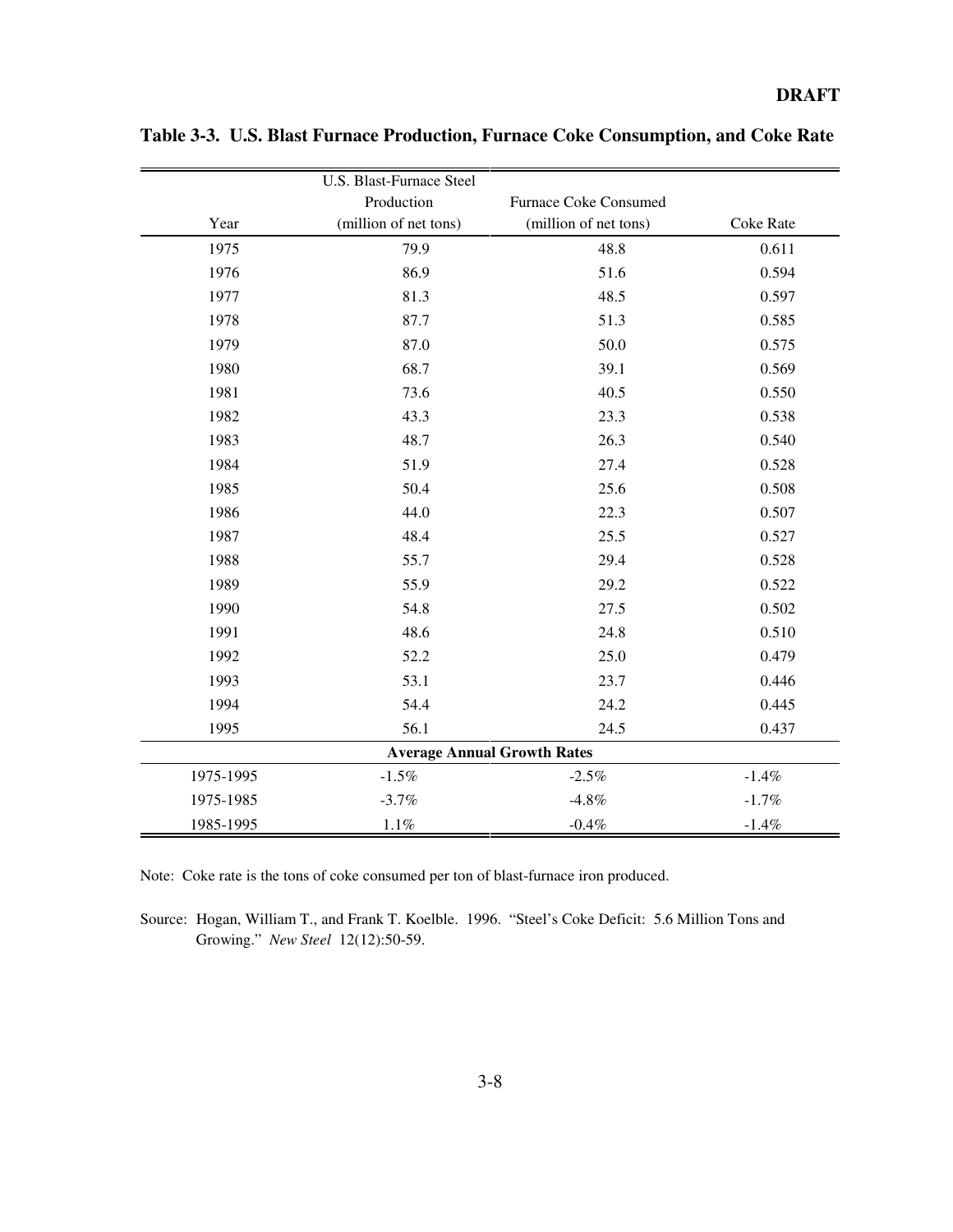Since the 1970s, there has been a decline in U.S. steel production and consumption due to reductions in the use of steel in U.S. manufactured goods. For example, steel use in automobile production has fallen because of substitution of other materials for steel and because of the general reduction in the size of American cars. Steel use in the typical U.S. domestic car declined by 33 percent from 2,081 pounds in 1972 to only 1,385 pounds in 1992—a total reduction of 696 pounds per vehicle (The World Bank, 1994). Similarly, other sectors of the U.S. economy have generally reduced their consumption levels of steel in their products in favor of substitute materials such as aluminum, paper, and plastic. In addition, there has also been a decline in the volume of steel produced from blast furnaces as a result of a shift in steelmaking technology towards the use of electric arc furnaces (EAFs). The EAF uses scrap steel and electricity as inputs in the steel production process and does not require coke, iron ore, or limestone. These furnaces also do not require the large capital investment that integrated plants do and have, therefore, given rise to "mini-mills." Although smaller in scale than integrated producers, the EAF share of domestic raw steel production increased from 15.3 percent in 1970 to 35.9 percent in 1989. As of 1996, EAFs accounted for 42.6 percent for U.S. raw steel production (AISI, 1997).

Figure 3-4 illustrates the historical decline of U.S. blast furnace steel production and the consequent decline in furnace coke consumption. As shown, the historical trends in these time-series are almost mirror reflections of each other with a correlation of 0.98 from 1975 through 1995. As of 1991, however, U.S. blast furnace steel production has increased each year at 3.9 percent while furnace coke consumption has slightly declined at 0.3 percent per year. From 1975 through 1991, the two time series are almost perfectly correlated at 0.995. Since that time, the two time series are negatively correlated with a measure of -0.39. This departure from the previously observed highly positive correlation is a result of the technical changes in blast furnace operations to reduce the coke rate through improved process efficiency and injection of pulverized coal in place of furnace coke. As shown in Table 3-3, the coke rate has been declining at a faster rate than furnace coke consumption since the mid-1980s. This disparity has been even more pronounced during the 1990s. From 1991 through 1995, the coke rate declined by 3.6 percent per year, while furnace coke consumption only declined by 0.3 percent per year.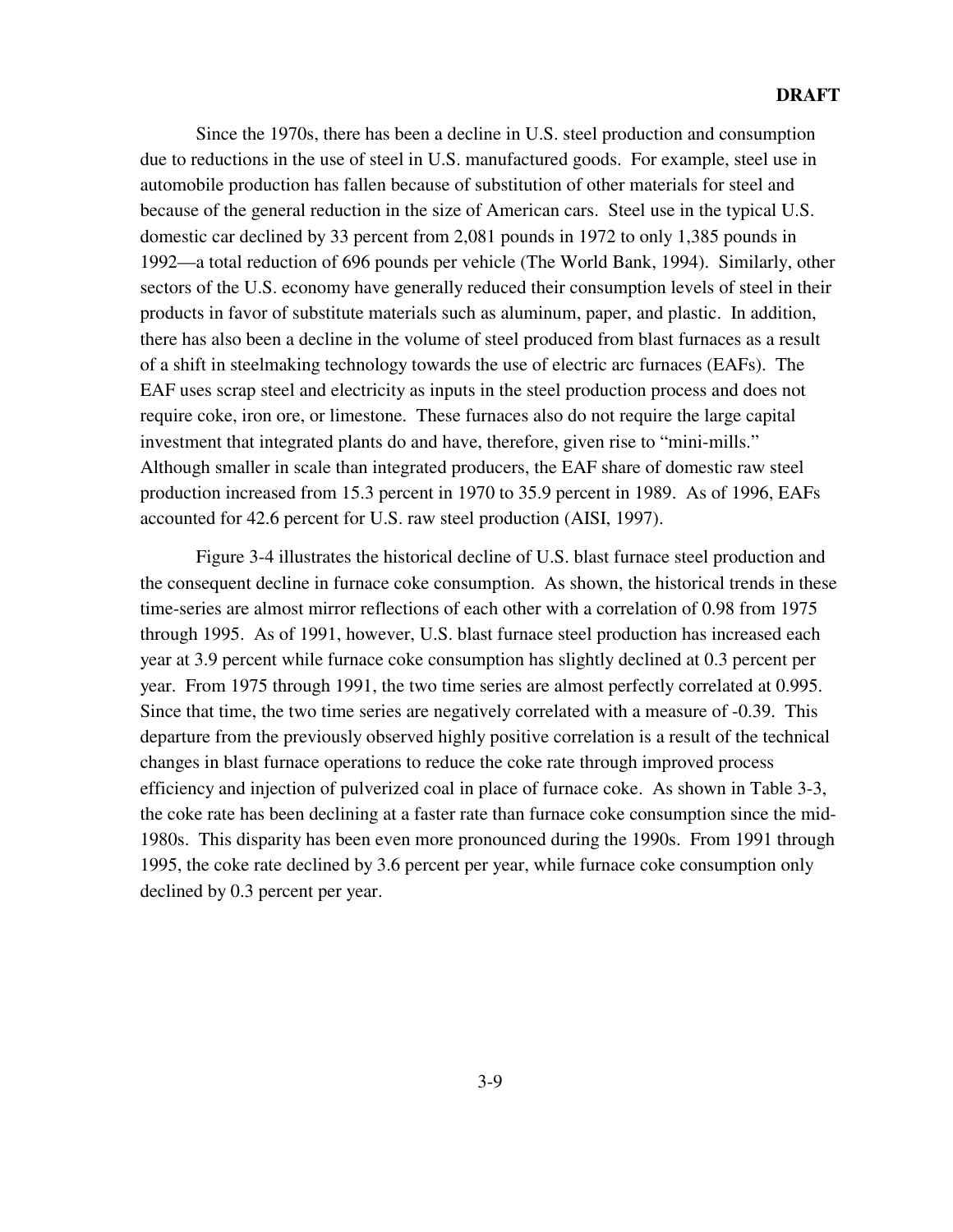

## **Figure 3-4. Blast Furnace Steel Production and Furnace Coke Consumption: 1975-1995**

Source: Hogan, William T., and Frank T. Koelble. 1996. "Steel's Coke Deficit: 5.6 Million Tons and Growing." *New Steel* 12(12):50-59.

Most studies expect that U.S. furnace coke consumption will continue to decline into the next century. However, these declines will likely be exceeded by continued reductions in U.S. capacity resulting in increased reliance on foreign imports of coke (USITC, 1994). The McCloskey Coal Information Service projected U.S. furnace coke consumption to decline by a total of 10 percent from 25.7 million short tons in 1992 to 23 million short tons in 2000 (Bennett, 1993). As shown in Table 3-4, the Business Communications Company (1995) expects an even greater decline of almost 58 percent from 23.7 million short tons in 1994 to 10 million short tons in 2004—an average decline of 5.8 percent per year. These reductions are due in part to the projected decline in blast furnace steel production of 0.7 percent per year. However, the majority of the projected decline in U.S. furnace coke consumption results from the declining coke rate, i.e., the furnace coke required to produce a ton of blast furnace steel. Table 3-4 shows that the coke rate is projected to dramatically decline by 55 percent from 0.4 in 1994 to 0.18 in 2004—a 5.5 percent annual decline. This projection must incorporate technological changes in blast furnace operations as experts indicate that because coke serves as both a fuel and carbon source the coke rate cannot be reduced below 600 pounds per short ton of iron, or 0.3 (Schriefer, 1995).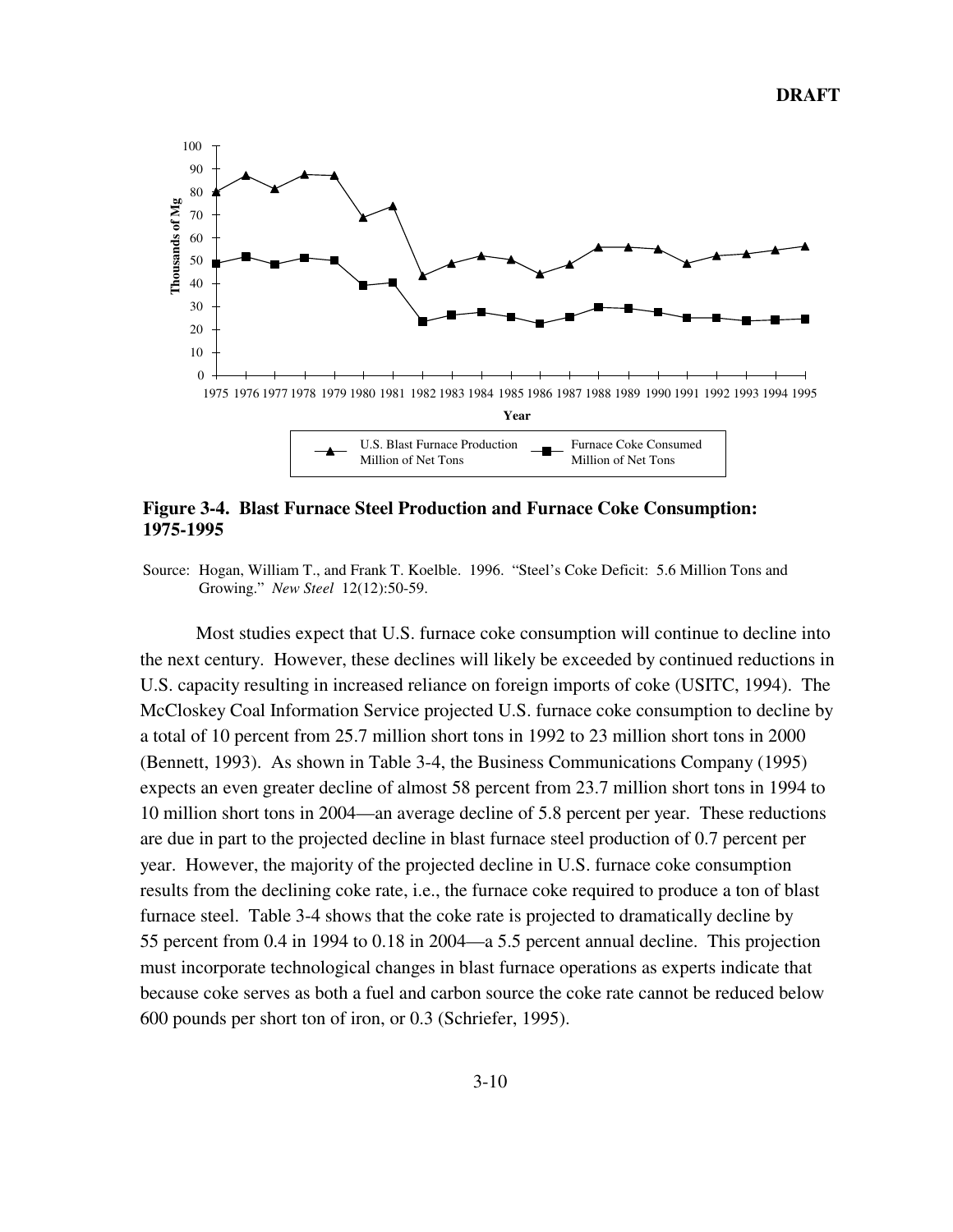| <b>Years</b> | <b>Blast Furnace Steel</b><br><b>Production</b><br>(10 <sup>3</sup> short tons) | <b>Furnace Coke Consumption</b><br>(10 <sup>3</sup> short tons) | Coke Rate <sup>a</sup> |
|--------------|---------------------------------------------------------------------------------|-----------------------------------------------------------------|------------------------|
| 1994         | 59,360                                                                          | 23,703                                                          | 0.40                   |
| 1999         | 60,200                                                                          | 15,000                                                          | 0.25                   |
| 2004         | 55,500                                                                          | 10,000                                                          | 0.18                   |
|              |                                                                                 | <b>Average Annual Growth Rates</b>                              |                        |
| 1994-2004    | $-0.7\%$                                                                        | $-5.8\%$                                                        | $-5.5\%$               |
| 1994-1999    | $0.3\%$                                                                         | $-7.3\%$                                                        | $-7.5\%$               |
| 1999-2004    | $-1.6\%$                                                                        | $-6.7\%$                                                        | $-5.6\%$               |

**Table 3-4. Projected U.S. Furnace Coke Consumption: 1994-2004**

<sup>a</sup> Measure the tons of furnace coke input required to produce a ton of blast furnace steel.

Sources: Business Communications Company. October 1995. Selected excerpts from "The Future of the Steel Industry in the U.S." <http://www.profound.com>.

## *3.2.2 Uses and Consumers of Foundry Coke*

Approximately 90 percent of all manufactured goods and almost all industrial machines currently produced in the United States contain some type of cast metal (Douglas, 1991). Examples of goods containing iron castings are automobiles and trucks, farm machinery, industrial machinery, boilers, pipes, and railroad equipment. The basic iron casting process is hardly different today than it was a thousand years ago. Metal is first melted, then refined by adding alloys, and then poured into prepared molds from a ladle. The castings are then cooled, taken out of their molds, and prepared for their final use (Douglas, 1991). Three types of furnaces are commonly used to melt the metals used to produce iron castings: cupolas, EAFs, and electric induction (EI) furnaces. Of these three furnace types, only cupolas, which resemble miniature blast furnaces, use foundry coke. Therefore, the demand for foundry coke is derived from the demand for iron castings produced using cupola melting. Cupola melting currently accounts for about 64 percent of all iron melted, with typical foundry coke demand ranging from 1.4 to 1.7 million tons per year (Stark, 1995).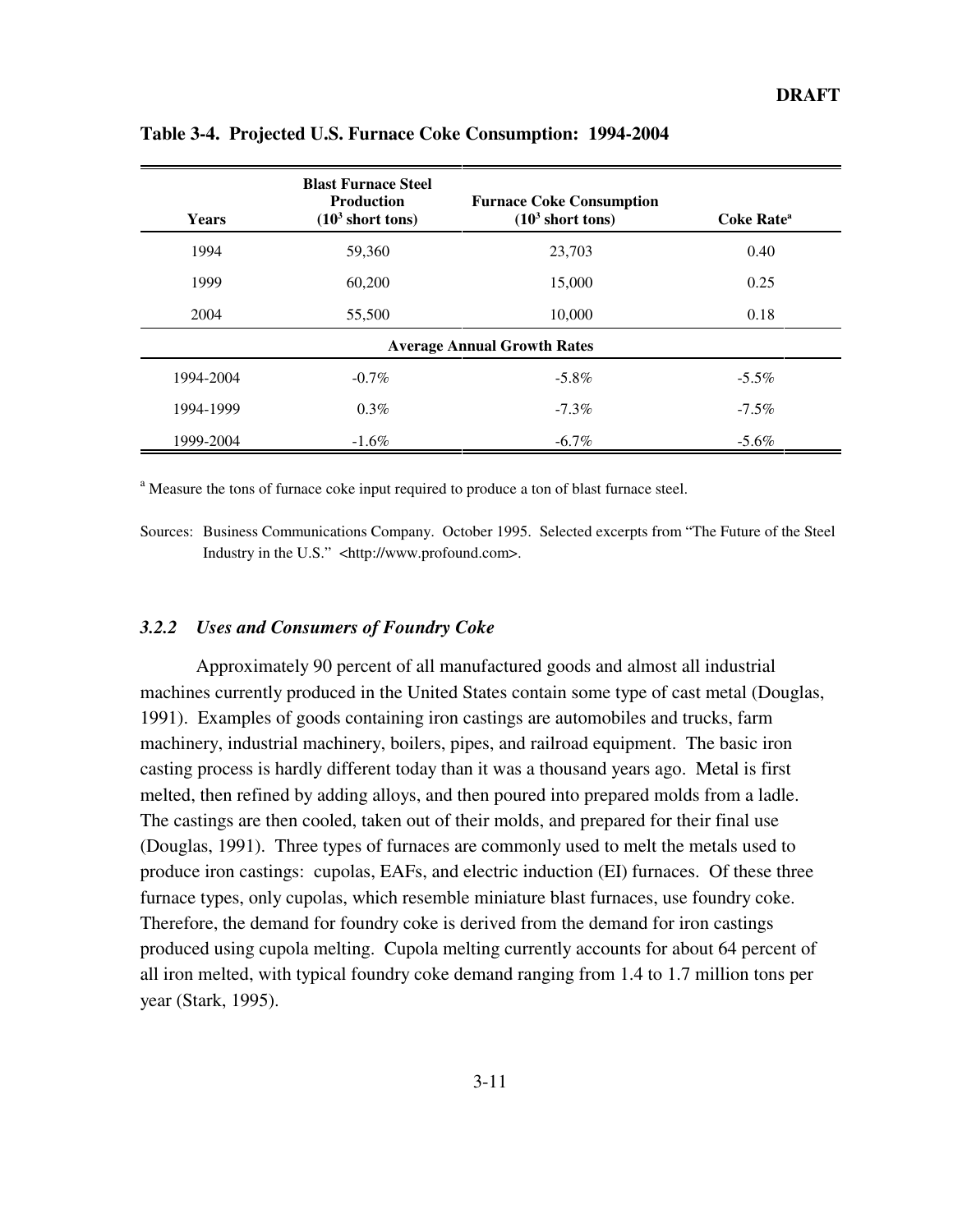As shown in Figure 3-5, foundry coke is used in the initial stage of casting production to melt scrap iron into a liquid that can be poured into prepared molds and allowed to cool and harden. Cupolas are charged at the top with alternating layers of foundry coke and scrap iron and/or steel and occasionally with small quantities of pig iron. Small amounts of ferroalloys, such as nickel, silicon, chromium, molybdenum, titanium, and copper may be added to obtain a wide range of physical properties in castings. Enough limestone is added to the charge to remove ash from the coke to the slag, which is removed from the top of the melt prior to casting. Blasts of hot air that rise through the charge ignite the coke to provide the heat necessary to melt the metals (U.S. Steel, 1971). Foundry coke serves not only as the fuel in cupolas but also as the primary source of carbon for castings produced from scrap metals melted in cupolas (Eppich, 1992).

The quantity of foundry coke consumed each year in the United States is small relative to the quantity of furnace coke consumed. As shown previously in Figure 3-1, iron foundries accounted for only 7.2 percent of total U.S. coke shipments in 1997. Unlike the integrated iron and steel firms, U.S. iron foundries do not have captive operations and, thus, must purchase all of their coke inputs from merchant coke producers. Little, if any, of the foundry coke consumed in the United States is imported because of breakage during transportation and other quality concerns such as the higher sulphur content of foreign-made coke (Eppich, 1992). In addition, foundry coke is a specialized fuel so that substitution opportunities are severely limited for the cupola operators.

Historical data on foundry coke consumption is not available because publicly available sources only provide aggregate data for merchant coke producers, which produce both furnace and foundry coke. Table 3-5 provides reported U.S. shipments of foundry coke based on facility survey responses (USITC, 1994). The actual figures are expected to be between 30 and 35 percent higher than those reported since not all facilities responded to the USITC questionnaire. As shown, the U.S. consumption of foundry coke declined by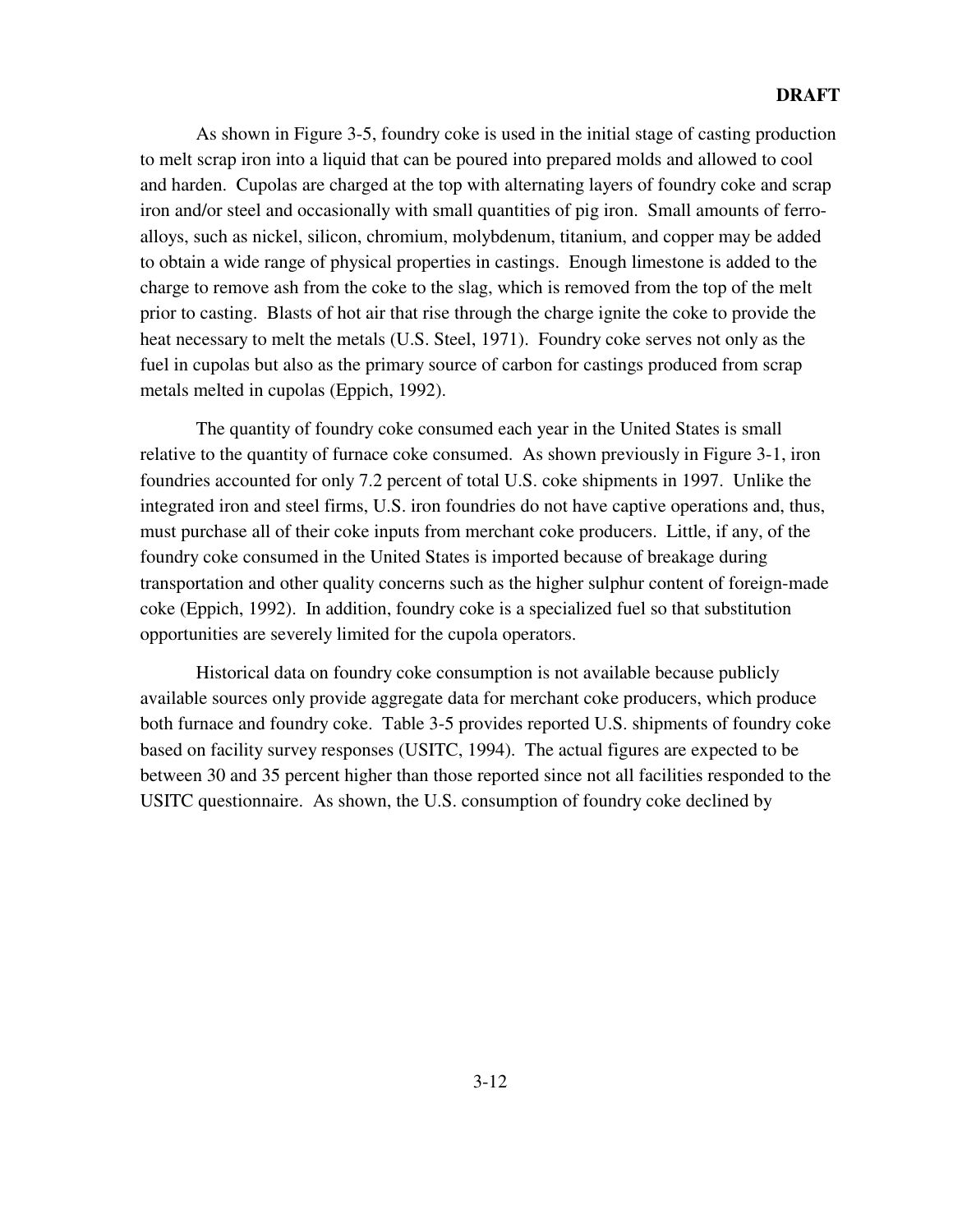

**Figure 3-5. Use of Foundry Coke in Iron Castings Production**

1.2 percent per year from 1990 through 1993. Based on the EPA industry database, U.S. foundry coke production totaled 1.6 million short tons in 1997 (EPA, 1998a).

Historically, the U.S. consumption of foundry coke is known to have declined because ferrous foundries experienced such huge declines in the 1970s and 1980s with over 1,000 metalcasting facilities closing (DOE, 1996b). These declines resulted from the combined effects of a slumping U.S. economy, fierce international competition, and higher costs of production resulting from stricter environmental regulations. Total production of ferrous castings in 1986 fell to about half the level recorded in 1978. Almost half of the foundries, representing over a third of U.S. production capacity operating in 1980, closed down during that period (Douglas, 1991).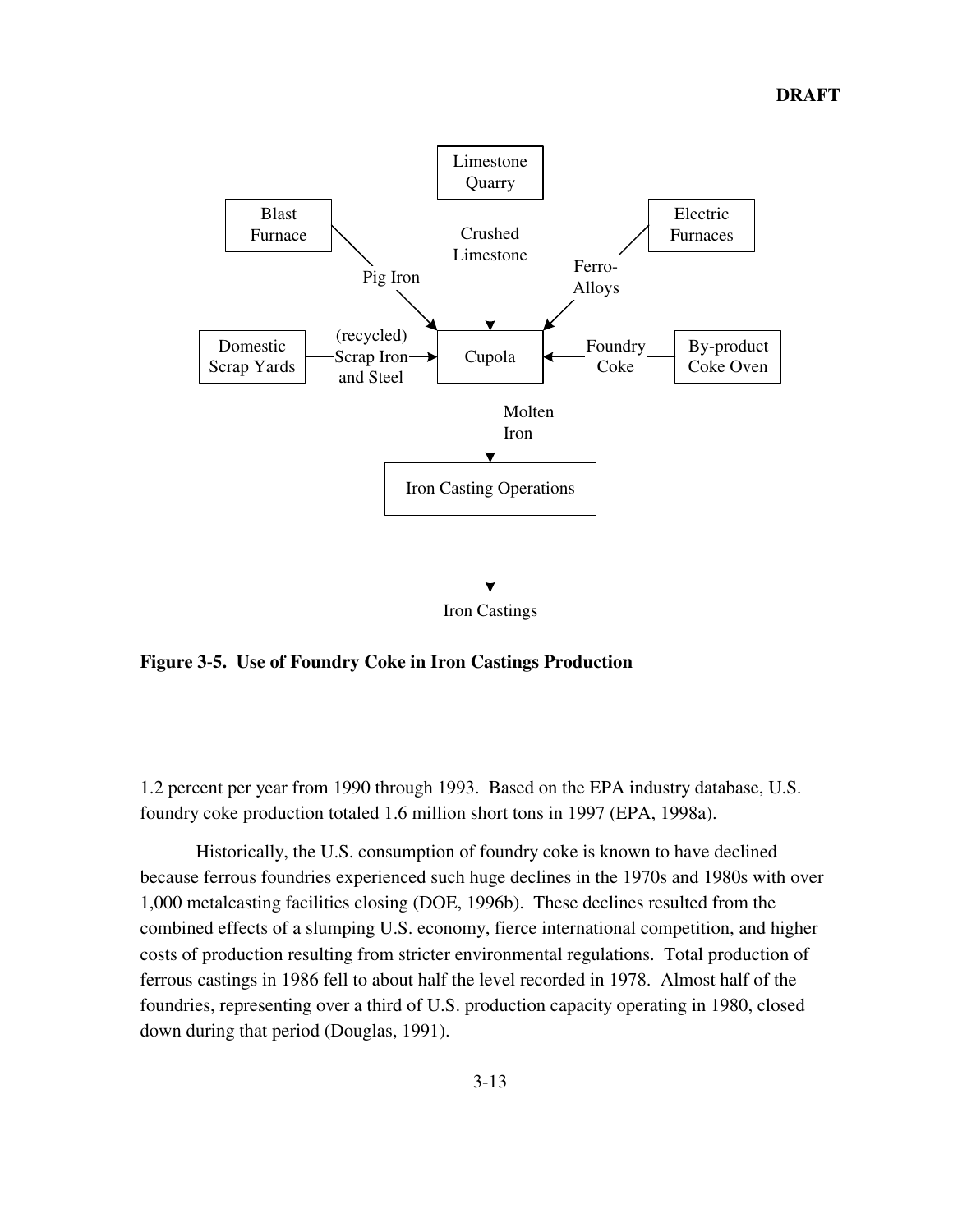| Year      | Volume $(10^3 \text{ short tons})$ |
|-----------|------------------------------------|
| 1990      | 1,045                              |
| 1991      | 940                                |
| 1992      | 1,025                              |
| $1993^b$  | 1,006                              |
|           | <b>Average Annual Growth Rate</b>  |
| 1990-1993 | $-1.2\%$                           |

**Table 3-5. Reported U.S. Foundry Coke Shipments: 1990-1993a**

 $a<sup>a</sup>$  USITC indicates that the actual totals are expected to be 30 to 35 percent higher because data was not received from all foundry coke production facilities.

<sup>b</sup> Annual figure estimated by EPA based on data reported for January through June of 1993.

Source: U.S. International Trade Commission. 1994. *Metallurgical Coke: Baseline Analysis of the U.S. Industry and Imports.* Publication No. 2745. Washington, DC: USITC.

The metalcasting industry has recovered during the 1990s due to the improved U.S. economy and the corresponding increases in domestic demand for castings, particularly by automotive manufacturers (EPA, 1998b). U.S. shipments of iron castings have increased by 27 percent from 8.5 million short tons in 1990 to 10.8 million short tons in 1997—an average increase of 3.9 percent per year (DOC, 1991-1997). Despite these recent increases, ferrous castings have and will continue to face increasing competition from nonferrous castings (e.g., aluminum and copper) in several major markets including motor vehicles, industrial and transportation equipment, and construction materials. The American Foundrymen's Society projects iron casting demand to vary between 9 and 10.5 million tons through 2004 (Stark, 1995). Assuming casting yields of 55 percent, metal to coke ratios of 8 to 1, and cupolamelted iron at 64 percent of total iron melted, the projected U.S. foundry coke demand will range from 1.3 to 1.5 million tons per year (Stark, 1995). These projections reflect an overall decline of 7 percent from current levels of U.S. furnace coke consumption.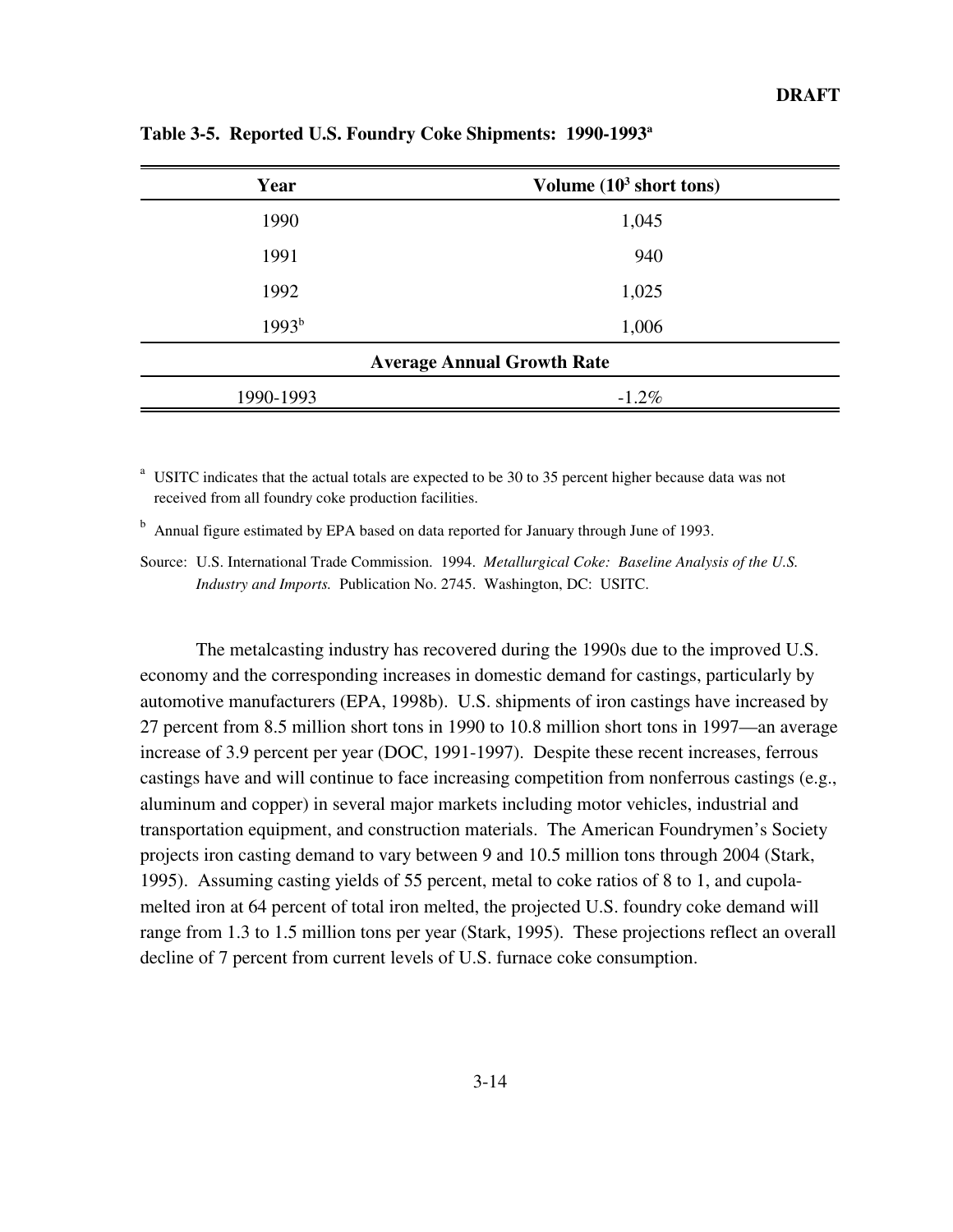## *3.2.3 Uses and Consumers of Other Coke*

Blast-furnace operators and iron castings producers require coke of a specific size. Coke that does not meet the required size specifications is sold to other industries and referred to as "other coke." Based on the EPA industry database, U.S. industrial coke production totaled 0.4 million short tons in 1997 (EPA, 1998a). These coke products are used as fuel inputs for other industrial processes. These processes include the processing of sugar beets in the sugar industry, the reduction of lead in the primary and secondary lead smelting industry, in the mineral fiber industry, and in the manufacture of cement (Sloss Industries, 1998).

## **3.3 Consumer Responses to Price Changes**

The USITC (1994) reports that the domestic demand for furnace coke is generally considered to be price inelastic. This conclusion results from the derived demand nature of furnace coke, i.e., the consumption level is dependent upon steel output which should be relatively insensitive to changes in the coke price, especially in the short run. Ramachandran (1981) used time series data from 1950 through 1977 to compute ordinary least squares estimates of the derived demand elasticity for furnace coke and foundry coke. Based on a simple Cobb-Douglas production function for the steel industry, he estimated the derived demand elasticity for furnace coke to be -1.17. Applying this production function to the iron castings industry, he estimated the derived demand elasticity for foundry coke to be -1.03. These estimates apply to the short-run, where the capital stock is assumed to be fixed. In the long run, the demand elasticity is be expected to be even more elastic than the short run estimates as the capital stock is not fixed and the substitution possibilities are therefore greater. Ramachandran (1981) also estimates the short-run and long-run elasticities of import demand for furnace coke to be -1.88 and -26.86, respectively.

This study represents the only empirical estimates of demand elasticity for coke found in the economics literature. However, these estimates are limited by the assumed form of the production function. Based on the simplified Cobb-Douglas production function, the derived demand elasticity depends upon only the cost-share of coke for each industry and are restricted to be elastic, i.e., greater than one. Therefore, these are upper-bound estimates of the short-run demand elasticity because the ability for the industries to substitute for coke was not considered. The iron casting industry cannot substitute for foundry coke in foundry cupolas, which would lower the demand elasticity for foundry coke. Similarly, although substitutes do exist for furnace coke, these substitutes are only partial substitutes (i.e., the coke rate may be reduced, but the use of coke is still essential to the operation of blast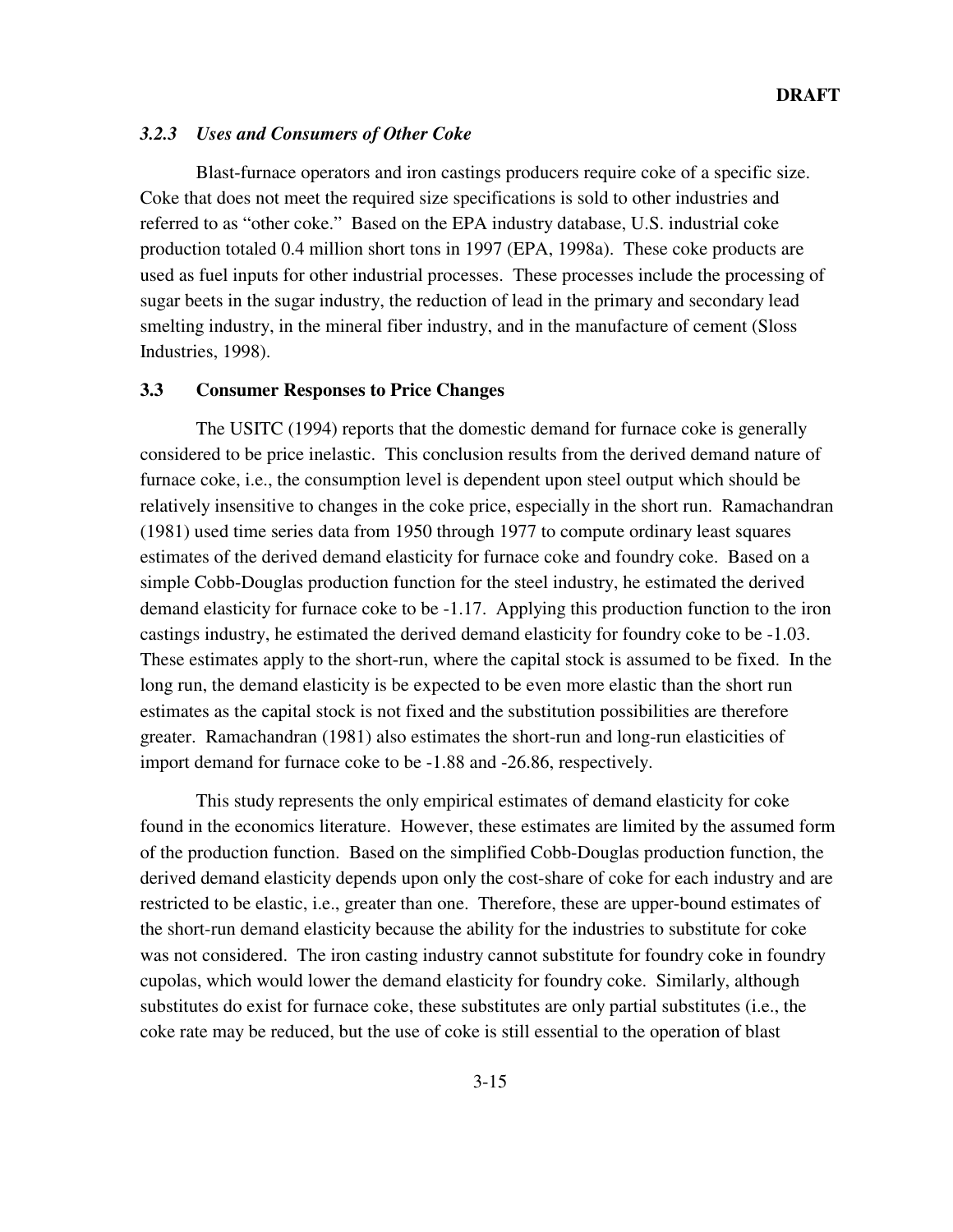furnaces). This heavy reliance on coke would translate into an less elastic (more inelastic) demand for furnace and foundry coke. Ramachandran (1981) did not provide estimates of the demand elasticity of other industrial coke, but this elasticity should be more elastic as the fuel substitution possibilities for these industrial users is much greater than for producers of blast-furnace steel and iron castings.

## **3.4 Substitutes for Coke**

In recent years, several options for coke substitution have become available to blast furnace and cupola operators. This section focuses on the substitution possibilities for furnace and foundry coke in terms of material substitution and cokeless production technologies for both steel and iron casting producers.

## **3.4.1 Material Substitution**

## *3.4.1.1 Furnace Coke*

The coke rate, or the amount of furnace coke required per ton of blast furnace steel produced, has declined dramatically in the past twenty years. This decline is due mainly to the increase of supplemental fuel injection in blast furnaces so that operators are no longer depending solely on coke to fuel the production of pig iron. Natural gas and coal injection are being increasingly incorporated as fuel options. As shown previously in Table 3-4, the decrease in furnace coke consumption has continued to decline despite recent increases in U.S. blast furnace steel production. The reason behind this continued decrease is that the coke rate has been declining at an increasing rate and having a major impact on the amount of coke consumed.

Blast furnace operators have been using supplemental fuel injection for years, but the injection rates have been aggressively increased in recent years. These declines are a response to the increasing costs of coke and its decreasing availability. Environmental regulation and supply shortages have increased the cost of using coke. Coke capacity and production decreased due to the decline in blast furnace steel production and the closure of aging coke batteries. All of the currently operating blast furnaces inject either one or a combination of fuels including natural gas, pulverized coal, granular coal, oil, tar, and cokeoven gas (Hogan and Koelble, 1996).

The injection of natural gas is favored by many blast furnace operators because natural gas is readily available, relatively inexpensive, and can be adapted to blast furnace injection without major capital costs. Natural gas injection has been proven by some mills to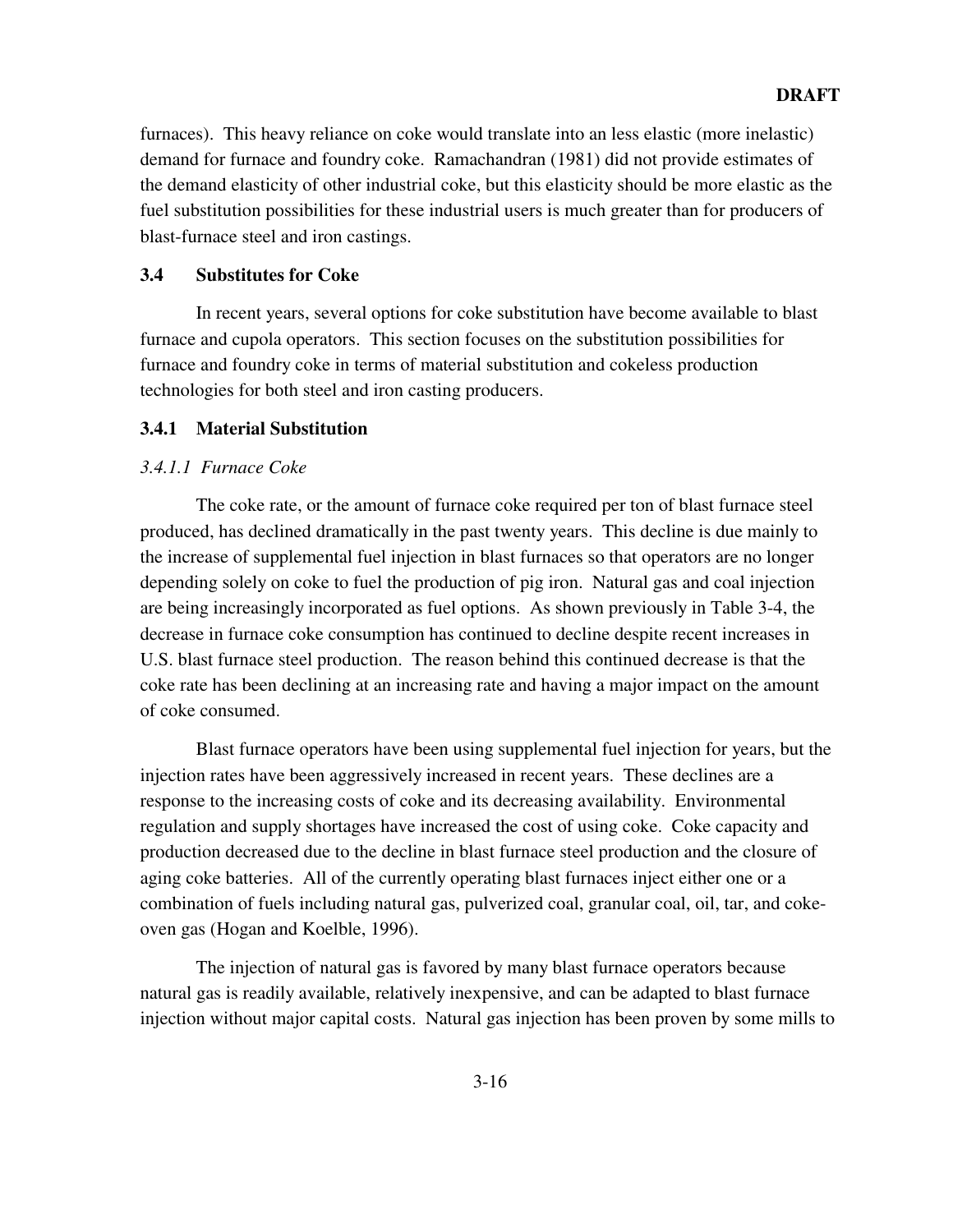be capable of displacing about 25 percent of coke requirements (USITC, 1994). Although some furnaces have reached injection rates of 250 pounds of natural gas per ton of pig iron produced, the average is rate is only 125 pounds per ton. Injection is typically limited to a range of 100 to 200 pounds per short ton because higher volumes lower flame temperatures and reduce furnace productivity (Hogan and Koelble, 1996).

Pulverized coal injection (PCI) does not affect flame temperatures in the same manner and, therefore, allows a greater opportunity for decreasing the amount of coke required. PCI can replace up to 40 percent of the coke requirement (USITC, 1994). The coal used in pulverized coal injection is lower-cost and lower-grade than the metallurgical coals required for cokemaking. USITC (1994) reports that some analysts predict PCI to displace up to 12 percent of the worldwide consumption of coke by 2000. However, PCI has the major disadvantage of high start-up costs of between \$40 and \$50 million to set-up coal preparation facilities and injection equipment. Alternatively, granular coal injection (GCI) is less costly than PCI because granulating requires less energy than pulverizing. A drawback of GCI, however, is that granular coal might plug the furnace at high injection levels. There is also the risk that granular coal will not fully burn in the furnace since it contains more moisture than pulverized coal (Ninneman, 1997).

## *3.4.1.2 Foundry Coke*

In response to the increasing cost of metallurgical coke and costs of complying with environmental regulation, cupola operators have begun to use natural gas as a substitute for part of the foundry coke. Although no examples of its use at currently operating cupola were available, a Gas Research Institute (GRI) study evaluated the performance of a cupola using natural gas as a supplemental fuel (Molnar, 1993). This study indicated that natural gas could supply up to 20 percent of required thermal input and improve the thermal performance of the cupola, i.e., reducing the energy consumed per ton of iron. Furthermore, the operating costs were reduced by \$2.60 per ton as a result of lower coke and limestone consumption with production gains of 20 percent. The use of natural gas also reduced air emissions because of the improved combustion of hydrocarbons and coke fines.

## **3.4.2 Cokeless Steelmaking Technologies**

Another reason for the declining demand for furnace coke is that more steel is being produced without the input of blast furnace pig iron. The recent trend in U.S. steelmaking technology is towards cokeless steel production.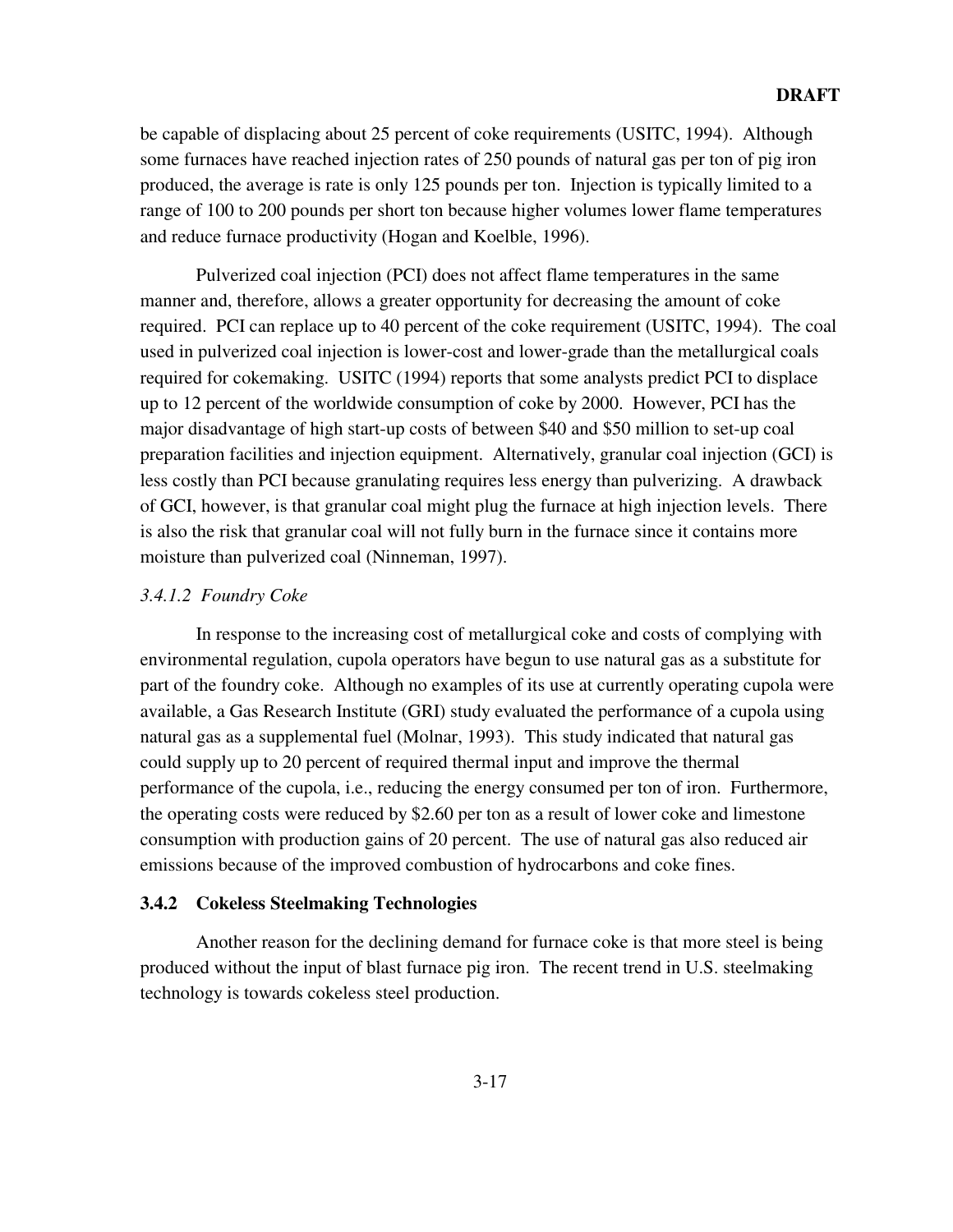## *3.4.2.1 Electric Arc Furnaces*

Steel has traditionally been made from iron that in turn was made in the blast furnace from furnace coke, iron ore, and flux. The resulting iron was made into steel using either the open hearth furnace (OHF) or the basic oxygen furnace (BOF). The OHF was the dominant furnace type for nearly a century, but it disappeared in 1992, replaced in integrated steel manufacturing by the BOF. Pig iron is melted and refined in these furnaces and transformed into steel. The molten steel is formed into ingots, which are in turn shaped in the primary mill into blooms, billets, or slabs, or put through a continuous casting process that forms them directly into these semi-finished forms. Finally, in the finishing mills, the steel is converted into final products such as sheets, wire, rods, or structural forms.

Electric arc furnaces offer an alternative steelmaking technology that uses scrap steel and electricity as inputs and does not require coke, iron ore, or limestone. Therefore, the steelmaker does not depend on these raw material supplies. This reduces the need for the traditional method of integrated steel production. Although EAFs have been in existence since the 1930s, rapid improvements in design during the 1960s increased their profitability. EAFs do not require the massive investment that integrated traditional plants do and have, therefore, given rise to "mini-mills," which have much smaller average capacity than traditional steel mills.

Figure 3-6 shows the changing shares of total steel production over the last 20 years by steelmaking technologies: coke-using technologies (i.e., open hearth furnaces and basic oxygen furnaces) and EAFs. As shown, EAFs have accounted for a growing share of total U.S. steel production. The quantity of domestic raw steel produced using this technology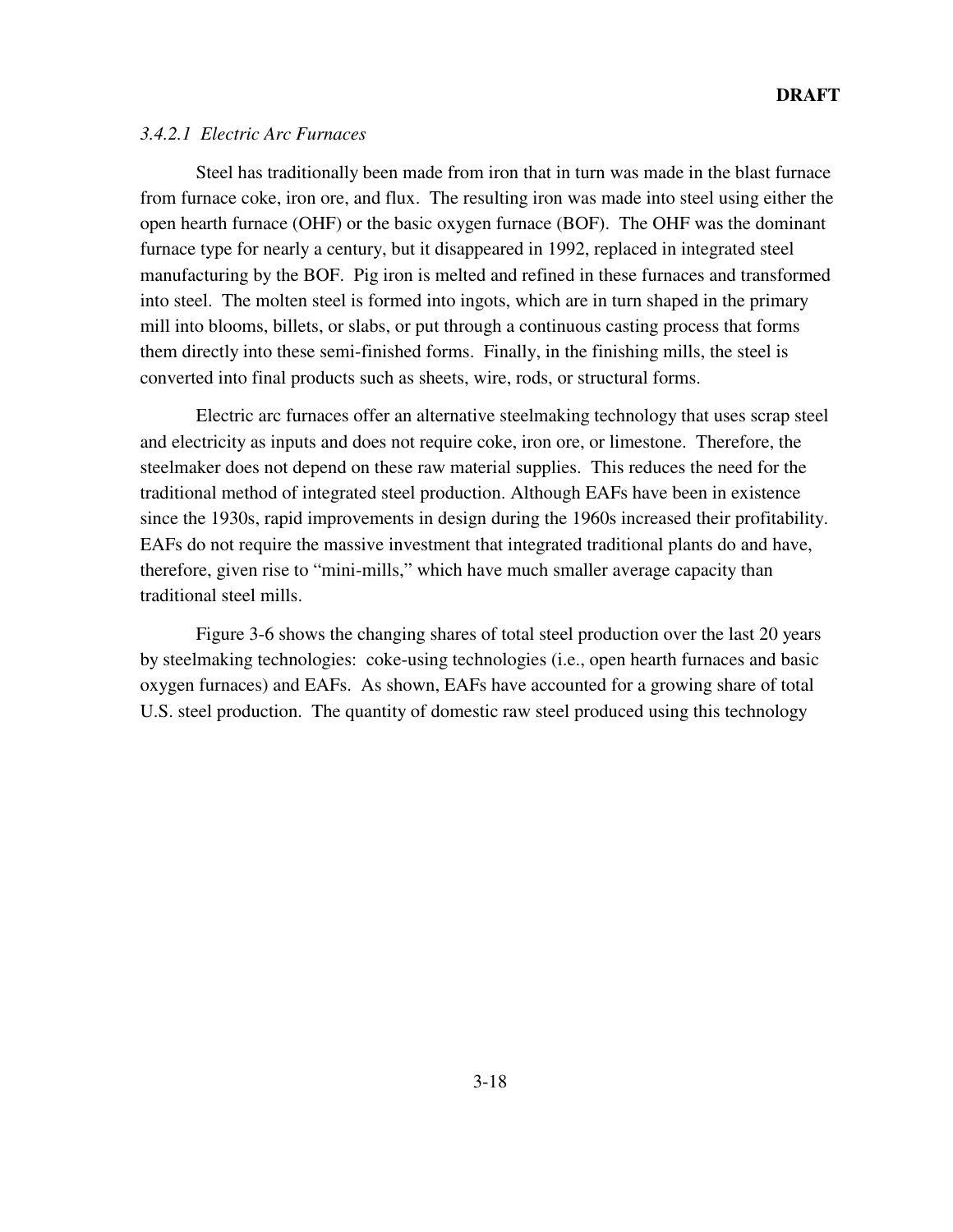

**Figure 3-6. Share of U.S. Raw Steel Production Technology**

Source: American Iron and Steel Institute (AISI). 1981-1996. *Annual Statistical Reports* Washington, DC: American Iron and Steel Institute.

increased steadily from 1970 to 1989. The EAFs share of U.S. raw steel production increased from 15.3 percent in 1970 to 35.9 percent in 1989—an average increase of 7 percent per year. As of 1996, EAFs accounted for 42.6 percent of U.S. raw steel production (AISI, 1997).

Because of continuing technological developments, the steelmaking technologies that do not require coke are expected to continue to increase their share of production. New EAF technologies are being developed that can produce a wider variety of steels at lower costs than conventional EAFs, and several new EAFs are under construction. Because this new process is less capital-intensive and more efficient than traditional methods, its development is expected to result in additional substitution of EAFs for traditional steelmaking methods.

## *3.4.2.2 Cokeless Ironmaking Processes*

In an attempt to eliminate the traditional and increasingly expensive coke-oven/blast furnace ironmaking technology, several cokeless ironmaking processes have been developed in recent years. As opposed to material substitution that reduces the coke rate, these cokeless processes eliminate the use of coke altogether. These technologies are commonly referred to as direct ironmaking that produce directly reduced iron (DRI), which are iron-ore lumps,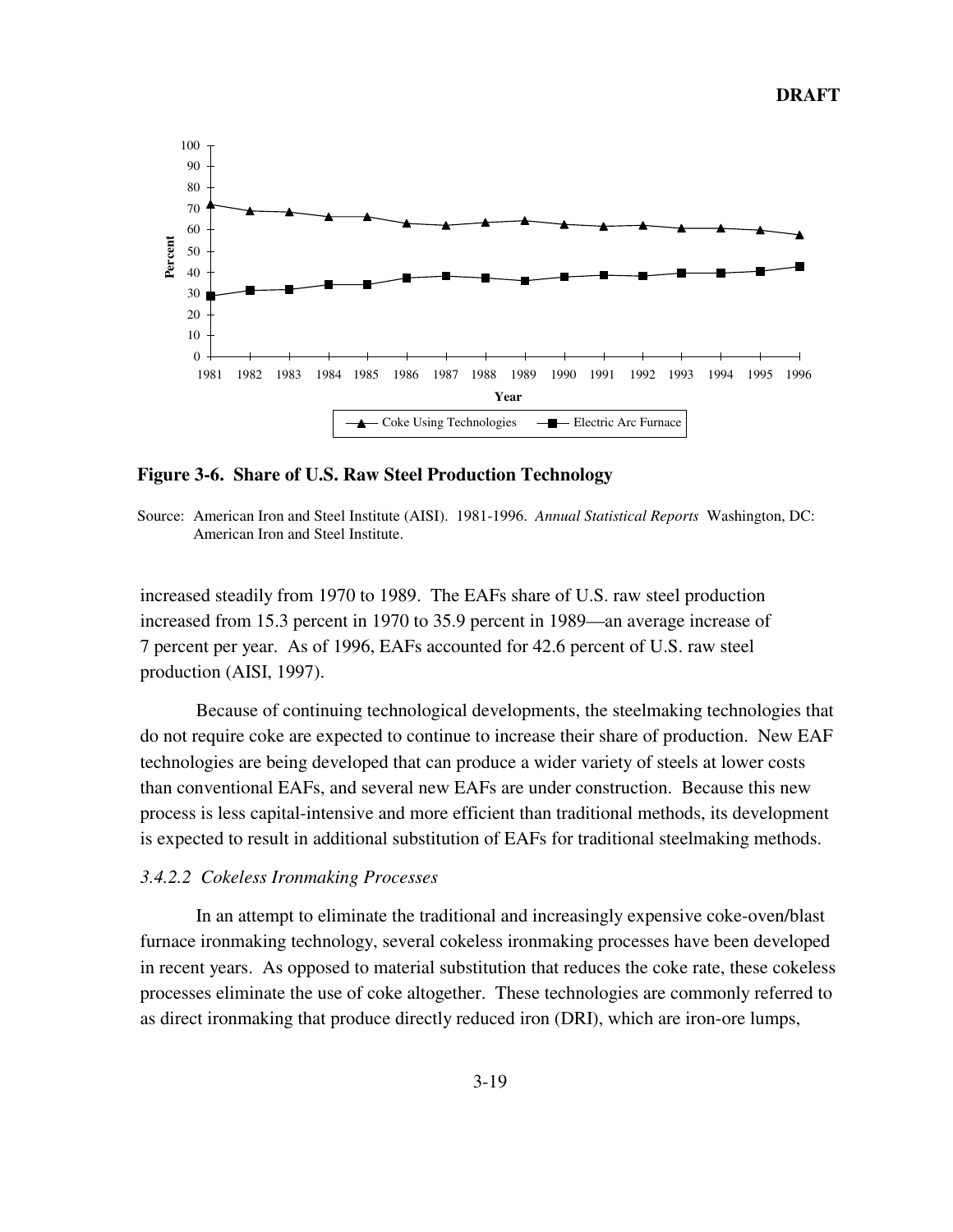pellets, or fines that have had the oxygen removed from then by a reductant. DRI may be one of the following types:

- Hot-briquetted iron (HBI). Directly reduced iron that has been formed into briquettes for shipping (DRI that has not been briquetted can self-ignite during shipment).
- Sponge iron. DRI in various forms, but generally in lump or pellet form.
- Iron carbide. DRI in dull grey grains with a 6 percent carbon content (Ritt, 1996).

The composition of DRI typically includes 90 to 93 percent iron and 1 to 4 percent carbon.

The alternative ironmaking processes are based on either natural gas or coal. Natural gas processes are generally simpler than coal-based processes because they do not require additional steps to handle the coal and coal by-products. These processes are more attractive in areas where natural gas is relatively inexpensive, while coal-based processes are preferred where coal is more abundant and less expensive. However, coal-based processes produce DRI with more sulfur and generates more waste and environmental releases (Ritt, 1996).

Although the market shares of these technologies are not yet significant in the United States, the U.S. steel industry does appear to be investing in these technologies. In the United States, Geneva Steel currently uses a coal-based DRI process (i.e., Corex as described below) to lower costs and take advantage of low price for U.S. western coal. Some alternative processes are described in more detail below (Ritt, 1996; USITC, 1995):

- **AISI Direct Steelmaking.** This bath smelting process uses coal to smelt iron-ore pellets into molten iron, incorporating a shaft furnace and a smelting furnace. The iron oxide dissolves in a layer of slag. It was jointly funded by the U.S. Department of Energy and American Iron and Steel Institute.
- **Corex.** Development of this process started in 1981 by a German firm and is already employed commercially throughout the world. This process uses non-coking coal to produce molten iron. Iron ore in lump, pellet, or sintered form is reduced in a reduction shaft by gas formed in a melter or gasifier. After reduction, the iron burden travels by screw conveyor to the melter or gasifier to be melted.
- **DIOS** (Direct iron-ore smelting). This is a two-stage process developed in Japan that uses coal to smelt iron-ore fines into molten iron. The ore fines are pre-reduced in a fluidized bed reduction furnace by off-gas from the smelting reduction furnace, and are then charged in the smelting reduction furnace along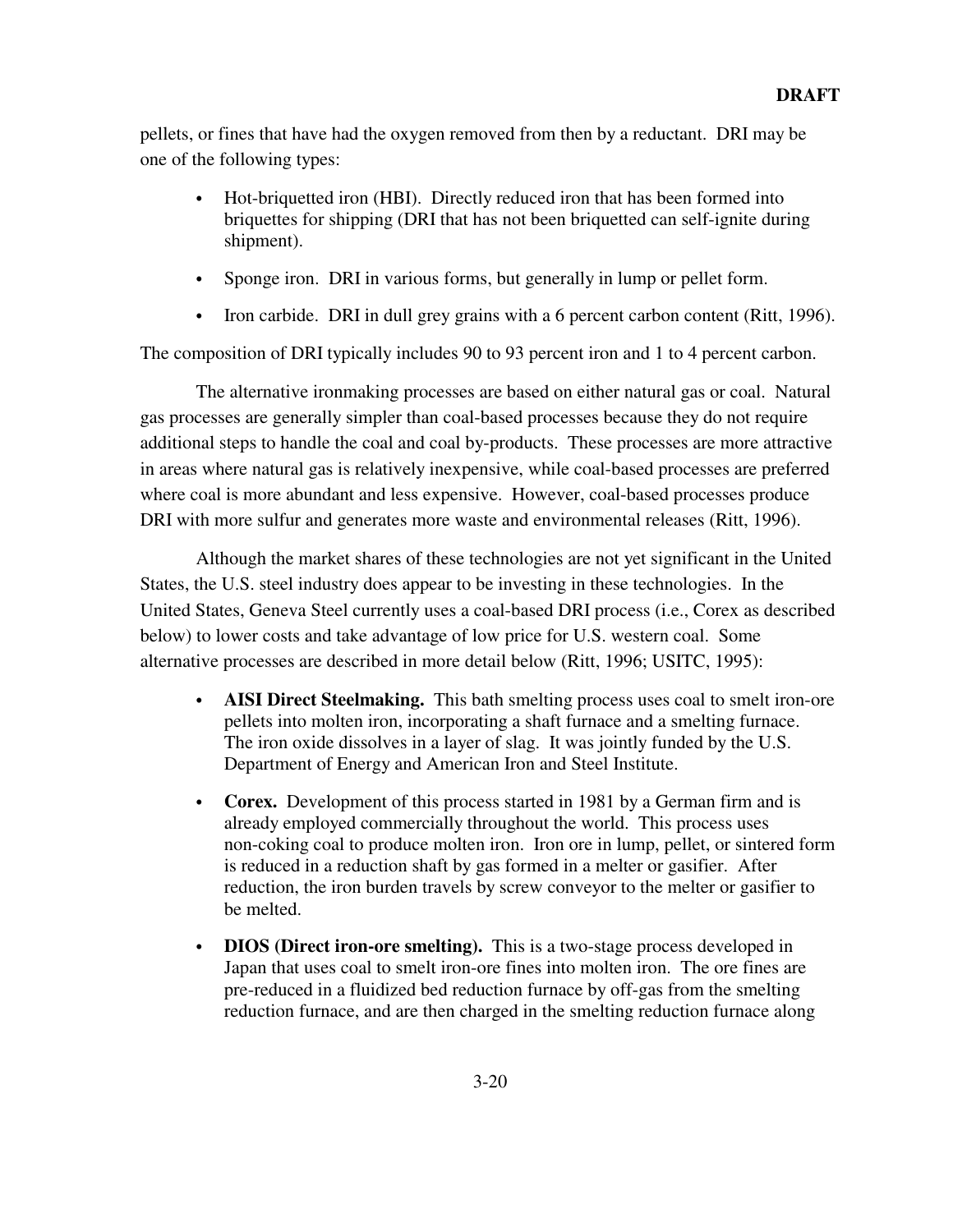with coal and fluxes. Full commercialization of DIOS is expected by the year 2000 (USITC, 1995).

- **Fior (Fluid iron-ore reduction).** A natural gas-based process in which iron ore fines are reduced in a series of descending fluidized bed reactors. Counterflowing gas rich in hydrogen reduce the ore fines that are briquetted after leaving the reactor. The Finmet process is based on this technology.
- **HI-smelt.** This is a direct smelting process resulting from a joint venture between CRA Ltd., an Australian company, and Midrex Corporation, a U.S. company. It is particularly suited for Australian steel producers and uses coal to smelt iron-ore fines in a fluidized bed reactor to produce molten iron. The ore fines first are pre-reduced in a furnace by off-gas from a shaft furnace, and are then charged into a horizontal reduction furnace. Coal and natural gas are injected through the bottom of the furnace to reduce the iron ore.
- **Midrex.** A natural gas-based process in which lump ore or iron-oxide pellets are reduced in a vertical shaft furnace. The natural gas rises from the middle to the top of the furnace and reduces the feed stored in the upper half. The feed then falls to the bottom of the furnace where it is cooled.
- **Romelt.** This is a one-stage process that uses non-coking coal as a fuel and reductant to convert iron oxides into molten iron. The ferrous material to be reduced can be virgin iron ore or waste materials such as mill scale and iron dust. The iron-bearing material and coal are charged into a horizontal furnace, where the iron is reduced in a molten pool of swirling slag.

## *3.4.3 Cokeless Cupola Technology*

Although not known to be currently employed in the United States, the cokeless cupola has existed for over 20 years (Taft, 1998). This technology is currently employed in the United Kingdom, Germany, Japan, and Korea. The cokeless cupola eliminates the need for foundry coke to melt iron by substituting natural gas, propane, diesel oil, powdered coal, or other suitable fuels (Cokeless Cupolas Limited, 1998). Advantages of cokeless technology are lower energy consumption (almost 50 percent less for ductile iron), better environmental performance through reduced formation of carbon dioxide and carbon monoxide, cleaner and better quality metal, less wear and tear on the refractory linings that may extend equipment lifetimes, and less generation of solids that reduce disposal problems (Cokeless Cupolas Limited, 1998). Existing cupolas may be converted; however, Taft (1998) indicates that some large hot-blast cupolas fitted with the proper environmental controls produce molten iron as cheaply and clean as cokeless cupolas and, thus, would likely not be economic to convert.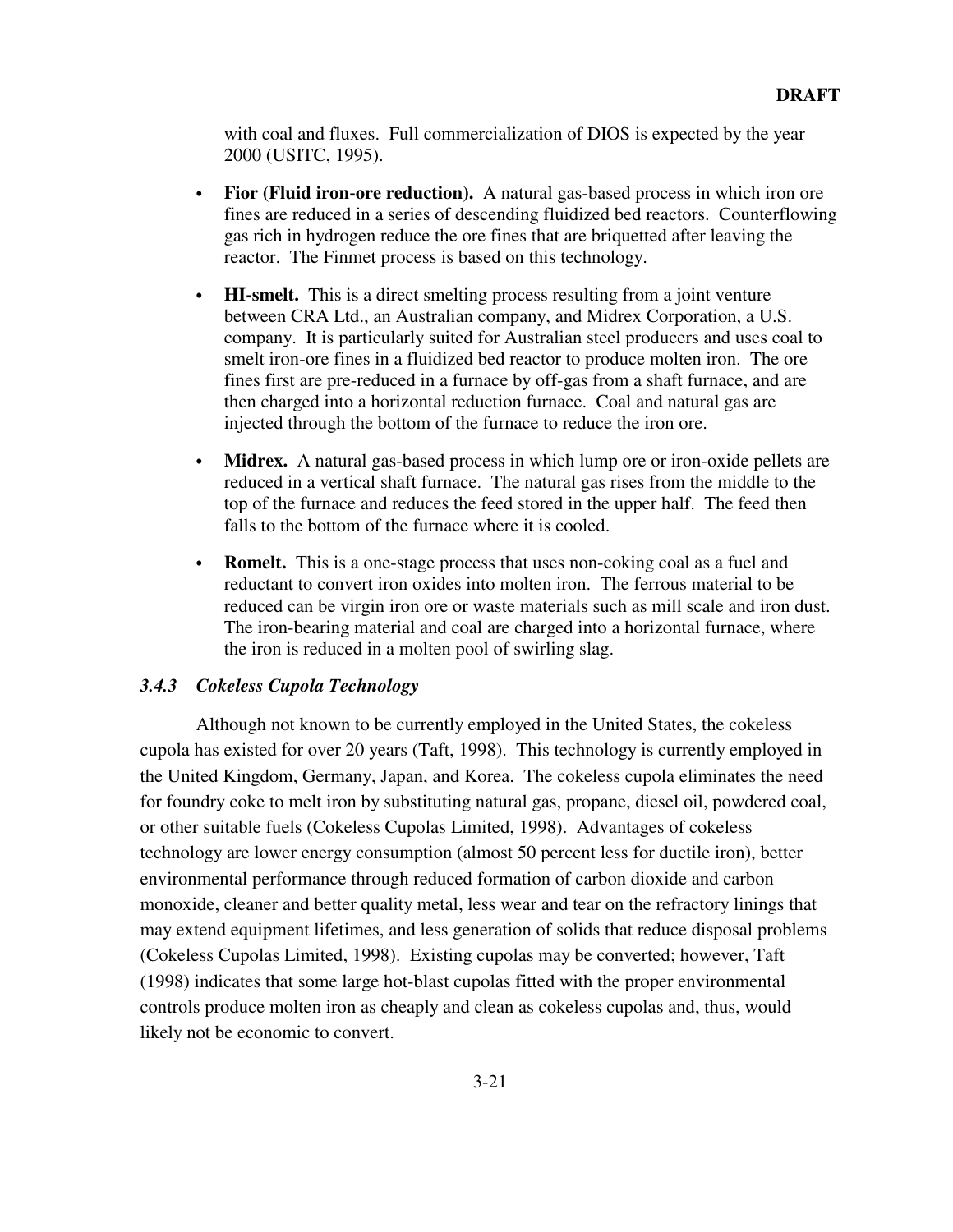#### **SECTION 4**

## **INDUSTRY ORGANIZATION**

This section describes the structure of the markets for furnace and foundry coke, the characteristics of the plants that manufacture coke, and the characteristics of the firms that own these manufacturing plants.

## **4.1 Market Structure**

Market structure is important to understanding an industry because it determines the behavior of producers and consumers in the industry. If an industry is perfectly competitive, then individual producers are not able to influence the price of the output they sell or the inputs they purchase. This condition is most likely to hold if the industry has a large number of firms, the products sold are undifferentiated, and entry and exit of firms is unrestricted. Product differentiation can occur both from differences in product attributes and quality and from brand name recognition of products. Entry and exit of firms is unrestricted for most industries except, for example, in cases when government regulates who is able to produce, when one firm holds a patent on a product, when one firm owns the entire stock of a critical input, or when a single firm is able to supply the entire market.

When compared across industries, firms in industries with fewer firms, more product differentiation, and restricted entry are more likely to be able to influence the price they receive for a product by reducing output below perfectly competitive levels. This ability to influence price is referred to as exerting market power. At the extreme, a single monopolistic firm may supply the entire market and hence set the price of the output. On the input market side, firms may be able to influence the price they pay for an input if there are few firms, both from within and outside the industry, that use that input. At the extreme, a single monopsonist firm may purchase the entire supply of the input and hence set the price of the input.

To assess the competitiveness of a market, economists often estimate four-firm concentration ratios (CR4) and Herfindahl-Hirschman indexes (HHI) for the subject market or industry. The CR4s measure the percentage of sales accounted for by the top four firms in the industry, with higher (lower) percentages indicating more (less) concentrated markets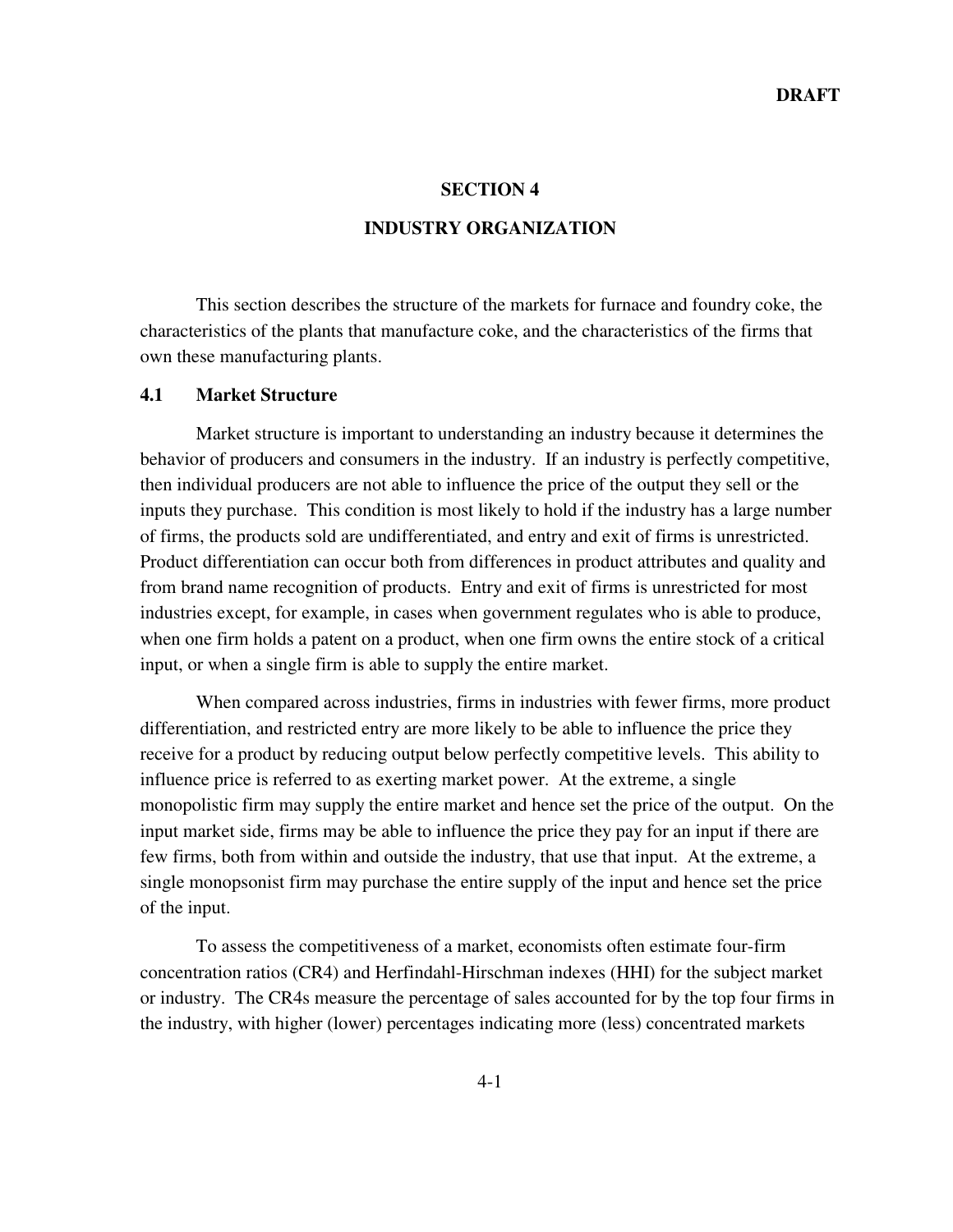and less (more) competition across firms. The HHIs are the sum of the squared market shares of firms in the industry, which provides a higher (lower) index when market shares are more (less) concentrated, indicating less (more) competitive markets. These measures of market concentration are typically computed by four-digit SIC codes based on U.S. Bureau of the Census data. However, coke producers are classified in SIC code 3312, Blast Furnaces and Steel Mills, which also contains integrated iron and steel mills. Because steel mill products are predominant in this SIC code, the Census Bureau measures of market concentration are not good approximations for evaluating the markets for coke.

Thus, this examination of market structure for coke is based on data from EPA's facility survey and industry sources (EPA, 1998a; AISE, 1998; IISI, 1993). The U.S. coke industry has two primary product markets (i.e., furnace and foundry coke) that are supplied by two producing sectors—integrated producers and merchant producers. Integrated producers are part of integrated iron and steel mills and only produce furnace coke for captive use in blast furnaces. Therefore, much of the furnace coke is produced and consumed by the same integrated producer and never passes through a market. However, some integrated steel producers have closed their coke batteries over the past decade and must purchase their coke supply from merchant producers or foreign sources. In addition, a small number of integrated steelmakers produce more furnace coke than they need and sell their surplus to other integrated steelmakers. As of 1997, integrated producers accounted for roughly 76 percent of U.S. coke capacity with merchant producers accounting for the remaining 23 percent. These merchant producers sell furnace and foundry coke on the open market to integrated steel producers (i.e., furnace coke) and iron foundries (i.e, foundry coke). Some merchant producers sell both furnace and foundry coke, while others specialize on only one.

Figure 4-1 provides the distribution of U.S. integrated and merchant coke capacity by company. As shown, there were nine integrated companies with captive coke operations during 1997. USX Corporation was the largest integrated producer accounting for 44.4 percent of U.S. integrated coke capacity. Bethlehem Steel Corporation was the second largest producer with almost 15 percent of U.S. integrated coke capacity, followed by National Steel Corporation (8.7 percent) and AK Steel Corporation (8.1 percent). Alternatively, there were ten companies operating merchant coke operations during 1997. Sun Company Incorporated was the largest merchant producer by far accounting for 34.7 percent of U.S. merchant coke capacity. This company owns the non-recovery coke operations of Indiana Harbor Coke Company and Jewell Coke and Coal Company, which are not subject to the proposed regulations. Other larger merchant producers include Drummond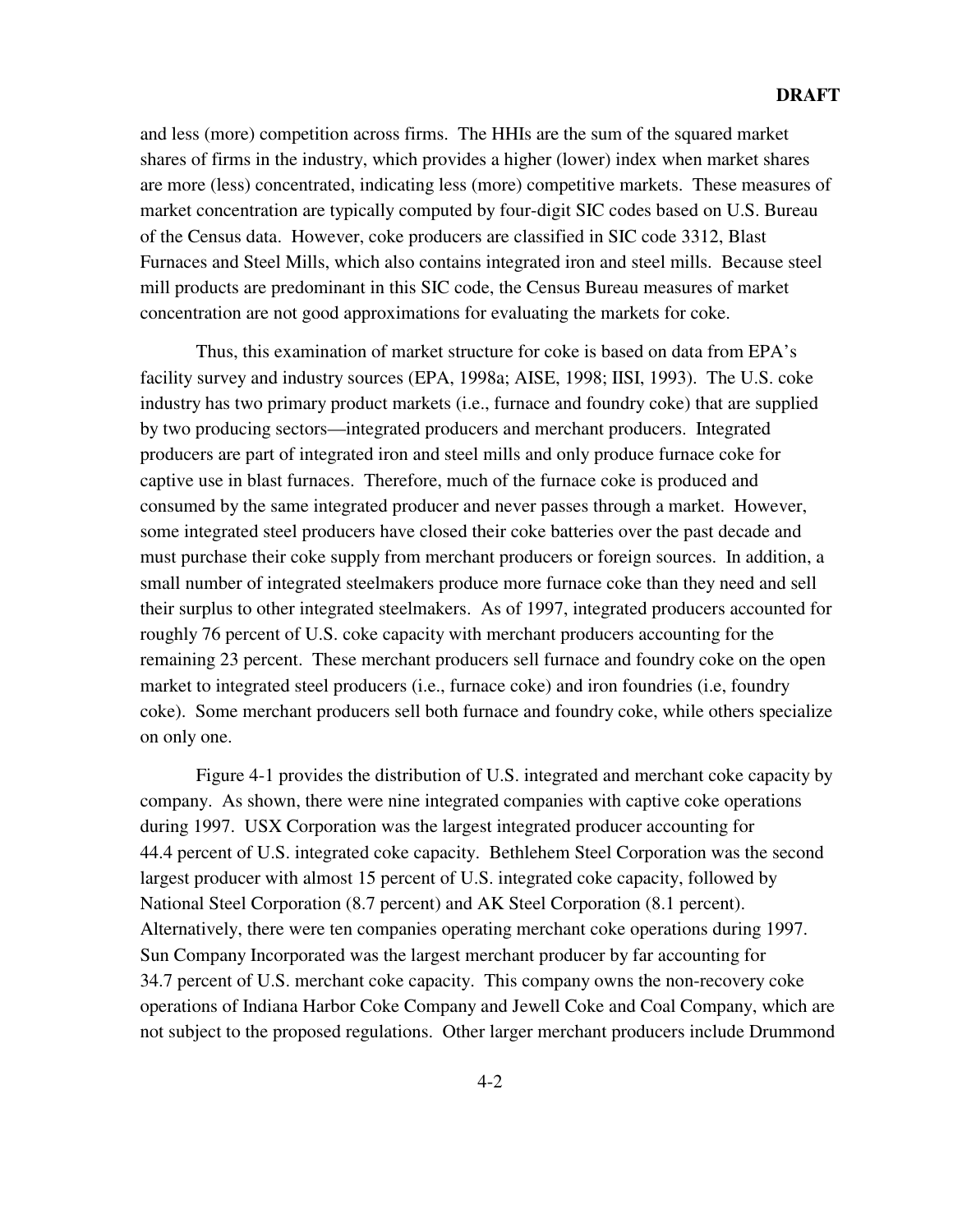Company Incorporated (12.5 percent), Citizens Gas and Coke (11.3 percent), Aloe Holding Company (9.2 percent), and Walter Industries (8 percent).

Although captive consumption currently dominates the U.S. furnace coke market, open market sales of furnace coke are increasing (USITC, 1994). Because of higher production costs, U.S. integrated steel producers have been increasing their consumption of furnace coke from merchant coke producers, foreign imports, and other integrated steel producers with coke surpluses. Merchant coke producers accounted for only about 16 percent of U.S. furnace coke production in 1997. During that year, seven companies produced furnace coke in the United States. Figure 4-2 shows the distribution of furnace coke production across these companies. As shown, the U.S. furnace market appears to be slightly concentrated with a CR4 of 71.3 percent. However, the U.S. market for furnace coke is expected to be more competitive than this CR4 measure indicates after factoring in competition from foreign imports and integrated producers with coke surpluses.

Merchant coke producers account for a small share of U.S. furnace coke production; however, they account for 100 percent of U.S. foundry coke production. In 1997, six companies produced foundry coke in the United States. Figure 4-2 shows the distribution of foundry coke production across these companies. As shown, the U.S. foundry market appears to be fairly concentrated with two companies currently accounting for two-thirds of U.S. production—Drummond Company Incorporated with 45 percent and Citizens Gas and Coke with 22.6 percent. The remaining four merchant producers each account for between 7.5 and 8.8 percent of the market. Based on this data, the CR4 measure of concentration for this market is 84.5 percent. However, these producers do not produce a differentiated product and are limited to selling only to iron foundries, both of which would limit their ability to influence prices. In addition, the strategic location of these manufacturers would appear to promote competition within the southeastern and north-central United States and, perhaps, across regions given access to water transportation. Thus, the U.S. market for foundry coke is also expected to be more competitive than this CR4 measures implies.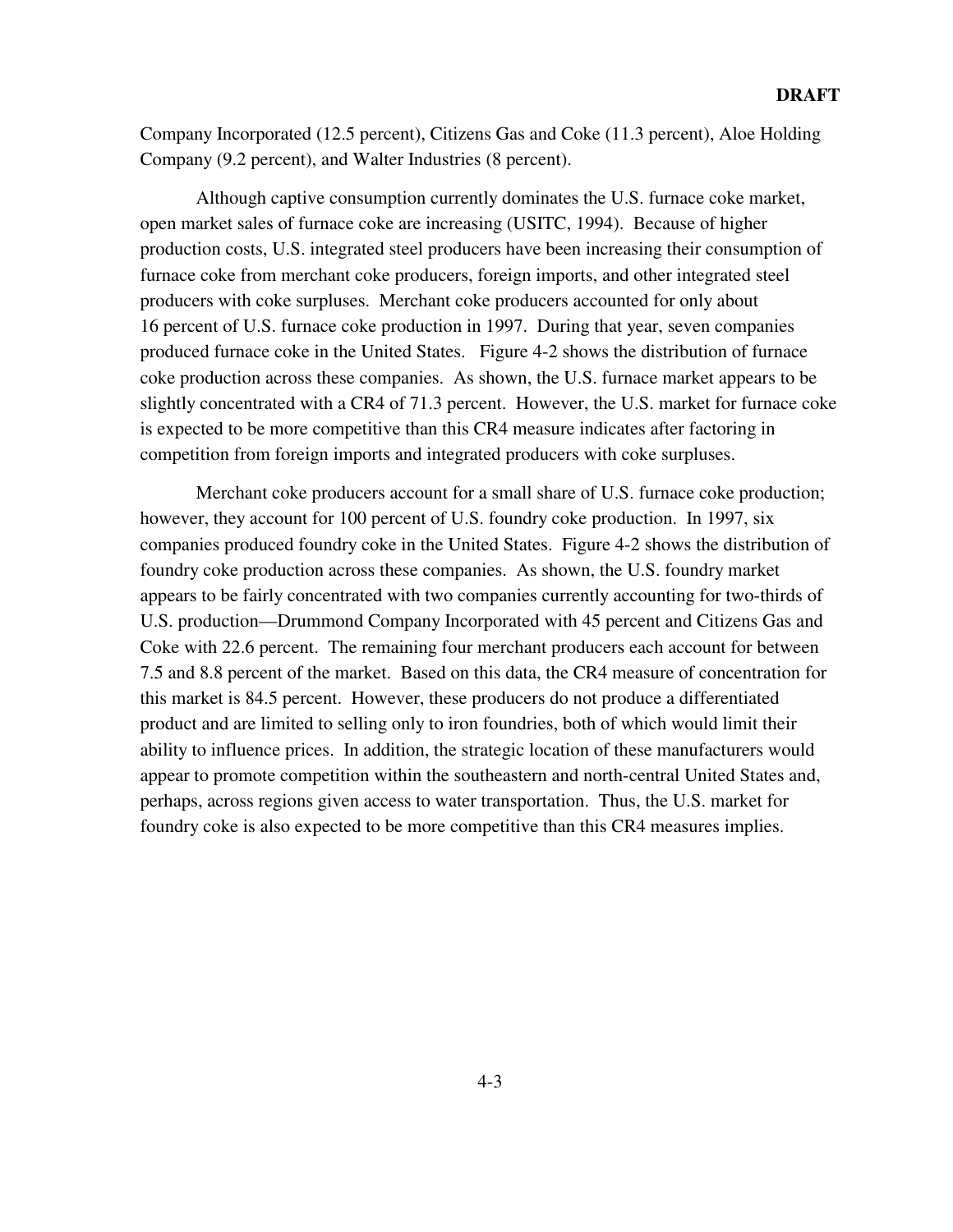

# **Figure 4-1. Distribution of Coke Capacity by Integrated and Merchant Companies: 1997**

- $\frac{a}{b}$  Owns Shenango Inc.
- $\frac{b}{c}$  Owns ABC Coke.
- $\frac{c}{d}$  Owns Gulf States Steel, Inc.
- <sup>d</sup> Owns Empire Coke.<br>  $\frac{e}{e}$  Owns Indiana Harbo
- <sup>e</sup> Owns Indiana Harbor Coke Co. and Jewell Coke and Coal Co., which are not subject to proposed regulations.
- <sup>f</sup> Owns Sloss Industries Corporation.
- <sup>g</sup> Owns Wheeling-Pittsburgh Corp.

#### Sources: U.S. Environmental Protection Agency. 1998a. *Coke Industry Responses to Information Collection Request (ICR) Survey*. Database prepared for EPA's Office of Air Quality Planning and Standards. Research Triangle Park, NC. Association of Iron and Steel Engineers (AISE). 1998. "1998 Directory of Iron and Steel Plants: Volume 1 Plants and Facilities." Pittsburgh, PA: AISE. International Iron and Steel Institute. 1993. *World Cokemaking Capacity*. Brussels, Belgium: IISI.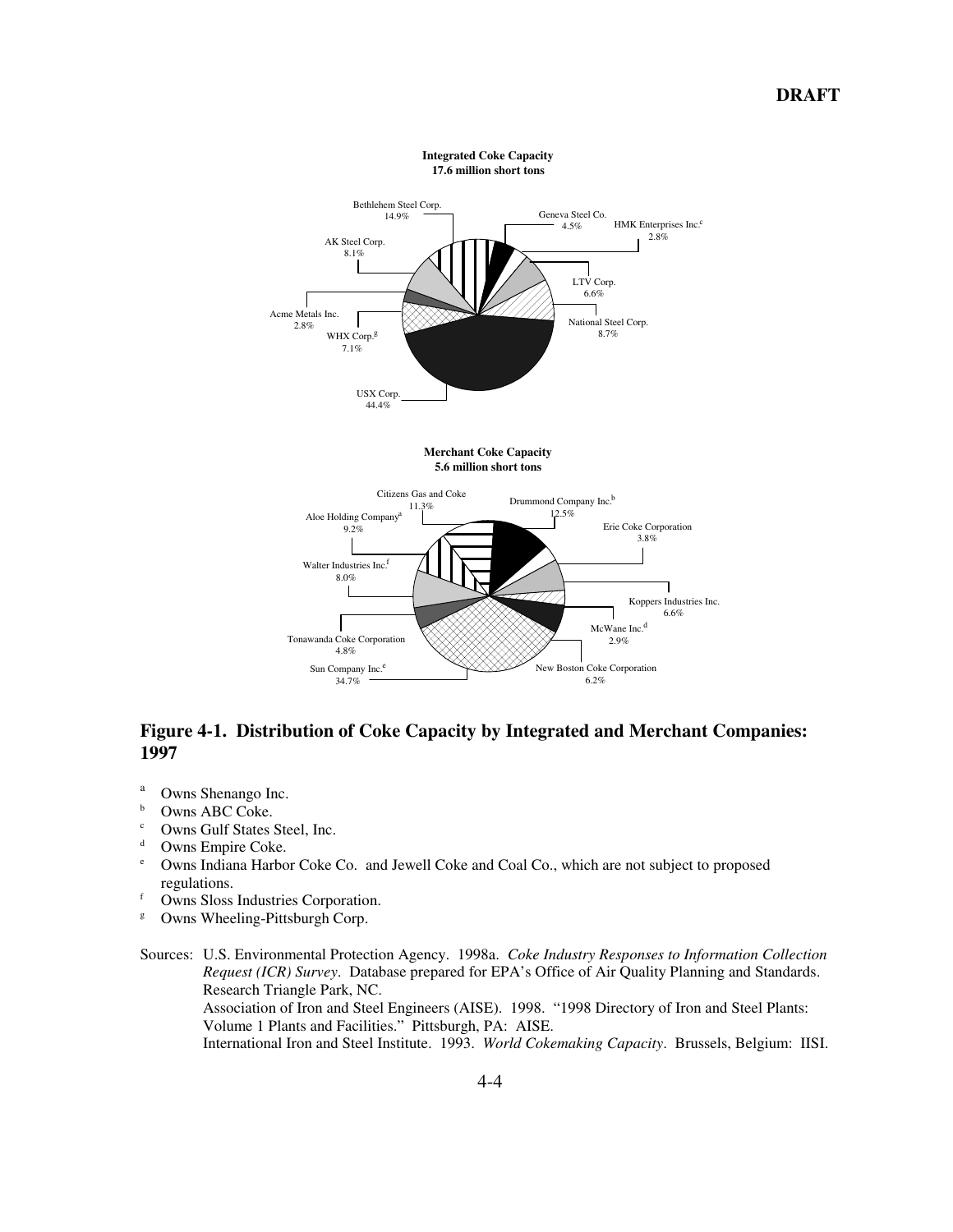

**Figure 4-2. Distribution of Merchant Coke Production by Coke Type: 1997**

- $\frac{a}{b}$  Owns Shenango Inc.
- $\frac{b}{c}$  Owns ABC Coke.
- <sup>c</sup> Owns Gulf States Steel, Inc.<br> $\frac{d}{dx}$  Owns Empire Coke
- <sup>d</sup> Owns Empire Coke.<br>  $\frac{e}{e}$  Owns Indiana Harbo
- <sup>e</sup> Owns Indiana Harbor Coke Co. and Jewell Coke and Coal Co., which are not subject to proposed regulations.
- <sup>f</sup> Owns Sloss Industries Corporation.<br>
<sup>g</sup> Owns Wheeling-Pittsburgh Corp.
- Owns Wheeling-Pittsburgh Corp.
- Source: U.S. Environmental Protection Agency. 1998a. *Coke Industry Responses to Information Collection Request (ICR) Survey*. Database prepared for EPA's Office of Air Quality Planning and Standards. Research Triangle Park, NC.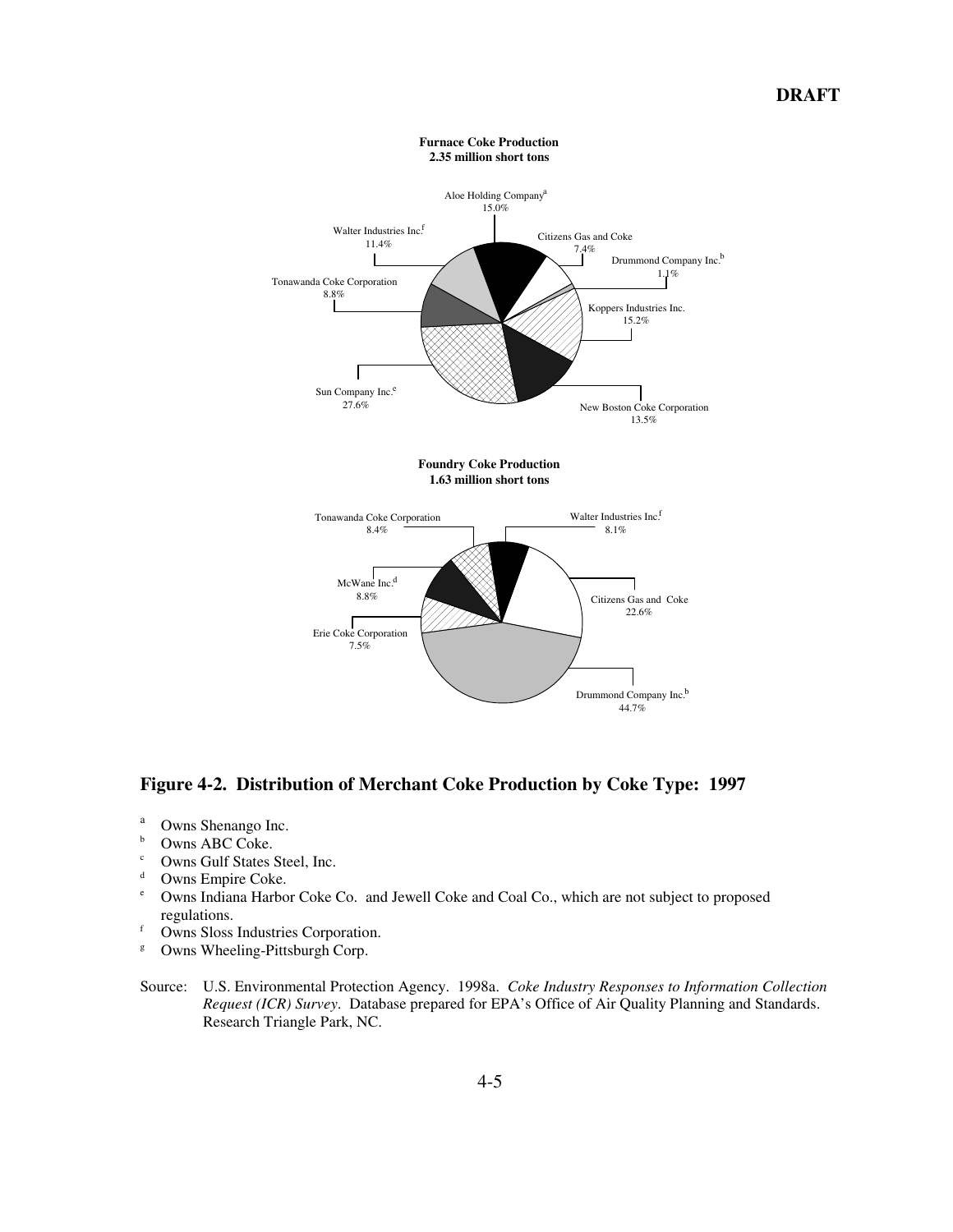## **4.2 Coke Manufacturing Plants**

Figure 4-3 identifies the location of U.S. coke manufacturing plants by type of producer (i.e., integrated and merchant). As shown, coke is currently manufactured at a total of 25 plants with 14 integrated plants and 11 merchant plants. These manufacturing plants are located near their end-users or customers and concentrated in the north-central United States and Alabama. The remainder of this section characterizes these integrated and merchant manufacturing plants in detail using facility responses to EPA's industry survey and industry data sources. Table 4-1 presents summary data for individual U.S. coke manufacturing plants, while Table 4-2 provides summary data by type of producer.

As of 1997, there were 14 integrated plants operating 40 coke batteries with 2,648 coke ovens. Total coke capacity at these plants was 17.6 million short tons with production devoted entirely to furnace coke. These integrated plants are owned and operated by large integrated steel companies and accounted for 80 percent of total U.S. coke production in 1997 (all furnace coke). The largest integrated producer is U.S. Steel, which operates two coke manufacturing plants in Clairton, Pennsylvania and Gary, Indiana. The Clairton facility is the largest single coke plant in the United States accounting for roughly 24 percent of U.S. cokemaking capacity. The two U.S. Steel plants together have a total of 16 coke batteries with 1,084 coke batteries accounting for roughly 40 percent of all coke batteries and ovens at integrated plants. As shown in Table 4-2, integrated coke plants had an average of 2.9 coke batteries, 189 coke ovens, and coke capacity of 1.26 million short tons per plant. These plants produced an average of 1.14 million short tons of furnace coke and accounted for 88 percent of the 18.2 million short tons of furnace coke produced in 1997. As of 1997, there were 11 merchant plants operating 26 coke batteries with 1,182 coke ovens. Total coke capacity at these plants was 5.6 million short tons with production split between furnace and foundry coke. Merchant coke plants are typically owned by smaller, independent companies that rely solely on the sale of coke and coke by-products to generate revenue. These plants accounted for 20 percent of total U.S. coke production in 1997. The largest merchant furnace producer is Sun Coal and Coke, which operates Jewell Coke and Coal in Vansant, Virginia and newly constructed operations at Indiana Harbor Coke in East Chicago, Illinois (both plants both employ the nonrecovery cokemaking processes). Although listed as a merchant producer, the Indiana Harbor Coke plant is co-located with Inland Steel's integrated plant in East Chicago, Illinois and has an agreement to supply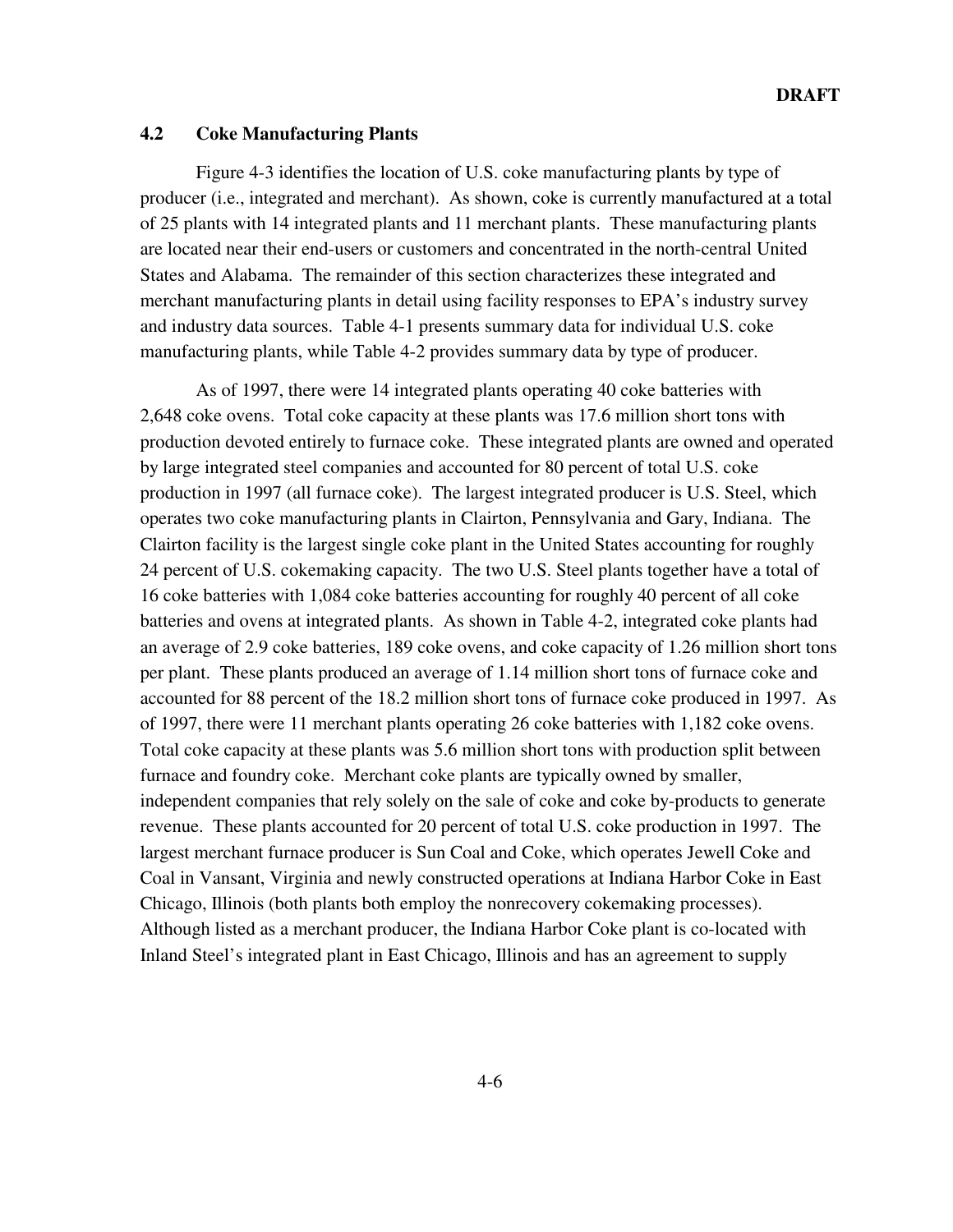**DRAFT**



# **Figure 4-3. Location of Coke Manufacturing Plants by Type of Producer: 1997**

Sources: U.S. Environmental Protection Agency. 1998a. *Coke Industry Responses to Information Collection Request (ICR) Survey*. Database prepared for EPA's Office of Air Quality Planning and Standards. Research Triangle Park, NC.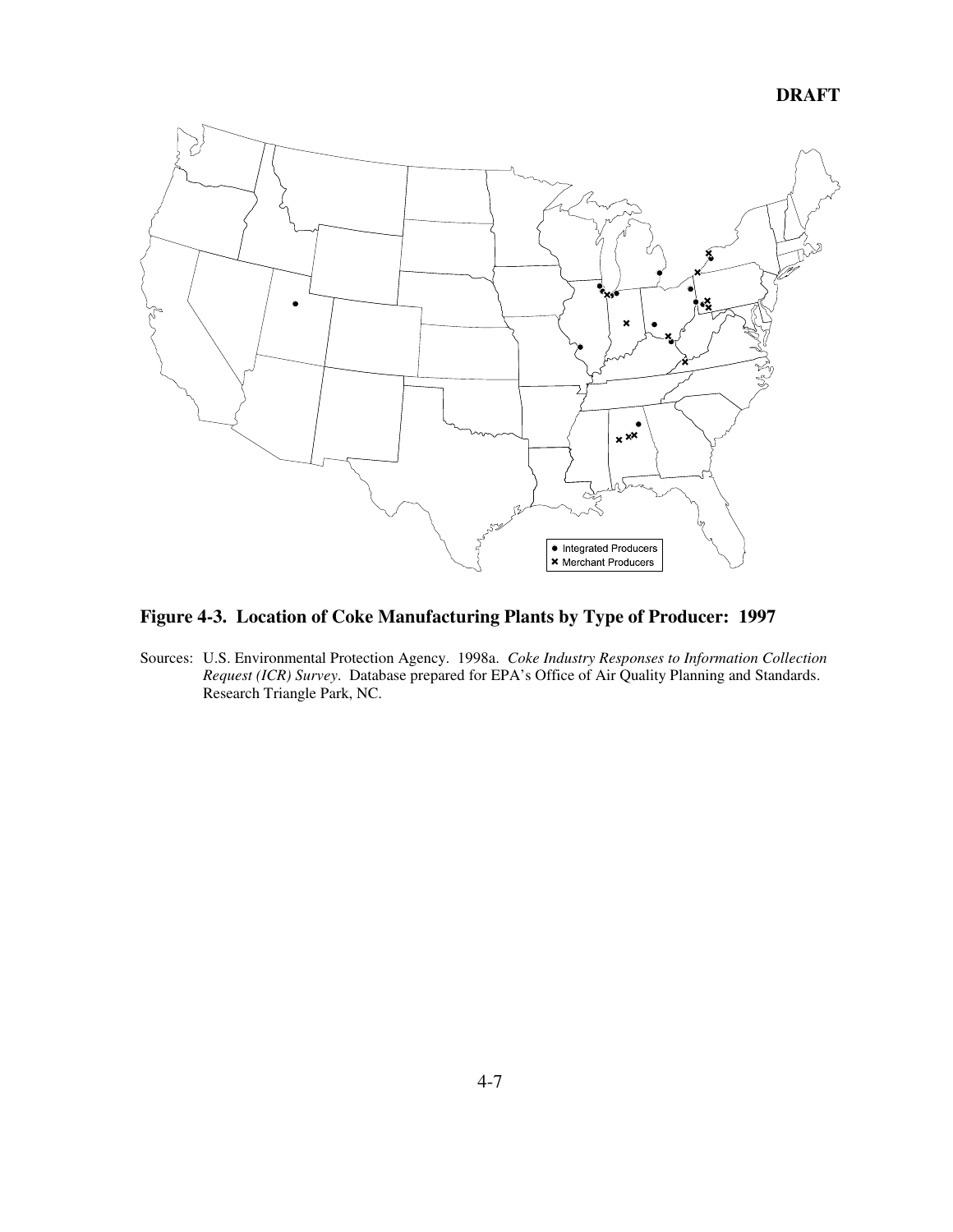|                                    |                  | Number                | Number           | <b>Total Coke</b><br>Capacity |            |         | Coke Production by Type (short tons/yr) |            |
|------------------------------------|------------------|-----------------------|------------------|-------------------------------|------------|---------|-----------------------------------------|------------|
| <b>Plant Name</b>                  | Location         | <b>Batteries</b><br>ð | of Coke<br>Ovens | $\frac{1}{2}$<br>(short       | Furnace    | Foundry | <b>Other</b>                            | Total      |
| Integrated Producers               |                  |                       |                  |                               |            |         |                                         |            |
| Acme Steel                         | Chicago, IL      | $\mathbf{\sim}$       | $\overline{0}$   | 500,000                       | 493,552    |         | 19,988                                  | 513,538    |
| AK Steel                           | Ashland, KY      | $\mathrel{\sim}$      | $\frac{46}{5}$   | 1,000,000                     | 942,986    |         |                                         | 942,986    |
| AK Steel                           | Middletown, OH   |                       | 76               | 429,901                       | 410,000    |         |                                         | 410,000    |
| Bethlehem Steel                    | Burns Harbor, IN | N                     | 64               | 1,877,000                     | 1,672,701  |         | 82,848                                  | 1,755,549  |
| Bethlehem Steel                    | Lackawanna, NY   | $\mathbf 2$           | <b>S2</b>        | 750,000                       | 747,686    |         |                                         | 747,686    |
| Geneva Steel                       | Provo, UT        | ₹                     | 252              | 800,000                       | 700,002    |         | 16,320                                  | 716,322    |
| Gulf States Steel                  | Gadsden, AL      | $\mathrel{\sim}$      | 130              | 500,000                       | 521,000    |         |                                         | 521,000    |
| LTV Steel                          | Chicago, IL      |                       | 8                | 615,000                       | 590,250    |         |                                         | 590,250    |
| LTV Steel                          | Warren, OH       |                       | 85               | 549,000                       | 543,156    |         |                                         | 543,156    |
| National Steel                     | Ecorse, MI       |                       | 85               | 924,839                       | 908,733    |         |                                         | 908,733    |
| National Steel                     | Granite City, II |                       | $\infty$         | 601,862                       | 570,654    |         |                                         | 570,654    |
| U.S. Steel                         | Clairton, PA     | U                     | 816              | 5,573,185                     | 4,854,111  |         |                                         | 4,854,111  |
| U.S. Steel                         | Gary, IN         | 4                     | 268              | 2,249,860                     | 1,813,483  |         | 0                                       | 1,813,483  |
| Wheeling-Pittsburgh Follansbee, WV |                  | 4                     | 224              | 1,247,000                     | 1,249,501  |         | 36,247                                  | 1,285,748  |
| Total, Integrated Producers        |                  | $\frac{1}{4}$         | 2,648            | 17,617,647                    | 16,017,815 | 0       | 155,403                                 | 16,173,216 |

Table 4-1. Summary Data for Coke Manufacturing Plants: 1997 **Table 4-1. Summary Data for Coke Manufacturing Plants: 1997**

4-8

**DRAFT**

 $(continued)$ (continued)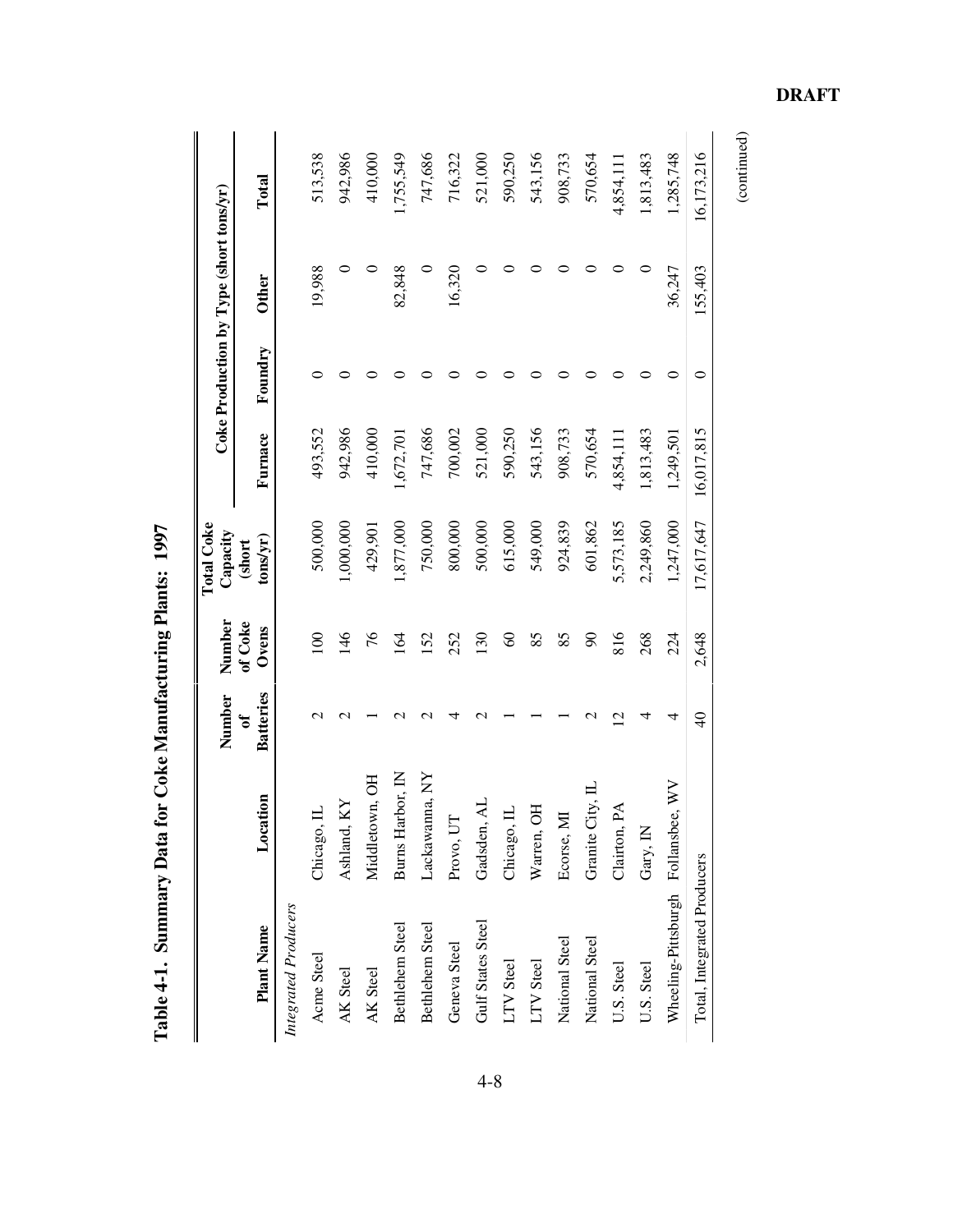|                                   |                           | Number                 | Number           | <b>Total Coke</b><br>Capacity |            |           | Coke Production (short tons/yr) |            |
|-----------------------------------|---------------------------|------------------------|------------------|-------------------------------|------------|-----------|---------------------------------|------------|
| <b>Plant Name</b>                 | Location                  | <b>Batteries</b><br>ზ. | of Coke<br>Ovens | tons/yr)<br>(short            | Furnace    | Foundry   | <b>Other</b>                    | Total      |
| Merchant Producers                |                           |                        |                  |                               |            |           |                                 |            |
| ABC Coke                          | Tarrant, AL               |                        | 32               | 699,967                       | 25,806     | 727,720   | 0                               | 753,526    |
| Citizens Gas                      | Indianapolis, IN          | ↶                      | 60               | 634,931                       | 173,470    | 367,798   | 93,936                          | 635,204    |
| Empire Coke                       | Holt, AL                  | $\sim$                 | $\infty$         | 162,039                       |            | 142,872   | 0                               | 142,872    |
| Erie Coke                         | Erie, PA                  |                        | 58               | 214,951                       |            | 122,139   | 19,013                          | 141,152    |
| Indiana Harbor Cokea,b            | East Chicago, IN          |                        | 268              | 1,300,000                     |            |           |                                 |            |
| Jewell Coke and Coal <sup>a</sup> | Vansant, VA               |                        | 142              | 649,000                       | 649,000    |           |                                 | 649,000    |
| Koppers                           | Monessen, PA              |                        | 56               | 372,581                       | 358,105    |           |                                 | 358,105    |
| New Boston Coke                   | Portsmouth, OH            |                        | $\sqrt{2}$       | 346,126                       | 317,777    |           | 4,692                           | 322,469    |
| Shenango, Inc.                    | Pittsburgh, PA            |                        | 56               | 514,779                       | 354,137    | 0         | 0                               | 354,137    |
| Sloss Industries                  | gham, AL<br><b>Birmin</b> |                        | 20               | 451,948                       | 268,304    | 131,270   | 33,500                          | 433,074    |
| Tonawanda                         | Buffalo, NY               |                        | $\infty$         | 268,964                       | $\circ$    | 136,225   | 63,822                          | 200,047    |
| Total, Merchant Producers         |                           | $\delta$               | 1,182            | 5,615,286                     | 2,146,599  | 1,628,024 | 214,963                         | 3,989,586  |
| Total, All Producers              |                           | 8                      | 3,830            | 23,232,933                    | 18,164,414 | 1,628,024 | 370,366                         | 20,162,802 |

Table 4-1. Summary Data for Coke Manufacturing Plants: 1997 (Continued) **Table 4-1. Summary Data for Coke Manufacturing Plants: 1997 (Continued)**

<sup>b</sup> Newly built coke operations coming on-line during 1998.

Sources: U.S. Environmental Protection Agency. 1998a. Coke Industry Responses to Information Collection Request (ICR) Survey. Database Sources: U.S. Environmental Protection Agency. 1998a. *Coke Industry Responses to Information Collection Request (ICR) Survey*. Database U.S. Environmental Protection Agency. 1998a. *Coke Industry Responses to Information Collection Request (ICR) Survey*. Databa prepared for EPA's Office of Air Quality Planning and Standards. Research Triangle Park, NC.<br>Ass Association of Iron and Steel Engineers (AISE). 1998. "1998 Directory of Iron and Steel Plants: Volume 1 Plants and Facilities." prepared for EPA's Office of Air Quality Planning and Standards. Research Triangle Park, NC.

International Iron and Steel Institute. 1993. World Cokemaking Capacity. Brussels, Belgium: IISI. International Iron and Steel Institute. 1993. *World Cokemaking Capacity*. Brussels, Belgium: IISI.Pittsburgh, PA: AISE.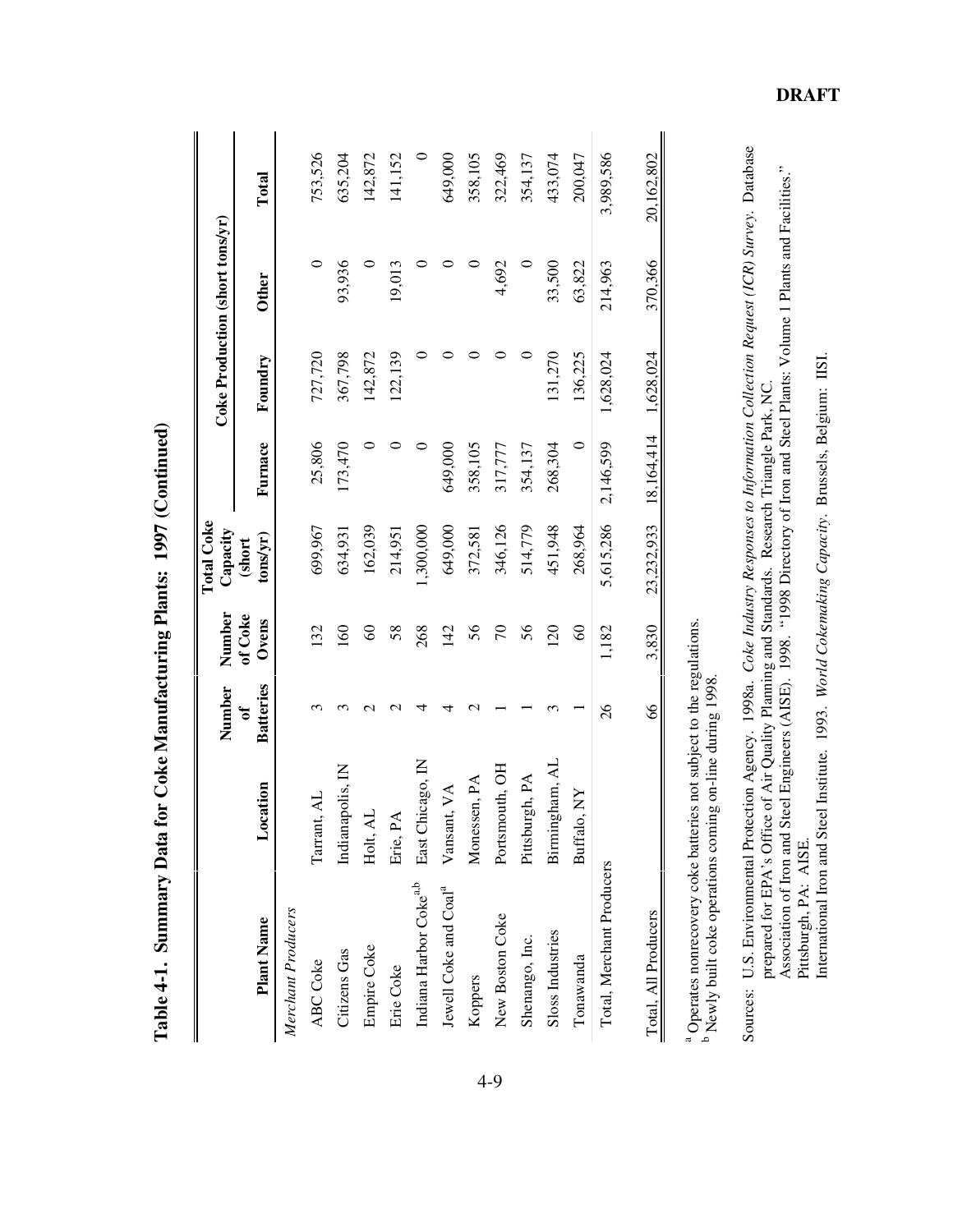|                                 | <b>Integrated Producers</b> |              | <b>Merchant Producers</b> |              |              |
|---------------------------------|-----------------------------|--------------|---------------------------|--------------|--------------|
| Item                            | <b>Total</b>                | <b>Share</b> | <b>Total</b>              | <b>Share</b> | <b>Total</b> |
| Coke Plants (#)                 | 14                          | 56.0%        | 11                        | 44.0%        | 25           |
|                                 |                             |              |                           |              |              |
| Coke Batteries (#)              |                             |              |                           |              |              |
| Total number                    | 40                          | 60.6%        | 26                        | 39.4%        | 66           |
| Average per plant               | 2.86                        |              | 2.36                      |              | 2.64         |
|                                 |                             |              |                           |              |              |
| Coke Ovens (#)                  |                             |              |                           |              |              |
| Total number                    | 2,648                       | 69.1%        | 1,182                     | 30.9%        | 3,830        |
| Average per plant               | 189.1                       |              | 107.5                     |              | 153.2        |
|                                 |                             |              |                           |              |              |
| Coke Capacity (short tons/yr)   |                             |              |                           |              |              |
| Total capacity                  | 17,617,647                  | 75.8%        | 5,615,286                 | 24.2%        | 23, 232, 933 |
| Average per plant               | 1,258,403                   |              | 510,481                   |              | 929,317      |
|                                 |                             |              |                           |              |              |
| Coke Production (short tons/yr) |                             |              |                           |              |              |
| Total production                |                             |              |                           |              |              |
| Furnace                         | 16,017,815                  | 88.2%        | 2,146,599                 | 11.8%        | 18,164,414   |
| Foundry                         | $\boldsymbol{0}$            | $0.0\%$      | 1,628,024                 | $100.0\%$    | 1,628,024    |
| Other                           | 155,403                     | 42.0%        | 214,963                   | 58.0%        | 370,366      |
| Total                           | 16,173,218                  | 80.2%        | 3,989,586                 | 19.8%        | 20,162,804   |
| Average per Plant               |                             |              |                           |              |              |
| Furnace                         | 1,144,130                   |              | 195,145                   |              | 726,577      |
| Foundry                         | $\mathbf{0}$                |              | 148,002                   |              | 65,121       |
| Other                           | 11,100                      |              | 19,542                    |              | 14,815       |
| Total                           | 1,155,230                   |              | 362,690                   |              | 806,512      |

# **Table 4-2. Coke Industry Summary Data by Type of Producer: 1997**

Sources: U.S. Environmental Protection Agency. 1998a. *Coke Industry Responses to Information Collection Request (ICR) Survey*. Database prepared for EPA's Office of Air Quality Planning and Standards. Research Triangle Park, NC. Association of Iron and Steel Engineers (AISE). 1998. "1998 Directory of Iron and Steel Plants:

International Iron and Steel Institute. 1993. *World Cokemaking Capacity*. Brussels, Belgium: IISI.

Volume 1 Plants and Facilities." Pittsburgh, PA: AISE.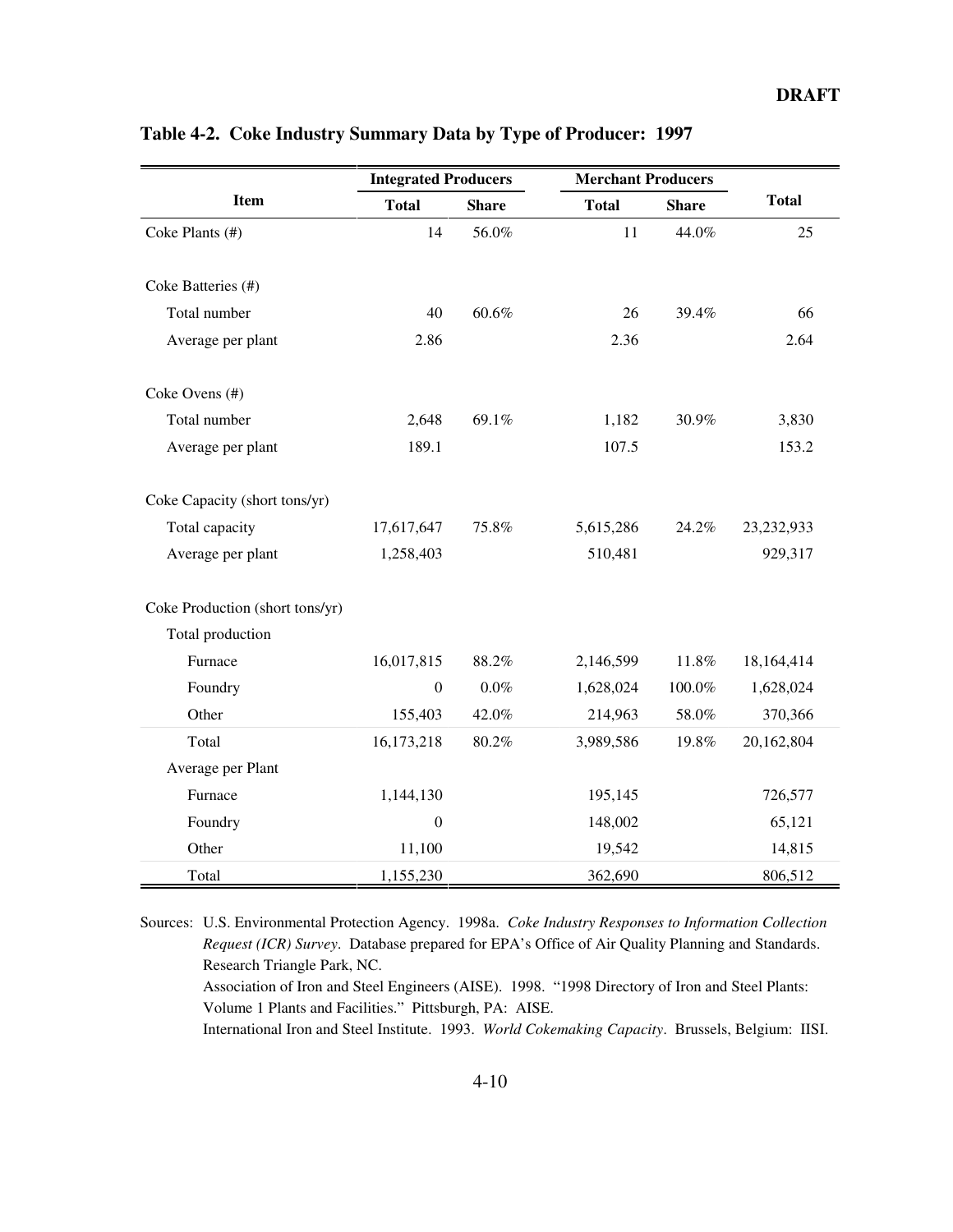1.2 million short tons of coke to Inland and sell the residual furnace coke production (Ninneman, 1997). As shown in Table 4-2, merchant coke plants are smaller than integrated plants with an average of 2.4 coke batteries, 108 coke ovens, and coke capacity of only 0.5 million short tons per plant. In 1997, these plants accounted for 12 percent of U.S. furnace coke produced and 100 percent of foundry coke production. They produced an average of 195 thousand short tons of furnace coke and 148 thousand short tons of foundry coke per plant.

Table 4-3 provides summary data for the 66 coke batteries currently operating at U.S. manufacturing plants. For each individual battery, this table provides information on the startup/rebuild date, number of coke ovens, height, manufacturer, coke rate, coke capacity, and coke production by type of product. As shown, integrated producers have a total of 40 coke batteries with 2,648 coke ovens for an average of 66 ovens per battery. The average startup or rebuild date for coke batteries at integrated producers was 1963, which corresponds to an average age of 34 years. In addition, these coke batteries averaged 0.73 tons of coke produced per ton of coal input. Alternatively, merchant producers have a total of 26 coke batteries with 1,18 coke ovens for an average of 45.5 ovens per battery. The average startup or rebuild date for coke batteries at merchant producers was 1967, which corresponds to an average age of 30 years. In addition, these coke batteries averaged 0.62 tons of coke produced per ton of coal input. In summary, integrated producers tend to have larger, older, and more efficient coke batteries than merchant producers.

As shown in Figure 4-4, the number of coke batteries operating in the U.S. coke industry has been declining over time. The number of coke batteries has declined by roughly 30 percent from 93 operating in 1989 to 66 operating in 1997. The majority of this decline is attributable to closings of coke plant and/or batteries at integrated steel producers. As shown, the number of coke batteries at integrated producers has declined by 39.4 percent from 66 operating in 1989 to 40 operating in 1997. The number of coke batteries at merchant producers has not declined as drastically as at integrated producers, falling from 28 in 1989 to 26 in 1997. As a result of these shutdowns, total U.S. coke capacity has declined by almost 20 percent from 28.6 million short tons in 1989 to 23.2 million short tons in 1997. Again, the majority of this capacity reduction is at integrated producers and, thus, has caused some difficulty for these producers to meet their demands for furnace coke. Consequently, the declining number of coke batteries and capacity at integrated producers has increased demand for merchant coke and allowed these producers to continue profitable operations and, in some cases, expand to meet the increasing demand.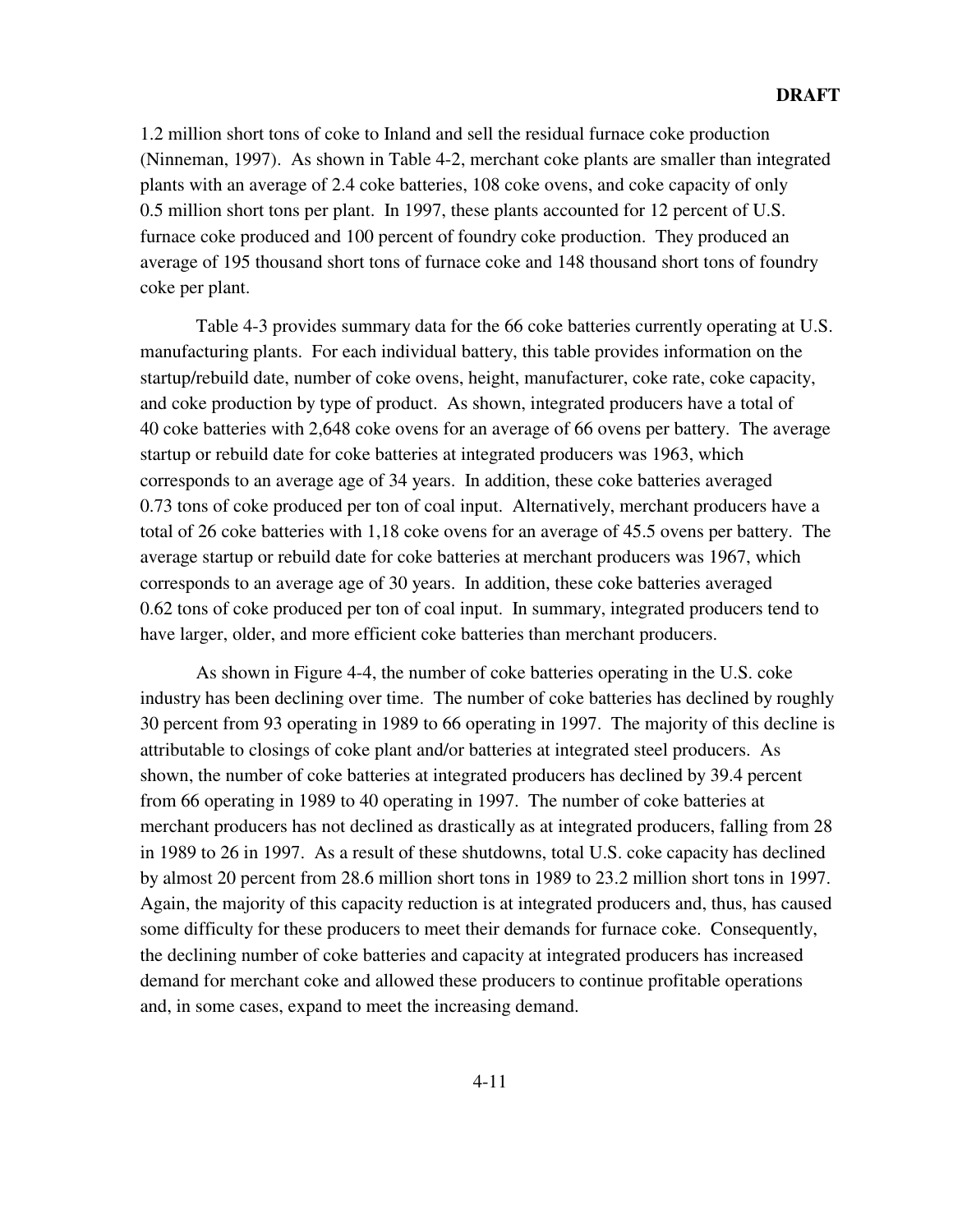|                             |                           |                                | Startup         | Number            |                         |                              |                           | <b>Total Coke</b><br>Capacity |         | <b>Coke Production</b><br>(short tons/yr) |        |         |
|-----------------------------|---------------------------|--------------------------------|-----------------|-------------------|-------------------------|------------------------------|---------------------------|-------------------------------|---------|-------------------------------------------|--------|---------|
| <b>Plant Name</b>           | Location                  | <b>Battery</b><br>$\mathbf{r}$ | Rebuild<br>Date | of Coke<br>Ovens  | Height<br>$\widehat{a}$ | $\mathbf{Make}^{\mathbf{a}}$ | Coke<br>Rate <sup>b</sup> | $t$ ons/yr)<br>(short         | Furnace | Foundry                                   | Other  | Total   |
| <b>Integrated Producers</b> |                           |                                |                 |                   |                         |                              |                           |                               |         |                                           |        |         |
| Acme Steel                  | Chicago, IL               |                                | 1980            | $\boldsymbol{50}$ |                         | ≽                            | 0.63                      | 250,000                       | 246,776 | 0                                         | 9,994  | 256,769 |
|                             |                           |                                | 1979            | $\boldsymbol{S}$  | 4                       | ⋧                            | 0.63                      | 250,000                       | 246,776 | 0                                         | 9,994  | 256,769 |
| AK Steel                    | Ashland, KY               |                                | 1953            | 76                |                         | ⋧                            | 0.71                      | 366,000                       | 355,448 | 0                                         | 0      | 355,448 |
|                             |                           | ₹                              | 1978            | $\approx$         |                         | ⋧                            | 0.69                      | 634,000                       | 587,538 | ⊂                                         | 0      | 587,538 |
| AK Steel                    | БÖ<br>Middletown,         | ≽                              | 1994            | 76                |                         | ⋧                            | 0.72                      | 429,901                       | 410,000 | 0                                         | 0      | 410,000 |
| Bethlehem Steel             | Burns Harbor, IN          |                                | 1983            | 82                | ⊾                       | C                            | 0.75                      | 929,000                       | 814,354 | ∊                                         | 40,390 | 854,744 |
|                             |                           |                                | 1994            | 82                | ∘                       | ⊻                            | 0.76                      | 948,000                       | 858,347 | ⊂                                         | 42,458 | 900,805 |
| Bethlehem Steel             | ΧX<br>Lackawanna,         |                                | 1952            | 76                | 3.5                     | ≽                            | 0.75                      | 375,000                       | 375,779 | ⊂                                         | 0      | 375,779 |
|                             |                           |                                | 1962            | 76                | 3.5                     | ⋧                            | 0.75                      | 375,000                       | 371,907 | ⊂                                         | ᅌ      | 371,907 |
| Geneva Steel                | Provo, UT                 |                                | 1942            | $\mathcal{C}$     | 4                       | ≃                            | 0.68                      | 200,000                       | 189,412 | 0                                         | 4,416  | 193,828 |
|                             |                           |                                | 1942            | $\mathcal{C}$     |                         | ⊻                            | 0.69                      | 200,000                       | 115,294 | 0                                         | 2,688  | 117,982 |
|                             |                           |                                | 1945            | 63                |                         | ⊻                            | 0.68                      | 200,000                       | 222,354 | 0                                         | 5,184  | 227,538 |
|                             |                           |                                | 1945            | $\mathcal{C}$     |                         | ⊻                            | 0.69                      | 200,000                       | 172,942 | ⊂                                         | 4,032  | 176,974 |
| Gulf States Steel           | Gadsden, AL               |                                | 1943            | 65                |                         | ⋧                            | 0.69                      | 250,000                       | 208,400 | ∊                                         | 0      | 208,400 |
|                             |                           |                                | 1965            | 65                |                         | ⋧                            | 0.69                      | 250,000                       | 312,600 | ⊂                                         | ○      | 312,600 |
| LTV Steel                   | Chicago, IL               |                                | 1981            | $\infty$          | c                       | ≏                            | 0.76                      | 615,000                       | 590,250 | ⊂                                         | ⊂      | 590,250 |
| LTV Steel                   | Warren, OH                |                                | 1979            | 85                |                         | ⊻                            | 0.79                      | 549,000                       | 543,156 | ⊂                                         | ⊂      | 543,156 |
| National Steel              | Ecorse, MI                | n                              | 1994            | 85                | €                       | C                            | 0.68                      | 924,839                       | 908,733 | ⊂                                         | ⊂      | 908,733 |
| National Steel              | $\exists$<br>Granite City |                                | 1980            | 45                |                         | 0                            | 0.72                      | 300,931                       | 285,287 | ⊂                                         | ⊂      | 285,287 |
|                             |                           | ≃                              | 1982            | 45                |                         | O                            | 0.72                      | 300,931                       | 285,367 | ∊                                         | ∊      | 285,367 |
|                             |                           |                                |                 |                   |                         |                              |                           |                               |         |                                           |        |         |

Table 4-3. Summary Data for Operating Coke Batteries by Plant: 1997 **Table 4-3. Summary Data for Operating Coke Batteries by Plant: 1997**

 $\left( \textrm{continued}\right)$ 

(continued)

**DRAFT**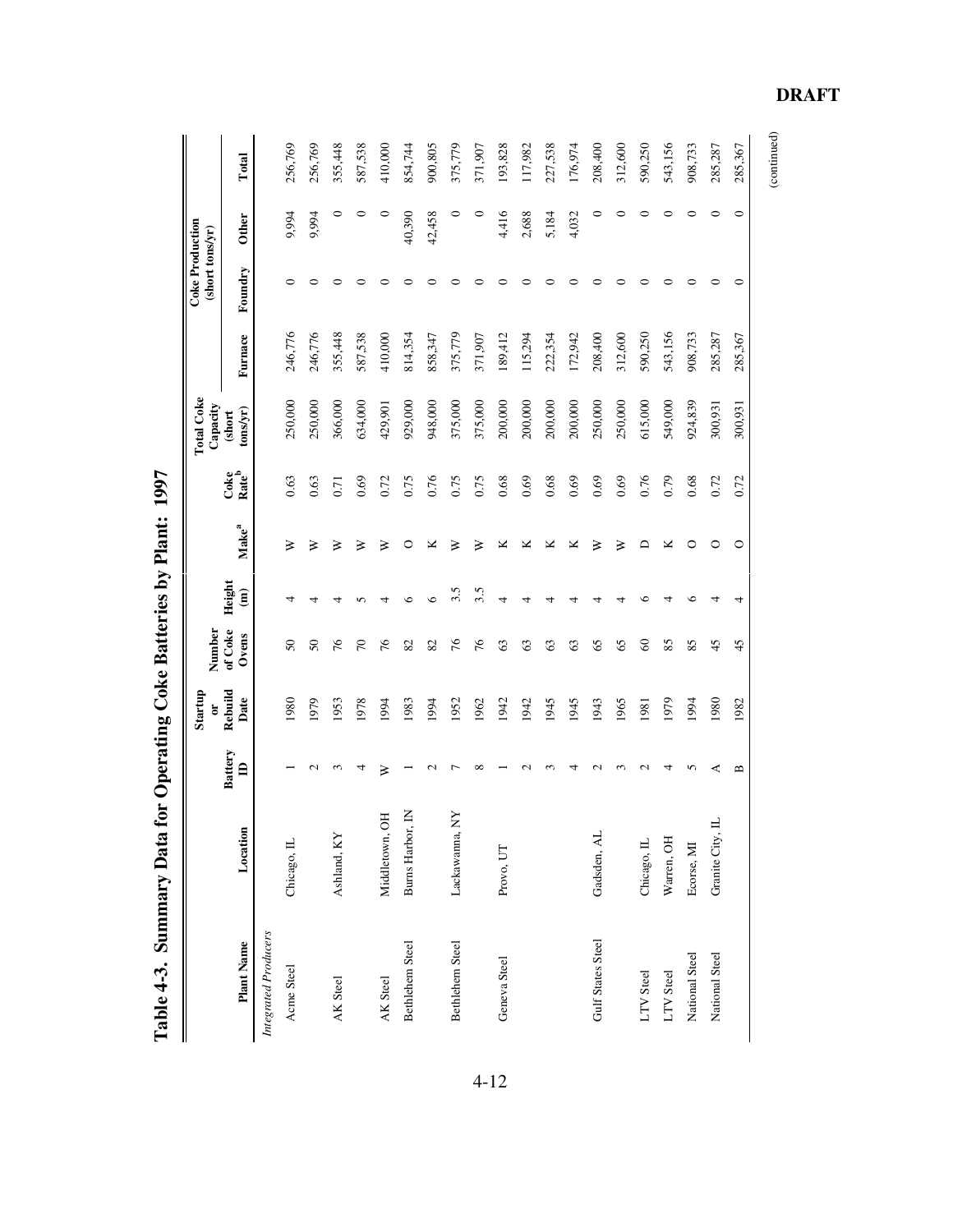|                                        |                |                                | Startup<br>ă    | Number           |                                  |                              |                                        | <b>Total Coke</b><br>Capacity |         | <b>Coke Production</b><br>(short tons/yr) |         |            |
|----------------------------------------|----------------|--------------------------------|-----------------|------------------|----------------------------------|------------------------------|----------------------------------------|-------------------------------|---------|-------------------------------------------|---------|------------|
| Plant Name                             | Location       | <b>Battery</b><br>$\triangleq$ | Rebuild<br>Date | of Coke<br>Ovens | Height<br>$\mathbf{\widehat{a}}$ | $\mathbf{Make}^{\mathbf{a}}$ | Coke <sup>b</sup><br>Rate <sup>b</sup> | $t$ ons/yr)<br>(short         | Furnace | Foundry                                   | Other   | Total      |
| Integrated Producers (Continued)       |                |                                |                 |                  |                                  |                              |                                        |                               |         |                                           |         |            |
| U.S. Steel                             | Clairton, PA   |                                | 1955            | Z                | 3.6                              | ≽                            | 0.74                                   | 378,505                       | 315,000 | ⊂                                         | 0       | 315,000    |
|                                        |                |                                | 1955            | 2                | 3.6                              | ⋧                            | 0.74                                   | 378,505                       | 315,000 | 0                                         | 0       | 315,000    |
|                                        |                |                                | 1955            | 2                | 3.6                              | ⋧                            | 0.74                                   | 378,505                       | 315,000 | ⊂                                         | ⊂       | 315,000    |
|                                        |                |                                | 1954            | 2                | 3.6                              | ⊻                            | 0.72                                   | 378,505                       | 320,000 | ⊂                                         | 0       | 320,000    |
|                                        |                | ∞                              | 1954            | 2                | 3.6                              | ⊻                            | 0.72                                   | 378,505                       | 320,000 | ⊂                                         | 0       | 320,000    |
|                                        |                | σ                              | 1954            | 2                | 3.6                              | ⊻                            | 0.72                                   | 378,505                       | 320,000 | ⊂                                         | 0       | 320,000    |
|                                        |                | ≌                              | 1989            | ಠ                | 3.6                              | $\omega$                     | 0.76                                   | 373,395                       | 332,275 | ⊂                                         | 0       | 332,275    |
|                                        |                | ⋣                              | 1989            | ତ                | 3.6                              | S                            | 0.76                                   | 373,395                       | 332,275 | 0                                         | $\circ$ | 332,275    |
|                                        |                | 15                             | 1979            | 5                | 3.6                              | S                            | 0.76                                   | 373,395                       | 332,275 |                                           | ᅌ       | 332,275    |
|                                        |                | $\overline{0}$                 | 1976            | 2                | 4.3                              | ⊻                            | 0.75                                   | 668,680                       | 537,005 | ⊂                                         | 0       | 537,005    |
|                                        |                | $\Omega$                       | 1978            | 87               | 4.3                              | ⊻                            | 0.75                                   | 668,680                       | 537,005 | ⊂                                         | 0       | 537,005    |
|                                        |                | ≃                              | 1982            | 75               | $\overline{5}$                   | S                            | 0.73                                   | 844,610                       | 878,276 | ⊂                                         | ⊂       | 878,276    |
| U.S. Steel                             | Gary, IN       |                                | 1975            | 57               | $\circ$                          | s                            | 0.73                                   | 827,820                       | 640,045 | ⊂                                         | ⊂       | 640,045    |
|                                        |                |                                | 1976            | 57               | ء                                | S                            | 0.73                                   | 827,820                       | 618,970 | ⊂                                         | 0       | 618,970    |
|                                        |                |                                | 1952            | F                | r                                | ≽                            | 0.75                                   | 297,110                       | 269,549 | 0                                         | 0       | 269,549    |
|                                        |                |                                | 1952            | 77               | $\sim$                           | ⋧                            | 0.75                                   | 297,110                       | 284,919 | ○                                         | $\circ$ | 284,919    |
| Wheeling-Pittsburgh                    | Follansbee, WV |                                | 1955            | 47               | r                                | ×                            | 0.74                                   | 151,000                       | 137,445 | 0                                         | 3,986   | 141,431    |
|                                        |                |                                | 1956            | 41               | m                                | ⊻                            | 0.74                                   | 151,000                       | 137,445 | 0                                         | 3,986   | 141,431    |
|                                        |                |                                | 1963            | 5                | r                                | ×                            | 0.74                                   | 163,000                       | 137,445 | ⊂                                         | 3,986   | 141,431    |
|                                        |                | $\infty$                       | 1976            | 56               | ७                                | ×                            | 0.75                                   | 782,000                       | 837,166 | $\circ$                                   | 24,289  | 861,455    |
| Integrated Producers<br>Total/Average, |                | $\Theta$                       | 1963            | 2,648            | 5                                | $\sum_{i=1}^{n}$             | 0.73                                   | 17,617,647 16,017,815         |         | 0                                         | 155,403 | 16,173,216 |

Table 4-3. Summary Data for Operating Coke Batteries by Plant: 1997 (Continued) **Table 4-3. Summary Data for Operating Coke Batteries by Plant: 1997 (Continued)**

**DRAFT**

(continued)

 $(continued)$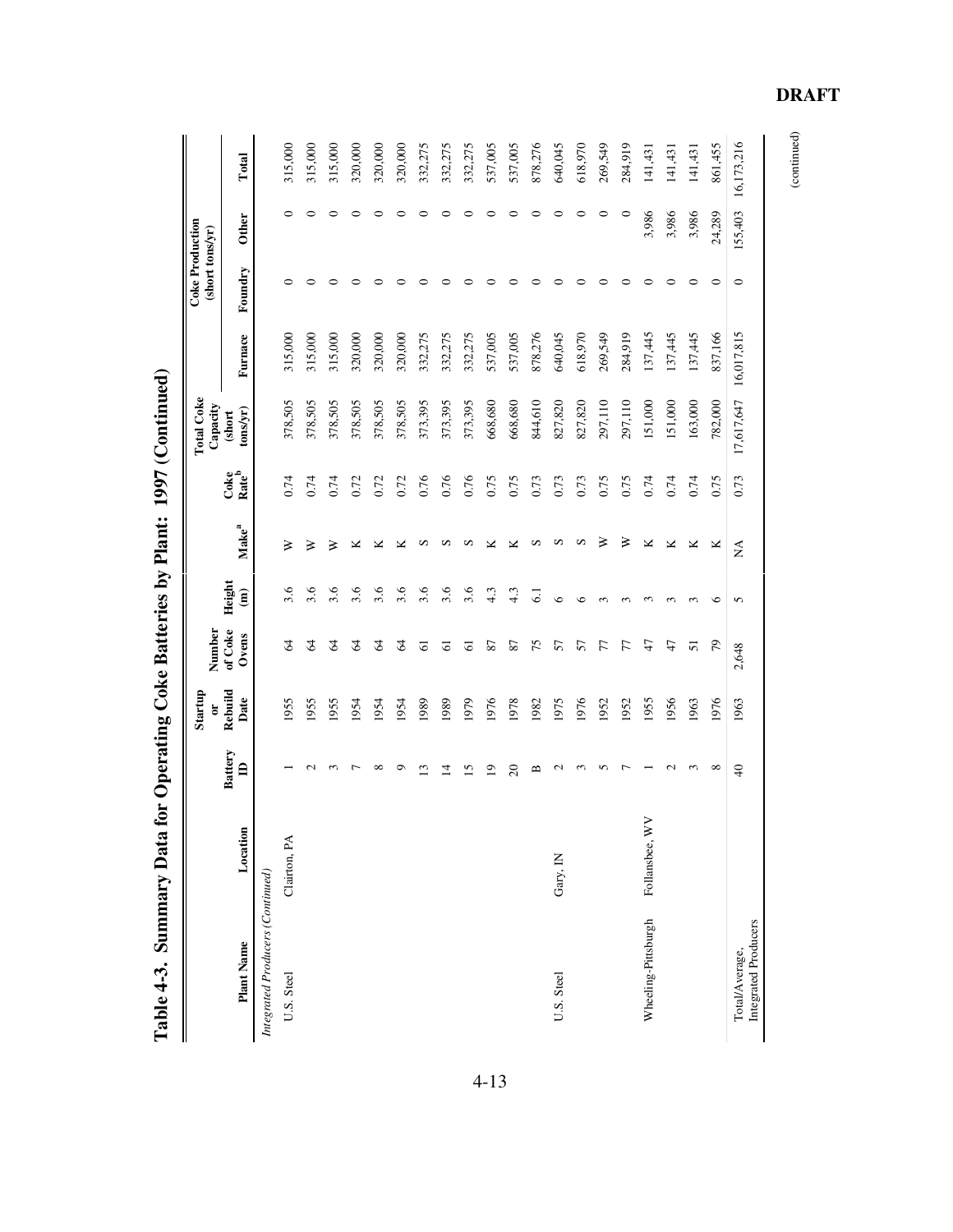| I<br>$\frac{1}{2}$                        |
|-------------------------------------------|
| $\ddot{\phantom{a}}$<br>i                 |
| $\vdots$<br>$\overline{a}$<br>≀<br>0<br>l |
| $\frac{1}{2}$<br>$\vdots$<br>Ì            |
| ₹<br>$\vdots$<br>ı                        |

| Table 4-3. Summary Data                       |                        |                                |                 |                  |                                  |                              |                                | for Operating Coke Batteries by Plant: 1997 (Continued) |         |                                           |              |         |
|-----------------------------------------------|------------------------|--------------------------------|-----------------|------------------|----------------------------------|------------------------------|--------------------------------|---------------------------------------------------------|---------|-------------------------------------------|--------------|---------|
|                                               |                        |                                | Startup<br>ä    | Number           |                                  |                              |                                | <b>Total Coke</b><br>Capacity                           |         | <b>Coke Production</b><br>(short tons/yr) |              |         |
| Plant Name                                    | Location               | <b>Battery</b><br>$\mathbf{a}$ | Rebuild<br>Date | of Coke<br>Ovens | Height<br>$\widehat{\mathbf{g}}$ | $\mathbf{Make}^{\mathbf{a}}$ | Coke<br>Rate <sup>b</sup>      | $t$ ons/yr $)$<br>(short                                | Furnace | Foundry                                   | <b>Other</b> | Total   |
| Merchant Producers                            |                        |                                |                 |                  |                                  |                              |                                |                                                         |         |                                           |              |         |
| ABC Coke                                      | Tarrant, AL            | $\Delta$                       | 1967            | $\frac{8}{2}$    | n                                | ≽                            | 0.78                           | 490,528                                                 | $\circ$ | 536,258                                   | $\circ$      | 536,258 |
|                                               |                        | 5/6                            | 1951            | 54               | 4                                | ⊻                            | 0.80                           | 209,439                                                 | 25,806  | 191,462                                   | 0            | 217,268 |
| Citizens Gas                                  | $\Xi$<br>Indianapolis, | щ                              | 1946            | $\ddot{t}$       | 3.5                              | ≽                            | 0.81                           | 128,970                                                 | $\circ$ | 89,319                                    | 15,969       | 105,288 |
|                                               |                        | Ξ                              | 1941            | $\frac{4}{3}$    | 3.5                              | ×                            | 0.81                           | 116,845                                                 | $\circ$ | 77,916                                    | 14,091       | 92,007  |
|                                               |                        |                                | 1979            | 72               | 5                                | ≽                            | 0.80                           | 389,116                                                 | 173,470 | 200,563                                   | 63,876       | 437,909 |
| Empire Coke                                   | Holt, AL               |                                | 1941            | $\Theta$         | 2.49                             | S                            | 0.80                           | 108,026                                                 | $\circ$ | 95,248                                    | $\circ$      | 95,248  |
|                                               |                        |                                | 1941            | $\Omega$         | 2.49                             | s                            | 0.80                           | 54,013                                                  | 0       | 47,624                                    | 0            | 47,624  |
| Erie Coke                                     | Erie, PA               | ⋖                              | 1952            | 23               | 3.5                              | z                            | 0.82                           | 84,878                                                  | 0       | 48,434                                    | 7,540        | 55,974  |
|                                               |                        | ≃                              | 1943            | 35               | 3.5                              | Σ                            | 0.82                           | 130,073                                                 | 0       | 73,705                                    | 11,473       | 85,178  |
| Indiana Harbor Coke <sup>c</sup>              | East Chicago, IN       | ⋖                              | 1998            | 67               | $\overline{16}$                  | ⊢                            | 0.63                           | 325,000                                                 | 0       | $\circ$                                   | $\circ$      | 0       |
|                                               |                        | ≃                              | 1998            | 67               | $\overline{16}$                  | ⊢                            | 0.63                           | 325,000                                                 | ᅌ       | 0                                         | 0            | 0       |
|                                               |                        | U                              | 1998            | $\mathcal{Q}$    | $\overline{16}$                  |                              | 0.63                           | 325,000                                                 | $\circ$ | ⊂                                         | 0            | 0       |
|                                               |                        | ≏                              | 1998            | 67               | $\overline{16}$                  |                              | 0.63                           | 325,000                                                 | $\circ$ | ⊂                                         | 0            | $\circ$ |
| Jewell Coke and Coal <sup>c</sup> Vansant, VA |                        | $\mathbf{c}$                   | 1976            | 43               | 51                               |                              | $\stackrel{\triangle}{\simeq}$ | 197,000                                                 | 197,000 | 0                                         | 0            | 197,000 |
|                                               |                        | 3A                             | 1983            | 36               | 51                               |                              | $\stackrel{\triangle}{\simeq}$ | 164,000                                                 | 164,000 | 0                                         | 0            | 164,000 |
|                                               |                        | 3B                             | 1989            | 27               | 5                                |                              | $\mathbb{A}^{\mathsf{A}}$      | 124,000                                                 | 124,000 | 0                                         | 0            | 124,000 |
|                                               |                        | 3C                             | 1990            | 36               | 51                               |                              | $\mathbb{A}^{\mathsf{A}}$      | 164,000                                                 | 164,000 | $\circ$                                   | $\circ$      | 164,000 |
| Koppers                                       | Monessen, PA           | $\mathbf{B}$                   | 1981            | 37               | 4                                | ⊻                            | 0.69                           | 245,815                                                 | 236,605 | 0                                         | $\circ$      | 236,605 |
|                                               |                        | $\mathcal{L}$                  | 1980            | $\overline{19}$  | 4                                | ×                            | 0.69                           | 126,766                                                 | 121,500 | $\circ$                                   | $\circ$      | 121,500 |

 $\left( \textrm{continued} \right)$ (continued)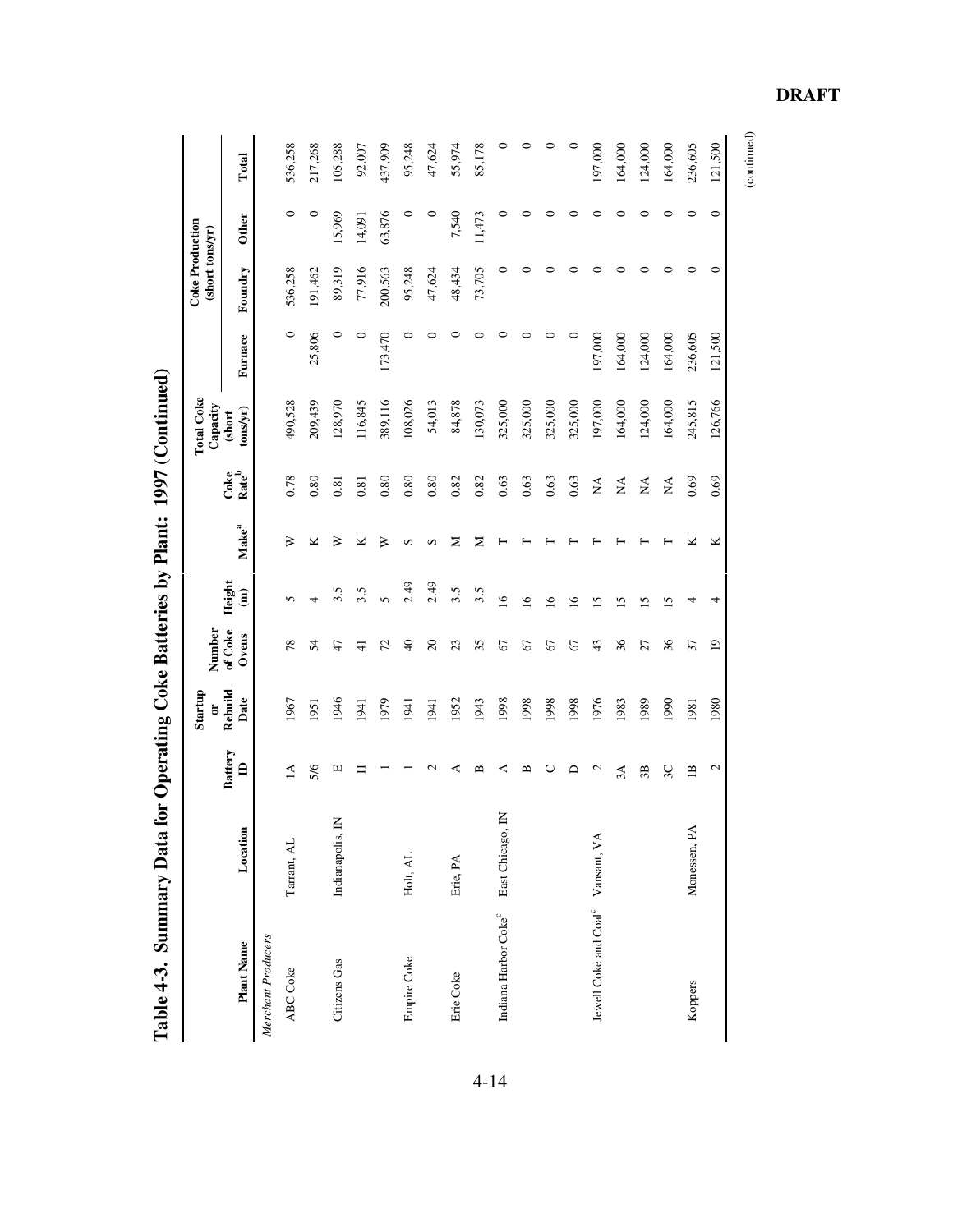|                                      |                |               | Startup<br>$\sigma$ |                            |                                                    |                              |                                        | <b>Total Coke</b>                                                                       |         | <b>Coke Production</b><br>(short tons/yr) |         |           |
|--------------------------------------|----------------|---------------|---------------------|----------------------------|----------------------------------------------------|------------------------------|----------------------------------------|-----------------------------------------------------------------------------------------|---------|-------------------------------------------|---------|-----------|
| <b>Plant Name</b>                    | Location       | Battery<br>ID | Rebuild<br>Date     | Number<br>of Coke<br>Ovens | Height<br>$\begin{matrix} \mathbf{g} \end{matrix}$ | $\mathbf{Make}^{\mathbf{a}}$ | Coke <sup>b</sup><br>Rate <sup>b</sup> | $\begin{array}{c} \textbf{Capacity}\\ \textbf{(short)}\\ \textbf{tons/yr)} \end{array}$ |         | Furnace Foundry Other                     |         | Total     |
| Merchant Producers (Continued)       |                |               |                     |                            |                                                    |                              |                                        |                                                                                         |         |                                           |         |           |
| New Boston Coke                      | Portsmouth, OH |               | 1964                | $\overline{70}$            |                                                    |                              | 0.67                                   | 346,126                                                                                 | 317,777 |                                           | 4,692   | 322,469   |
| Shenango, Inc.                       | Pittsburgh, PA |               | 1983                | 56                         |                                                    |                              | 0.73                                   | 514,779                                                                                 | 354,137 |                                           |         | 354,137   |
| Sloss Industries                     | Birmingham, AL |               | 1952                | $\overline{30}$            | 3.7                                                |                              | 0.72                                   | 133,931                                                                                 | 126,520 |                                           |         | 126,520   |
|                                      |                |               | 1956                | $\mathcal{E}$              | 3.7                                                |                              | 0.72                                   | 133,931                                                                                 | 126,520 |                                           |         | 126,520   |
|                                      |                |               | 1958                | 8                          | 3.7                                                |                              | 0.75                                   | 184,086                                                                                 | 15,264  | 131,270                                   | 33,500  | 180,034   |
| Tonawanda                            | Buffalo, NY    |               | 1962                | $\infty$                   | 4                                                  | ⋧                            | 0.80                                   | 268,964                                                                                 | $\circ$ | 136,225                                   | 63,822  | 200,047   |
| Merchant Producers<br>Total/Average, |                | 26            | 1967                | 1,182                      | ∞                                                  | Á                            | 0.62                                   | 5,615,286                                                                               |         | 2,146,599 1,628,024                       | 214,963 | 3,989,586 |
|                                      |                |               |                     |                            |                                                    |                              |                                        |                                                                                         |         |                                           |         |           |

| $\overline{1}$<br>I<br>ζ<br>í                                                      |
|------------------------------------------------------------------------------------|
| ļ<br>Í<br>l                                                                        |
| I                                                                                  |
| ֧֧֧֧֧֧֧֧֧֧֧֧֧֧֧֧֧֧֚֚֡֓֓֓֝֬֓֓֬֓֓֓֓֝֬֓֓֝֬֝֬֓֝֬֝֬֝֬֝֬֓֓֓֓֬֝֬֓֬֝֬֝֬֝֬֬֬<br>ζ<br>l<br>) |
| l<br>J                                                                             |
| $\frac{1}{2}$<br>$\vdots$<br>ļ<br>١                                                |
| l                                                                                  |
| $\vdots$                                                                           |

 $NA = not applicable$ NA = not applicable

d Du " Make of batteries:  $D = Didier$ ,  $K = Koppers$ ,  $O = Out$ ,  $S = Still$ ,  $T = Thompson$ , and  $W = Wilput$ .<br>b Coke rate is defined as average coke production (in short tons) per ton of coal input.

Operates nonrecovery coke batteries not subject to the regulations.

Sources: U.S. Environmental Protection Agency. 1998a. Coke Industry Responses to Information Collection Request (ICR) Survey. Database Sources: U.S. Environmental Protection Agency. 1998a. *Coke Industry Responses to Information Collection Request (ICR) Survey*. Database prepared for EPA's Office of Air Quality Planning and Standards. Research Triangle Park, NC.<br>Association of Iron and Steel Engineers (AISE). 1998. "1998 Directory of Iron and Steel Plants: Volume 1 Plants and Facilities." prepared for EPA's Office of Air Quality Planning and Standards. Research Triangle Park, NC.

Association of Iron and Steel Engineers (AISE). 1998. "1998 Directory of Iron and Steel Plants: Volume 1 Plants and Facilities." Pittsburgh, PA: AISE. Pittsburgh, PA: AISE.

International Iron and Steel Institute. 1993. World Cokemaking Capacity. Brussels, Belgium: IISI. International Iron and Steel Institute. 1993. *World Cokemaking Capacity*. Brussels, Belgium: IISI.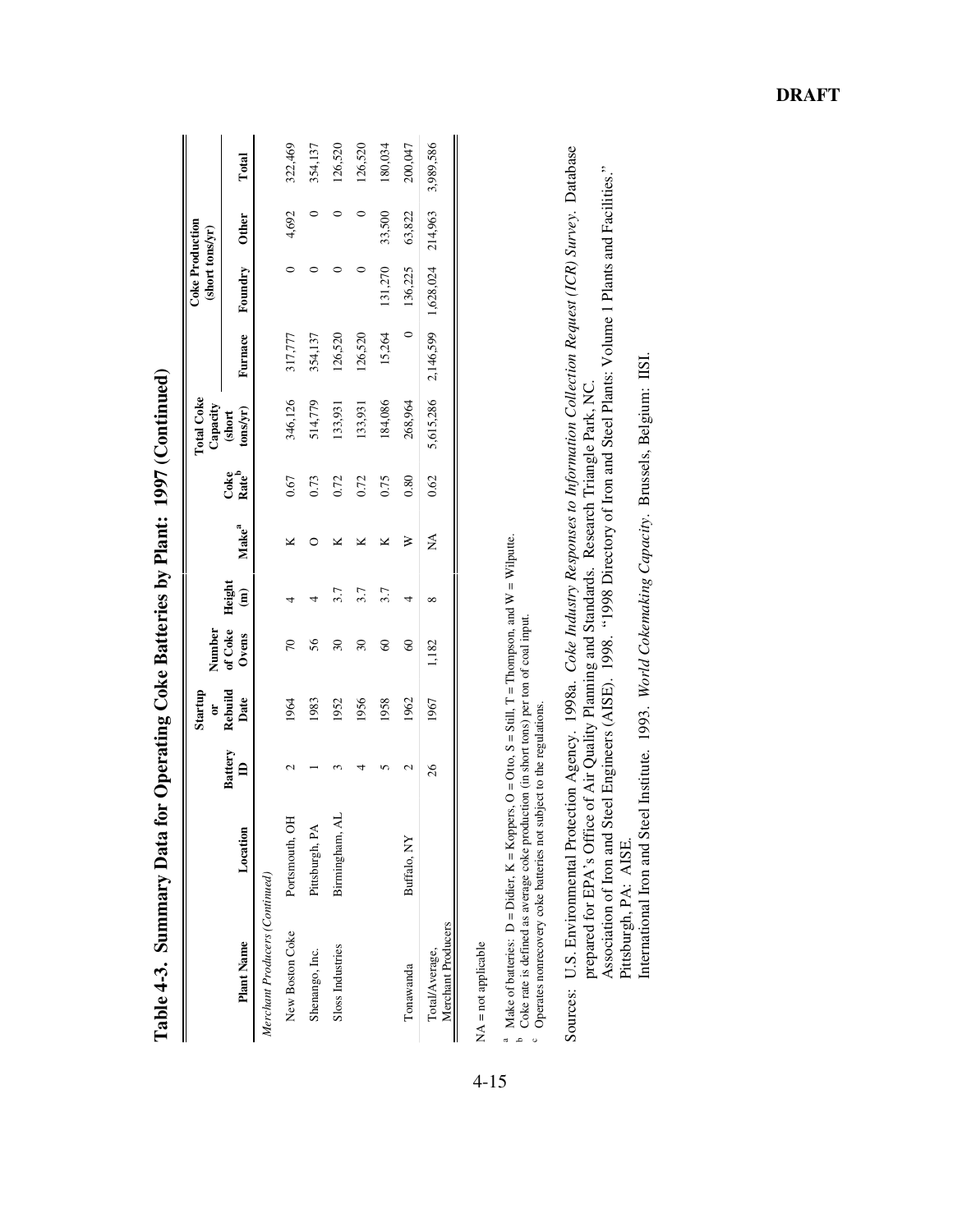

#### **Figure 4-4. Operating Coke Batteries by Type of Producer: 1989-1997**

Sources: U.S. Environmental Protection Agency. 1998a. *Coke Industry Responses to Information Collection Request (ICR) Survey*. Database prepared for EPA's Office of Air Quality Planning and Standards. Research Triangle Park, NC.

U.S. International Trade Commission. 1994. *Metallurgical Coke: Baseline Analysis of the U.S. Industry and Imports.* Publication No. 2745. Washington, DC: U.S. International Trade Commission.

## **4.3 Firm Characteristics**

This section presents information on the parent companies that own the coke manufacturing plant identified in the previous section. The terms facility, establishment, and plant are synonymous and refer to the physical location where products are manufactured. Likewise, the terms company and firm are synonymous and refer to the legal business entity that owns one or more facilities. As seen in Figure 4-5, the chain of ownership may be as simple as one facility owned by one company (i.e., direct owner is parent company) or as complex as one facility owned by multiple companies (i.e., direct owner is subsidiary company or other legal entity).

## *4.3.1 Ownership*

Table 4-4 lists parent companies that owned coke manufacturing plants as of 1997. Coke is currently manufactured by 19 companies operating 25 plants in the United States. These companies ranged from small, single-facility merchant coke producers to large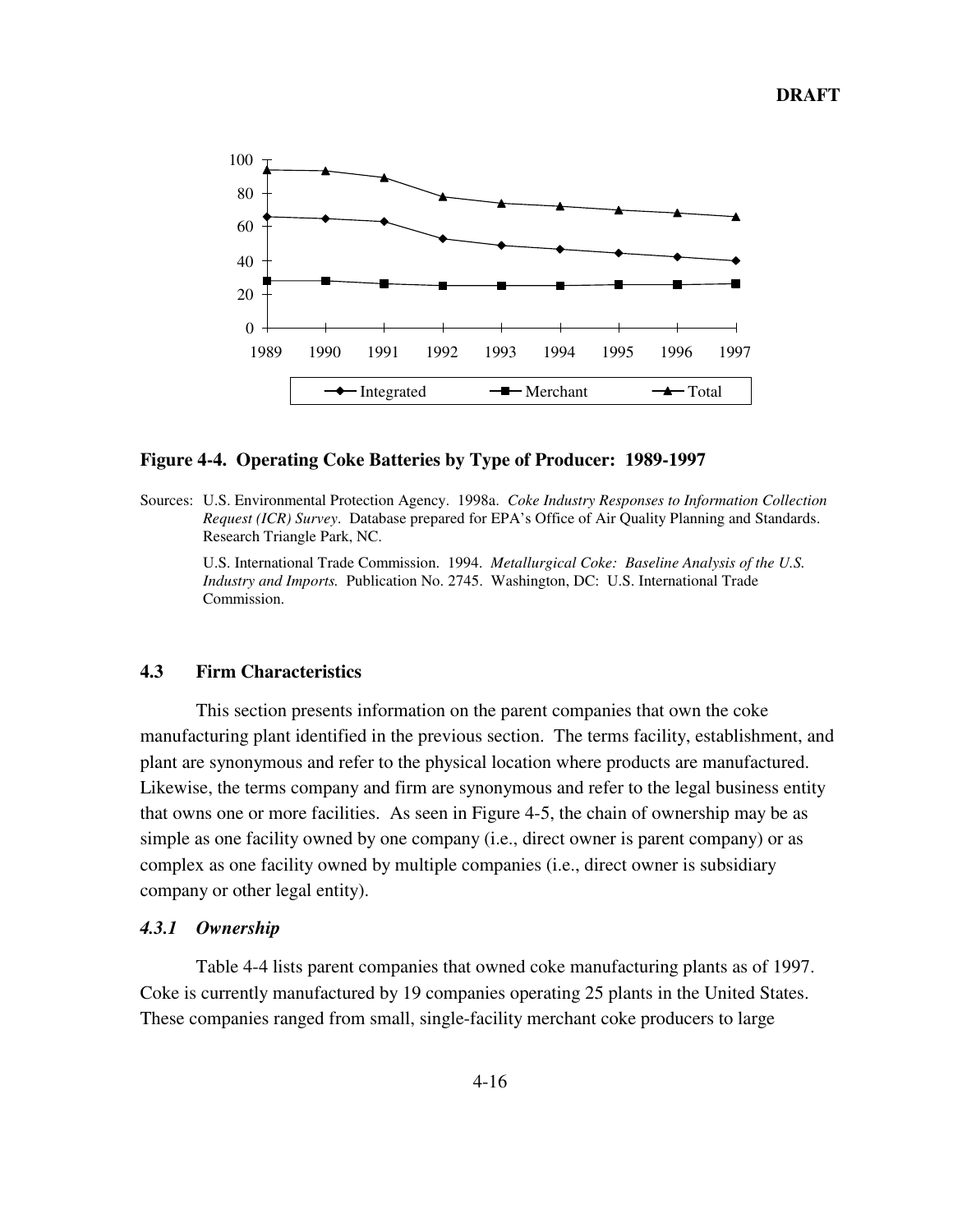

**Figure 4-5. Possible Ownership Configurations in U.S. Coke Industry**

integrated steel producers. Based on information from Dun & Bradstreet (1998), the majority of companies owning integrated operations were identified as publicly held (8 out of 9), while the majority of companies owning merchant operations were identified as private (4 out of 7 with known ownership). As shown, integrated producers are large, publicly owned integrated steel companies including USX Corporation, Bethlehem Steel Corporation, National Steel Corporation, LTV Corporation, and AK Steel Corporation. HMK Enterprises, which owns Gulf States Steel, is the only integrated producer that is privately owned. Alternatively, merchant producers are smaller companies that are typically privately owned and operated such as Koppers Industries, Drummond Company (owns ABC Coke), McWane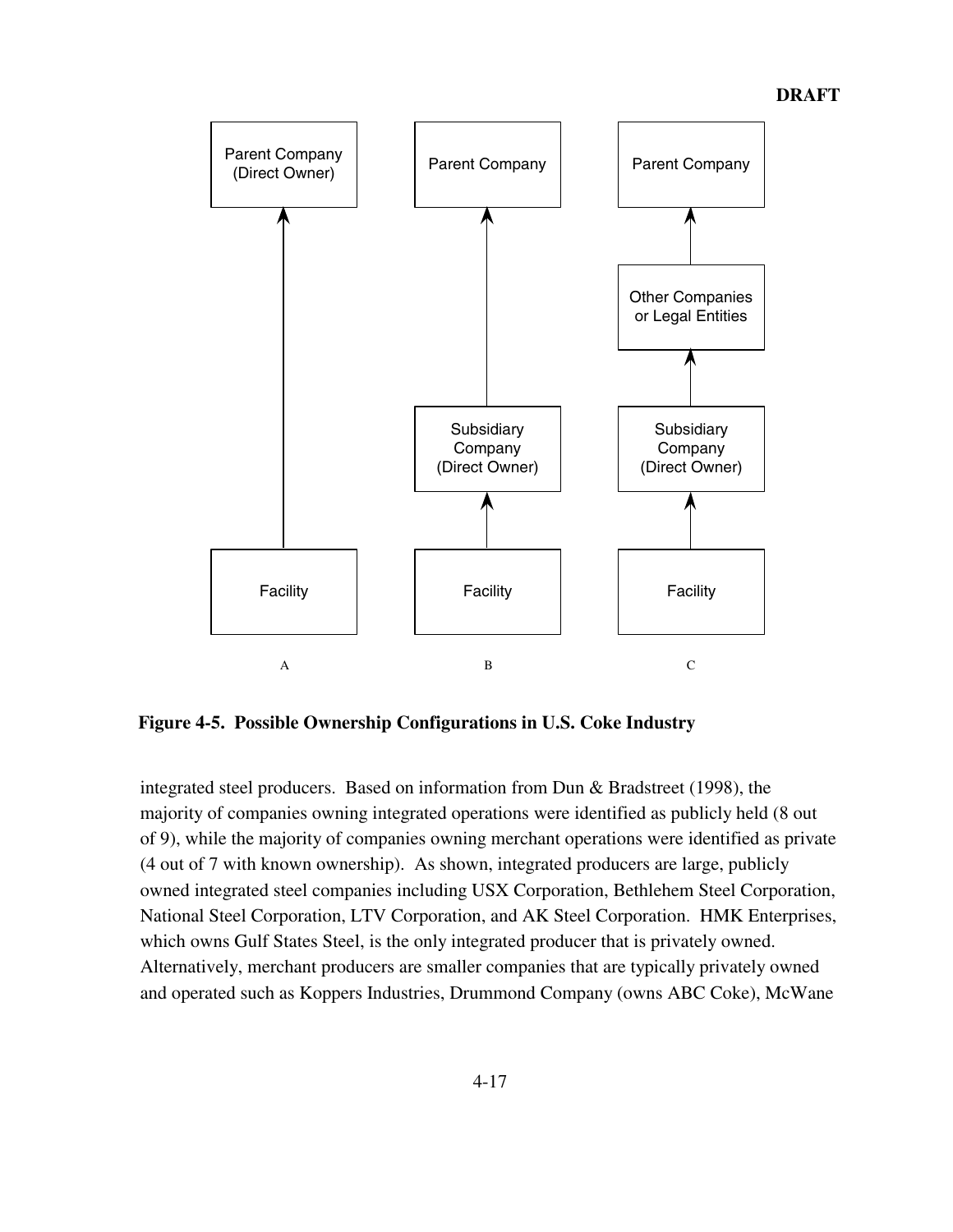|                                     | <b>Legal Form of</b> | <b>Producer</b> | <b>Total Sales</b> | <b>Total</b>      | <b>Small</b>    |
|-------------------------------------|----------------------|-----------------|--------------------|-------------------|-----------------|
| <b>Company Name</b>                 | Organization         | <b>Type</b>     | $(\$10^6)$         | <b>Employment</b> | <b>Business</b> |
| Acme Metals Inc.                    | Public               | Integrated      | 488                | 2,471             | N <sub>0</sub>  |
| AK Steel Corporation                | Public               | Integrated      | 2,441              | 5,800             | N <sub>0</sub>  |
| Aloe Holding Company <sup>a</sup>   | Holding company      | Merchant        | 79                 | 435               | Yes             |
| <b>Bethlehem Steel Corporation</b>  | Public               | Integrated      | 4,631              | 15,600            | N <sub>o</sub>  |
| Citizens Gas and Coke               | Private              | Merchant        | 450                | 1,500             | N <sub>o</sub>  |
| Drummond Company Inc. <sup>b</sup>  | Private              | Merchant        | 700                | 2,700             | N <sub>o</sub>  |
| Erie Coke Corporation               | NA                   | Merchant        | 24                 | 130               | Yes             |
| Geneva Steel Company                | Public               | Integrated      | 727                | 2,600             | No              |
| HMK Enterprises Inc. <sup>c</sup>   | Private              | Integrated      | 530                | 3,000             | N <sub>o</sub>  |
| Koppers Industries Inc.             | Private              | Merchant        | 465                | 1,800             | No              |
| <b>LTV</b> Corporation              | Public               | Integrated      | 4,446              | 15,500            | N <sub>o</sub>  |
| McWane Inc. <sup>d</sup>            | Private              | Merchant        | 560                | 4,200             | N <sub>o</sub>  |
| National Steel Corporation          | Public subsidiary    | Integrated      | 3,114              | 9,417             | N <sub>o</sub>  |
| New Boston Coke                     | <b>NA</b>            | Merchant        | 35                 | 239               | Yes             |
| Corporation                         |                      |                 |                    |                   |                 |
| Sun Company Inc. <sup>e</sup>       | Public               | Merchant        | 10,464             | 10,900            | N <sub>o</sub>  |
| Tonawanda Coke Corporation          | <b>NA</b>            | Merchant        | 23                 | 130               | Yes             |
| <b>USX</b> Corporation              | Public               | Integrated      | 22,588             | 41,620            | N <sub>o</sub>  |
| Walter Industries Inc. <sup>f</sup> | Public               | Merchant        | 1,507              | 7,584             | N <sub>o</sub>  |
| WHX Corporation <sup>g</sup>        | Public               | Integrated      | 642                | 5,706             | No              |

**Table 4-4. Summary of Companies Owning Potentially Affected Coke Manufacturing Plants: 1997**

<sup>a</sup> Owns Shenango Inc.

- **b** Owns ABC Coke.
- $\frac{c}{d}$  Owns Gulf States Steel, Inc.
- $\frac{d}{e}$  Owns Empire Coke.
- <sup>e</sup> Owns Indiana Harbor Coke Company and Jewell Coke and Coal Company, which are not subject to proposed regulations.
- <sup>f</sup> Owns Sloss Industries Corporation.
- <sup>g</sup> Owns Wheeling-Pittsburgh Corporation
- Sources: Dun & Bradstreet. 1998. Dun's Market Identifier Electronic Database. Dialog Corporation. Information Access Corporation. 1997. Business & Company Profile ASAP. [computer file] Foster City, CA: Information Access Corporation.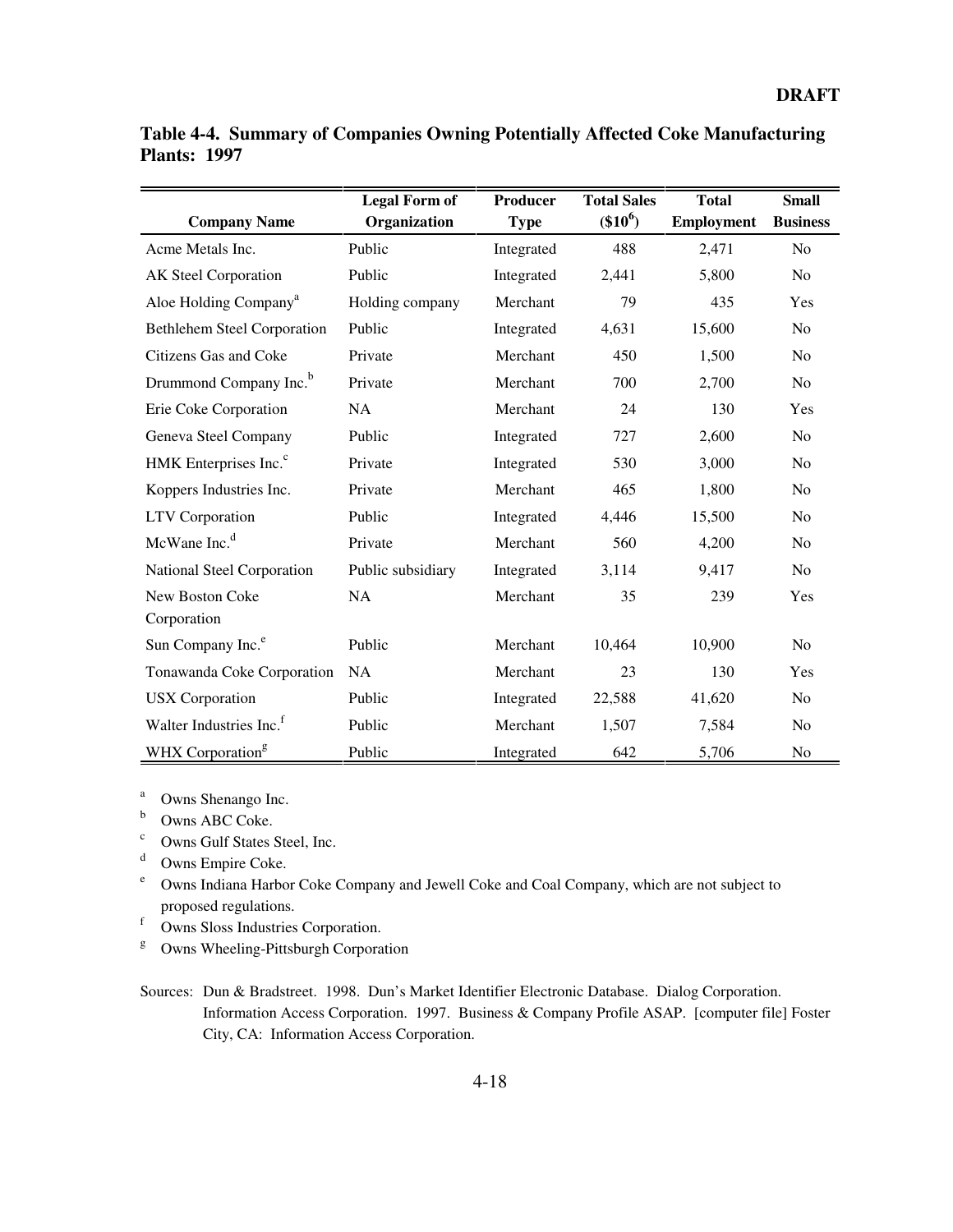|                                   | Number                               | Number           | Number           | <b>Total Coke</b>           |            | Coke Production by Type (short tons/yr) |              |            |
|-----------------------------------|--------------------------------------|------------------|------------------|-----------------------------|------------|-----------------------------------------|--------------|------------|
| <b>Company Name</b>               | Coke<br>Plants<br>$\tilde{\epsilon}$ | <b>Batteries</b> | of Coke<br>Ovens | (short tons/yr)<br>Capacity | Furnace    | Foundry                                 | <b>Other</b> | Total      |
| Integrated Producers              |                                      |                  |                  |                             |            |                                         |              |            |
| Acme Metals Inc.                  |                                      | $\mathrel{\sim}$ | 100              | 500,000                     | 493,552    |                                         | 19,988       | 513,540    |
| AK Steel Corporation              | $\mathcal{C}$                        |                  | 222              | 1,429,901                   | 1,352,986  |                                         |              | 1,352,986  |
| Bethlehem Steel<br>Corporation    | $\mathcal{C}$                        | ₹                | 316              | 2,627,000                   | 2,420,387  |                                         | 82,848       | 2,503,235  |
| Geneva Steel Company              |                                      | ₹                | 252              | 800,000                     | 700,002    |                                         | 16,320       | 716,322    |
| HMK Enterprises Inc. <sup>a</sup> |                                      | r                | 130              | 500,000                     | 521,000    |                                         |              | 521,000    |
| LTV Corporation                   | $\mathbf{\sim}$                      | r                | 145              | 1,164,000                   | 1,133,406  |                                         |              | 1,133,406  |
| National Steel Corporation        | $\mathbf{\mathcal{L}}$               |                  | 175              | 1,526,701                   | 1,479,387  |                                         |              | 1,479,387  |
| USX Corporation                   | $\mathbf 2$                          | $\overline{16}$  | 1,084            | 7,823,045                   | 6,667,594  |                                         | 0            | 6,667,594  |
| WHX Corporation <sup>b</sup>      |                                      | 4                | 224              | 1,247,000                   | 1,249,501  |                                         | 36,247       | 1,285,748  |
| <b>Total Integrated Producers</b> | 4                                    | $\frac{1}{4}$    | 2,648            | 17,617,647                  | 16,017,815 |                                         | 155,403      | 16,173,218 |

Table 4-5. Summary of Coke Operations at U.S. Companies: 1997 **Table 4-5. Summary of Coke Operations at U.S. Companies: 1997**

**DRAFT**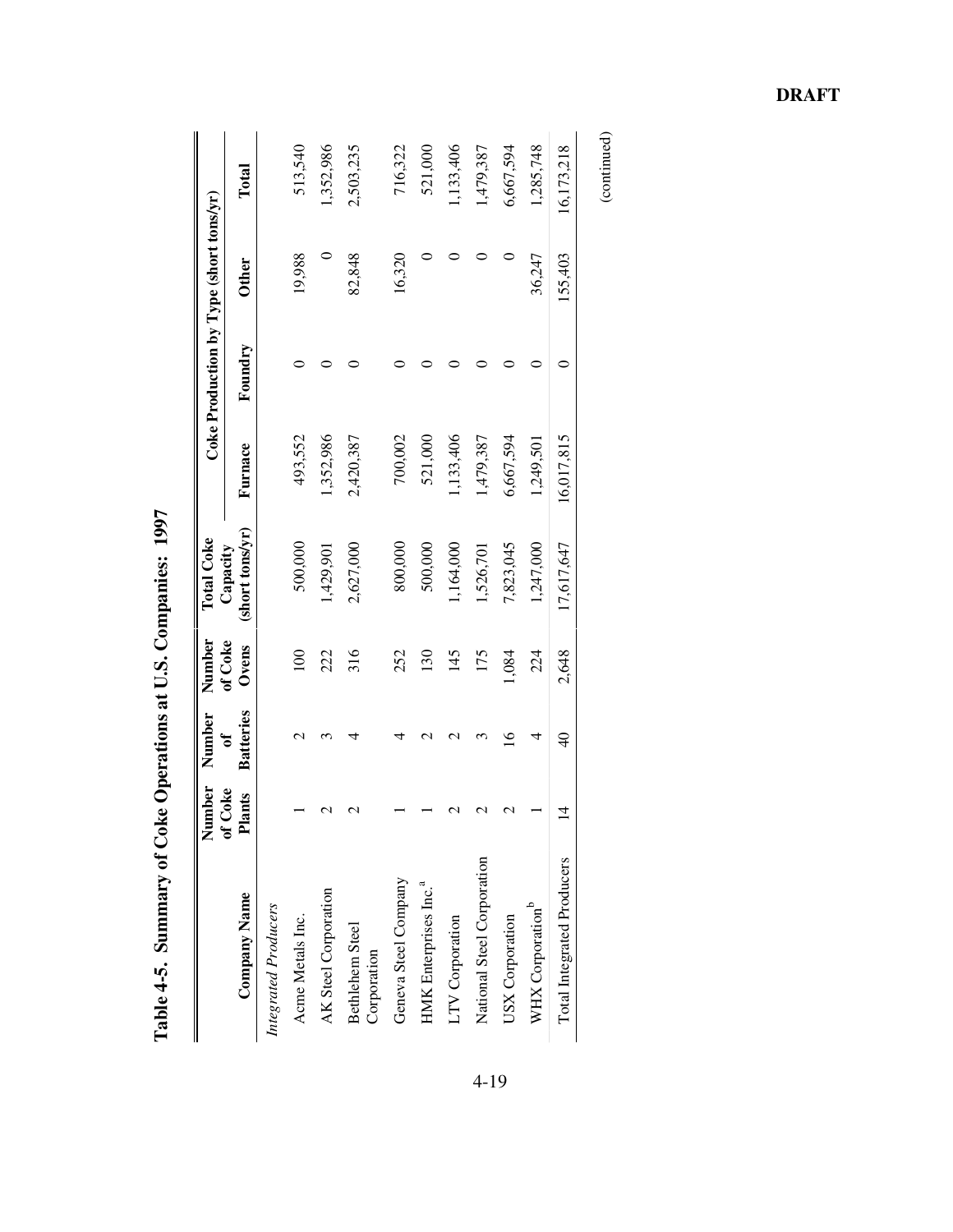|                                                                                                                                        | Number                | Number                | Number            | Total Coke                                                                                                                                                |           | Coke Production by Type (short tons/yr) |              |            |
|----------------------------------------------------------------------------------------------------------------------------------------|-----------------------|-----------------------|-------------------|-----------------------------------------------------------------------------------------------------------------------------------------------------------|-----------|-----------------------------------------|--------------|------------|
| <b>Company Name</b>                                                                                                                    | f Coke<br>Plants<br>Ξ | <b>Batteries</b><br>ð | of Coke<br>Ovens  | (short tons/yr)<br>Capacity                                                                                                                               | Furnace   | Foundry                                 | <b>Other</b> | Total      |
| Merchant Producers                                                                                                                     |                       |                       |                   |                                                                                                                                                           |           |                                         |              |            |
| Aloe Holding Company <sup>c</sup>                                                                                                      |                       |                       | 56                | 514,779                                                                                                                                                   | 354,137   |                                         |              | 354,137    |
| Citizens Gas and Coke                                                                                                                  |                       |                       | $\mathcal{S}$     | 634,931                                                                                                                                                   | 173,470   | 367,798                                 | 93,936       | 635,204    |
| Drummond Company Inc. <sup>d</sup>                                                                                                     |                       |                       | 132               | 699,967                                                                                                                                                   | 25,806    | 727,720                                 |              | 753,526    |
| Erie Coke Corporation                                                                                                                  |                       |                       | 58                | 214,951                                                                                                                                                   |           | 122,139                                 | 19,013       | 141,152    |
| Koppers Industries Inc.                                                                                                                |                       | $\sim$                | 56                | 372,581                                                                                                                                                   | 358,105   |                                         |              | 358,105    |
| McWane Inc. <sup>e</sup>                                                                                                               |                       |                       | $\infty$          | 162,039                                                                                                                                                   |           | 142,872                                 |              | 142,872    |
| New Boston Coke<br>Corporation                                                                                                         |                       |                       | $\mathcal{L}$     | 346,126                                                                                                                                                   | 317,777   |                                         |              | 317,777    |
| Sun Company Inc.                                                                                                                       |                       | ∞                     | 410               | 1,949,000                                                                                                                                                 | 649,000   |                                         | 0            | 649,000    |
| Tonawanda Coke<br>Corporation                                                                                                          |                       |                       | $\infty$          | 268,964                                                                                                                                                   | 207,234   | 136,225                                 | 63,822       | 407,281    |
| Walter Industries <sup>g</sup>                                                                                                         |                       | 3                     | 120               | 451,948                                                                                                                                                   | 268,304   | 131,270                                 | 33,500       | 433,074    |
| Total Merchant Producers                                                                                                               |                       | $\frac{8}{2}$         | 1,182             | 5,615,286                                                                                                                                                 | 2,353,833 | 1,628,024                               | 210,271      | 4,192,128  |
| Total                                                                                                                                  | 25                    | 89                    | 3,830             | 23,232,933                                                                                                                                                | 8,371,648 | 1,628,024                               | 365,674      | 20,365,346 |
| <sup>b</sup> Owns Wheeling-Pittsburgh Corporation<br>Owns Gulf States Steel, Inc.<br><sup>c</sup> Owns Shenango Inc.<br>Owns ABC Coke. |                       | <b>b</b>              | Owns Empire Coke. | Owns Indiana Harbor Coke Company and Jewell Coke and Coal Company, which are<br>not subject to proposed regulations.<br>Owns Sloss Industries Corporation |           |                                         |              |            |

Table 4-5. Summary of Coke Operations at U.S. Companies: 1997 (Continued) **Table 4-5. Summary of Coke Operations at U.S. Companies: 1997 (Continued)** Sources: U.S. Environmental Protection Agency. 1998a. *Coke Industry Responses to Information Collection Request (ICR) Survey*. Database prepared for EPA's Office of Air Quality Planning and Standards. Research Triangle Pa Sources: U.S. Environmental Protection Agency. 1998a. *Coke Industry Responses to Information Collection Request (ICR) Survey*. Database Association of Iron and Steel Engineers (AISE). 1998. "1998 Directory of Iron and Steel Plants: Volume 1 Plants and Facilities." prepared for EPA's Office of Air Quality Planning and Standards. Research Triangle Park, NC.

Pittsburgh, PA: AISE.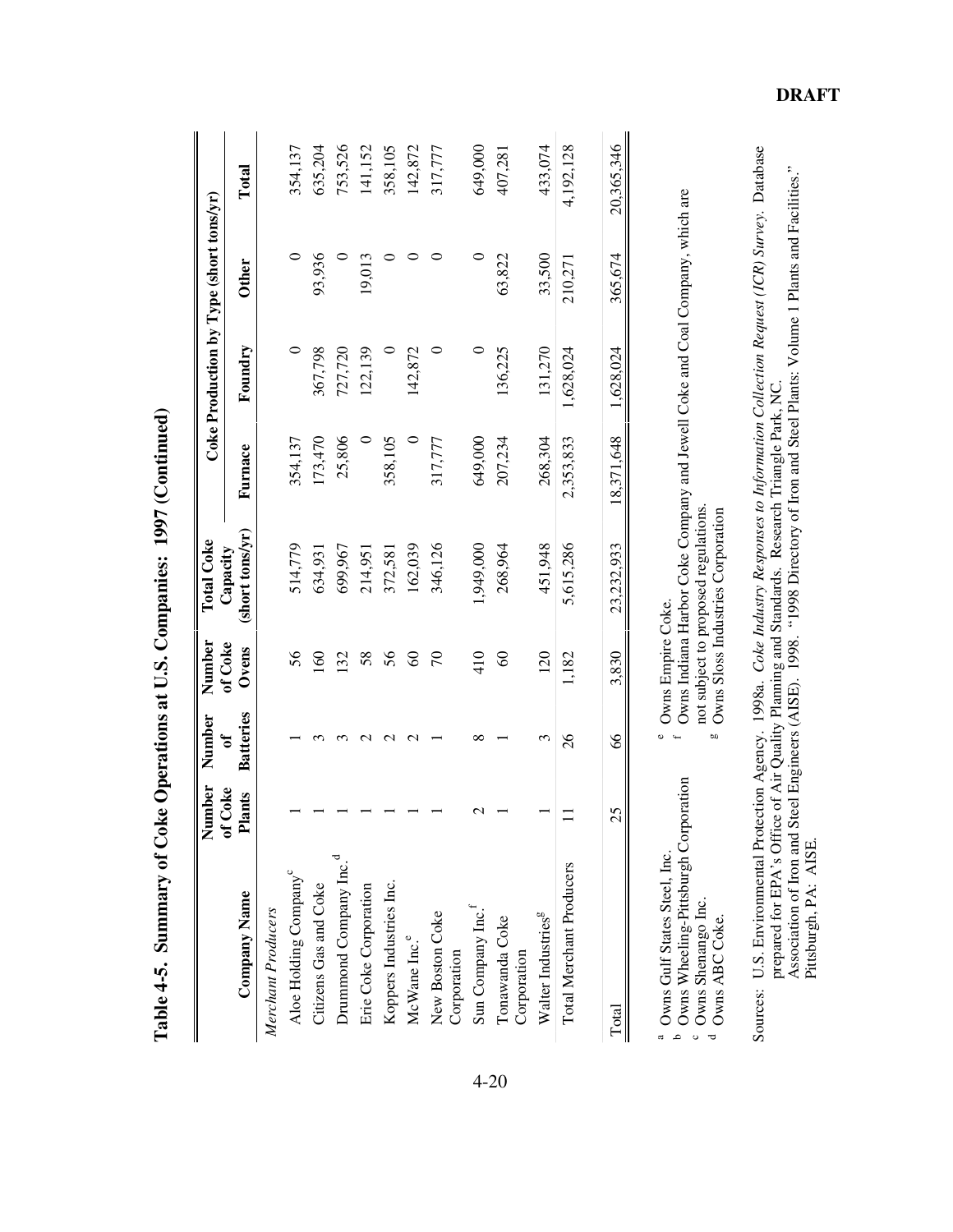Incorporated (owns Empire Coke), and Citizens Gas and Coke. As shown, one merchant producer is a holding company (Aloe Holding Company) and two merchant producers are publicly held companies (Walter Industries, which owns Sloss Industries Corporation, and Sun Company, which owns Jewell Coke and Coal and Indiana Harbor Coke Company). The corporate ownership of the remaining 3 merchant producers could not be identified based on available information.

Table 4-5 provides summary data of coke operations at U.S. companies by type of producer. As shown, USX Corporation is the largest of the nine companies owning integrated producers. As of 1997, this company owned 2 manufacturing plants, 16 coke batteries with 1,084 ovens, and accounted for 44.4 percent of U.S. integrated coke capacity with 7.8 million short tons per year. Alternatively, the Sun Company is the largest of the 10 companies owning merchant producers. As of 1997, this company owned 2 manufacturing plants, 8 coke batteries with 410 ovens, and accounted for 35 percent of U.S. merchant coke capacity with 1.95 million short tons per year.

# *4.3.2 Size*

Company size is likely to be a factor in the distribution of the impacts of the proposed regulation across companies. Grouping the companies by size facilitates the analysis of small business impacts as required by the Regulatory Flexibility Act (RFA) of 1982 as amended by the Small Business Regulatory Enforcement Fairness Act of 1996 (SBREFA). Companies are grouped into small and large categories using Small Business Administration (SBA) general size standard definitions for SIC codes. These size standards are presented either by number of employees or by annual receipt levels, depending on SIC code. The manufacture of coke is covered under SIC code 3312, Blast Furnaces and Steel Mills. Thus, according to SBA size standards, companies owning coke manufacturing facilities and other SIC 3312 plants are small if the total number of employees at the company is less than 1,000; otherwise the company is classified as large.

Potentially affected companies range in size from 130 to over 22,000 employees. Figure 4-6 illustrates the distribution of affected U.S. companies by size based on employment data from Table 4-4. As shown, a total of four companies, or 22.2 percent, are categorized as small, while 15 companies, or 77.8 percent, are in the large category. As expected, the companies owning integrated coke plants are generally larger than the companies owning merchant coke plants. None of the nine companies owning integrated operations have fewer than 1,000 employees or are classified as small businesses. Alternatively, four of the ten companies owning merchant operations have fewer than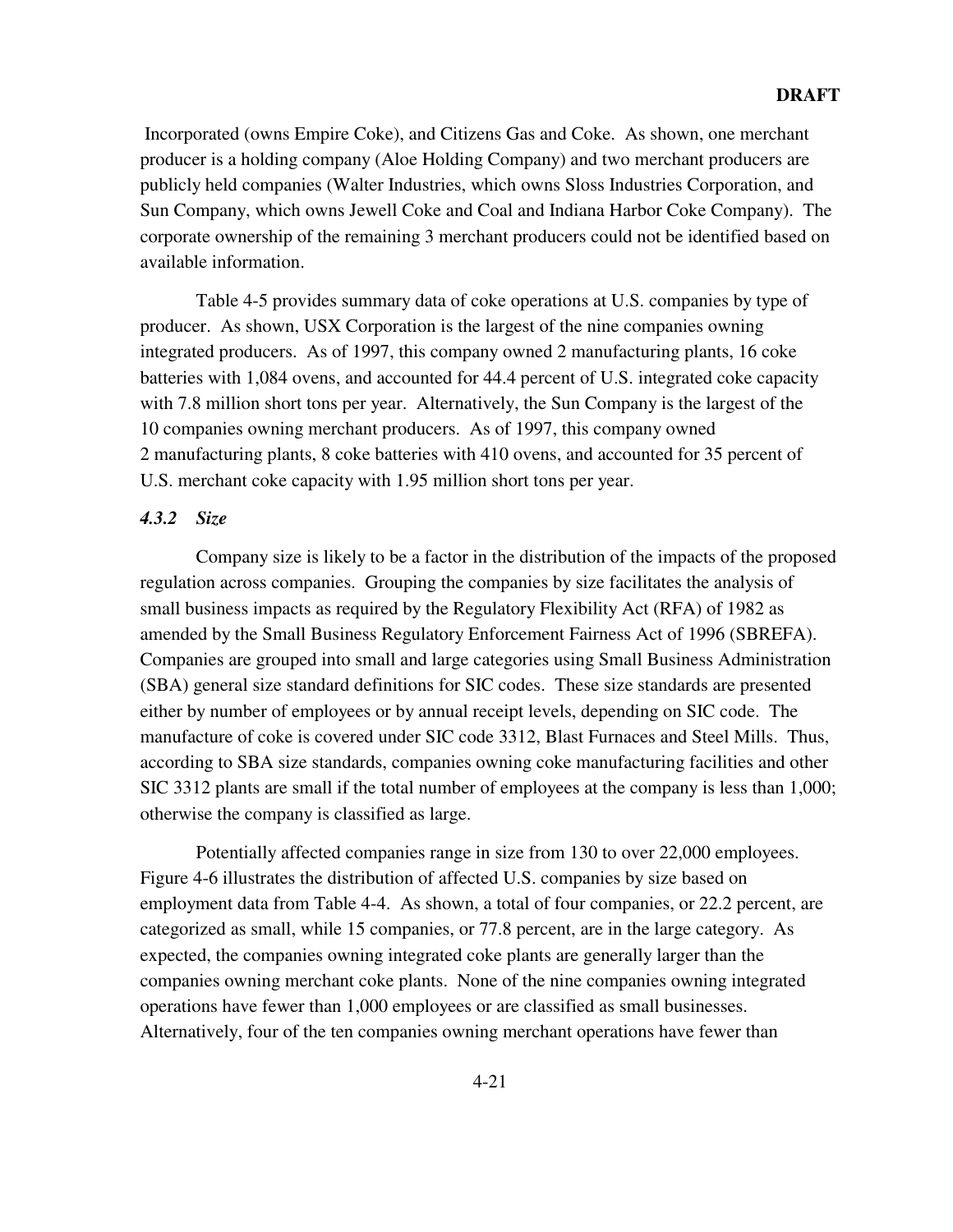1,000 employees. Thus, the four companies that are classified as small businesses according to the SBA size criteria are all merchant producers. It should be noted, however, that not all companies owning merchant coke plants are small. For example, the Sun Company is one of the largest companies shown in Table 4-4 with over 10,000 employees.

Firms may differ in size for on or both of the following reasons:

- Coke manufacturing plants vary widely in size. All else being held equal, firms with large plants are larger than firms with small plants.
- Firms vary in the number of coke plants they own. All else being held equal, firms with more plants are larger than those with fewer plants.

Table 4-6 shows the average size of coke manufacturing plants by company size category. As shown, plants owned by large companies tend to be larger than those owned by small companies. Coke plants owned by small companies averaged 1.25 coke batteries, 61 coke ovens, and 169 employees, while plants owned by large companies averaged 2.9 coke batteries, 180 coke ovens, and 1,619 employees. Table 4-7 shows the distribution of firms by the number of coke manufacturing plants owned. As shown, a correlation seems to exist between the number of plants owned and company size. The average number of coke plants owned by small companies is 1 (i.e., 4 plants owned by 4 companies) as compared to an average of 2.33 (i.e., 35 plants owned by 15 companies). Manufacturing plants owned by these companies that do not produce coke are not reflected in this distribution.

# *4.3.3 Vertical and Horizontal Integration*

Parent companies within the U.S. coke industry may be vertically and/or horizontally integrated. Vertical aspects of the firm's structure reflect the extent to which inputs are purchased from outside the company to be manufactured into products in-house. Firms may own several plants, each of which handles different stages in the production process of the final product. This is the case for integrated producers, but not typical for merchant producers. Integrated producers are owned and operated by large integrated iron and steel companies that are involved with each and every stage of production for steel mill products.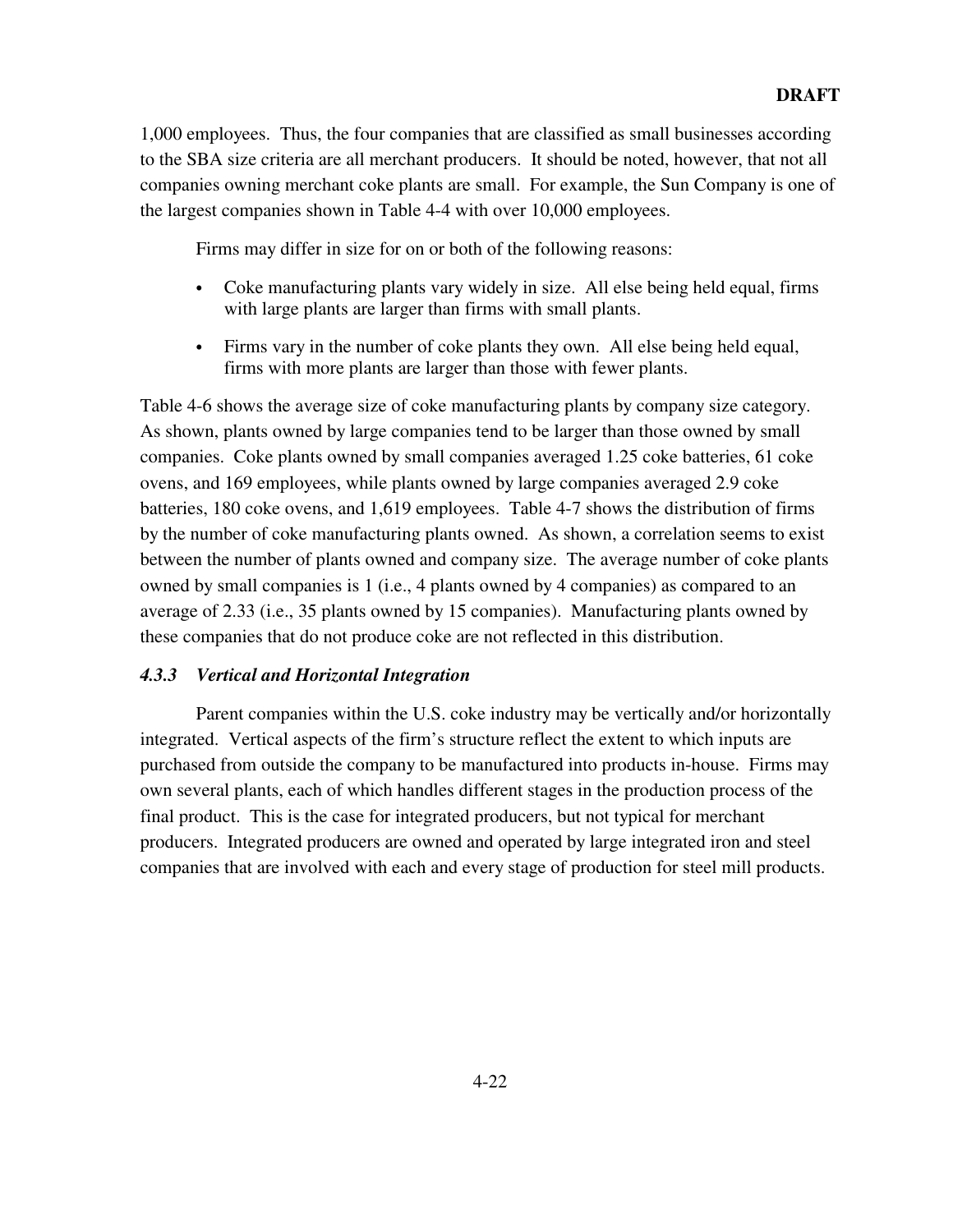

**Figure 4-6. Distribution of Affected U.S. Companies by Size: 1997**

|                              |                  | <b>Average Size of Coke Plant (# per plant)</b> |                   |
|------------------------------|------------------|-------------------------------------------------|-------------------|
| <b>Company Size Category</b> | <b>Batteries</b> | <b>Coke Ovens</b>                               | <b>Employment</b> |
| Small                        | 1.25             | 61.0                                            | 168.5             |
| Large                        | 2.91             | 179.5                                           | 1,619.2           |
| All companies                | 2.64             | 153.2                                           | 1,355.4           |

**Table 4-6. Average Size of Coke Operations by Firm Size Category: 1997**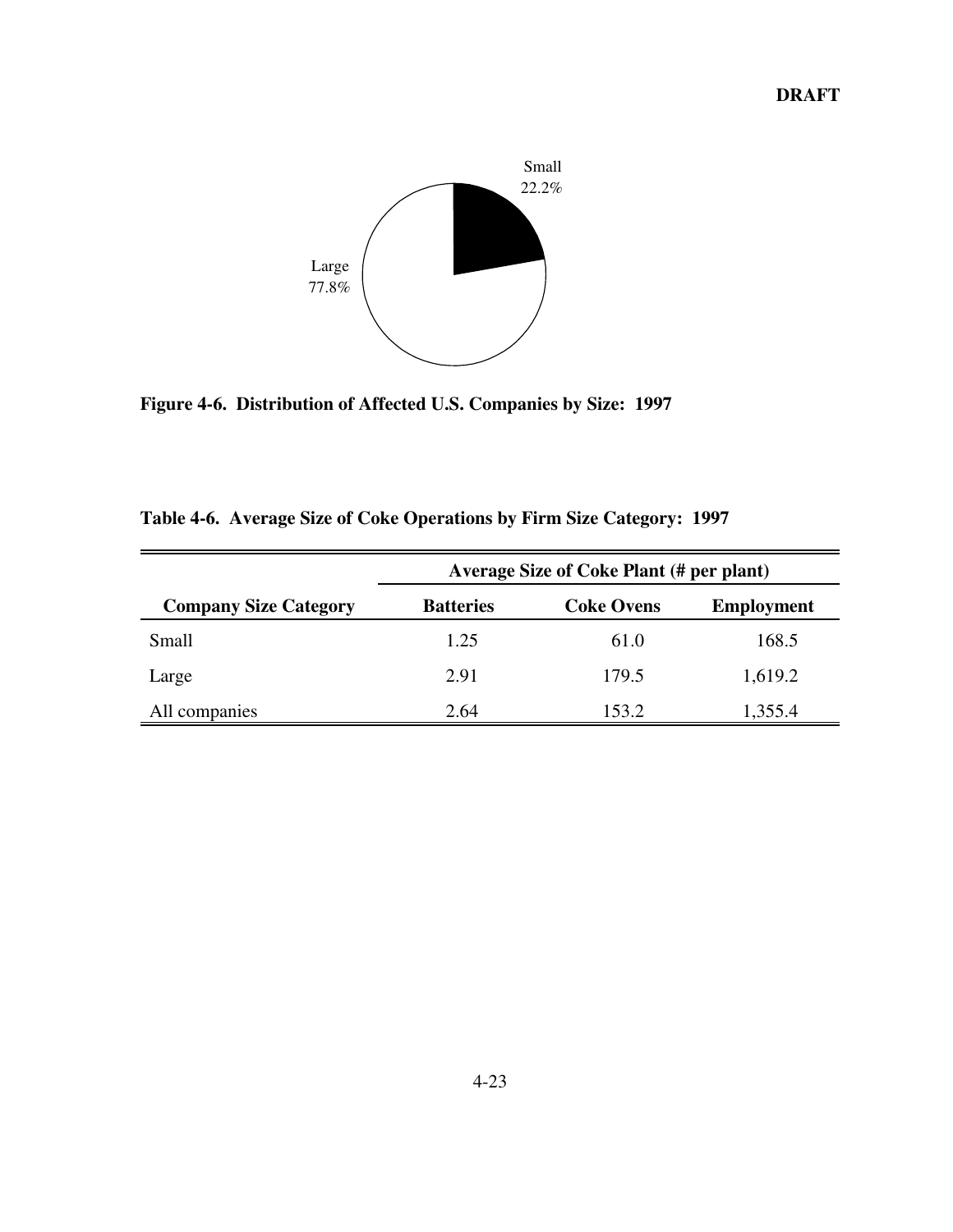|                              |   | <b>Number of Coke Plants Owned per Company</b> |        |              |
|------------------------------|---|------------------------------------------------|--------|--------------|
| <b>Company Size Category</b> |   | $2$ to $3$                                     | Over 3 | <b>Total</b> |
| Small                        |   |                                                |        |              |
| Large                        | Q |                                                |        | 15           |
| All companies                |   |                                                |        | ۱Q.          |

**Table 4-7. Distribution of Companies by Number of Coke Plants: 1997**

This vertical integration may extend from ownership of the basic inputs such as coal and ore mines to the transport and distribution of the final steel mill products. Vertical integration is important because a regulation that increases the cost of manufacturing coke will also affect the cost of the final products that use coke in the production process.

Horizontal aspects of the firm's structure refer to the scale of production in a singleproduct firm or to the scope of production of all products (related and unrelated) in a multiproduct firm. Some of the firms in the U.S. coke industry are horizontally integrated. This diversification goes beyond the coke by-products such as breeze, light oil, coal tar, other coal chemicals. This is particularly true for merchant producers, which are typically owned by diversified companies involved in chemicals, coal, or energy-related industries. Sloss Industries Corporation, which is owned by Walter Industries, has a diversified product-line including specialty chemicals for the rubber, automotive, and agriculture industries and slag wool for primarily thermal and acoustical insulation products (Sloss Industries, 1998). In addition, Koppers also supplies carbon materials and specialty chemicals, refined tars, pressure treated wood products, and commercial grade roofing products (Koppers Industries, 1998).

### *4.3.4 Financial Status*

Based on 1992 data from USITC (1994), Table 4-8 provides a summary of the financial status of U.S. coke companies by type of producer. As shown, integrated producers relied solely on the net sales of furnace coke, while merchant producers relied on sales of furnace, foundry, and industrial coke. Net sales of coke at integrated producers totaled \$1.9 million during 1992 , which dwarfed the net sales of coke at merchant producers of \$430 thousand during that year. Profits and profitability measures were not available for integrated producers because profits are typically defined for their final product making it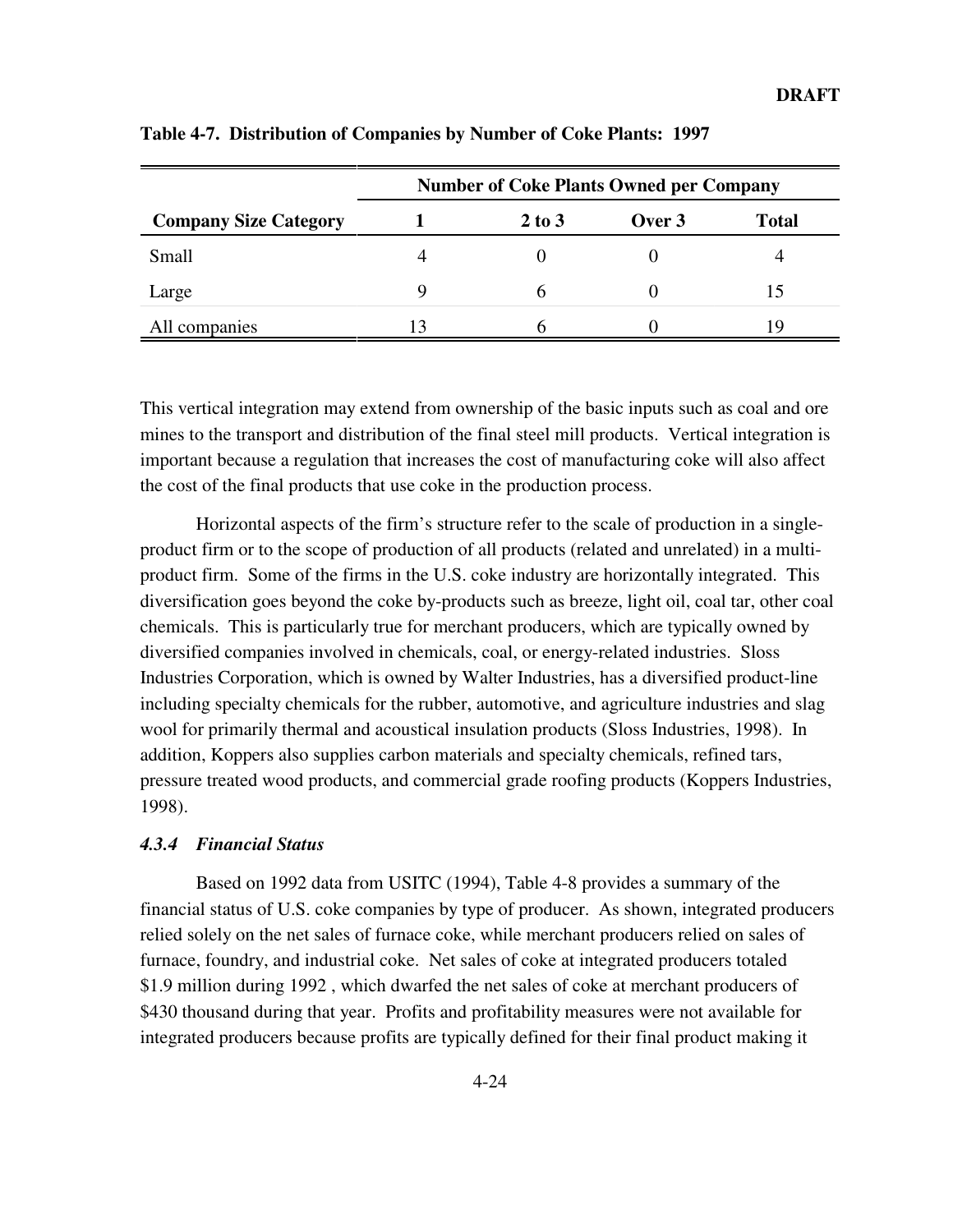|                                            | <b>Integrated</b> | <b>Merchant</b>  |
|--------------------------------------------|-------------------|------------------|
|                                            | <b>Producers</b>  | <b>Producers</b> |
| Net Sales $(\$10^3)$                       |                   |                  |
| Furnace coke                               | \$1,910,213       | \$245,004        |
| Foundry coke                               | \$0               | \$142,606        |
| Industrial coke                            | \$0               | \$42,642         |
| Total                                      | \$1,910,213       | \$430,252        |
| Net Profit <sup>a</sup>                    |                   |                  |
| Absolute $(\$10^3)$                        |                   |                  |
| Furnace coke                               | <b>NA</b>         | \$10,442         |
| Foundry coke                               | <b>NA</b>         | \$23,395         |
| Total                                      | NA                | \$33,837         |
| Per unit (\$/short ton of coke production) |                   |                  |
| Furnace coke                               | <b>NA</b>         | \$3.72           |
| Foundry coke                               | <b>NA</b>         | \$22.90          |
| Total                                      | <b>NA</b>         | \$8.84           |
| Profitability (return on sales)            |                   |                  |
| Furnace coke                               | NA                | 4.3%             |
| Foundry coke                               | <b>NA</b>         | 12.6%            |
| Total                                      | <b>NA</b>         | 7.9%             |

**Table 4-8. Financial Summary of U.S. Coke Industry by Type of Producer: 1992**

 $NA = not available$ 

<sup>a</sup> Profits from the sale of industrial coke are included with profits reported for foundry coke.

Source: U.S. International Trade Commission. 1994. *Metallurgical Coke: Baseline Analysis of the U.S. Industry and Imports.* Publication No. 2745. Washington, DC: U.S. International Trade Commission.

difficult to properly allocate costs to the level of coke production. Merchant producers reported profits and profitability measures as they do not have this problem. Reported profits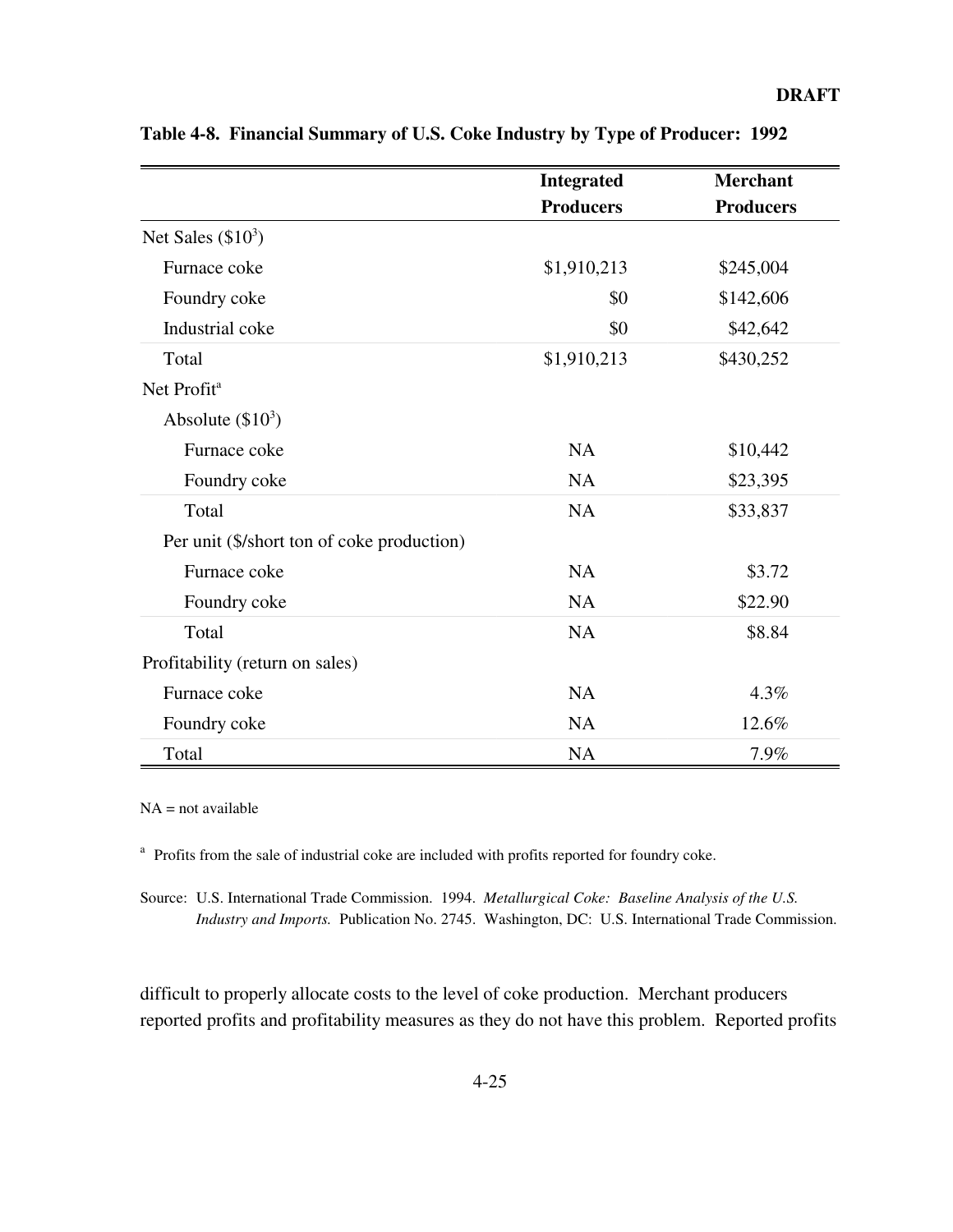margins were higher for foundry and industrial coke relative to furnace coke. As shown, merchant producers earned a net profit of \$3.72 per short ton of furnace coke and \$22.90 per short ton of foundry and industrial coke (combined profits were reported only). Thus, their return on sales was 4.3 percent for furnace coke and 12.6 percent for foundry coke.

# **4.4 Industry Trends**

During the 1970s and 1980s, integrated steelmakers shut down blast furnaces in response to reduced demand for steel thereby reducing the demand for furnace coke. During this time, many coke batteries were shut down thereby reducing the supply of coke. During the 1990s, the improved U.S. economy has produced strong demand for steel and now domestic coke consumption exceeds production. This deficit may increase because many domestic furnace coke batteries are approaching their life expectancies and may be shut down rather than rebuilt. However, no new coke batteries have been built and only 2 coke oven batteries have been rebuilt since 1990—National Steel in Ecorse, Michigan and Bethlehem Steel in Burns Harbor, Indiana (Agarwal et al., 1996). Most recent investments in new cokemaking have been made in non-recovery coke batteries as opposed to by-product recovery coke batteries. In fact, LTV Steel Corporation and the U.S. Steelworkers Union are reportedly exploring the possibility of locating a non-recovery coke facility on the site of the steelmaker's current coke plant in Pittsburgh (American Metal Market, 1998). LTV closed this coke plant at the end of 1997 because its operating and environmental performance deteriorated to the point it was unable to meet CAA requirements without prohibitive investments of between \$400 and \$50 million (*New Steel*, 1997a).

Faced with the prospect of spending hundreds of millions of dollars to rebuild aging coke batteries, many integrated steelmakers have totally abandoned their captive cokemaking operations and now rely on outside suppliers. As of 1997, there were five integrated steel companies that did not produce their own coke and had to purchase this input from merchant plants, foreign sources, or other integrated producers with coke surpluses. These integrated steel companies include Inland Steel, Rouge Steel, USS/Kobe Steel, WCI Steel, and Weirton Steel with an estimated aggregate coke demand of 5.8 million short tons (Hogan and Koelble, 1996). In addition, there are four other integrated producers that currently have coke deficits. However, there are few integrated producers with coke surpluses to take up the slack. Hogan and Koelble (1996) reported that only 4 integrated steelmakers had coke surpluses as of 1995. This number is now down to 3 with the March 1998 closing of Bethlehem Steel's coke operations in Bethlehem, Pennsylvania (*New Steel*, 1998b). These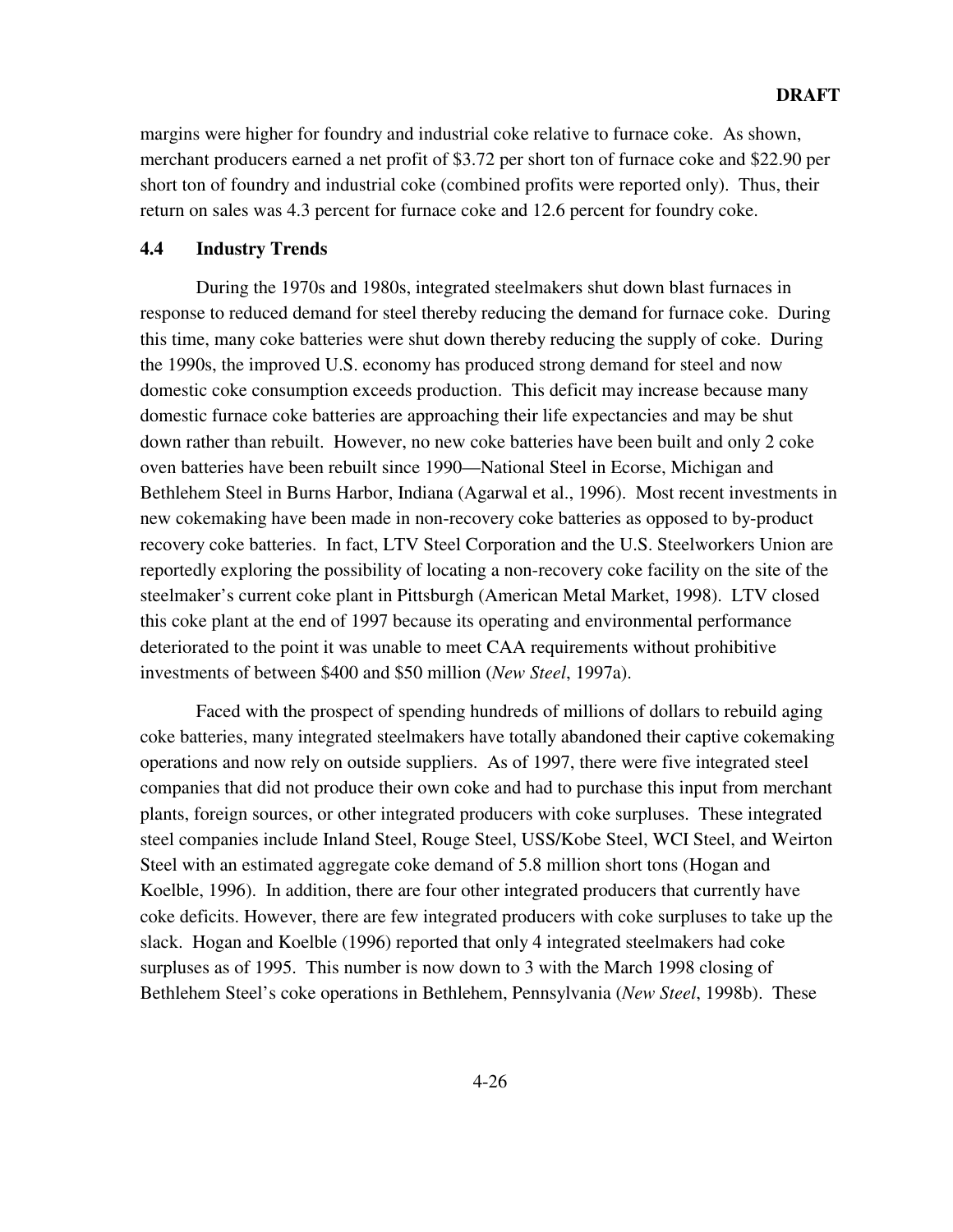recent closures by LTV and Bethlehem removed 2.4 million short tons, or 10.5 percent, of U.S. coke capacity (*New Steel*, 1998b).

Furthermore, several integrated firms have sold some or all of their coke batteries to merchant companies, which then sell the majority of the coke they produce to the steel company at which the battery is located. Some of these are existing coke batteries, and others are newly rebuilt batteries, including some that use the non-recovery cokemaking process. An example is the Indiana Harbor Coke Company's coke batteries located at Inland Steel's Indiana Harbor Works in East Chicago, Indiana. Both National Steel and Bethlehem Steel have recently sold coke batteries to DTE Energy Company (*New Steel*, 1998a; *New Steel*, 1997b). Both steel companies will continue to operate the batteries and will buy the majority of the coke produced by the batteries from DTE at market value (National Steel, 1998).

These recent trends should have the following future impacts on the U.S. coke industry:

- Reduce the share of furnace coke produced by integrated producers thereby increasing reliance on merchant producers and foreign sources.
- Increase the furnace coke share of merchant production as these producers respond to expected increases in market prices for furnace coke, which also has lower production cost than foundry coke.
- Increase the volume of foreign imports of furnace and foundry coke as domestic demand continues to exceed domestic supply.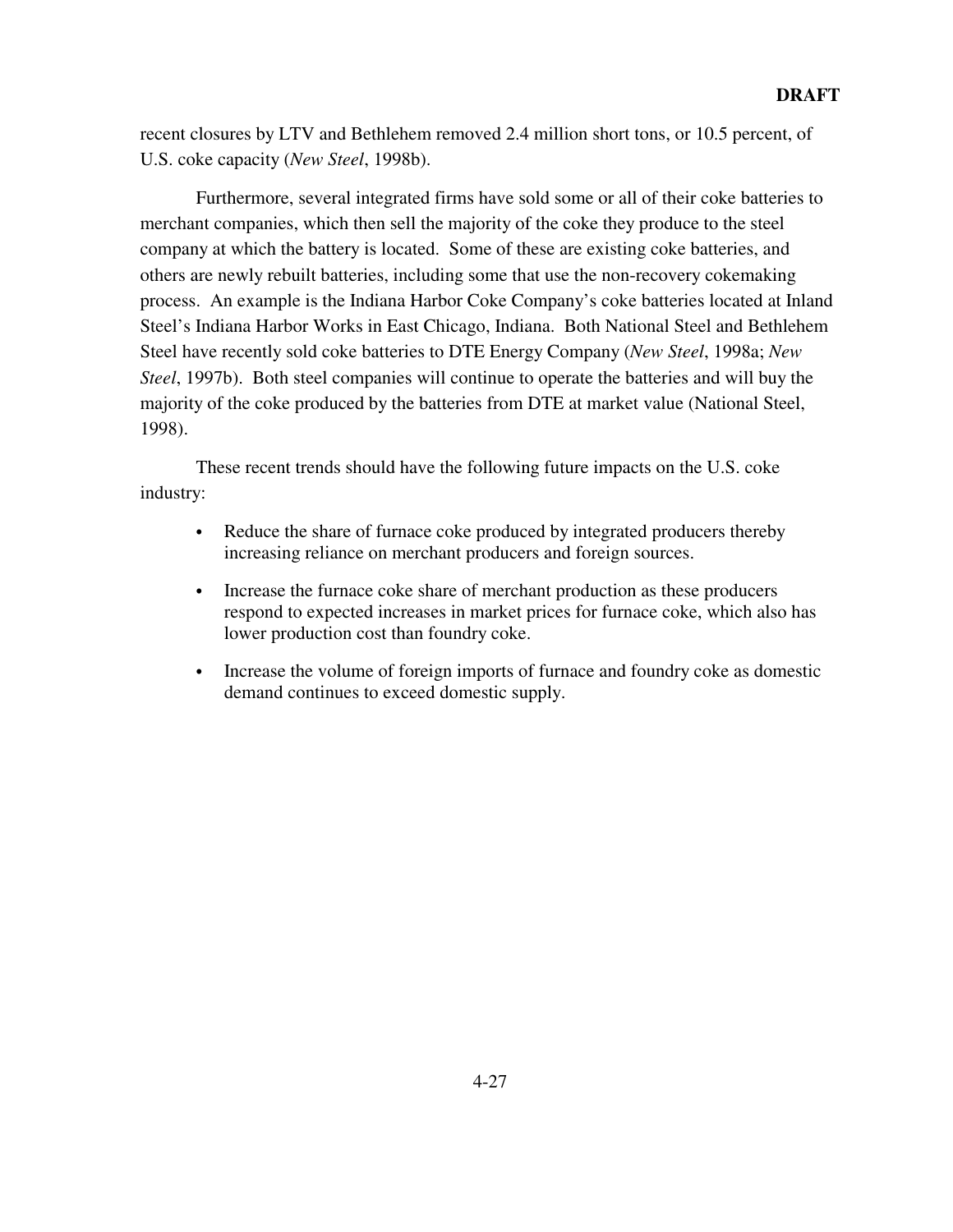#### **SECTION 5**

### **MARKET DATA**

This section presents historical and projected market data for coke products. Historical market data include the volumes of U.S. production, apparent consumption, and foreign trade, as well as market prices. In addition to historical market data, this section provides future projections of U.S. production and consumption of coke.

# **5.1 Market Volumes**

Table 5-1 provides the historical volumes of U.S. production, foreign trade, changes in inventories, and apparent consumption of coke. Historical domestic data for 1980 through 1997 were obtained from the U.S. Department of Energy's Energy Information Administration (EIA) and supplemented by USITC (1994) and Hogan and Koelble (1996). Historical data for U.S. exports and imports of coke were obtained from the U.S. International Trade Commission's Trade Database (USITC, 1998).

#### *5.1.1 Production*

As shown in Table 5-1, U.S. coke production has declined by 52 percent from 46.1 million short tons in 1980 to 22.1 million short tons in 1997. During this period, coke production declined at an average annual rate of 3.1 percent, with growth from year to year varying slightly throughout the period. The largest decline occurred between 1981 and 1982 as U.S. coke production fell from 42.8 to 28.1 million short tons. This reduction was caused by the large-scale restructuring of the U.S. steel industry during which a large number of integrated mills and their associated cokemaking plants were shutdown. As shown in Table 5-1, the production volume of coke remained relatively stable during the remainder of the 1980s. U.S. coke production was almost unchanged from 28.1 million short tons in 1982 to 28 million short tons in 1989. However, during the 1990s, it has steadily declined by an average of 2.6 percent per year. This steady reduction is associated with the closings of aging cokemaking operations by a number of integrated U.S. steel producers.

Table 5-2 provides U.S. coke production by type of producer for 1980 through 1997. As shown, both integrated and merchant coke production have declined over this period. Integrated coke production has declined by 54 percent from 41.9 million short tons in 1980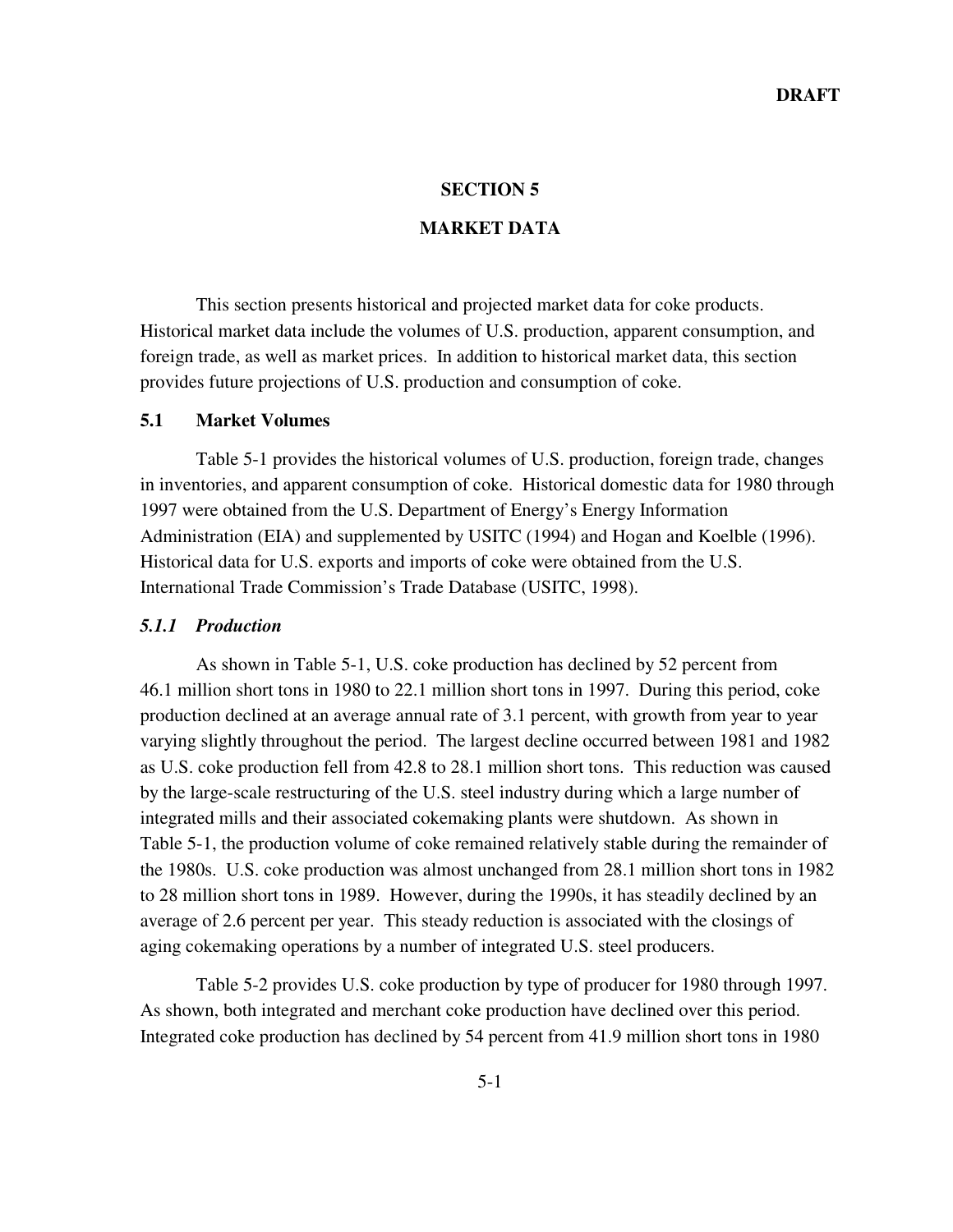|           |                        |                |                                    | <b>Changes</b> in  | <b>Apparent</b>          |
|-----------|------------------------|----------------|------------------------------------|--------------------|--------------------------|
| Year      | <b>U.S. Production</b> | <b>Exports</b> | <b>Imports</b>                     | <b>Inventories</b> | Consumption <sup>a</sup> |
| 1980      | 46,132                 | 2,071          | 659                                | 3,442              | 41,278                   |
| 1981      | 42,786                 | 1,170          | 527                                | $-1,903$           | 44,046                   |
| 1982      | 28,115                 | 993            | 120                                | 1,466              | 25,776                   |
| 1983      | 25,808                 | 665            | 35                                 | $-4,672$           | 29,850                   |
| 1984      | 30,561                 | 1,045          | 582                                | 198                | 29,900                   |
| 1985      | 28,651                 | 1,122          | 578                                | $-1,163$           | 29,270                   |
| 1986      | 25,540                 | 1,004          | 329                                | $-487$             | 25,352                   |
| 1987      | 26,304                 | 574            | 922                                | $-1,012$           | 27,664                   |
| 1988      | 28,945                 | 1,093          | 2,688                              | 529                | 30,011                   |
| 1989      | 28,045                 | 1,085          | 2,311                              | 336                | 28,935                   |
| 1990      | 27,617                 | 572            | 1,078                              | $-1$               | 28,124                   |
| 1991      | 24,046                 | 740            | 1,185                              | 189                | 24,302                   |
| 1992      | 23,410                 | 642            | 2,098                              | $-224$             | 25,090                   |
| 1993      | 23,182                 | 835            | 2,155                              | $-422$             | 25,924                   |
| 1994      | 22,686                 | 660            | 3,338                              | $-525$             | 25,889                   |
| 1995      | 23,749                 | 750            | 3,820                              | 366                | 26,453                   |
| 1996      | 23,075                 | 1,121          | 2,543                              | 21                 | 24,476                   |
| 1997      | 22,115                 | 832            | 3,185                              | 3                  | 24,465                   |
|           |                        |                | <b>Average Annual Growth Rates</b> |                    |                          |
| 1980-1997 | $-3.1%$                | $-3.5%$        | 22.5%                              | $-5.9%$            | $-2.4%$                  |
| 1980-1989 | $-4.4%$                | $-5.3%$        | 27.9%                              | $-10.0\%$          | $-3.3%$                  |
| 1989-1997 | $-2.6%$                | $-2.9%$        | 4.7%                               | $-12.4%$           | $-1.9%$                  |

**Table 5-1. U.S. Production, Foreign Trade, and Apparent Consumption of Coke: 1980-1997 (103 short tons)**

<sup>a</sup> Apparent consumption is equal to U.S. production minus exports plus imports minus changes in inventories.

Sources: U.S. Department of Energy. "AER Database: Coke Overview, 1949-1997." <http://tonto.eia.doe.gov/aer/aer-toc-d.cfm>. Washington, DC: Energy Information Administration. As obtained on September 14, 1998a. Hogan, William T., and Frank T. Koelble. 1996. "Steel's Coke Deficit: 5.6 Million Tons and Growing." *New Steel* 12(12):50-59. U.S. International Trade Commission. Trade Database: Version 1.7.1. <http://205.197.120.17/scripts/user\_set.asp> As obtained in September 1998.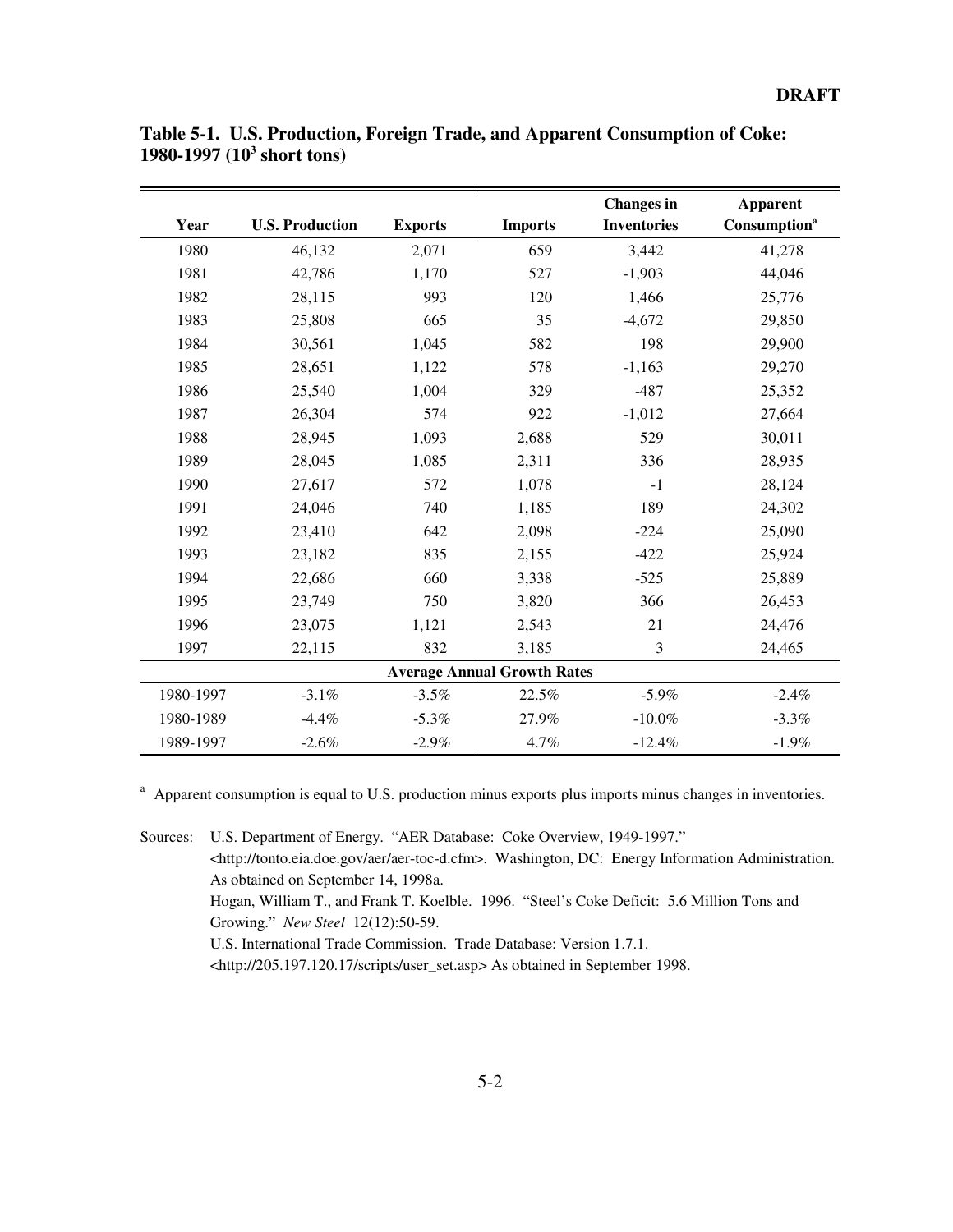|           | <b>Integrated Producers</b> |              | <b>Merchant Producers</b>          |              |                     |
|-----------|-----------------------------|--------------|------------------------------------|--------------|---------------------|
| Year      | <b>Volume</b>               | <b>Share</b> | <b>Volume</b>                      | <b>Share</b> | <b>Total Volume</b> |
| 1980      | 41,899                      | 90.8%        | 4,233                              | 9.2%         | 46,132              |
| 1981      | 38,903                      | 90.9%        | 3,884                              | 9.1%         | 42,787              |
| 1982      | 25,374                      | 90.3%        | 2,741                              | 9.7%         | 28,115              |
| 1983      | 22,556                      | 87.4%        | 3,253                              | 12.6%        | 25,808              |
| 1984      | 26,791                      | 87.7%        | 3,770                              | 12.3%        | 30,561              |
| 1985      | 25,175                      | 87.9%        | 3,476                              | 12.1%        | 28,651              |
| 1986      | 22,251                      | 87.1%        | 3,289                              | 12.9%        | 25,540              |
| 1987      | 22,973                      | 87.3%        | 3,331                              | 12.7%        | 26,304              |
| 1988      | 25,490                      | $88.1\%$     | 3,455                              | 11.9%        | 28,945              |
| 1989      | 24,808                      | 88.5%        | 3,237                              | 11.5%        | 28,045              |
| 1990      | 23,892                      | 86.5%        | 3,724                              | 13.5%        | 27,616              |
| 1991      | 20,796                      | 86.5%        | 3,252                              | 13.5%        | 24,046              |
| 1992      | 20,162                      | 86.1%        | 3,248                              | 13.9%        | 23,410              |
| 1993      | 19,973                      | 86.2%        | 3,209                              | 13.8%        | 23,183              |
| 1994      | 19,444                      | 85.7%        | 3,244                              | 14.3%        | 22,686              |
| 1995      | 20,510                      | 86.4%        | 3,240                              | 13.6%        | 23,749              |
| 1996      | 19,969                      | 86.5%        | 3,105                              | 13.5%        | 23,075              |
| 1997      | 19,213                      | 86.9%        | 2,903                              | 13.1%        | 22,116              |
|           |                             |              | <b>Average Annual Growth Rates</b> |              |                     |
| 1980-1997 | $-3.2%$                     | $-0.3\%$     | $-1.8\%$                           | 2.5%         | $-3.1%$             |
| 1980-1989 | $-4.5%$                     | $-0.3%$      | $-2.6%$                            | 2.9%         | $-4.4%$             |
| 1989-1997 | $-2.8%$                     | $-0.2\%$     | $-1.3%$                            | 1.7%         | $-2.6\%$            |

Table 5-2. U.S. Coke Production by Type of Producer: 1980-1997 (10<sup>3</sup> short tons)

Source: U.S. Department of Energy. Various years. "Quarterly Coal Report." Washington, DC: Energy Information Administration.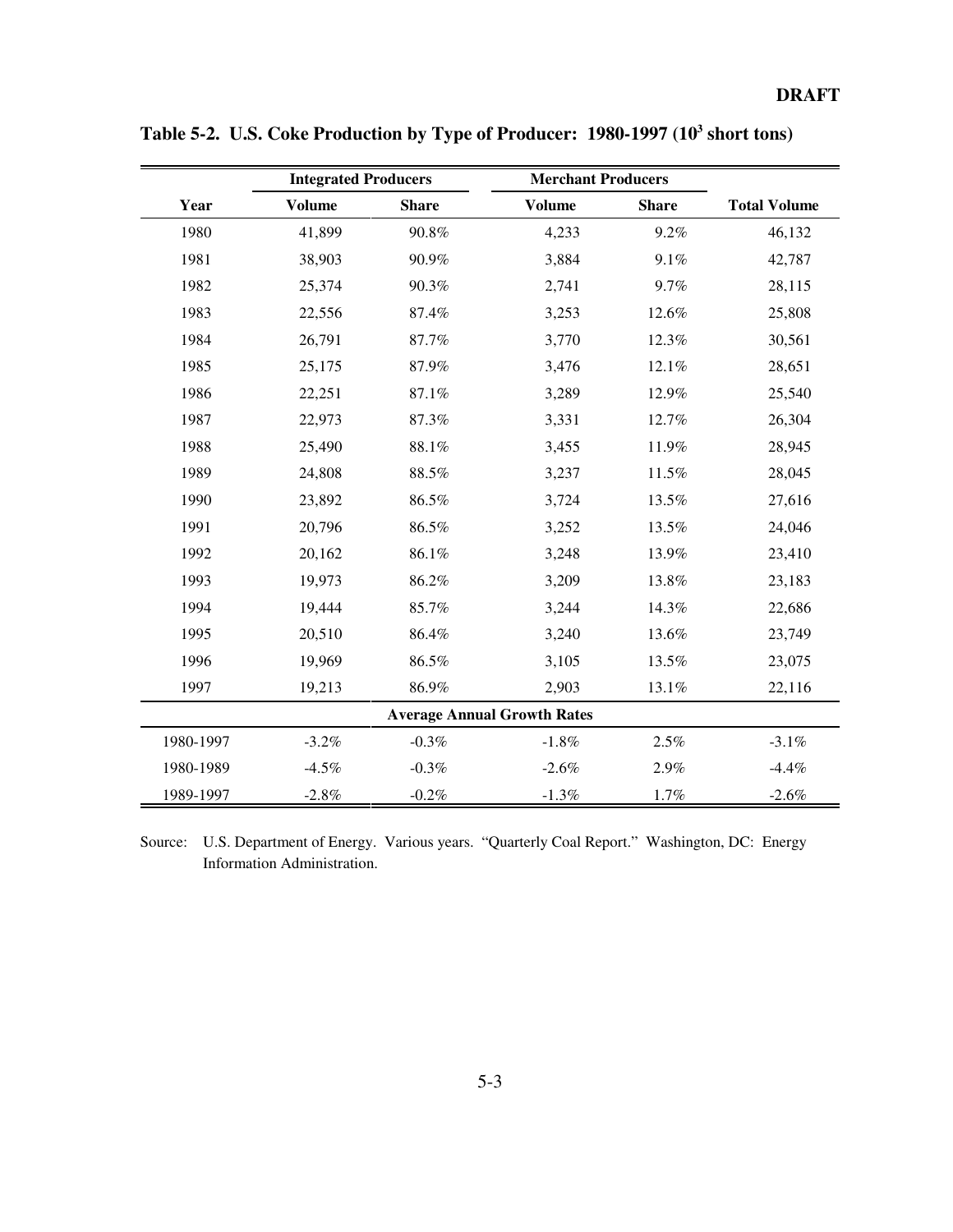to 19.2 million short tons in 1997—an average annual decline of 3.2 percent. Merchant coke production has declined by 31.5 percent from 4.2 million short tons in 1980 to 2.9 million short tons in 1997—an average annual decline of 1.8 percent. These declines follow the general trends for total U.S. coke production discussed above. Furthermore, integrated production dominates the U.S. coke industry. As shown in Table 5-2, integrated producers accounted for 91 percent of U.S. coke production in 1980 and continued strong with 87 percent in 1997. Merchant producer's share slightly increased from 9.2 percent in 1980 to 13.1 percent in 1997. Integrated production includes only furnace coke, while merchant production includes both furnace and foundry coke. However, available sources do not provide a breakdown of merchant production by type of coke.

Thus, to provide U.S. production by type of coke, the Agency generated historical estimates of the furnace coke share of merchant production. Based on limited time-series data from Hogan and Koelble (1996) on the furnace coke share of merchant coke production, regression analysis was employed to estimate an equation to project this share from 1980 through 1997.<sup>1</sup> The following time trend equation was estimated using ordinary least squares (with t-statistics shown in parentheses below coefficients):

Furthermore, the three cases are given by:

\n
$$
6.1 = 39.0 \quad (39.3)
$$
\n(5.1)

This equation appears to be highly predictive with an adjusted R-Square value of 0.9987. The Agency estimated U.S. furnace coke production from merchant producers by multiply the projected shares from Eq. (5.1) by total merchant coke production for each year from 1980 through 1997. U.S. foundry coke production was then derived as the residual volume.

Table 5-3 provides historical data on U.S. furnace coke production by producer type. As shown, U.S. production of furnace coke has declined by 51 percent from 42.8 million short tons in 1980 to 21 million short tons in 1997—an average annual reduction of 3 percent. Integrated producers have been predominant and accounted for 98 percent of U.S. furnace coke production in 1980. This share has declined by 6.5 percent over time to 91.5 percent as of 1997. This decline is attributable to reductions in U.S. cokemaking capacity due to plant closings at integrated producers. As a result, merchant producer's share has increased by four-fold from 2.1 percent in 1980 to 8.5 percent in 1997. This increase is not only due to declines at integrated producers but also steady increases in production by

<sup>&</sup>lt;sup>1</sup>The time-series data consisted of only 3 annual observations for 1979 (19 percent), 1988 (39.6 percent), and 1996 (59.6 percent).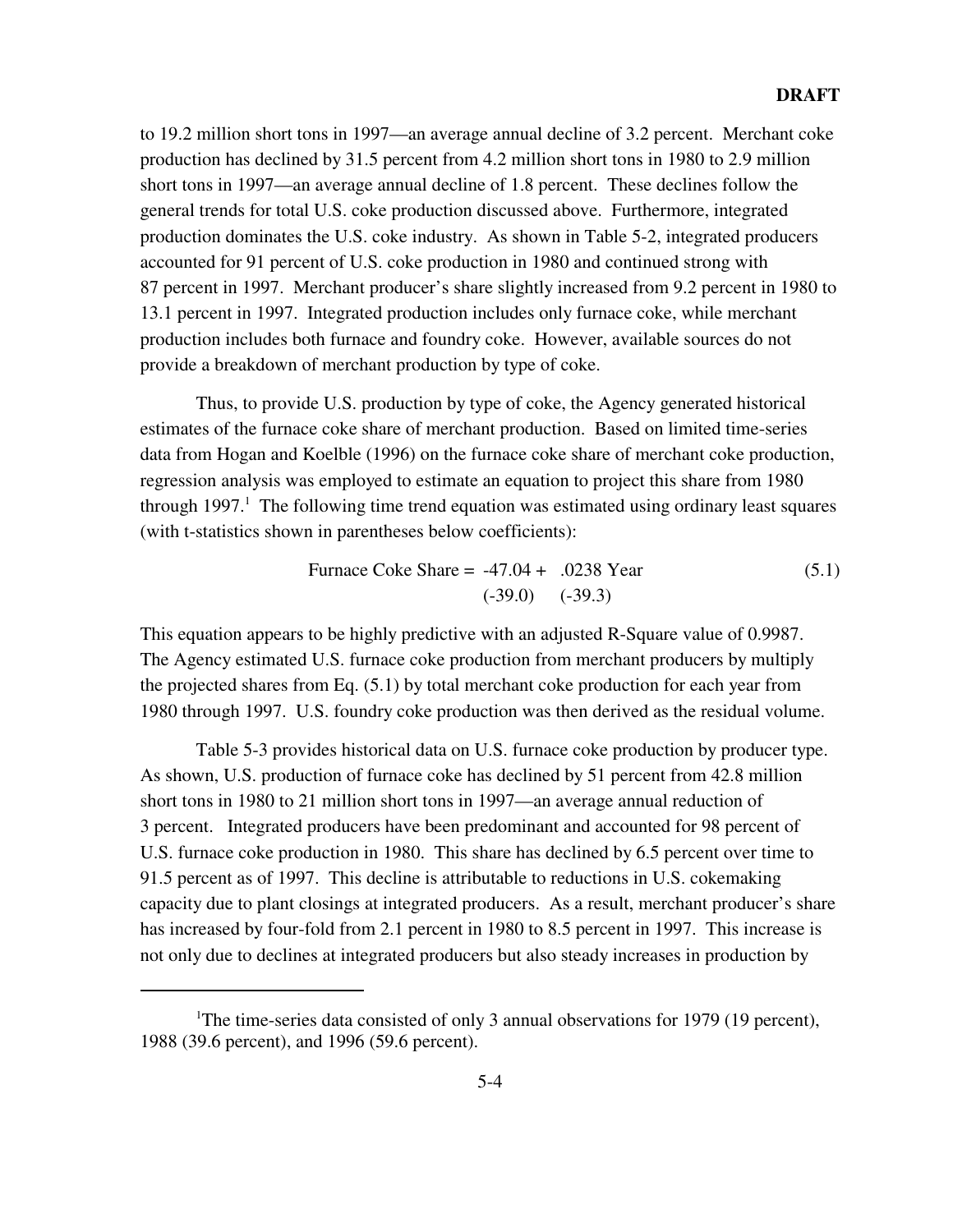|           | <b>Integrated Producers</b> |              | <b>Merchant Producers</b>          |              |                         |
|-----------|-----------------------------|--------------|------------------------------------|--------------|-------------------------|
| Year      | <b>Volume</b>               | <b>Share</b> | <b>Volume</b>                      | <b>Share</b> | <b>Total Production</b> |
| 1980      | 41,899                      | 97.9%        | 893                                | $2.1\%$      | 42,792                  |
| 1981      | 38,903                      | 97.7%        | 912                                | 2.3%         | 39,815                  |
| 1982      | 25,374                      | 97.3%        | 709                                | 2.7%         | 26,083                  |
| 1983      | 22,556                      | 96.1%        | 919                                | 3.9%         | 23,475                  |
| 1984      | 26,791                      | 95.9%        | 1,156                              | 4.1%         | 27,947                  |
| 1985      | 25,175                      | 95.6%        | 1,148                              | 4.4%         | 26,323                  |
| 1986      | 22,251                      | 95.0%        | 1,165                              | $5.0\%$      | 23,416                  |
| 1987      | 22,973                      | 94.8%        | 1,259                              | 5.2%         | 24,232                  |
| 1988      | 25,490                      | 94.8%        | 1,389                              | 5.2%         | 26,879                  |
| 1989      | 24,808                      | 94.7%        | 1,378                              | 5.3%         | 26,186                  |
| 1990      | 23,892                      | 93.7%        | 1,675                              | 6.3%         | 25,567                  |
| 1991      | 20,796                      | 93.1%        | 1,540                              | 6.9%         | 22,336                  |
| 1992      | 20,162                      | 92.6%        | 1,616                              | 7.4%         | 21,778                  |
| 1993      | 19,973                      | 92.3%        | 1,673                              | 7.7%         | 21,646                  |
| 1994      | 19,444                      | 91.7%        | 1,768                              | 8.3%         | 21,212                  |
| 1995      | 20,510                      | 91.8%        | 1,844                              | $8.2\%$      | 22,354                  |
| 1996      | 19,969                      | 91.6%        | 1,841                              | 8.4%         | 21,810                  |
| 1997      | 19,213                      | 91.5%        | 1,790                              | $8.5\%$      | 21,003                  |
|           |                             |              | <b>Average Annual Growth Rates</b> |              |                         |
| 1980-1997 | $-3.2\%$                    | $-0.4%$      | 5.9%                               | $18.1\%$     | $-3.0\%$                |
| 1980-1989 | $-4.5%$                     | $-0.4%$      | $6.0\%$                            | 16.9%        | $-4.3%$                 |
| 1989-1997 | $-2.8%$                     | $-0.4%$      | 3.7%                               | 7.7%         | $-2.5%$                 |

**Table 5-3. U.S. Production of Furnace Coke by Producer Type: 1980-1997 (103 short tons)**

Sources: U.S. Department of Energy. Various years. "Annual Coal Report." Washington, DC: Energy Information Administration. EPA estimates.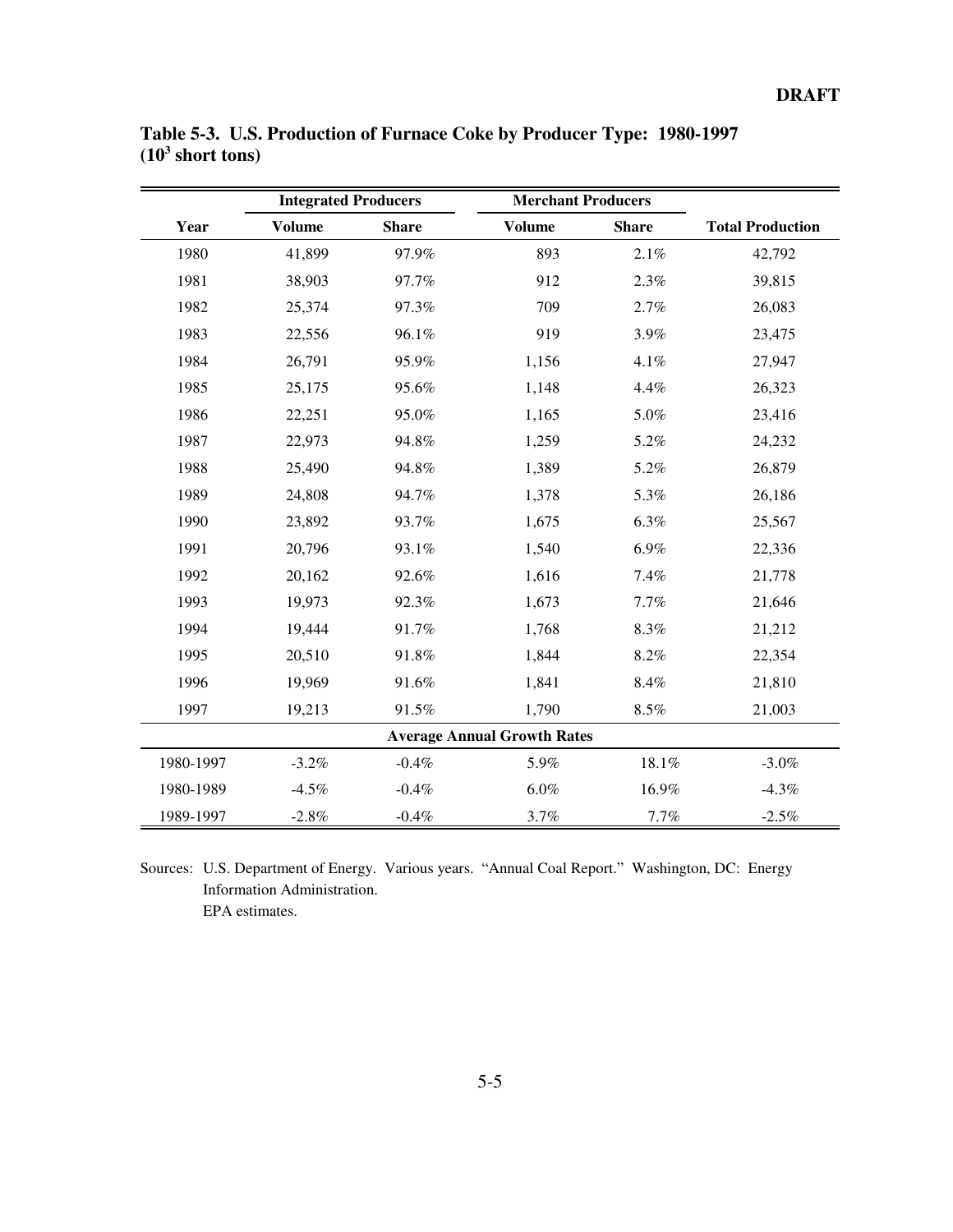|           | <b>Integrated Producers</b> |              | <b>Merchant Producers</b>          |              |                         |
|-----------|-----------------------------|--------------|------------------------------------|--------------|-------------------------|
| Year      | <b>Volume</b>               | <b>Share</b> | <b>Volume</b>                      | <b>Share</b> | <b>Total Production</b> |
| 1980      | $\boldsymbol{0}$            | $0.0\%$      | 3,340                              | 100.0%       | 3,340                   |
| 1981      | $\boldsymbol{0}$            | $0.0\%$      | 2,972                              | 100.0%       | 2,972                   |
| 1982      | $\boldsymbol{0}$            | $0.0\%$      | 2,032                              | 100.0%       | 2,032                   |
| 1983      | $\boldsymbol{0}$            | $0.0\%$      | 2,334                              | 100.0%       | 2,334                   |
| 1984      | $\boldsymbol{0}$            | $0.0\%$      | 2,614                              | $100.0\%$    | 2,614                   |
| 1985      | $\boldsymbol{0}$            | $0.0\%$      | 2,328                              | 100.0%       | 2,328                   |
| 1986      | $\boldsymbol{0}$            | $0.0\%$      | 2,124                              | 100.0%       | 2,124                   |
| 1987      | $\boldsymbol{0}$            | $0.0\%$      | 2,072                              | 100.0%       | 2,072                   |
| 1988      | $\boldsymbol{0}$            | $0.0\%$      | 2,066                              | 100.0%       | 2,066                   |
| 1989      | $\boldsymbol{0}$            | $0.0\%$      | 1,859                              | 100.0%       | 1,859                   |
| 1990      | $\boldsymbol{0}$            | $0.0\%$      | 2,049                              | 100.0%       | 2,049                   |
| 1991      | $\boldsymbol{0}$            | $0.0\%$      | 1,712                              | 100.0%       | 1,712                   |
| 1992      | $\boldsymbol{0}$            | $0.0\%$      | 1,632                              | 100.0%       | 1,632                   |
| 1993      | $\boldsymbol{0}$            | $0.0\%$      | 1,536                              | 100.0%       | 1,536                   |
| 1994      | $\boldsymbol{0}$            | $0.0\%$      | 1,476                              | 100.0%       | 1,476                   |
| 1995      | $\boldsymbol{0}$            | $0.0\%$      | 1,396                              | 100.0%       | 1,396                   |
| 1996      | $\boldsymbol{0}$            | $0.0\%$      | 1,264                              | $100.0\%$    | 1,264                   |
| 1997      | $\boldsymbol{0}$            | $0.0\%$      | 1,113                              | 100.0%       | 1,113                   |
|           |                             |              | <b>Average Annual Growth Rates</b> |              |                         |
| 1980-1997 | $0.0\%$                     | $0.0\%$      | $-3.9%$                            | $0.0\%$      | $-3.9%$                 |
| 1980-1989 | $0.0\%$                     | $0.0\%$      | $-4.9%$                            | $0.0\%$      | $-4.9%$                 |
| 1989-1997 | $0.0\%$                     | $0.0\%$      | $-5.9%$                            | $0.0\%$      | $-5.9\%$                |

**Table 5-4. U.S. Production of Foundry Coke by Producer Type: 1980-1997a (103 short tons)**

<sup>a</sup> May include some coke screenings or industrial coke.

Source: EPA estimates.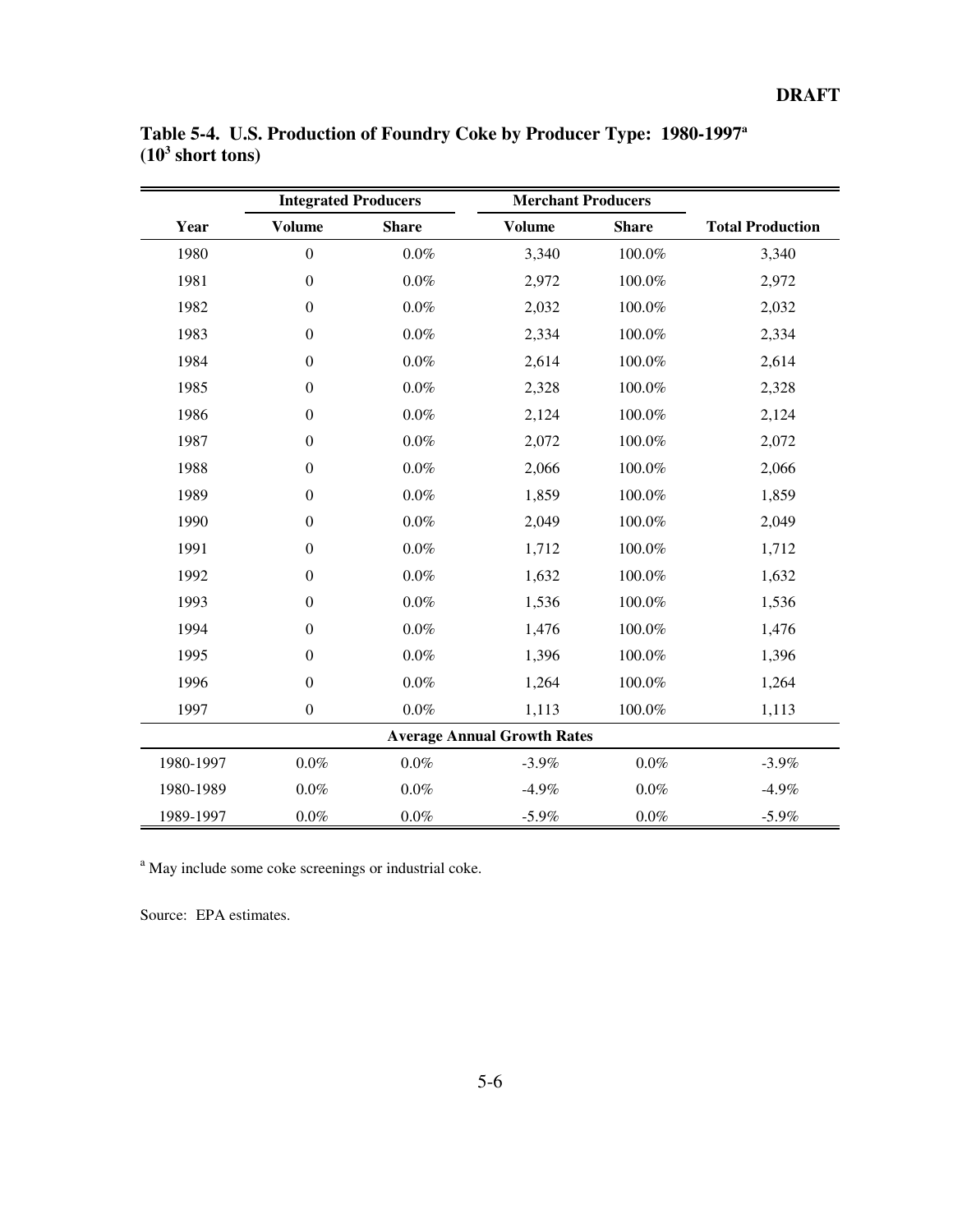merchant producers. As shown in Table 5-3, merchant production of furnace coke has doubled over this period from an estimated 0.9 million short tons in 1980 to 1.8 million short tons in 1997—an average increase of almost 6 percent per year.

Table 5-4 provides historical data on U.S. foundry coke production. As discussed previously, all foundry coke is manufactured at merchant plants. Although merchant production of furnace coke has increased over time, their production of foundry coke has steadily declined. As shown, U.S. production of foundry coke has declined by two-thirds from an estimated 3.34 million short tons in 1980 to 1.11 million short tons in 1997—an average annual reduction of 3 percent. These reductions are attributable to two factors: 1) declining demand by iron foundries, and 2) increasing incentive to shift production toward furnace coke. During the 1980s, the demand for iron castings declined because of the poor performance of the U.S. economy and changes in the automotive industry (i.e., reduced demand and material substitution). As a result, one-third of the U.S. foundries shut down operations (USITC, 1994). Reductions in demand have continued throughout the 1990s as foundries have made technological improvements, similar to those at blast furnaces, to reduce the amount of coke required to produce castings. In addition, merchant producers now face increasing incentives of expected higher prices and lower costs of producing furnace coke to meet the ver increasing domestic demand by integrated steelmakers.

# *5.1.2 Foreign Trade*

International trade has historically comprised a small portion of the U.S. coke industry because of limitations associated with transport costs and breakage during transport. However, trade has become increasingly important during the 1990s. Table 5-1 provides the volume of U.S. exports and imports for coke from 1980 through 1997. As shown, the United States has become a net importer of coke. In 1980, the volume of coke exports was 2.1 million short tons, while the volume of coke imports was only 0.7 million short tons. By 1997, the coke exports had declined by almost 60 percent to 0.8 million short tons, and the coke imports were almost 5 times the level in 1980 at 3.2 million short tons. The decline in coke exports resulted from reductions in coke production associated with the declining U.S. steel industry during the 1980s. Despite the U.S. steel industry's turnaround during the 1990s, coke exports have continued to decline as they are crowded out by increasing domestic demand. The dramatic increase in imports has resulted from the improved U.S. economy and increasing demand for U.S. steel products since the late 1980s. These factors combined with previous and continued closings of U.S. coke plants have caused an aggregate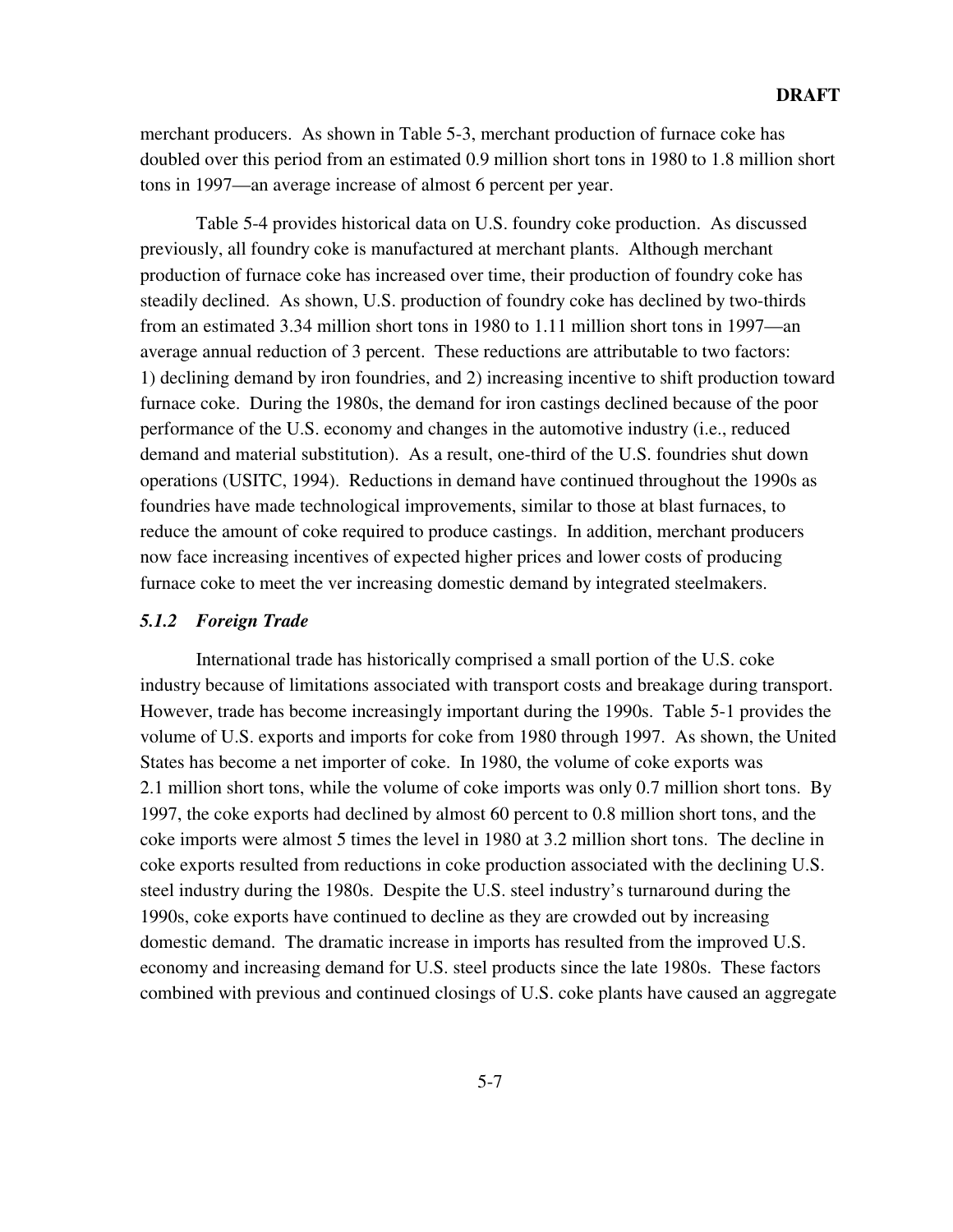|      | <b>Export Concentration</b> | <b>Import Concentration</b> |
|------|-----------------------------|-----------------------------|
|      | Ratio <sup>a</sup> $(\%)$   | Ratio <sup>b</sup> $(\%)$   |
| 1980 | 4.5                         | 1.6                         |
| 1981 | $2.7\,$                     | 1.2                         |
| 1982 | 3.5                         | 0.5                         |
| 1983 | 2.6                         | 0.1                         |
| 1984 | 3.4                         | 1.9                         |
| 1985 | 3.9                         | 2.0                         |
| 1986 | 3.9                         | 1.3                         |
| 1987 | 2.2                         | 3.3                         |
| 1988 | 3.8                         | 9.0                         |
| 1989 | 3.9                         | 8.0                         |
| 1990 | 2.1                         | 3.8                         |
| 1991 | 3.1                         | 4.9                         |
| 1992 | 2.7                         | 8.4                         |
| 1993 | 3.6                         | 8.6                         |
| 1994 | 2.9                         | 12.9                        |
| 1995 | 3.2                         | 14.4                        |
| 1996 | 4.9                         | 10.4                        |
| 1997 | 3.8                         | 13.0                        |

**Table 5-5. Foreign Trade Concentration Ratios for Coke: 1980-1997**

<sup>a</sup> Measured as export share of U.S. production.

<sup>b</sup> Measured as import share of U.S. apparent consumption.

coke deficit at integrated iron and steel mills during the 1990s as domestic supply is not able to keep pace with demand for coke.

Table 5-5 provides foreign trade concentration ratios from 1980 through 1997. These ratios measure the export share of U.S. production and the import share of U.S. consumption. Thus, these measures demonstrate the importance of foreign trade to the U.S. coke industry. As shown, the U.S. export share of domestic production has been relatively stable over this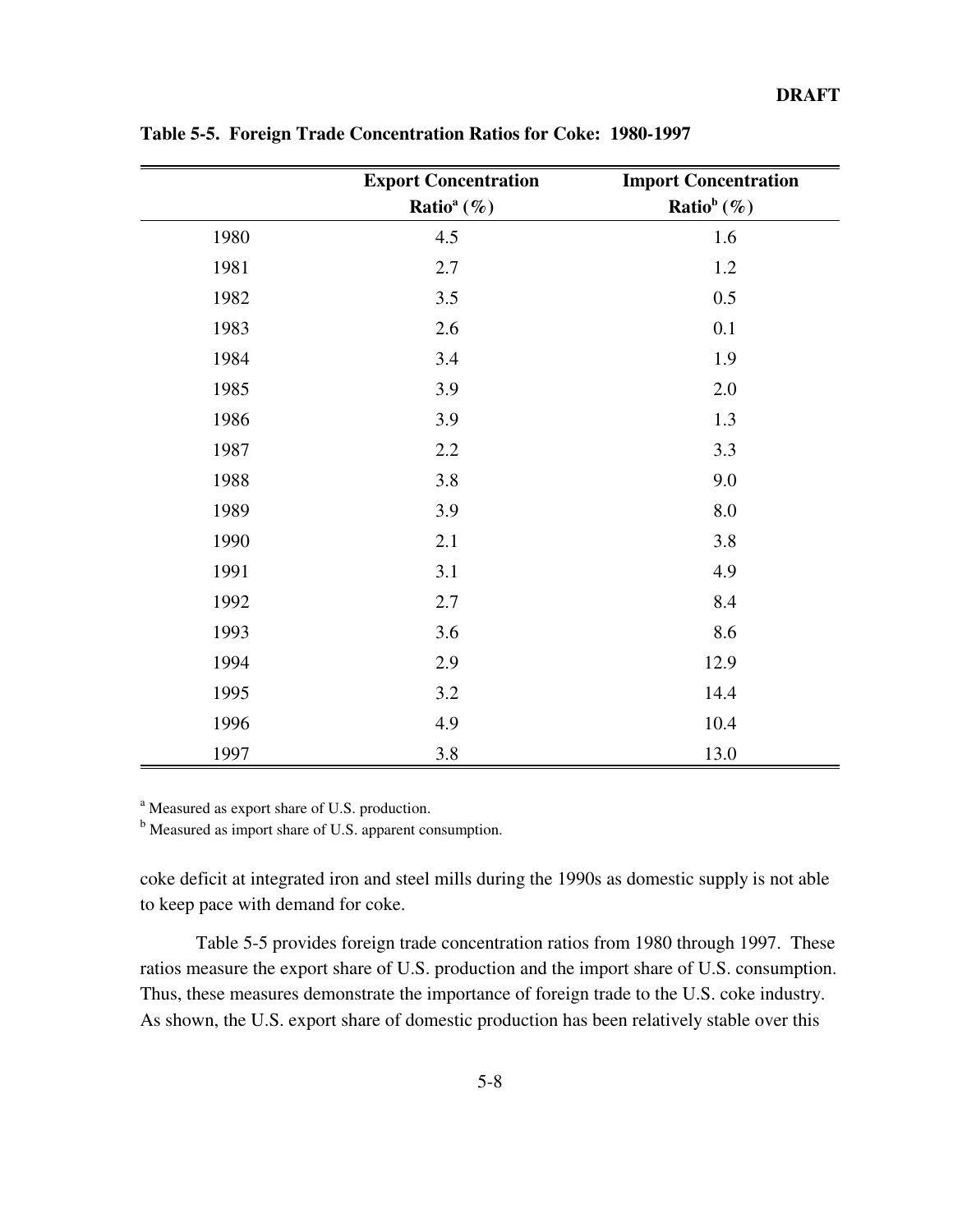

**Figure 5-1. Distribution of U.S. Foreign Trade for Coke by Country: 1997**

<sup>a</sup> Includes India, Japan, Mexico, Venezuela, and Thailand.

Source: U.S. International Trade Commission. "Trade Database: Version 1.7.1." <http://205.197.120.17/scripts/user\_set.asp>. As obtained in September 1998.

period, decreasing slightly from 4.5 percent in 1980 to 3.8 percent in 1997. Alternatively, the U.S. import share of apparent consumption has dramatically increased over this period from 1.6 percent in 1980 to 13 percent in 1997. As shown, foreign imports have become and are expected to continue to be a significant factor in the U.S. coke industry.

Figure 5-1 provides the distribution of U.S. foreign trade for coke by country of origin/destination. Canada, Japan, and China were the United States' largest trading partners during 1997. Canada has been and continues to be the largest consumer of U.S. exports of coke because of proximity. In 1997, Canada accounted for 51 percent of the volume of U.S. coke exports with India, Mexico, Venezuela, and Thailand accounting for the remaining 49 percent. During that same year, Japan accounted for 59 percent of the volume of U.S. coke imports, followed by China with 39.7 percent and Canada with 1.3 percent. Since 1990, China has greatly increased its share of U.S. imports, i.e., from 2 percent in 1989 to 40 percent in 1997 (USITC, 1994; 1998). Alternatively, Australia's share of U.S. imports has totally been displaced, i.e., from 22 percent in 1989 to zero percent in 1997 (USITC, 1994; 1998).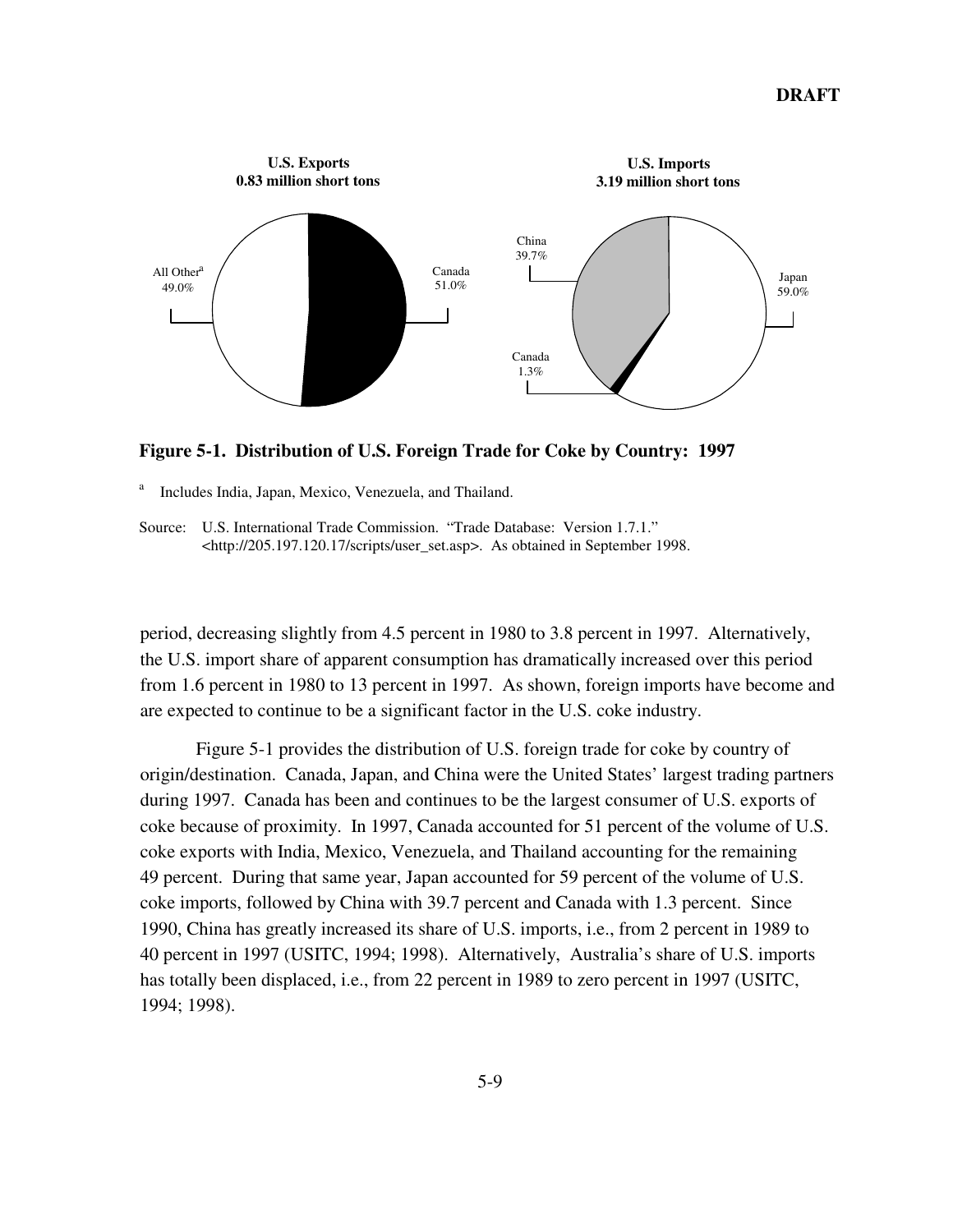# *5.1.3 Apparent Consumption*

U.S. consumption of coke is measured by what is termed "apparent consumption," which is computed as U.S. production minus exports plus imports minus changes in inventories. Table 5-1 provides historical data for the apparent U.S. consumption of total coke—the sum of furnace and foundry coke. As shown, apparent U.S. consumption of coke has decreased by 41 percent from 41.28 million short tons in 1980 to 24.47 million short tons in 1997—an average decline of 2. 4 percent per year. From 1980 to 1989, apparent consumption of coke declined by 3.3 percent per year, reflecting the decline in the U.S. economy and steel industry during this period. However, this decline has slowed during the 1990s as the U.S. economy has improved and the U.S. steel industry has rebounded. However, these positive effects have not been able to offset the shifts within the U.S. steel industry toward reduced coke consumption through improved efficiency of operations, substitution to alternative sources of fuel, and substitution toward "cokeless" technologies for iron and steel making. In addition, as shown in Table 5-5, the foreign import share of apparent U.S. consumption of coke has increased from 1.6 percent in 1980 to 13 percent in 1997. This increase in import dependence is a result of the increasing coke deficit at U.S. integrated iron and steel mills during the 1990s as domestic supply is not able to keep pace with demand for coke.

# **5.2 Market Prices**

Historical data on market prices for coke are not directly available from public source nor can they be derived from the sources providing market volumes. Based on discussions with DOE's Energy Information Administration, the USITC (1994) is the only known source of recent market prices for coke. These market prices are reported as net f.o.b. at plant and are based on industry responses to the USITC questionnaire. According to the USITC (1994), a vast majority of coke is sold under long-term contracts ranging from 1 to 6 years. These contracts typically provide for semiannual or annual renegotiation so that contract prices are closely related to open market prices. Thus, because a large share of coke is purchased through contracts, the USITC provides prices for both contract sales and spot market sales.

Table 5-6 provides market prices by type of coke product for 1990 through 1993. As shown, the spot market price is generally higher than the contract sales price and both seem positively correlated over time. The table also provides a weighted average price based on the volumes sold through contracts and the spot market for each year. As shown, the weighted average market price for furnace coke was roughly \$100 per short ton in 1993 and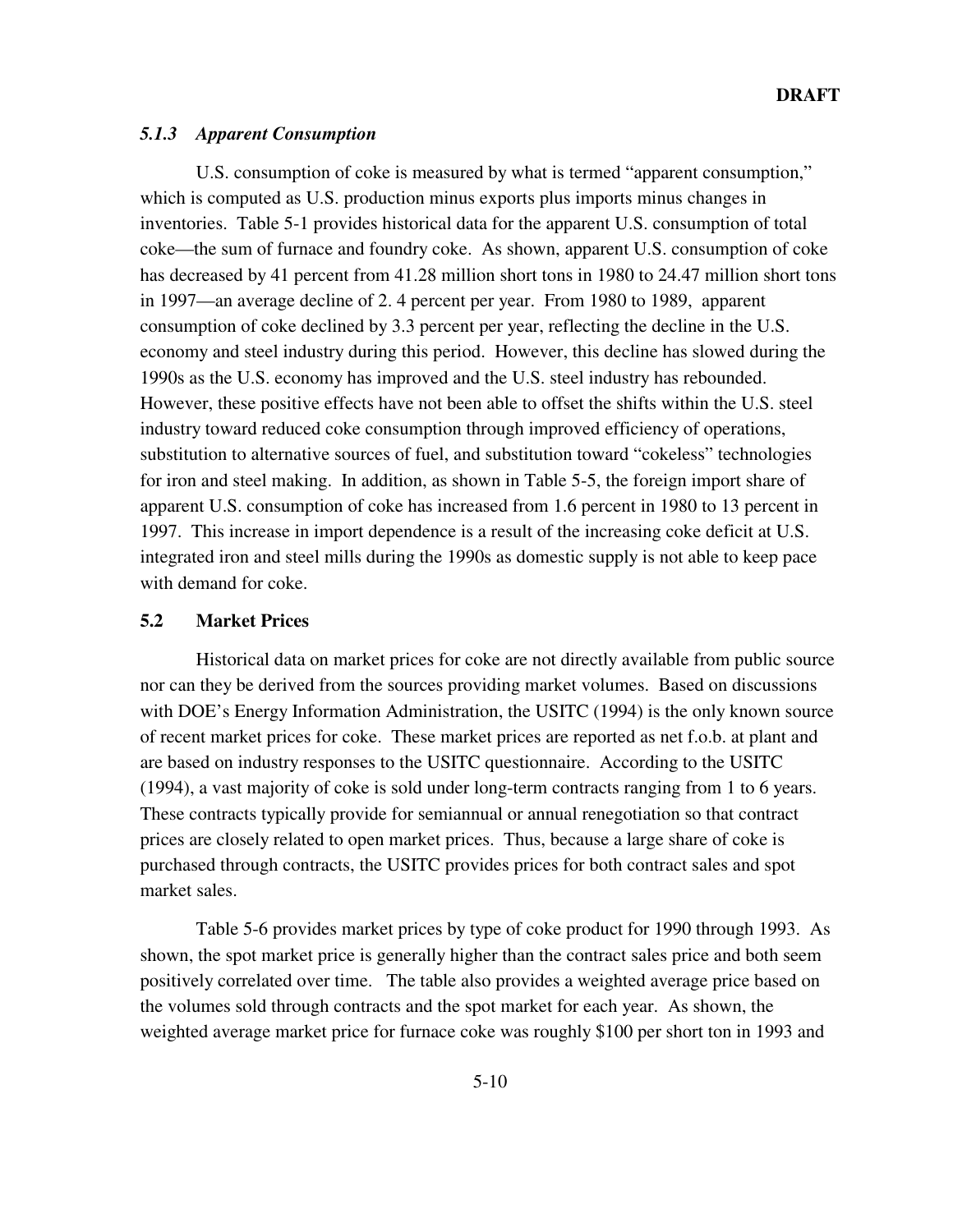has declined since 1990. The market price for foundry coke is typically 50 percent higher than for furnace coke. In 1993, the weighted average market price for foundry coke was \$154 per short ton and has slightly increased since 1990. Table 5-6 also provides the market prices for other industrial coke and coke breeze. Industrial coke had a weighted average market price of \$113 per short ton in 1993, while coke breeze was priced at \$44 per short ton.

# **5.3 Future Projections**

Future projections for the U.S. coke industry depend on a number of factors that are uncertain and interdependent. These factors include trends in integrated steelmaking and iron casting, compliance with environmental regulation, investments in or closures of domestic coke capacity, quality and availability of imports, and economic performance of domestic producers. For furnace coke, most analysts agree that U.S. capacity and production will decline faster than consumption and result in continued coke shortfalls to be meet by foreign imports. Based on a survey of studies, the USITC (1994) reports that U.S. furnace coke capacity is expected to decline by between 10 to 37 percent from 1990 through 2000, while U.S. consumption is forecast to decline between 10 and 23 percent. During the 1990s, furnace coke capacity at U.S. integrated producers has already declined by 27 percent from 24.2 million short tons in 1990 to 17.6 million short tons per year in 1997 (USITC, 1994; EPA, 1998a). This decline in capacity at integrated producers has been partially offset by increases in furnace coke capacity at merchant producers from 2.7 million short tons in 1990 to roughly 4 million short tons in 1997 (USITC, 1994; EPA, 1998a).

Assuming current rates of investment in existing coke batteries at integrated producers, furnace coke production in the United States is not expected to exceed 16 million short tons per year through 2000 (Agarwal et al., 1996). Alternatively, assuming integrated steelmakers demand between 52 to 59 million tons per year of molten iron, furnace coke consumption is estimated at between 18 to 22 million tons per year in 2000 (Agarwal et al., 1996). Included in this projected consumption level is the assumption that injection of natural gas and coal will continue to increase thereby reducing coke rates and decreasing demand for coke by an additional 1.2 to 2 million short tons per year. If steel demand is low (i.e., 52 to 54 million tons per year), then coke demand will be satisfied at the current import level of 3 million tons per year. However, if this demand is high (i.e., 56 to 59 million tons per year), then coke imports would likely increase to 6 million tons per year. Agarwal et al. (1996) predict that this increase in foreign imports may lead to future increases in coke prices and trigger a scramble for coke.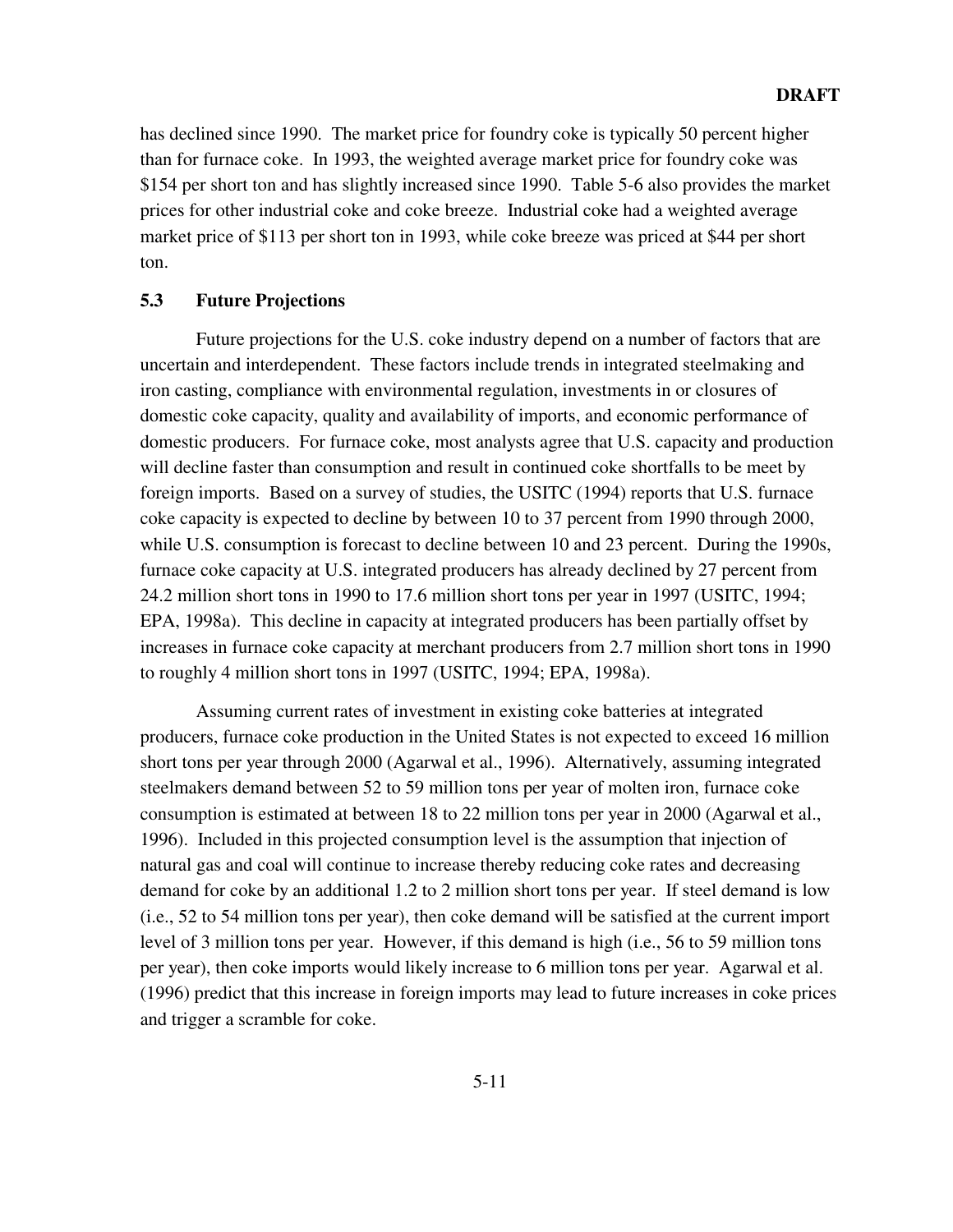| Product/Year          | <b>Contract Sales Price</b> |          | Spot Market Sales Price Weighted Average Price |
|-----------------------|-----------------------------|----------|------------------------------------------------|
| Furnace coke          |                             |          |                                                |
| 1990                  | \$106.62                    | \$113.87 | \$107.06                                       |
| 1991                  | \$103.99                    | \$111.26 | \$105.00                                       |
| 1992                  | \$103.05                    | \$81.55  | \$102.50                                       |
| $1993^{b}$            | \$101.18                    | \$71.12  | \$100.69                                       |
| Foundry coke          |                             |          |                                                |
| 1990                  | \$149.06                    | \$151.86 | \$149.82                                       |
| 1991                  | \$153.55                    | \$147.60 | \$151.83                                       |
| 1992                  | \$152.26                    | \$153.60 | \$152.58                                       |
| 1993 <sup>b</sup>     | \$152.90                    | \$156.35 | \$153.75                                       |
| Other industrial coke |                             |          |                                                |
| 1990                  | \$119.98                    | \$117.53 | \$119.21                                       |
| 1991                  | \$117.07                    | \$118.06 | \$117.41                                       |
| 1992                  | \$115.13                    | \$117.46 | \$115.25                                       |
| $1993^{b}$            | \$112.08                    | \$115.89 | \$112.29                                       |
| Coke breeze           |                             |          |                                                |
| 1990                  | \$42.83                     | \$69.01  | \$43.31                                        |
| 1991                  | \$44.42                     | \$70.67  | \$44.94                                        |
| 1992                  | \$45.42                     | \$59.78  | \$45.88                                        |
| 1993 <sup>b</sup>     | \$43.35                     | \$70.38  | \$43.91                                        |

Table 5-6. Market Prices of Coke by Type: 1990-1993<sup>a</sup> (\$ per short ton)

<sup>a</sup> Market prices are reported as net f.o.b. at plant.

<sup>b</sup> Reflects prices observed for January through June of 1993.

Source: U.S. International Trade Commission. 1994. *Metallurgical Coke: Baseline Analysis of the U.S. Industry and Imports.* Publication No. 2745. Washington, DC: USITC.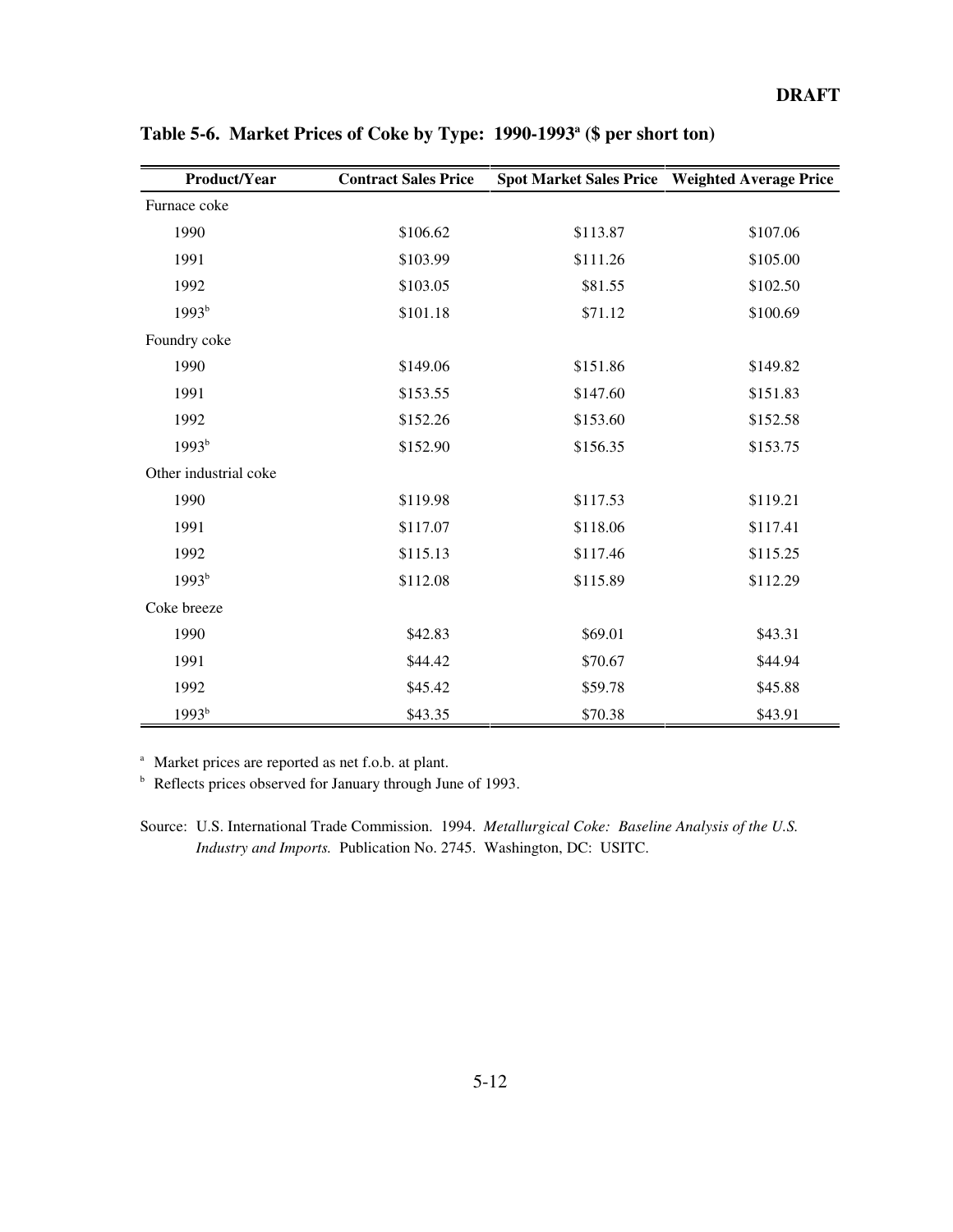For foundry coke, most analysts agree that U.S. capacity will be stable and sufficient to meet future demands by iron foundries. The American Foundryman's Society has projected the demand for iron castings to be between 9 and 10.5 million short tons through 2004 (Stark, 1995). Based on casting yields of 55 percent, metal to coke ratios of 8 to 1, and a cupola-melting share at 64 percent of total, Stark (1995) projects foundry coke demand to range from 1.3 to 1.5 million short tons per year through 2004. As of 1997, total merchant plant capacity was 5.6 million short tons per year with roughly 2.1 million tons for foundry coke. Therefore, existing foundry coke capacity will exceed the projected demand and likely cause merchant producers to increasingly rely on furnace coke to fill this excess capacity (Stark, 1995).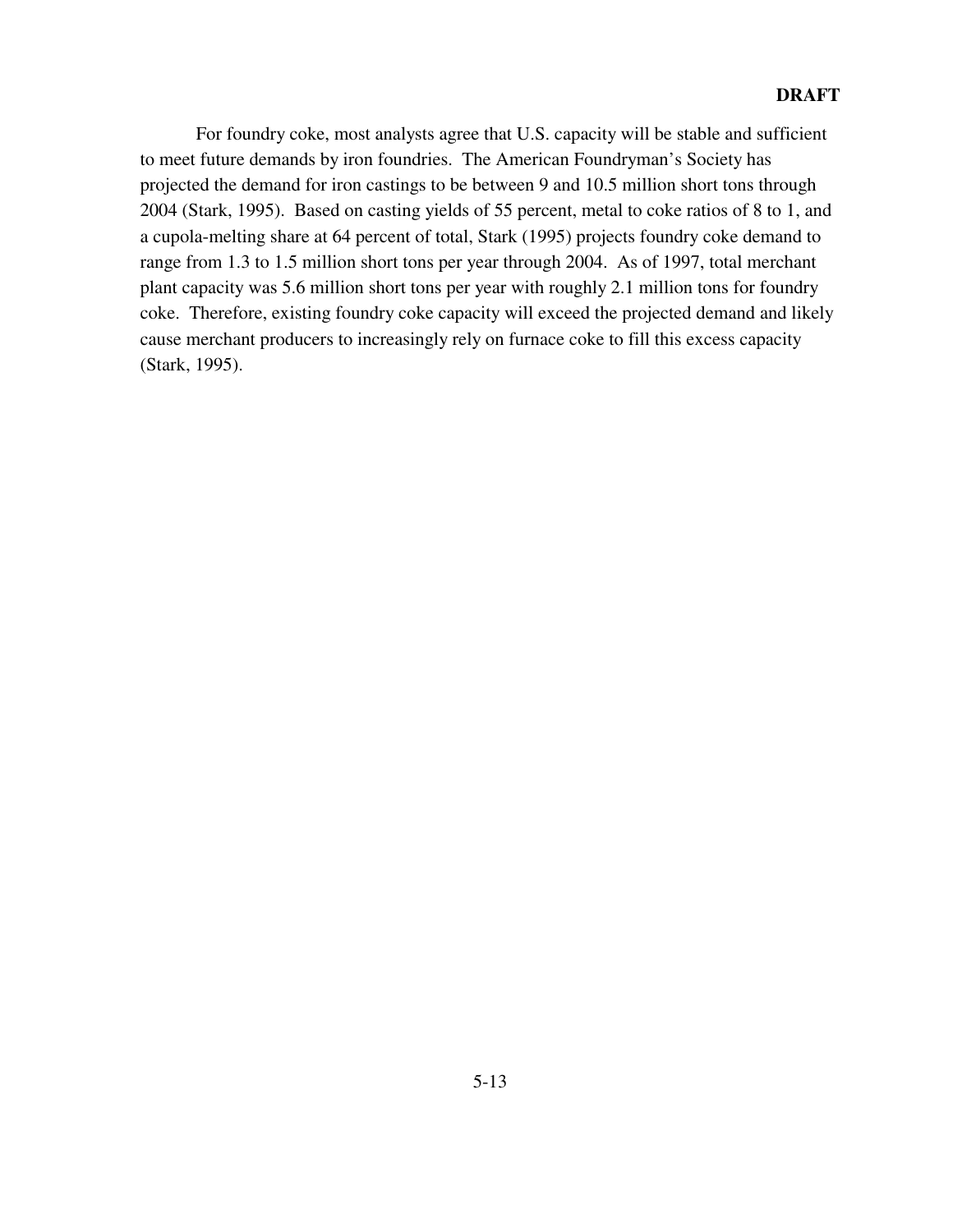#### **REFERENCES**

- Agarwal, Jay, Francis Brown, David Chin, Gregory Stevens, Richard Clark, and David Smith. 1996. "The Future Supply of Coke." *New Steel* 12(3):88.
- American Coke and Coal Chemicals Institute (ACCCI). 1992. Employment Survey, Table 2. Provided by David Ailor, ACCCI.
- American Iron and Steel Institute (AISI). 1981-1996. *Annual Statistical Reports*. Washington, DC: American Iron and Steel Institute.
- American Iron and Steel Institute. 1997. *Annual Statistical Report 1996*. Washington, DC: American Iron and Steel Institute.
- Association of Iron and Steel Engineers (AISE). 1998. "1998 Directory of Iron and Steel Plants: Volume 1 Plants and Facilities." Pittsburgh, PA: AISE.
- *American Metal Market*. 1998. "LTV, USW Eye Coke Plant Site." 106(37):3.
- Bennett, Jennifer. August 1993. PCI and Coke: Market Impacts of Changing Steel Technologies. McCloskey Coal Information Service.
- Business Communications Company. October 1995. Selected excerpts from "The Future of the Steel Industry in the U.S." <http://www.profound.com>.
- *Chemical Market Reporter*. January 5, 1998.
- Cokeless Cupolas Limited. 1998. "Information Page." <http://www.cokeless.co.uk/ infopage.htm>. As obtained in September 1998.
- Douglas, John. October/November 1991. "Electrifying the Foundry Fire." *EPRI Journal*.
- Dun & Bradstreet. 1998. Dun's Market Identifier Electronic Database. Dialog Corporation.
- *Engineering and Mining Journal*. 1997. "A New U.S. Trend? No Leftovers—No Problems." 198(10):WW15.
- Eppich, Robert, American Foundryman's Society, telecommunication with Robert Cushman, Research Triangle Institute. January 8 and 9, 1992.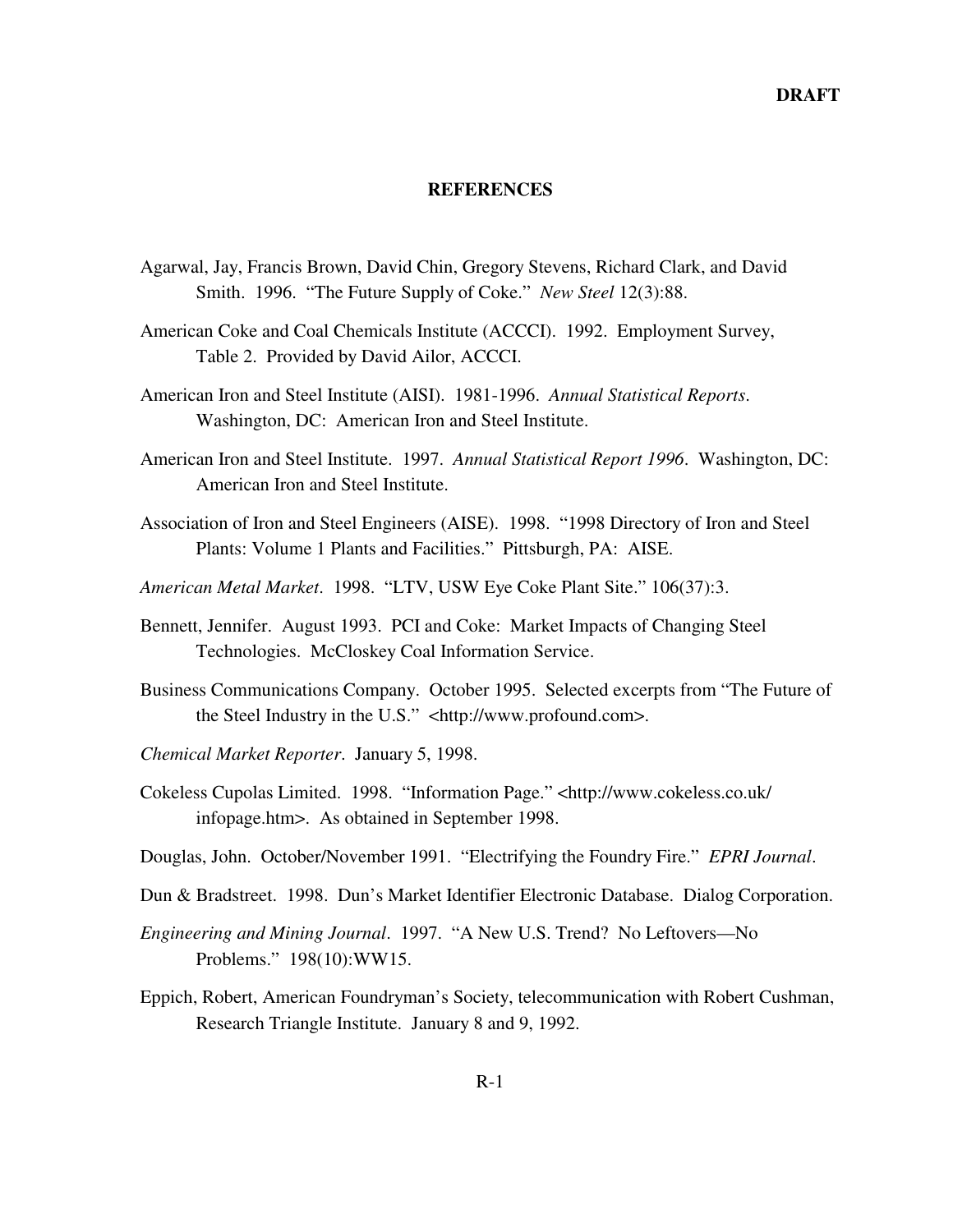- Hogan, William T., and Frank T. Koelble. 1996. "Steel's Coke Deficit: 5.6 Million Tons and Growing." *New Steel* 12(12):50-59.
- Information Access Corporation. 1997. Business & Company Profile ASAP. [computer file] Foster City, CA: Information Access Corporation.
- International Iron and Steel Institute. 1993. *World Cokemaking Capacity*. Brussels, Belgium: IISI.
- Intertech Corporation. The Coke Crisis. <http:/www.qwi.net/~intertec/html/ the\_coke\_crisis\_98.html>. As obtained on June 5, 1998.
- *Iron and Steel Engineer*. 1998. "Developments in the North American Iron and Steel Industry—1997." 75:21-44.
- Kokkinis, Harry, Locker Associates, telecommunication with Cushman, Robert, Research Triangle Institute. January 17, 1992.
- Koppers Industries. Web homepage. <http://www.koppers.com/>. As obtained in September 1998.
- Lancaster, Kelvin J. 1966. "A New Approach to Consumer Theory." *Journal of Political Economy* 74:132-157.
- Lankford, William T., Norman L. Samways, Robert F. Craven, and Harold E. McGannon, eds. 1985. *The Making, Shaping and Treating of Steel*. Pittsburgh: United States Steel, Herbick & Held.
- Molnar, Daniel. December 1993. "Supplemental Natural Gas Firing of a Cold Blast Cupola." Gas Research Institute.
- National Steel. Web homepage. <http://www.nationalsteel.com/>. As obtained in September 1998.
- *New Steel*. 1996. "New Cokemaking Process is Cleaner, CTC Says." 12(6):16.
- *New Steel*. August 1997a. "LTV will Close Pittsburgh Coke Plant."
- *New Steel*. June 1997b. "National will Sell Ecorse Coke Battery."
- *New Steel*. August 10, 1998a. " Bethlehem Sells Coke Battery."
- *New Steel*. January 1998b. "Bethlehem will Shut Down Coke Division."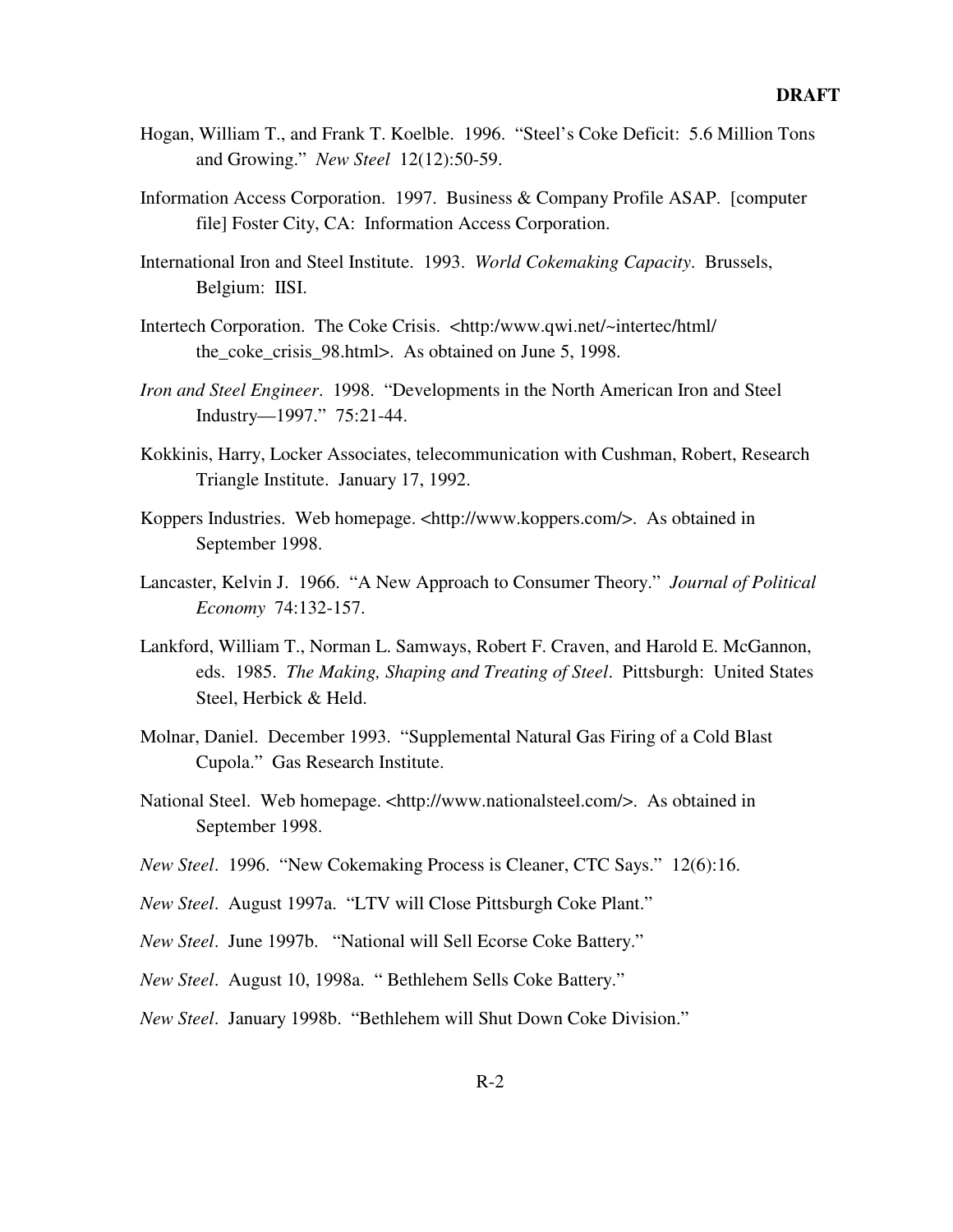- Ninneman, Patrick. 1997. "Less Coke and More Coal in the Blast Furnace." *New Steel* 13(7):38-45.
- Prabhu, D.U., and P.F. Cilione. 1992. "1990 Clean Air Act Amendments: Technical/Economic Impacts." *Iron and Steel Engineer* 69(1):33-44.
- Ramachandran, V. An Econometric Model of the U.S. Steel Industry. Draft Report. Research Triangle Institute. Research Triangle Park, NC. April 1981.
- Ritt, Adam. 1996. "Alternative Irons Defined and Explained." *New Steel* October.
- Russell, Clifford S., and William J. Vaughn. 1976. *Steel Production: Processes, Products, and Residuals*. Baltimore: Johns Hopkins University Press.
- Schriefer, John. 1995. "Coping with the Coke Crunch." *New Steel* 11(7):26-32.
- Sloss Industries. 1998. "Sloss Coke Operations." <http://www.sloss.com/coke.html>. As obtained on July 29, 1998.
- Stark, Steven. 1995. "The Coke Industry's Changing Face." *Foundry Management & Technology* 123(5):37-41.
- Stuart, L. M. Bethlehem Steel Corporation. Letter to Robert Cushman, Research Triangle Institute, describing costs of coke battery closure. January 20, 1992.
- Synthetic Organic Chemicals: U.S. Production and Sales, 1994. 1996. Washington, DC: USITC.
- Taft, R.T. 1998. "Why the Cokeless." <http://www.cokeless.co.uk/whypop.htm>. As obtained on September 18, 1998.
- U.S. Department of Commerce. 1991-1997. *Current Industrial Reports: Iron and Steel Castings*. Washington, DC: Bureau of the Census.
- U.S. Department of Energy. Various years. "Annual Coal Report." Washington, DC: Energy Information Administration.
- U.S. Department of Energy. Various years. "Quarterly Coke Report." Washington, DC: Energy Information Administration.
- U.S. Department of Energy. 1996a. *Coal Industry Annual 1995.* Washington, DC: Energy Information Administration.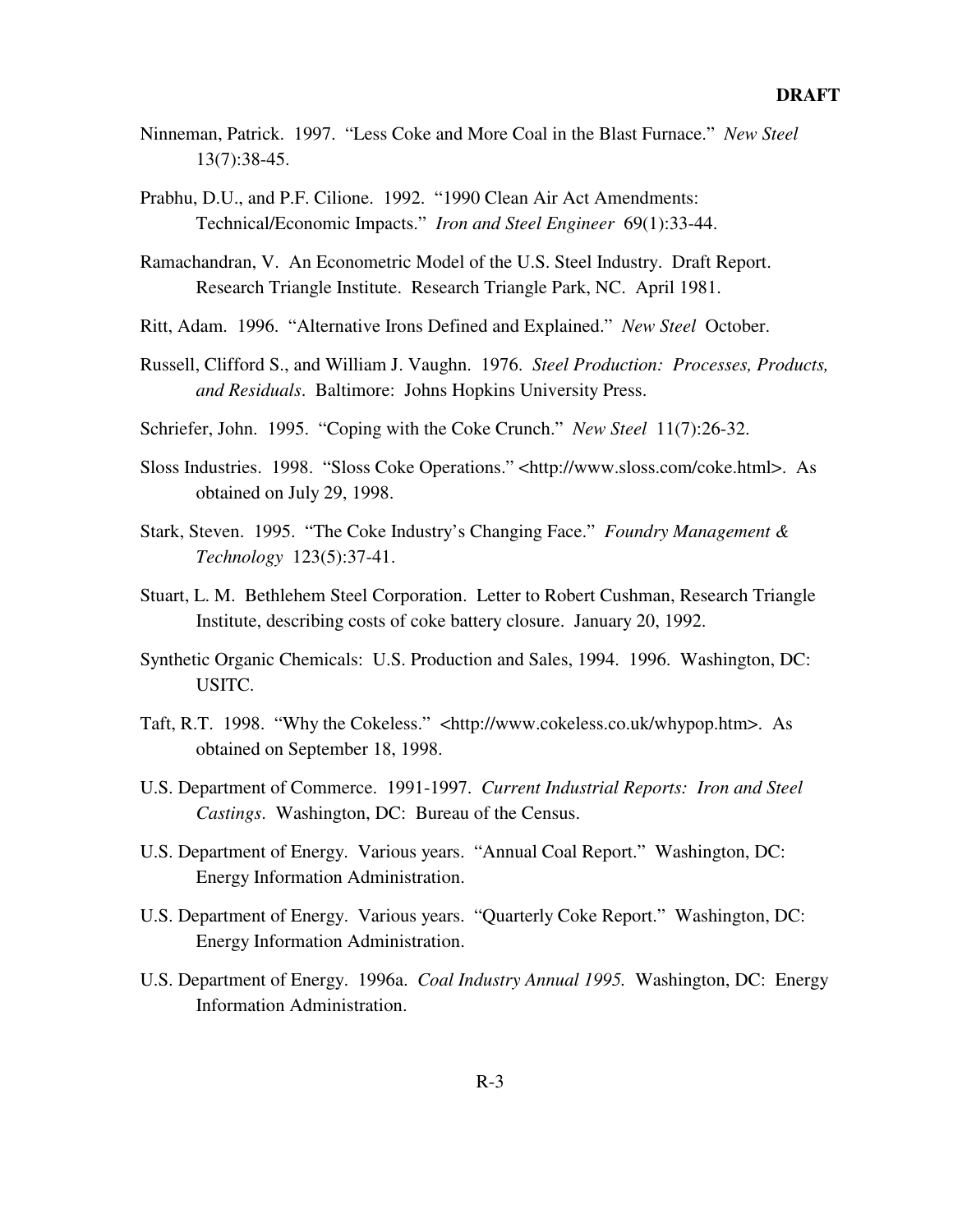- U.S. Department of Energy. 1996b. "Trends Effecting [sic] R&D in the Metalcasting Industry." Prepared by BCS Incorporated for Office of Industrial Technologies, Washington, DC.
- U.S. Department of Energy. 1997. *Coal Industry Annual 1996.* Washington, DC: Energy Information Administration.
- U.S. Department of Energy. "AER Database: Coke Overview, 1949-1997." Washington, DC: Energy Information Administration. <http://tonto.eia.doe.gov/aer/ aer-toc-d.cfm>. As obtained on September 14, 1998a.
- U.S. Department of Energy. 1998b. *State Energy Price and Expenditure Report 1995.* Washington, DC: Energy Information Administration.
- U.S. Department of Labor, Bureau of Labor Statistics. BLS LABSTAT Database: Employment and Earnings, SIC 33. <http://www.bls.gov>. Obtained in September 1998.
- U.S. Environmental Protection Agency. 1998a. *Coke Industry Responses to Information Collection Request (ICR) Survey*. Database prepared for EPA's Office of Air Quality Planning and Standards. Research Triangle Park, NC.
- U.S. Environmental Protection Agency, Office of Enforcement and Compliance Assurance. 1998b. *EPA Office of Compliance Sector Notebook Project: Profile of the Metal Casting Industry*. Washington, DC: U.S. Environmental Protection Agency.
- U.S. International Trade Commission. 1994. *Metallurgical Coke: Baseline Analysis of the U.S. Industry and Imports.* Publication No. 2745. Washington, DC: U.S. International Trade Commission.
- U.S. International Trade Commission. Trade Database: Version 1.7.1. <http://205.197.120.17/scripts/user\_set.asp> As obtained in September 1998.
- U.S. International Trade Commission. May 1995. *Direct Ironmaking: A Case Study in Government and Industry Cooperation*. Washington, DC: Office of Industries.
- U.S. International Trade Commission. 1996. *Synthetic Organic Chemicals: U.S. Production and Sales, 1994*. Washington, DC: U.S. International Trade Commission.